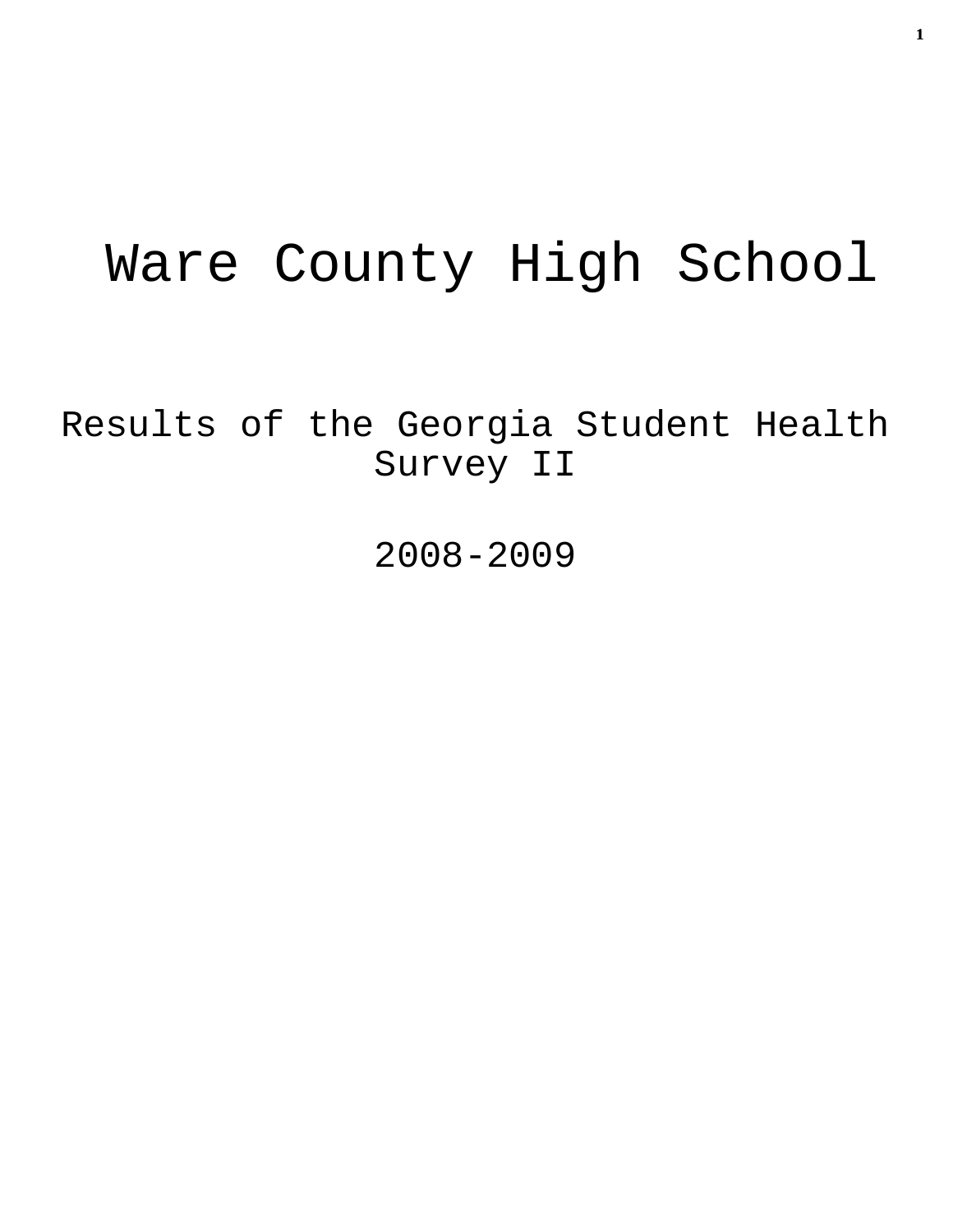# *Demographics* **2**

| Grade                    |     |  |  |
|--------------------------|-----|--|--|
| <b>Grade   Frequency</b> |     |  |  |
| 10                       | 241 |  |  |
| 12                       | 192 |  |  |

| Frequency      | <b>Table of Gender by Grade</b> |              |              |              |
|----------------|---------------------------------|--------------|--------------|--------------|
| <b>Col Pct</b> |                                 | Grade(Grade) |              |              |
|                | Gender(Gender)                  | 10           | 12           | <b>Total</b> |
|                | <b>Female</b>                   | 107<br>44.40 | 110<br>57.29 | 217          |
|                | <b>Male</b>                     | 134<br>55.60 | 82<br>42.71  | 216          |
|                | <b>Total</b>                    | 241          | 192          | 433          |

| <b>Frequency</b><br>Col Pct |
|-----------------------------|
|                             |

| <b>Table of Ethnicity by Grade</b> |              |              |              |  |  |  |
|------------------------------------|--------------|--------------|--------------|--|--|--|
|                                    | Grade(Grade) |              |              |  |  |  |
| <b>Ethnicity</b> (Ethnicity)       | 10           | 12           | <b>Total</b> |  |  |  |
| <b>Black</b>                       | 73<br>30.29  | 68<br>35.42  | 141          |  |  |  |
| <b>Hispanic</b>                    | 6<br>2.49    | 5<br>2.60    | 11           |  |  |  |
| White                              | 154<br>63.90 | 117<br>60.94 | 271          |  |  |  |
| <b>Asian</b>                       | 1<br>0.41    | 0.52         | 2            |  |  |  |
| <b>Other</b>                       | 7<br>2.90    | 1<br>0.52    | 8            |  |  |  |
| <b>Total</b>                       | 241          | 192          | 433          |  |  |  |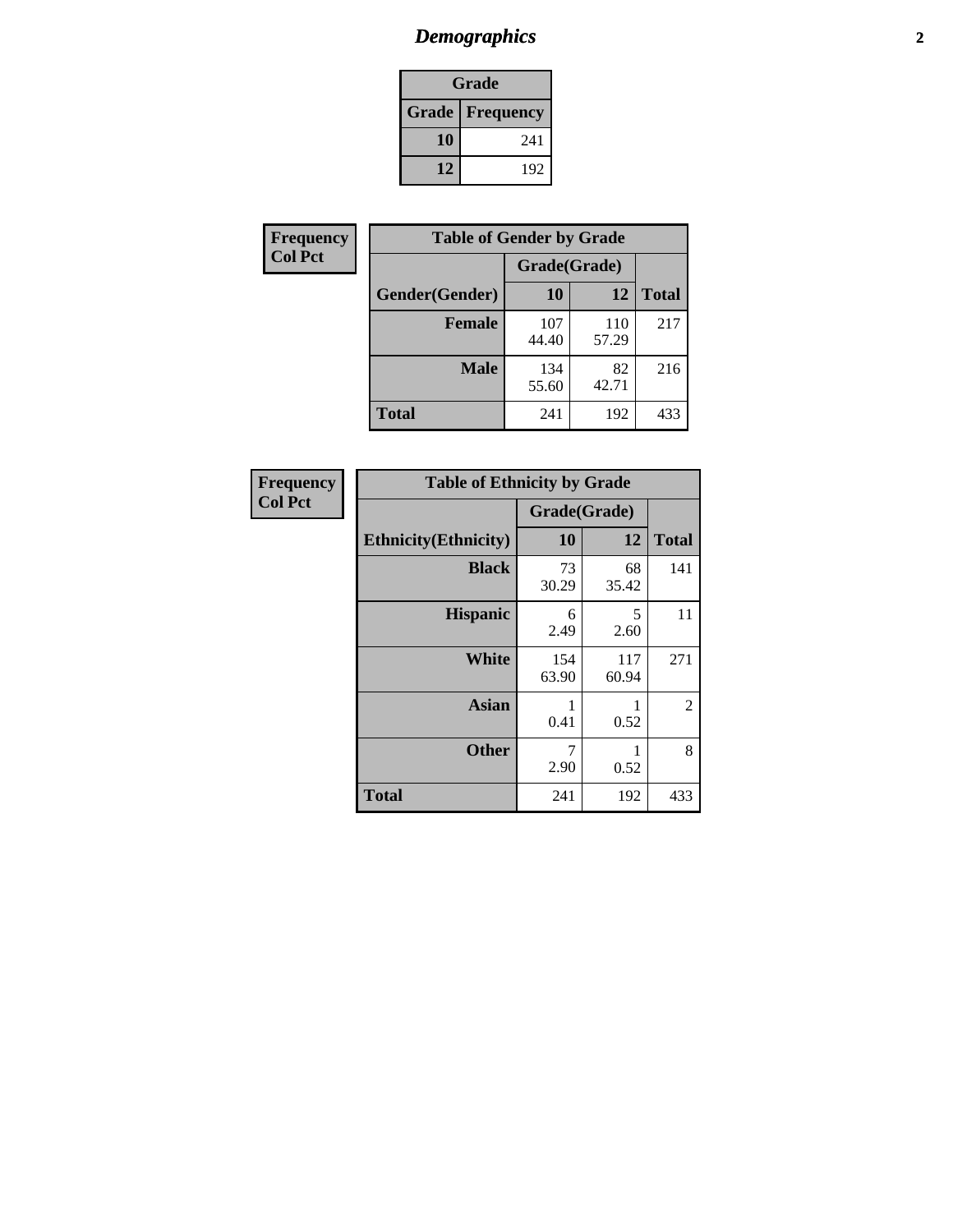### *Title IV, Part A, Schedule A* **3** *Goal 1: Ensure that all schools are drug-free Baseline Data: Year 2008-2009 Prevalence of Drug Use*

| Frequency<br><b>Col Pct</b> | <b>Table of AlcoholAlt by Grade</b> |              |              |              |  |  |
|-----------------------------|-------------------------------------|--------------|--------------|--------------|--|--|
|                             | AlcoholAlt(Alcohol                  | Grade(Grade) |              |              |  |  |
|                             | use, past 30 days)                  | <b>10</b>    | 12           | <b>Total</b> |  |  |
|                             | Yes                                 | 77<br>31.95  | 67<br>34.90  | 144          |  |  |
|                             | N <sub>0</sub>                      | 164<br>68.05 | 125<br>65.10 | 289          |  |  |
|                             | Total                               | 241          | 192          | 433          |  |  |

| Frequency      | <b>Table of TobaccoAny by Grade</b> |              |              |              |  |
|----------------|-------------------------------------|--------------|--------------|--------------|--|
| <b>Col Pct</b> | TobaccoAny(Tobacco                  | Grade(Grade) |              |              |  |
|                | use, past 30 days)                  | <b>10</b>    | 12           | <b>Total</b> |  |
|                | Yes                                 | 55<br>22.82  | 43<br>22.40  | 98           |  |
|                | N <sub>0</sub>                      | 186<br>77.18 | 149<br>77.60 | 335          |  |
|                | Total                               | 241          | 192          | 433          |  |

| Frequency<br><b>Col Pct</b> | <b>Table of MarijuanaAlt by Grade</b> |              |              |              |  |
|-----------------------------|---------------------------------------|--------------|--------------|--------------|--|
|                             | MarijuanaAlt(Marijuana                | Grade(Grade) |              |              |  |
|                             | use, past 30 days)                    | <b>10</b>    | 12           | <b>Total</b> |  |
|                             | <b>Yes</b>                            | 42<br>17.43  | 35<br>18.23  | 77           |  |
|                             | N <sub>0</sub>                        | 199<br>82.57 | 157<br>81.77 | 356          |  |
|                             | <b>Total</b>                          | 241          | 192          | 433          |  |

| Frequency      | <b>Table of OtherDrugAny by Grade</b>  |              |              |              |  |  |
|----------------|----------------------------------------|--------------|--------------|--------------|--|--|
| <b>Col Pct</b> | <b>OtherDrugAny(Other</b><br>drug use, | Grade(Grade) |              |              |  |  |
|                | past 30 days)                          | 10           | 12           | <b>Total</b> |  |  |
|                | Yes                                    | 23<br>9.54   | 21<br>10.94  | 44           |  |  |
|                | N <sub>0</sub>                         | 218<br>90.46 | 171<br>89.06 | 389          |  |  |
|                | <b>Total</b>                           | 241          | 192          | 433          |  |  |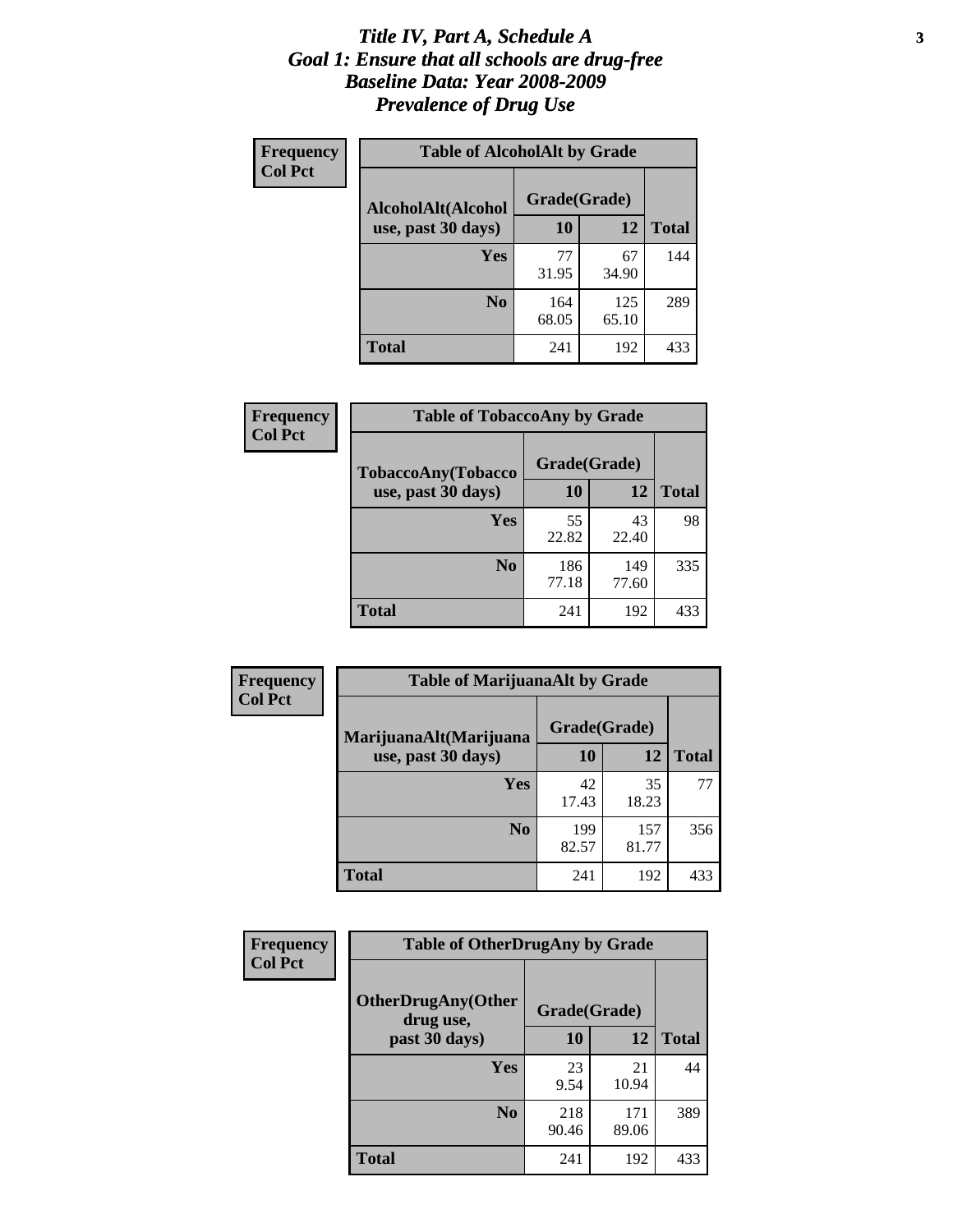### *Average Age of Onset of Use* **4** *Results for "Average Age of Onset of Use" questions exclude students who said they did not use that substance*

| <b>Variable</b>    | Label                                                              | <b>Mean</b> |
|--------------------|--------------------------------------------------------------------|-------------|
| Alcoholinit2       | I started using alcohol when I was                                 | 13.93       |
| Cigarettesinit2    | I started smoking tobacco when I was                               | 13.76       |
| Smokelessinit2     | I started chewing tobacco when I was                               | 13.62       |
| Marijuanainit2     | I started using marijuana when I was                               | 13.91       |
| Cocaineinit2       | I started using cocaine when I was                                 | 14.21       |
| Inhalantsinit2     | I started using inhalants when I was                               | 12.63       |
| Steroidsinit2      | I started using steroids when I was                                | 13.17       |
| Ecstasyinit2       | I started using ecstasy when I was                                 | 14.54       |
| Methinit2          | I started using methamphetamines when I was                        | 11.00       |
| Hallucinogensinit2 | I started using hallucinogens when I was                           | 14.09       |
| Prescriptioninit2  | I started using prescription drugs not prescribed to me when I was | 14.35       |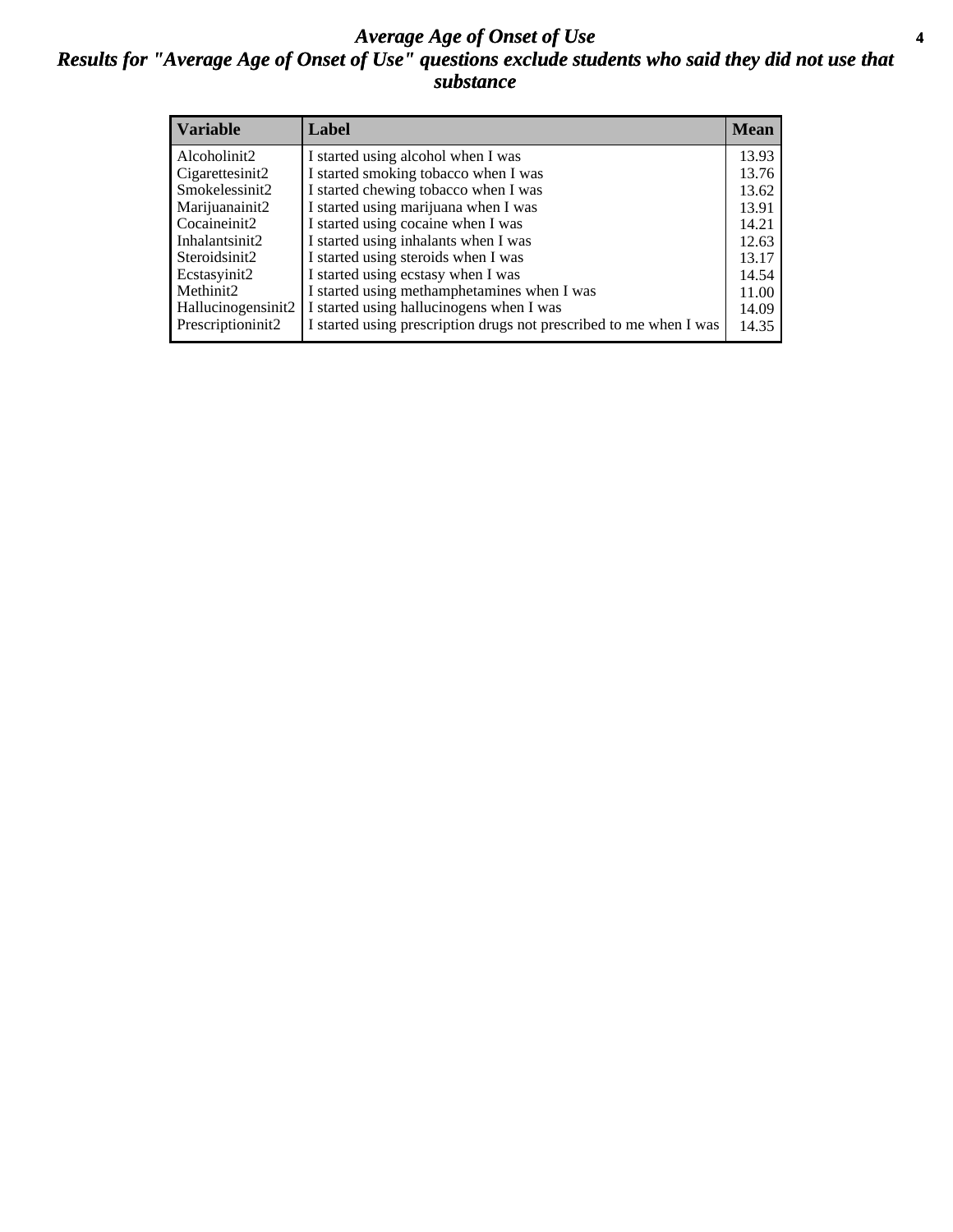# *Perception of Health Risk* **5**

| <b>Frequency</b> | <b>Table of Alcoholharmdich by Grade</b> |              |              |              |  |
|------------------|------------------------------------------|--------------|--------------|--------------|--|
| <b>Col Pct</b>   | Alcoholharmdich(I<br>think alcohol is    | Grade(Grade) |              |              |  |
|                  | harmful)                                 | 10           | 12           | <b>Total</b> |  |
|                  | Yes                                      | 193<br>80.08 | 143<br>74.48 | 336          |  |
|                  | N <sub>0</sub>                           | 48<br>19.92  | 49<br>25.52  | 97           |  |
|                  | <b>Total</b>                             | 241          | 192          | 433          |  |

| Frequency      | <b>Table of Tobaccoharmdich by Grade</b> |              |              |              |  |
|----------------|------------------------------------------|--------------|--------------|--------------|--|
| <b>Col Pct</b> | Tobaccoharmdich(I<br>think tobacco is    | Grade(Grade) |              |              |  |
|                | harmful)                                 | 10           | 12           | <b>Total</b> |  |
|                | <b>Yes</b>                               | 227<br>94.19 | 183<br>95.31 | 410          |  |
|                | N <sub>0</sub>                           | 14<br>5.81   | 9<br>4.69    | 23           |  |
|                | <b>Total</b>                             | 241          | 192          | 433          |  |

| <b>Frequency</b> | <b>Table of Marijuanaharmdich by Grade</b>                |              |              |              |  |  |
|------------------|-----------------------------------------------------------|--------------|--------------|--------------|--|--|
| <b>Col Pct</b>   | Marijuanaharmdich(I<br>Grade(Grade)<br>think marijuana is |              |              |              |  |  |
|                  | harmful)                                                  | 10           | 12           | <b>Total</b> |  |  |
|                  | Yes                                                       | 192<br>79.67 | 146<br>76.04 | 338          |  |  |
|                  | N <sub>0</sub>                                            | 49<br>20.33  | 46<br>23.96  | 95           |  |  |
|                  | <b>Total</b>                                              | 241          | 192          | 433          |  |  |

| Frequency      | <b>Table of Otherdrugharmdich by Grade</b>   |              |              |              |  |  |  |
|----------------|----------------------------------------------|--------------|--------------|--------------|--|--|--|
| <b>Col Pct</b> | Otherdrugharmdich(I<br>think other drugs are | Grade(Grade) |              |              |  |  |  |
|                | harmful)                                     | <b>10</b>    | 12           | <b>Total</b> |  |  |  |
|                | <b>Yes</b>                                   | 226<br>93.78 | 187<br>97.40 | 413          |  |  |  |
|                | N <sub>0</sub>                               | 15<br>6.22   | 5<br>2.60    | 20           |  |  |  |
|                | <b>Total</b>                                 | 241          | 192          | 433          |  |  |  |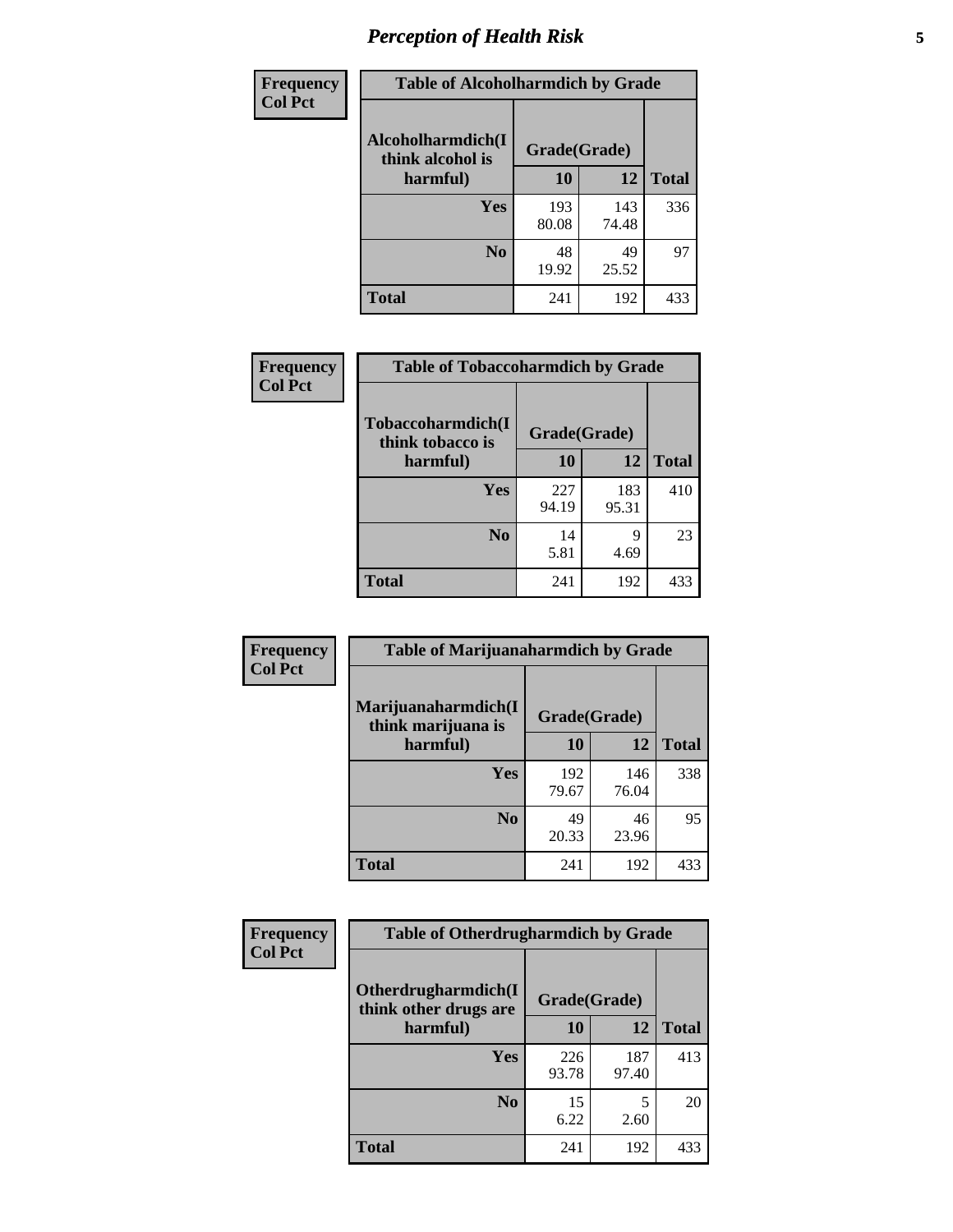# *Social Disapproval* **6**

| <b>Frequency</b> |                                                             | <b>Table of Alcoholpeerdich by Grade</b> |              |              |  |  |  |  |
|------------------|-------------------------------------------------------------|------------------------------------------|--------------|--------------|--|--|--|--|
| <b>Col Pct</b>   | Alcoholpeerdich(My<br>friends would<br>disapprove if I used | Grade(Grade)                             |              |              |  |  |  |  |
|                  | alcohol)                                                    | 10                                       | 12           | <b>Total</b> |  |  |  |  |
|                  | <b>Yes</b>                                                  | 103<br>42.74                             | 66<br>34.38  | 169          |  |  |  |  |
|                  | N <sub>0</sub>                                              | 138<br>57.26                             | 126<br>65.63 | 264          |  |  |  |  |
|                  | <b>Total</b>                                                | 241                                      | 192          | 433          |  |  |  |  |

| <b>Frequency</b> |
|------------------|
| <b>Col Pct</b>   |

| <b>Table of Tobaccopeerdich by Grade</b>                            |              |              |              |  |  |  |
|---------------------------------------------------------------------|--------------|--------------|--------------|--|--|--|
| <b>Tobaccopeerdich</b> (My<br>friends would<br>disapprove if I used |              | Grade(Grade) |              |  |  |  |
| tobacco)                                                            | 10           | 12           | <b>Total</b> |  |  |  |
| <b>Yes</b>                                                          | 125<br>51.87 | 100<br>52.08 | 225          |  |  |  |
| N <sub>0</sub>                                                      | 116<br>48.13 | 92<br>47.92  | 208          |  |  |  |
| <b>Total</b>                                                        | 241          | 192          | 433          |  |  |  |

| Frequency      | <b>Table of Marijuanapeerdich by Grade</b>                    |              |              |              |  |  |  |  |
|----------------|---------------------------------------------------------------|--------------|--------------|--------------|--|--|--|--|
| <b>Col Pct</b> | Marijuanapeerdich(My<br>friends would<br>disapprove if I used | Grade(Grade) |              |              |  |  |  |  |
|                | marijuana)                                                    | 10           | 12           | <b>Total</b> |  |  |  |  |
|                | <b>Yes</b>                                                    | 154<br>63.90 | 116<br>60.42 | 270          |  |  |  |  |
|                | N <sub>0</sub>                                                | 87<br>36.10  | 76<br>39.58  | 163          |  |  |  |  |
|                | <b>Total</b>                                                  | 241          | 192          | 433          |  |  |  |  |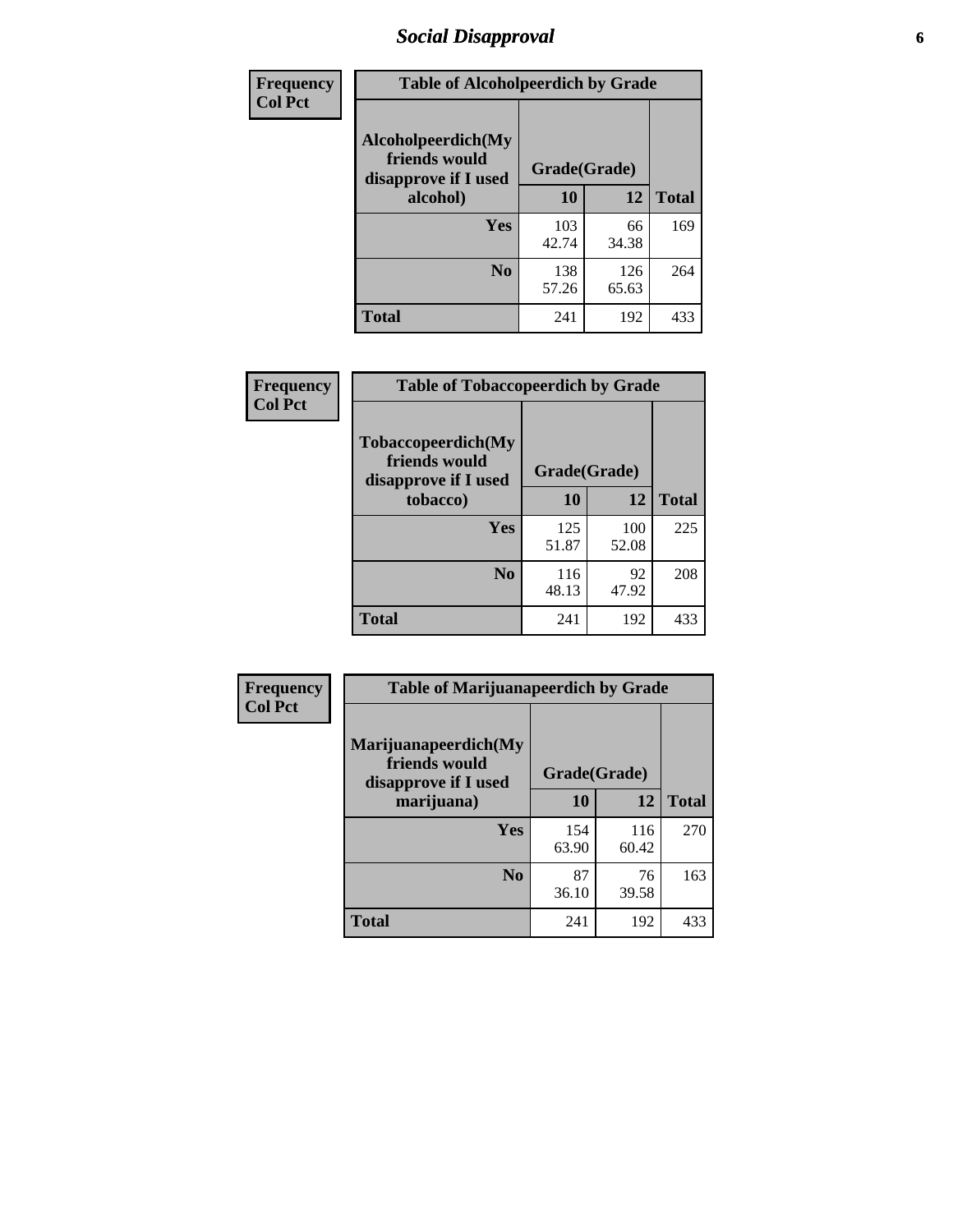# *Social Disapproval* **7**

| Frequency      | <b>Table of Otherdrugpeerdich by Grade</b>                    |              |              |              |  |  |  |  |
|----------------|---------------------------------------------------------------|--------------|--------------|--------------|--|--|--|--|
| <b>Col Pct</b> | Otherdrugpeerdich(My<br>friends would<br>disapprove if I used |              | Grade(Grade) |              |  |  |  |  |
|                | other drugs)                                                  | 10           | 12           | <b>Total</b> |  |  |  |  |
|                | Yes                                                           | 173<br>71.78 | 145<br>75.52 | 318          |  |  |  |  |
|                | N <sub>0</sub>                                                | 68<br>28.22  | 47<br>24.48  | 115          |  |  |  |  |
|                | <b>Total</b>                                                  | 241          | 192          | 433          |  |  |  |  |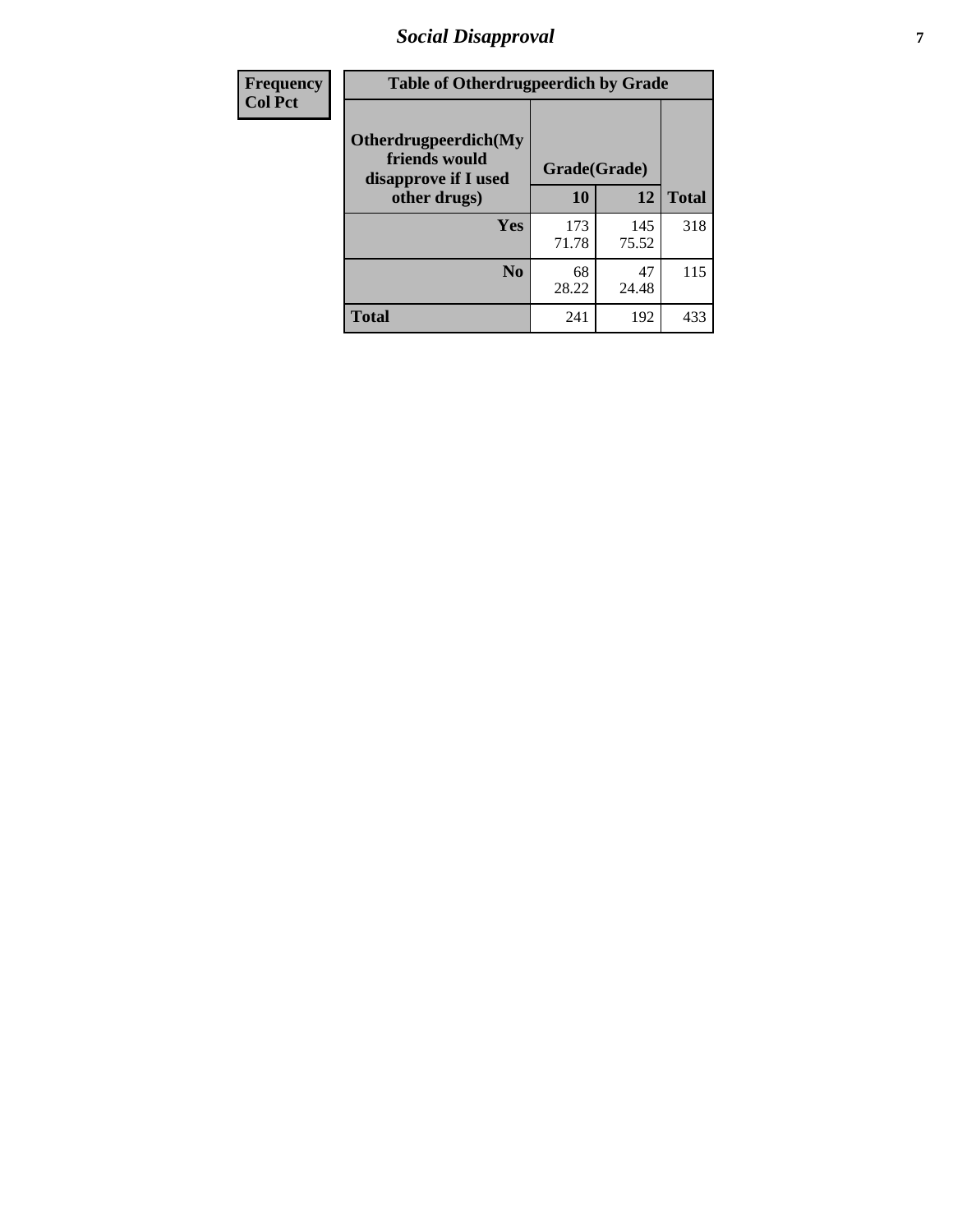### Title IV, Part A, Schedule A **8** *Goal 2: To help ensure that all schools are safe and disciplined Baseline Data: Year 2008-2009 Student Involvement in Gang Activity*

| Frequency      | <b>Table of Gangself by Grade</b>                                                                 |                    |              |              |
|----------------|---------------------------------------------------------------------------------------------------|--------------------|--------------|--------------|
| <b>Col Pct</b> | Gangself(I<br>have<br>participated<br>in illegal<br>gang<br>activities in<br>the past 30<br>days) | Grade(Grade)<br>10 | 12           | <b>Total</b> |
|                | Yes                                                                                               | 13<br>5.39         | 8<br>4.17    | 21           |
|                | N <sub>0</sub>                                                                                    | 228<br>94.61       | 184<br>95.83 | 412          |
|                | <b>Total</b>                                                                                      | 241                | 192          | 433          |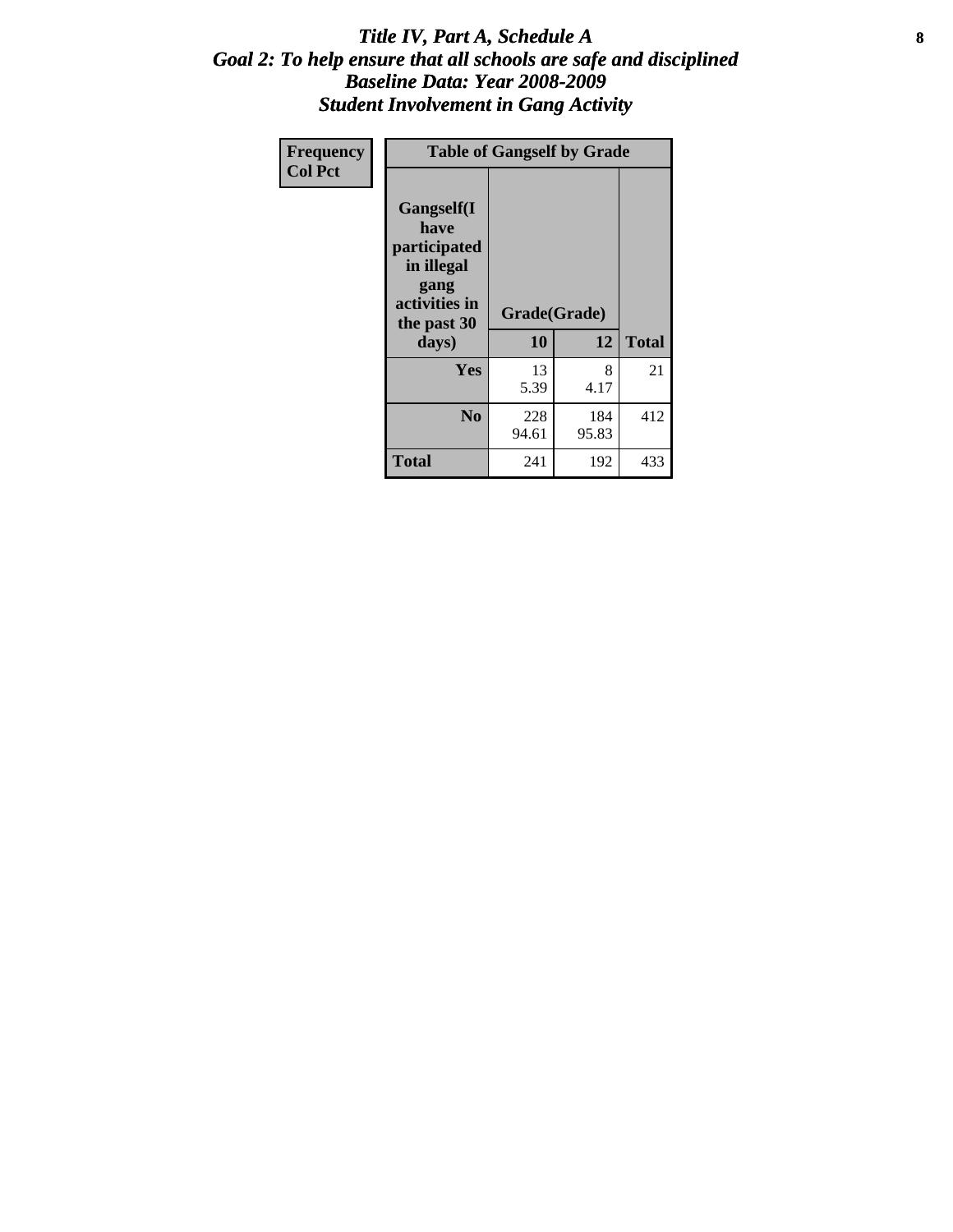# *Student Perception of School Safety* **9**

| <b>Frequency</b><br>Row Pct |
|-----------------------------|
|                             |

| <b>Table of Grade by Safeschool</b> |                                                        |                          |                             |                                    |              |  |  |
|-------------------------------------|--------------------------------------------------------|--------------------------|-----------------------------|------------------------------------|--------------|--|--|
|                                     | Safeschool (School is a place at which I feel<br>safe) |                          |                             |                                    |              |  |  |
| Grade(Grade)                        | <b>Strongly</b><br>Agree                               | <b>Somewhat</b><br>Agree | <b>Somewhat</b><br>Disagree | <b>Strongly</b><br><b>Disagree</b> | <b>Total</b> |  |  |
| 10                                  | 31<br>12.86                                            | 121<br>50.21             | 50<br>20.75                 | 39<br>16.18                        | 241          |  |  |
| 12                                  | 26<br>13.54                                            | 104<br>54.17             | 42<br>21.88                 | 20<br>10.42                        | 192          |  |  |
| <b>Total</b>                        | 57                                                     | 225                      | 92                          | 59                                 | 433          |  |  |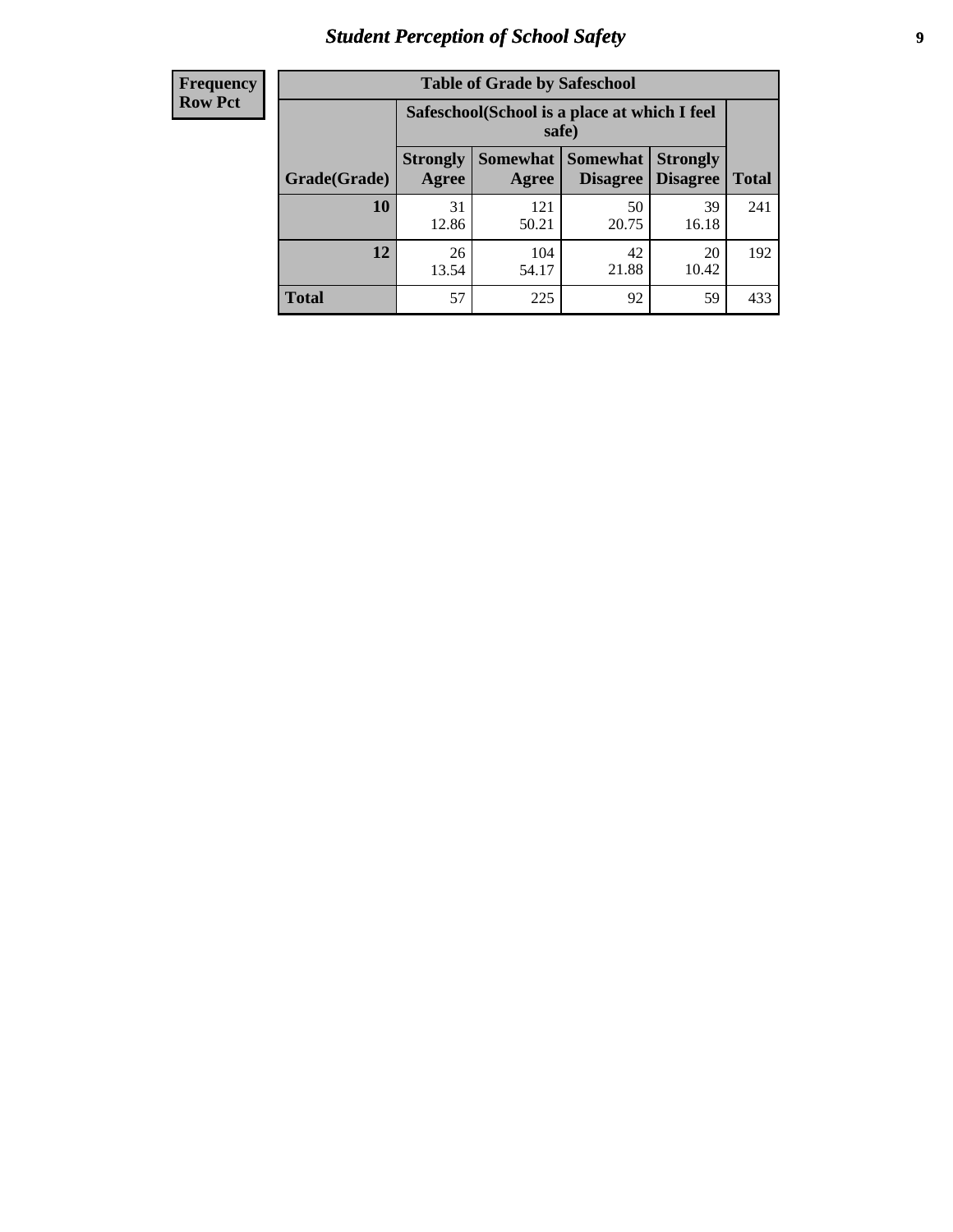### *Students Who Have Been Bullied* **10**

| Frequency |
|-----------|
| Row Pct   |

| <b>Table of Grade by Bullied</b> |                             |                                                                               |                              |                   |                        |                               |                          |              |
|----------------------------------|-----------------------------|-------------------------------------------------------------------------------|------------------------------|-------------------|------------------------|-------------------------------|--------------------------|--------------|
|                                  |                             | <b>Bullied</b> (I have been bullied by other<br>students in the past 30 days) |                              |                   |                        |                               |                          |              |
| Grade(Grade)                     | $\mathbf{0}$<br><b>Days</b> | 1 or<br>2<br>days                                                             | 3 <sub>to</sub><br>5<br>days | 6 to<br>9<br>days | 10<br>to<br>19<br>days | <b>20</b><br>to<br>29<br>days | <b>All</b><br>30<br>days | <b>Total</b> |
| 10                               | 204<br>84.65                | 20<br>8.30                                                                    | 5<br>2.07                    | 0.41              | 4<br>1.66              | 3<br>1.24                     | 4<br>1.66                | 241          |
| 12                               | 175<br>91.15                | 5<br>2.60                                                                     | 2<br>1.04                    | 0.52              | $\Omega$<br>0.00       | 4<br>2.08                     | 5<br>2.60                | 192          |
| <b>Total</b>                     | 379                         | 25                                                                            | 7                            | $\overline{2}$    | 4                      | 7                             | 9                        | 433          |

 $\blacksquare$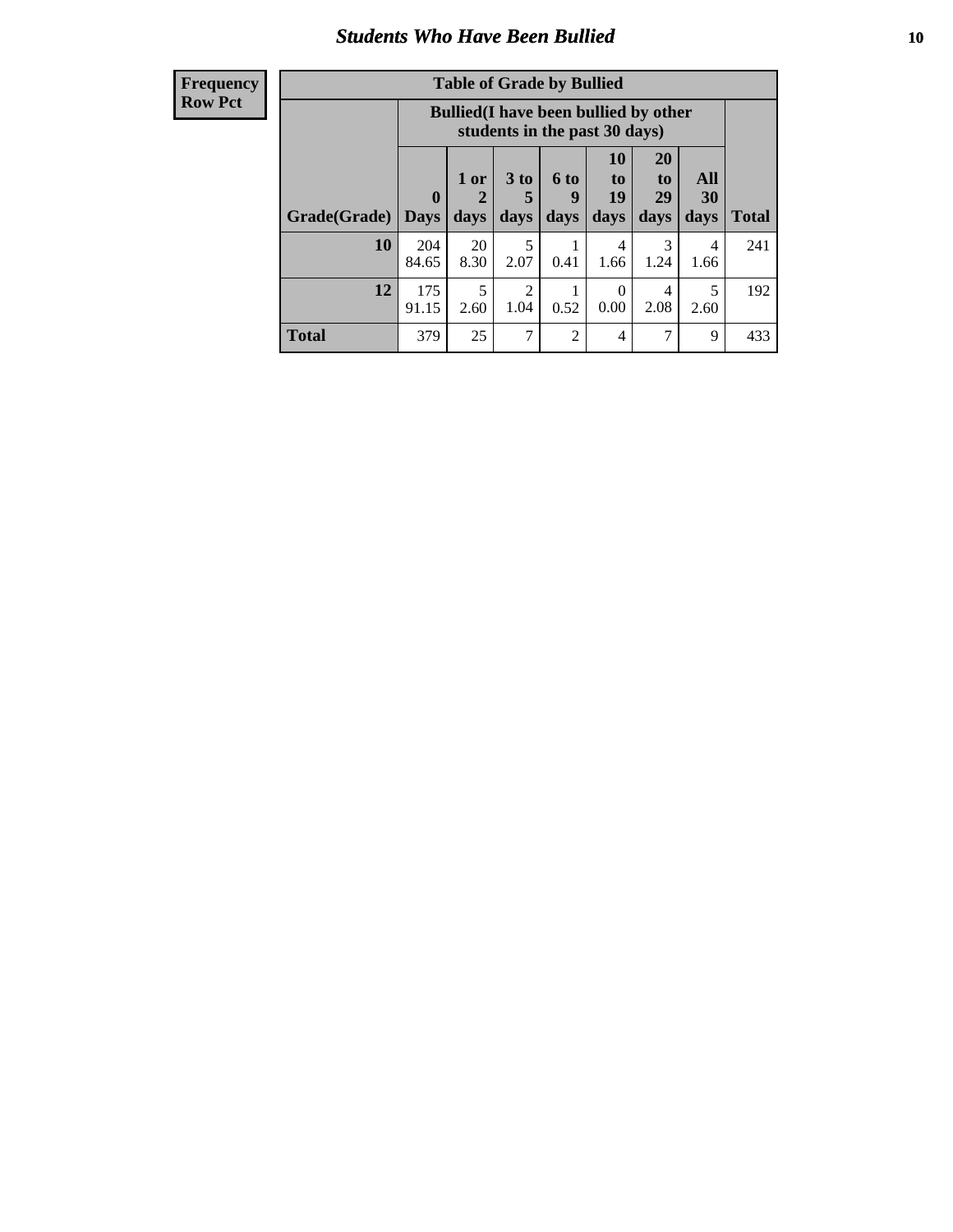### *School Climate* **11**

| <b>Frequency</b> | <b>Table of SchoolClimate1 by Grade</b> |                    |              |              |  |  |
|------------------|-----------------------------------------|--------------------|--------------|--------------|--|--|
| <b>Col Pct</b>   | SchoolClimate1(I<br>like school)        | Grade(Grade)<br>10 | 12           | <b>Total</b> |  |  |
|                  | <b>Strongly Agree</b>                   | 42<br>17.43        | 20<br>10.42  | 62           |  |  |
|                  | <b>Somewhat Agree</b>                   | 154<br>63.90       | 110<br>57.29 | 264          |  |  |
|                  | <b>Somewhat Disagree</b>                | 32<br>13.28        | 39<br>20.31  | 71           |  |  |
|                  | <b>Strongly Disagree</b>                | 13<br>5.39         | 23<br>11.98  | 36           |  |  |
|                  | <b>Total</b>                            | 241                | 192          | 433          |  |  |

| <b>Frequency</b> |
|------------------|
| <b>Col Pct</b>   |

| <b>Table of SchoolClimate2 by Grade</b>           |                    |              |              |  |  |
|---------------------------------------------------|--------------------|--------------|--------------|--|--|
| SchoolClimate2(I<br>feel successful at<br>school) | Grade(Grade)<br>10 | 12           | <b>Total</b> |  |  |
| <b>Strongly Agree</b>                             | 80<br>33.20        | 60<br>31.25  | 140          |  |  |
| <b>Somewhat Agree</b>                             | 133<br>55.19       | 114<br>59.38 | 247          |  |  |
| <b>Somewhat Disagree</b>                          | 23<br>9.54         | 12<br>6.25   | 35           |  |  |
| <b>Strongly Disagree</b>                          | 5<br>2.07          | 6<br>3.13    | 11           |  |  |
| <b>Total</b>                                      | 241                | 192          | 433          |  |  |

| Frequency      | <b>Table of SchoolClimate3 by Grade</b>                                      |                          |              |              |  |  |
|----------------|------------------------------------------------------------------------------|--------------------------|--------------|--------------|--|--|
| <b>Col Pct</b> | <b>SchoolClimate3(My</b><br>school has high<br>standards for<br>achievement) | Grade(Grade)<br>10<br>12 |              | <b>Total</b> |  |  |
|                | <b>Strongly Agree</b>                                                        | 81<br>33.61              | 42<br>21.88  | 123          |  |  |
|                | <b>Somewhat Agree</b>                                                        | 121<br>50.21             | 105<br>54.69 | 226          |  |  |
|                | <b>Somewhat Disagree</b>                                                     | 31<br>12.86              | 36<br>18.75  | 67           |  |  |
|                | <b>Strongly Disagree</b>                                                     | 8<br>3.32                | 9<br>4.69    | 17           |  |  |
|                | Total                                                                        | 241                      | 192          | 433          |  |  |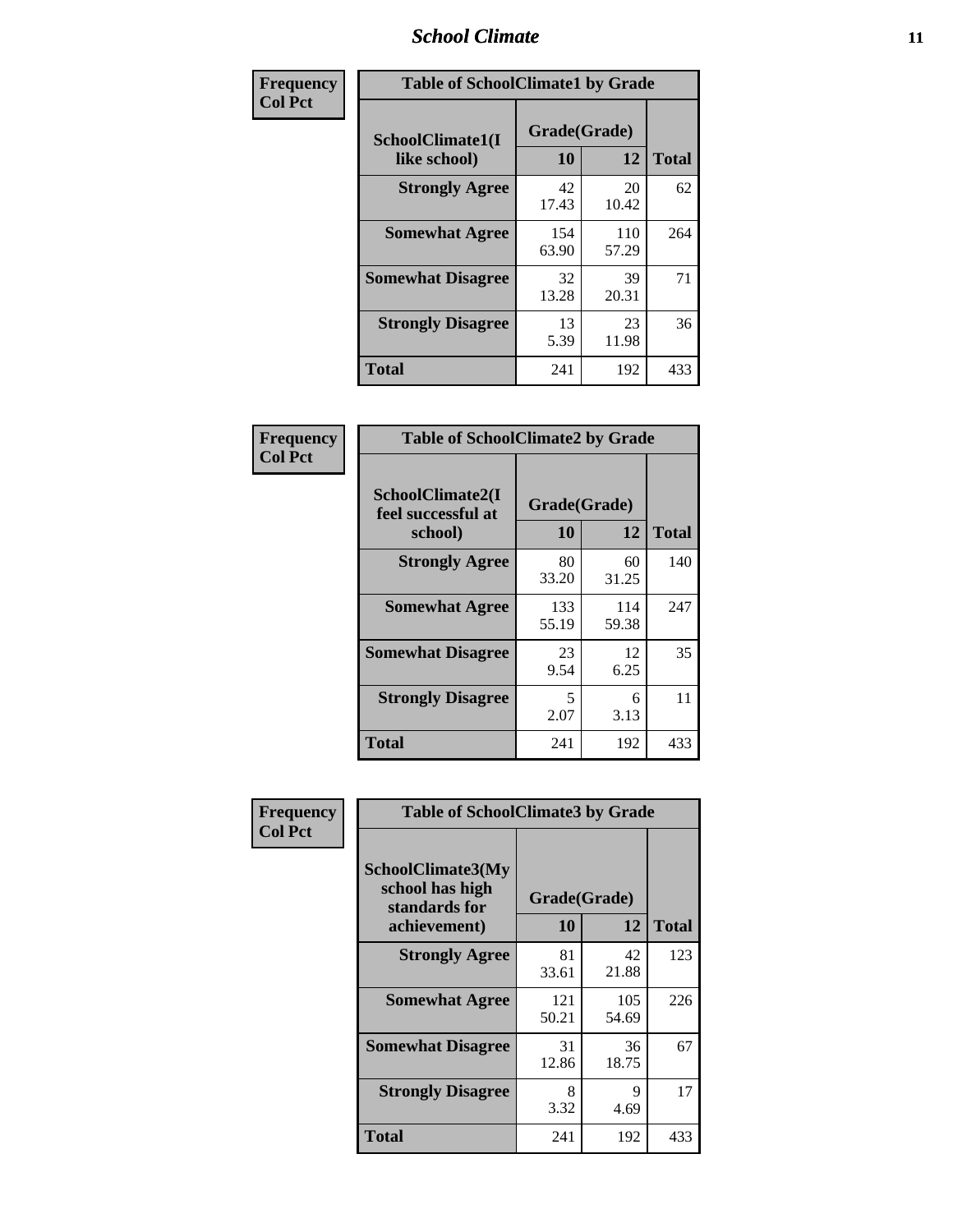### *School Climate* **12**

| Frequency      | <b>Table of SchoolClimate4 by Grade</b>                       |                    |             |              |
|----------------|---------------------------------------------------------------|--------------------|-------------|--------------|
| <b>Col Pct</b> | SchoolClimate4(My<br>school sets clear<br>rules for behavior) | Grade(Grade)<br>10 | 12          | <b>Total</b> |
|                | <b>Strongly Agree</b>                                         | 89<br>36.93        | 62<br>32.29 | 151          |
|                | <b>Somewhat Agree</b>                                         | 107<br>44.40       | 80<br>41.67 | 187          |
|                | <b>Somewhat Disagree</b>                                      | 35<br>14.52        | 39<br>20.31 | 74           |
|                | <b>Strongly Disagree</b>                                      | 10<br>4.15         | 11<br>5.73  | 21           |
|                | <b>Total</b>                                                  | 241                | 192         | 433          |

| <b>Table of SchoolClimate5 by Grade</b>                   |              |             |              |  |  |  |
|-----------------------------------------------------------|--------------|-------------|--------------|--|--|--|
| SchoolClimate5(I<br>know what to do in<br>an emergency at | Grade(Grade) |             |              |  |  |  |
| school)                                                   | 10           | 12          | <b>Total</b> |  |  |  |
| <b>Strongly Agree</b>                                     | 119<br>49.38 | 93<br>48.44 | 212          |  |  |  |
| <b>Somewhat Agree</b>                                     | 90<br>37.34  | 74<br>38.54 | 164          |  |  |  |
| <b>Somewhat Disagree</b>                                  | 24<br>9.96   | 16<br>8.33  | 40           |  |  |  |
| <b>Strongly Disagree</b>                                  | 8<br>3.32    | 9<br>4.69   | 17           |  |  |  |
| Total                                                     | 241          | 192         | 433          |  |  |  |

| Frequency      | <b>Table of SchoolClimate6 by Grade</b>                  |                    |             |              |  |
|----------------|----------------------------------------------------------|--------------------|-------------|--------------|--|
| <b>Col Pct</b> | <b>SchoolClimate6(Teachers</b><br>treat me with respect) | Grade(Grade)<br>10 | 12          | <b>Total</b> |  |
|                | <b>Strongly Agree</b>                                    | 58<br>24.07        | 48<br>25.00 | 106          |  |
|                | <b>Somewhat Agree</b>                                    | 101<br>41.91       | 99<br>51.56 | 200          |  |
|                | <b>Somewhat Disagree</b>                                 | 56<br>23.24        | 30<br>15.63 | 86           |  |
|                | <b>Strongly Disagree</b>                                 | 26<br>10.79        | 15<br>7.81  | 41           |  |
|                | <b>Total</b>                                             | 241                | 192         | 433          |  |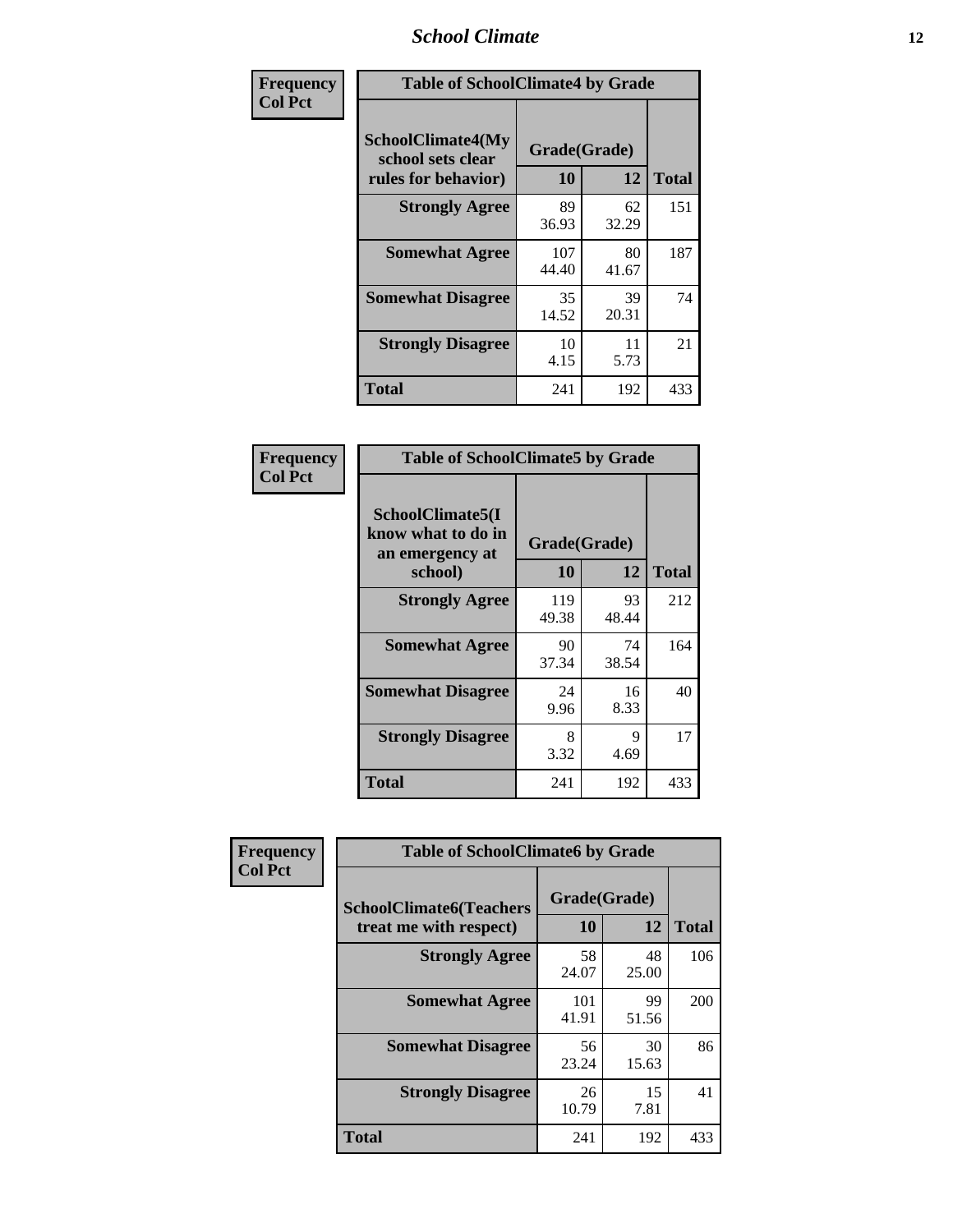### *School Climate* **13**

| Frequency      | <b>Table of SchoolClimate7 by Grade</b>                                       |                           |             |              |  |
|----------------|-------------------------------------------------------------------------------|---------------------------|-------------|--------------|--|
| <b>Col Pct</b> | <b>SchoolClimate7(Behaviors</b><br>in my class allow the<br>teacher to teach) | Grade(Grade)<br><b>10</b> | 12          | <b>Total</b> |  |
|                | <b>Strongly Agree</b>                                                         | 34<br>14.11               | 34<br>17.71 | 68           |  |
|                | <b>Somewhat Agree</b>                                                         | 114<br>47.30              | 89<br>46.35 | 203          |  |
|                | <b>Somewhat Disagree</b>                                                      | 74<br>30.71               | 55<br>28.65 | 129          |  |
|                | <b>Strongly Disagree</b>                                                      | 19<br>7.88                | 14<br>7.29  | 33           |  |
|                | <b>Total</b>                                                                  | 241                       | 192         | 433          |  |

| Frequency      | <b>Table of SchoolClimate8 by Grade</b>                                 |              |             |              |  |
|----------------|-------------------------------------------------------------------------|--------------|-------------|--------------|--|
| <b>Col Pct</b> | <b>SchoolClimate8(Students</b><br>are frequently<br>recognized for good | Grade(Grade) |             |              |  |
|                | behavior)                                                               | 10           | 12          | <b>Total</b> |  |
|                | <b>Strongly Agree</b>                                                   | 32<br>13.28  | 40<br>20.83 | 72           |  |
|                | <b>Somewhat Agree</b>                                                   | 122<br>50.62 | 80<br>41.67 | 202          |  |
|                | <b>Somewhat Disagree</b>                                                | 49<br>20.33  | 49<br>25.52 | 98           |  |
|                | <b>Strongly Disagree</b>                                                | 38<br>15.77  | 23<br>11.98 | 61           |  |
|                | <b>Total</b>                                                            | 241          | 192         | 433          |  |

| Frequency      | <b>Table of SchoolClimate9 by Grade</b>                                           |                    |             |              |  |
|----------------|-----------------------------------------------------------------------------------|--------------------|-------------|--------------|--|
| <b>Col Pct</b> | SchoolClimate9(School<br>counselor would be<br>helpful if I needed<br>assistance) | Grade(Grade)<br>10 | 12          | <b>Total</b> |  |
|                | <b>Strongly Agree</b>                                                             | 110<br>45.64       | 84<br>43.75 | 194          |  |
|                | <b>Somewhat Agree</b>                                                             | 104<br>43.15       | 61<br>31.77 | 165          |  |
|                | <b>Somewhat Disagree</b>                                                          | 11<br>4.56         | 29<br>15.10 | 40           |  |
|                | <b>Strongly Disagree</b>                                                          | 16<br>6.64         | 18<br>9.38  | 34           |  |
|                | Total                                                                             | 241                | 192         | 433          |  |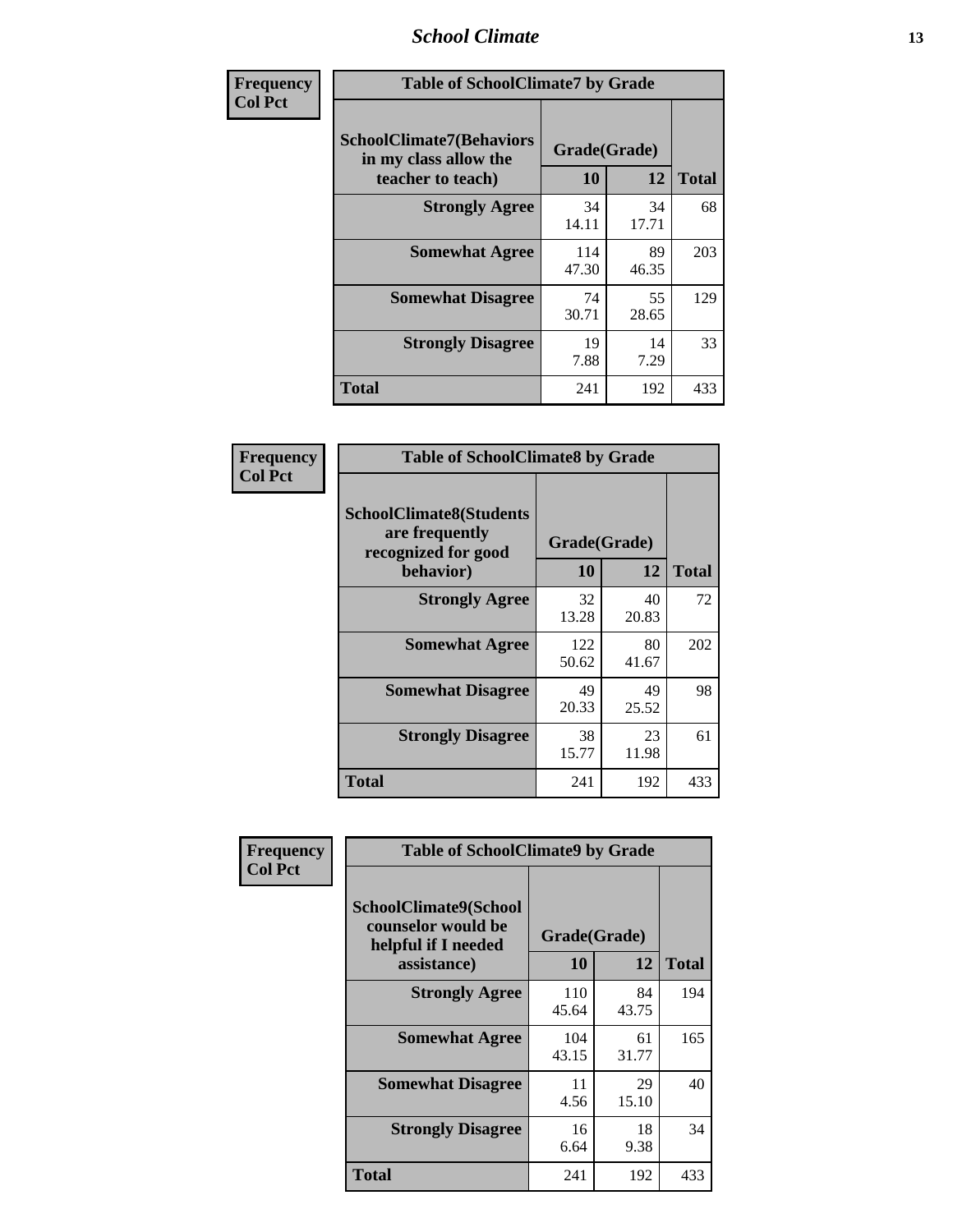### *Reasons for Dropping Out* **14**

| <b>Frequency</b> | <b>Table of Dropoutreason by Grade</b>                                   |                    |              |              |
|------------------|--------------------------------------------------------------------------|--------------------|--------------|--------------|
| <b>Col Pct</b>   | Dropoutreason(If<br>I dropped out the<br>reason would<br>most likely be) | Grade(Grade)<br>10 | 12           | <b>Total</b> |
|                  | <b>Won't Drop out</b>                                                    | 138<br>57.26       | 107<br>55.73 | 245          |
|                  | <b>Bored</b>                                                             | 41<br>17.01        | 36<br>18.75  | 77           |
|                  | <b>Family Reasons</b>                                                    | 14<br>5.81         | 10<br>5.21   | 24           |
|                  | <b>Being Bullied</b>                                                     | 10<br>4.15         | 6<br>3.13    | 16           |
|                  | <b>Other</b>                                                             | 38<br>15.77        | 33<br>17.19  | 71           |
|                  | <b>Total</b>                                                             | 241                | 192          | 433          |

| Frequency<br><b>Col Pct</b> | <b>Table of Dropout by Grade</b>                                       |                    |              |     |  |  |
|-----------------------------|------------------------------------------------------------------------|--------------------|--------------|-----|--|--|
|                             | Dropout(I<br>have<br>thought<br>about<br>dropping<br>out of<br>school) | Grade(Grade)<br>10 | <b>Total</b> |     |  |  |
|                             |                                                                        |                    | 12           |     |  |  |
|                             | <b>Yes</b>                                                             | 70<br>29.05        | 62<br>32.29  | 132 |  |  |
|                             | N <sub>0</sub>                                                         | 171                | 130          | 301 |  |  |
|                             |                                                                        | 70.95              | 67.71        |     |  |  |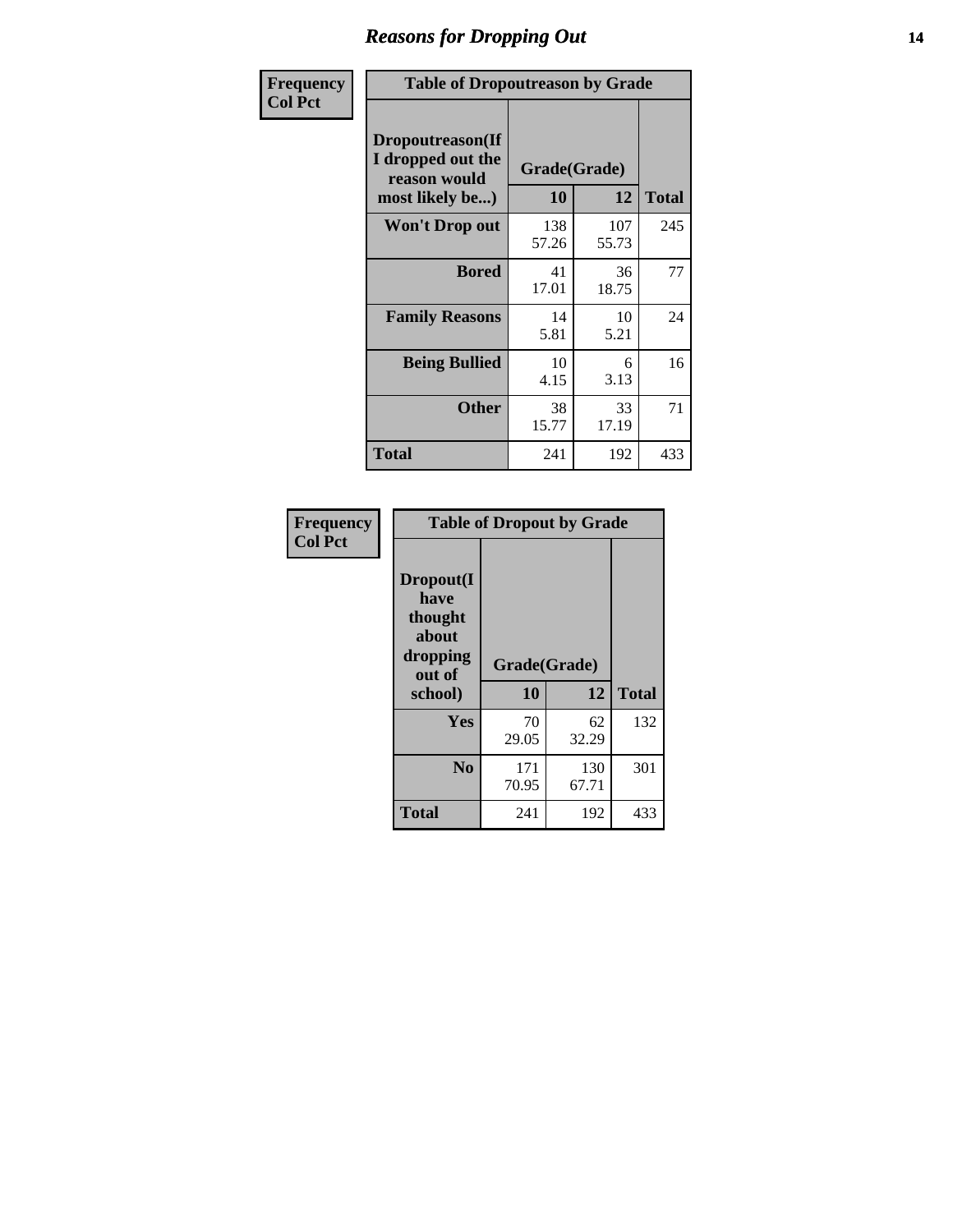*School Safety* **15**

| Frequency      | <b>Table of Gangself by Grade</b>                                                                 |                    |              |              |
|----------------|---------------------------------------------------------------------------------------------------|--------------------|--------------|--------------|
| <b>Col Pct</b> | Gangself(I<br>have<br>participated<br>in illegal<br>gang<br>activities in<br>the past 30<br>days) | Grade(Grade)<br>10 | 12           | <b>Total</b> |
|                | Yes                                                                                               | 13                 | 8            | 21           |
|                |                                                                                                   | 5.39               | 4.17         |              |
|                | N <sub>o</sub>                                                                                    | 228<br>94.61       | 184<br>95.83 | 412          |
|                | <b>Total</b>                                                                                      | 241                | 192          | 433          |

| Frequency<br><b>Col Pct</b> | <b>Table of Gangpeers by Grade</b>                                                                                             |                    |              |              |  |  |  |  |  |  |
|-----------------------------|--------------------------------------------------------------------------------------------------------------------------------|--------------------|--------------|--------------|--|--|--|--|--|--|
|                             | <b>Gangpeers</b> (I<br>have friends<br>who have<br>participated<br>in illegal<br>gang<br>activities in<br>the past 30<br>days) | Grade(Grade)<br>10 | 12           | <b>Total</b> |  |  |  |  |  |  |
|                             | <b>Yes</b>                                                                                                                     | 68<br>28.22        | 22<br>11.46  | 90           |  |  |  |  |  |  |
|                             | N <sub>0</sub>                                                                                                                 | 173<br>71.78       | 170<br>88.54 | 343          |  |  |  |  |  |  |
|                             | <b>Total</b>                                                                                                                   | 241                | 192          | 433          |  |  |  |  |  |  |

| Frequency      | <b>Table of Pickedon by Grade</b>                                  |              |             |              |  |  |  |  |  |
|----------------|--------------------------------------------------------------------|--------------|-------------|--------------|--|--|--|--|--|
| <b>Col Pct</b> | <b>Pickedon(I have</b><br>been picked on or<br>teased at school in | Grade(Grade) |             |              |  |  |  |  |  |
|                | the past 30 days)                                                  | 10           | 12          | <b>Total</b> |  |  |  |  |  |
|                | <b>Strongly Agree</b>                                              | 34<br>14.11  | 14<br>7.29  | 48           |  |  |  |  |  |
|                | <b>Somewhat Agree</b>                                              | 39<br>16.18  | 26<br>13.54 | 65           |  |  |  |  |  |
|                | <b>Somewhat Disagree</b>                                           | 31<br>12.86  | 28<br>14.58 | 59           |  |  |  |  |  |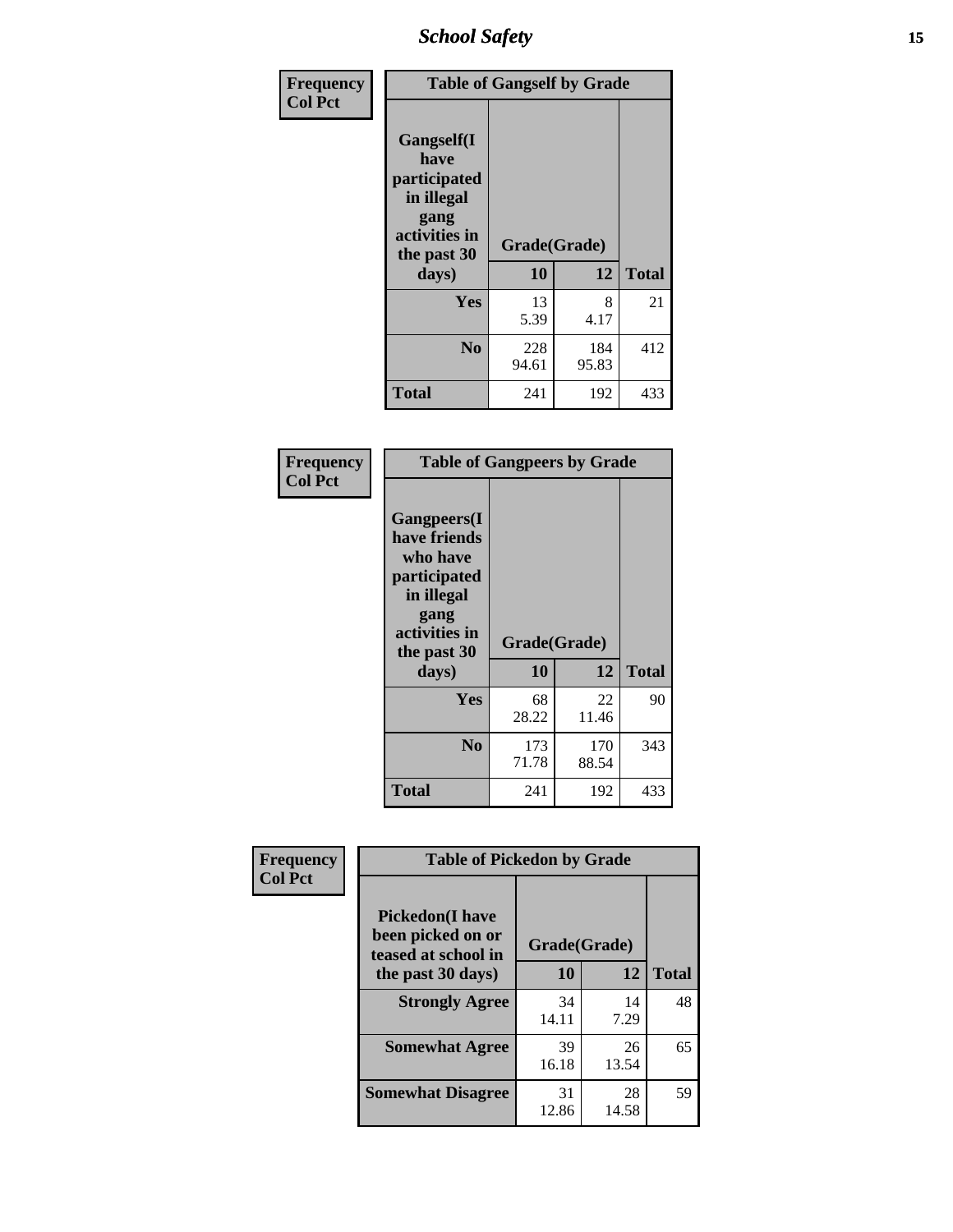# *School Safety* **16**

| Frequency      | <b>Table of Pickedon by Grade</b>                                                        |                    |              |              |
|----------------|------------------------------------------------------------------------------------------|--------------------|--------------|--------------|
| <b>Col Pct</b> | <b>Pickedon</b> (I have<br>been picked on or<br>teased at school in<br>the past 30 days) | Grade(Grade)<br>10 | 12           | <b>Total</b> |
|                | <b>Strongly Disagree</b>                                                                 | 137<br>56.85       | 124<br>64.58 | 261          |
|                | Total                                                                                    | 241                | 192          | 433          |

| <b>Frequency</b> | <b>Table of Safeschool by Grade</b>        |              |              |              |  |  |  |  |  |  |
|------------------|--------------------------------------------|--------------|--------------|--------------|--|--|--|--|--|--|
| <b>Col Pct</b>   | Safeschool(School<br>is a place at which I | Grade(Grade) |              |              |  |  |  |  |  |  |
|                  | feel safe)                                 | 10           | 12           | <b>Total</b> |  |  |  |  |  |  |
|                  | <b>Strongly Agree</b>                      | 31<br>12.86  | 26<br>13.54  | 57           |  |  |  |  |  |  |
|                  | <b>Somewhat Agree</b>                      | 121<br>50.21 | 104<br>54.17 | 225          |  |  |  |  |  |  |
|                  | <b>Somewhat Disagree</b>                   | 50<br>20.75  | 42<br>21.88  | 92           |  |  |  |  |  |  |
|                  | <b>Strongly Disagree</b>                   | 39<br>16.18  | 20<br>10.42  | 59           |  |  |  |  |  |  |
|                  | <b>Total</b>                               | 241          | 192          | 433          |  |  |  |  |  |  |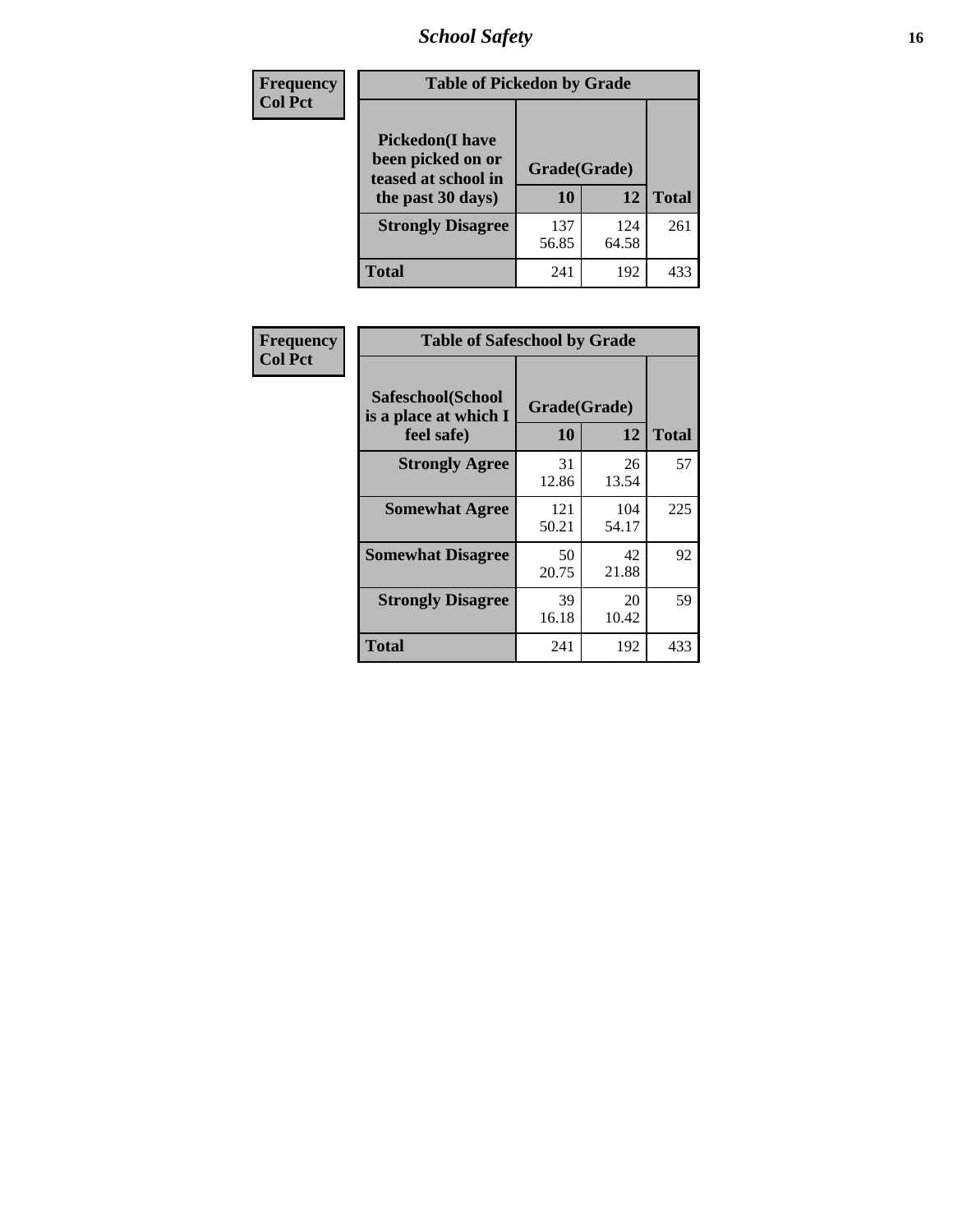*School Safety* **17**

| Frequency      |
|----------------|
| <b>Row Pct</b> |

| <b>Table of Grade by Bullied</b> |                                                                               |            |                      |                  |                |                |           |              |  |  |  |
|----------------------------------|-------------------------------------------------------------------------------|------------|----------------------|------------------|----------------|----------------|-----------|--------------|--|--|--|
|                                  | <b>Bullied</b> (I have been bullied by other<br>students in the past 30 days) |            |                      |                  |                |                |           |              |  |  |  |
|                                  | $\bf{0}$                                                                      | $1$ or     | 3 <sub>to</sub><br>5 | <b>6 to</b><br>q | 10<br>to<br>19 | 20<br>to<br>29 | All<br>30 |              |  |  |  |
| Grade(Grade)                     | <b>Days</b>                                                                   | days       | days                 | days             | days           | days           | days      | <b>Total</b> |  |  |  |
| 10                               | 204<br>84.65                                                                  | 20<br>8.30 | 5<br>2.07            | 0.41             | 4<br>1.66      | 3<br>1.24      | 4<br>1.66 | 241          |  |  |  |
| 12                               | 175<br>91.15                                                                  | 5<br>2.60  | 2<br>1.04            | 0.52             | 0<br>0.00      | 4<br>2.08      | 5<br>2.60 | 192          |  |  |  |
| Total                            | 379                                                                           | 25         | $\overline{7}$       | $\overline{c}$   | 4              | 7              | 9         | 433          |  |  |  |

| <b>Frequency</b><br><b>Row Pct</b> |  |
|------------------------------------|--|
|                                    |  |

| <b>Table of Grade by Bulliedothers</b> |                             |                                                                         |                         |                   |                               |                               |                          |              |  |  |  |
|----------------------------------------|-----------------------------|-------------------------------------------------------------------------|-------------------------|-------------------|-------------------------------|-------------------------------|--------------------------|--------------|--|--|--|
|                                        |                             | <b>Bulliedothers</b> (I bullied others in the past<br>$30 \text{ days}$ |                         |                   |                               |                               |                          |              |  |  |  |
| Grade(Grade)                           | $\mathbf{0}$<br><b>Days</b> | 1 or<br>2<br>days                                                       | 3 <sub>to</sub><br>days | 6 to<br>q<br>days | <b>10</b><br>to<br>19<br>days | <b>20</b><br>to<br>29<br>days | <b>All</b><br>30<br>days | <b>Total</b> |  |  |  |
| 10                                     | 216<br>89.63                | 10<br>4.15                                                              | 3<br>1.24               | 0.41              | 3<br>1.24                     | 2.90                          | 0.41                     | 241          |  |  |  |
| 12                                     | 180<br>93.75                | 6<br>3.13                                                               | 0.52                    | 0<br>0.00         | 0<br>0.00                     | 5<br>2.60                     | $\Omega$<br>0.00         | 192          |  |  |  |
| <b>Total</b>                           | 396                         | 16                                                                      | $\overline{4}$          |                   | 3                             | 12                            |                          | 433          |  |  |  |

| <b>Frequency</b> | <b>Table of Grade by Weaponschool</b> |                                                                    |                        |                   |                        |                        |                   |              |
|------------------|---------------------------------------|--------------------------------------------------------------------|------------------------|-------------------|------------------------|------------------------|-------------------|--------------|
| <b>Row Pct</b>   |                                       | Weaponschool (I brought a weapon<br>to school in the past 30 days) |                        |                   |                        |                        |                   |              |
|                  | Grade(Grade)                          | $\mathbf{0}$<br><b>Days</b>                                        | 1 or<br>days           | 3 to<br>5<br>days | 10<br>to<br>19<br>days | 20<br>to<br>29<br>days | All<br>30<br>days | <b>Total</b> |
|                  | 10                                    | 236<br>97.93                                                       | $\Omega$<br>0.00       | 0<br>0.00         | 5<br>2.07              | 0<br>0.00              | $\Omega$<br>0.00  | 241          |
|                  | 12                                    | 182<br>94.79                                                       | $\overline{4}$<br>2.08 | 0.52              | 0<br>0.00              | 0.52                   | 4<br>2.08         | 192          |
|                  | <b>Total</b>                          | 418                                                                | $\overline{4}$         |                   | 5                      |                        | $\overline{4}$    | 433          |

h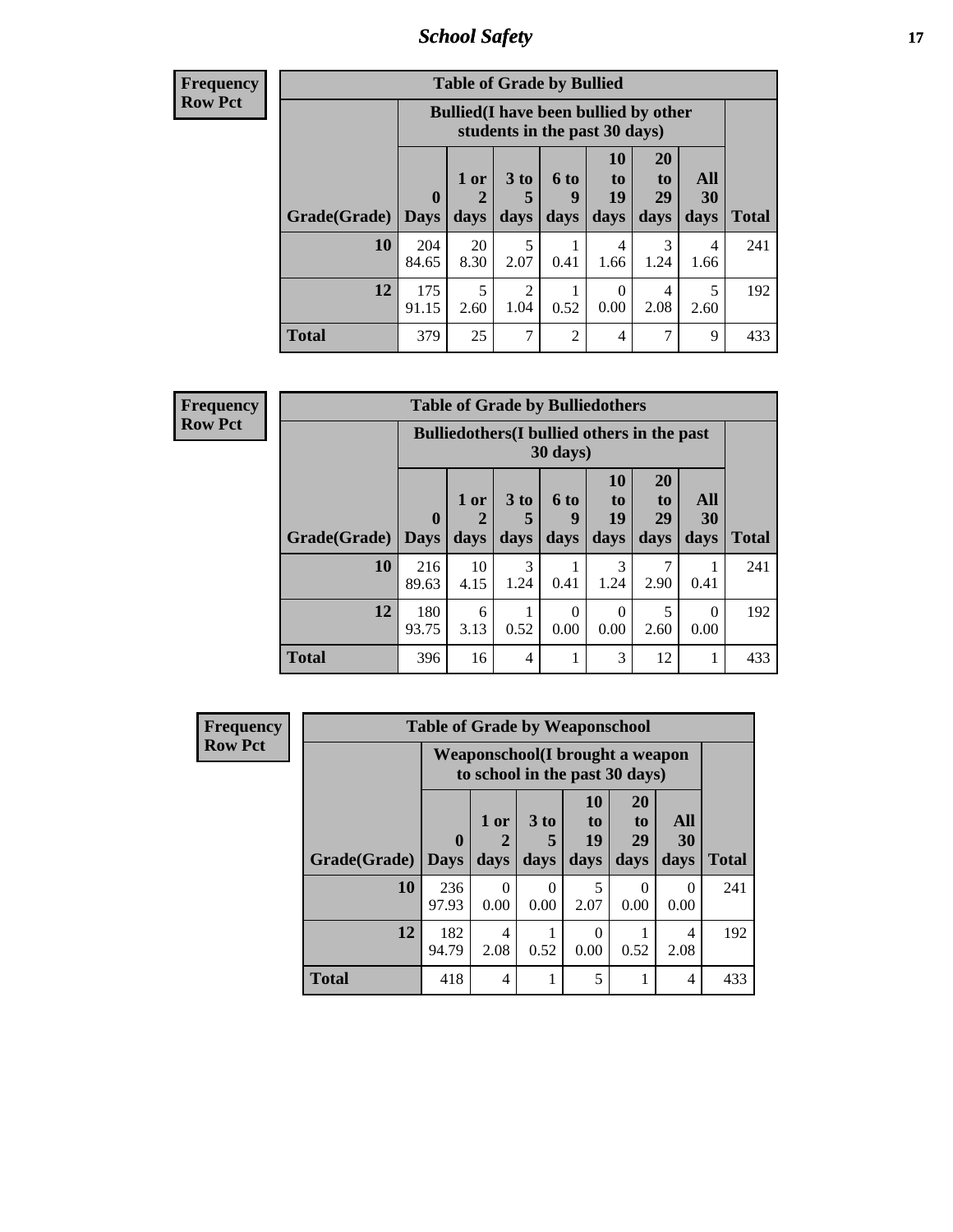*School Safety* **18**

| <b>Frequency</b> | <b>Table of Grade by Absentunsafe</b> |                                                                                 |                        |                        |                      |                  |                                     |                       |              |  |  |
|------------------|---------------------------------------|---------------------------------------------------------------------------------|------------------------|------------------------|----------------------|------------------|-------------------------------------|-----------------------|--------------|--|--|
| <b>Row Pct</b>   |                                       | Absentunsafe(I have missed school because<br>I felt unsafe in the past 30 days) |                        |                        |                      |                  |                                     |                       |              |  |  |
|                  |                                       | $\bf{0}$                                                                        | 1 or<br>2              | 3 <sub>to</sub><br>5   | 6 <sub>to</sub><br>9 | 10<br>to<br>19   | <b>20</b><br>t <sub>o</sub><br>29   | All<br>30             |              |  |  |
|                  | Grade(Grade)                          | <b>Days</b>                                                                     | days                   | days                   | days                 | days             | days                                | days                  | <b>Total</b> |  |  |
|                  | 10                                    | 198<br>82.16                                                                    | 33<br>13.69            | $\overline{4}$<br>1.66 | 0.41                 | 2<br>0.83        | 0.41                                | $\mathcal{D}$<br>0.83 | 241          |  |  |
|                  | 12                                    | 186<br>96.88                                                                    | $\mathfrak{D}$<br>1.04 | $\Omega$<br>0.00       | 0.52                 | $\Omega$<br>0.00 | $\mathcal{D}_{\mathcal{A}}$<br>1.04 | 0.52                  | 192          |  |  |
|                  | <b>Total</b>                          | 384                                                                             | 35                     | 4                      | 2                    | $\overline{c}$   | 3                                   | 3                     | 433          |  |  |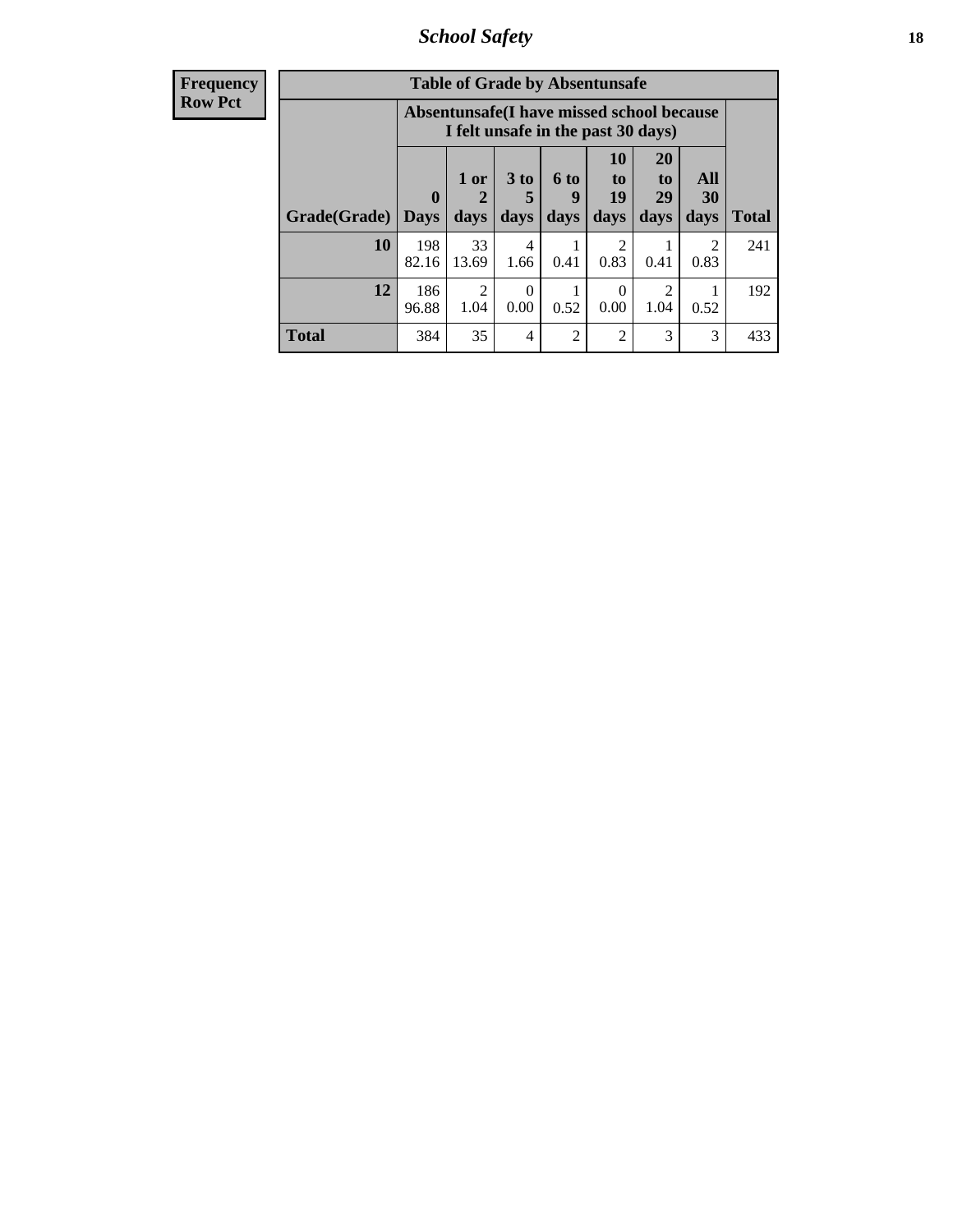# *Drug Use During Last 30 Days* **19**

#### **Frequency Row Pct**

| <b>Table of Grade by Alcohol</b> |                                 |                                    |                 |                 |                 |                        |              |              |  |  |  |
|----------------------------------|---------------------------------|------------------------------------|-----------------|-----------------|-----------------|------------------------|--------------|--------------|--|--|--|
|                                  |                                 | Alcohol(Alcohol use, past 30 days) |                 |                 |                 |                        |              |              |  |  |  |
| Grade(Grade)                     | <b>Did</b><br>not<br><b>use</b> | $1-2$<br>days                      | $3 - 5$<br>days | $6 - 9$<br>days | $10-19$<br>days | 20-29<br>days          | Every<br>day | <b>Total</b> |  |  |  |
| 10                               | 164<br>68.05                    | 22<br>9.13                         | 12<br>4.98      | 21<br>8.71      | 7<br>2.90       | $\overline{2}$<br>0.83 | 13<br>5.39   | 241          |  |  |  |
| 12                               | 125<br>65.10                    | 13<br>6.77                         | 17<br>8.85      | 12<br>6.25      | 17<br>8.85      | 4<br>2.08              | 4<br>2.08    | 192          |  |  |  |
| <b>Total</b>                     | 289                             | 35                                 | 29              | 33              | 24              | 6                      | 17           | 433          |  |  |  |

#### **Frequency Row Pct**

| <b>Table of Grade by Cigarettes</b> |                                 |                                                   |                 |                        |                 |               |                        |              |  |  |
|-------------------------------------|---------------------------------|---------------------------------------------------|-----------------|------------------------|-----------------|---------------|------------------------|--------------|--|--|
|                                     |                                 | Cigarettes (Smoking tobacco use,<br>past 30 days) |                 |                        |                 |               |                        |              |  |  |
| Grade(Grade)                        | <b>Did</b><br>not<br><b>use</b> | $1 - 2$<br>days                                   | $3 - 5$<br>days | $6-9$<br>days          | $10-19$<br>days | 20-29<br>days | Every<br>day           | <b>Total</b> |  |  |
| 10                                  | 202<br>83.82                    | 19<br>7.88                                        | 4<br>1.66       | 6<br>2.49              | 2<br>0.83       | 6<br>2.49     | $\overline{2}$<br>0.83 | 241          |  |  |
| 12                                  | 151<br>78.65                    | 14<br>7.29                                        | 5<br>2.60       | $\overline{c}$<br>1.04 | 6<br>3.13       | 3<br>1.56     | 11<br>5.73             | 192          |  |  |
| <b>Total</b>                        | 353                             | 33                                                | 9               | 8                      | 8               | 9             | 13                     | 433          |  |  |

**Frequency Row Pct**

| <b>Table of Grade by Smokeless</b> |                                 |                                                        |                  |                 |                 |                   |              |              |  |
|------------------------------------|---------------------------------|--------------------------------------------------------|------------------|-----------------|-----------------|-------------------|--------------|--------------|--|
|                                    |                                 | <b>Smokeless</b> (Chewing tobaccouse,<br>past 30 days) |                  |                 |                 |                   |              |              |  |
| Grade(Grade)                       | <b>Did</b><br>not<br><b>use</b> | $1 - 2$<br>days                                        | $3 - 5$<br>days  | $6 - 9$<br>days | $10-19$<br>days | $20 - 29$<br>days | Every<br>day | <b>Total</b> |  |
| 10                                 | 210<br>87.14                    | 12<br>4.98                                             | 4<br>1.66        | 2<br>0.83       | 2<br>0.83       | 4<br>1.66         | 2.90         | 241          |  |
| 12                                 | 180<br>93.75                    | 5<br>2.60                                              | $\Omega$<br>0.00 | 2<br>1.04       | 0<br>0.00       | 1.04              | 3<br>1.56    | 192          |  |
| <b>Total</b>                       | 390                             | 17                                                     | 4                | 4               | $\overline{2}$  | 6                 | 10           | 433          |  |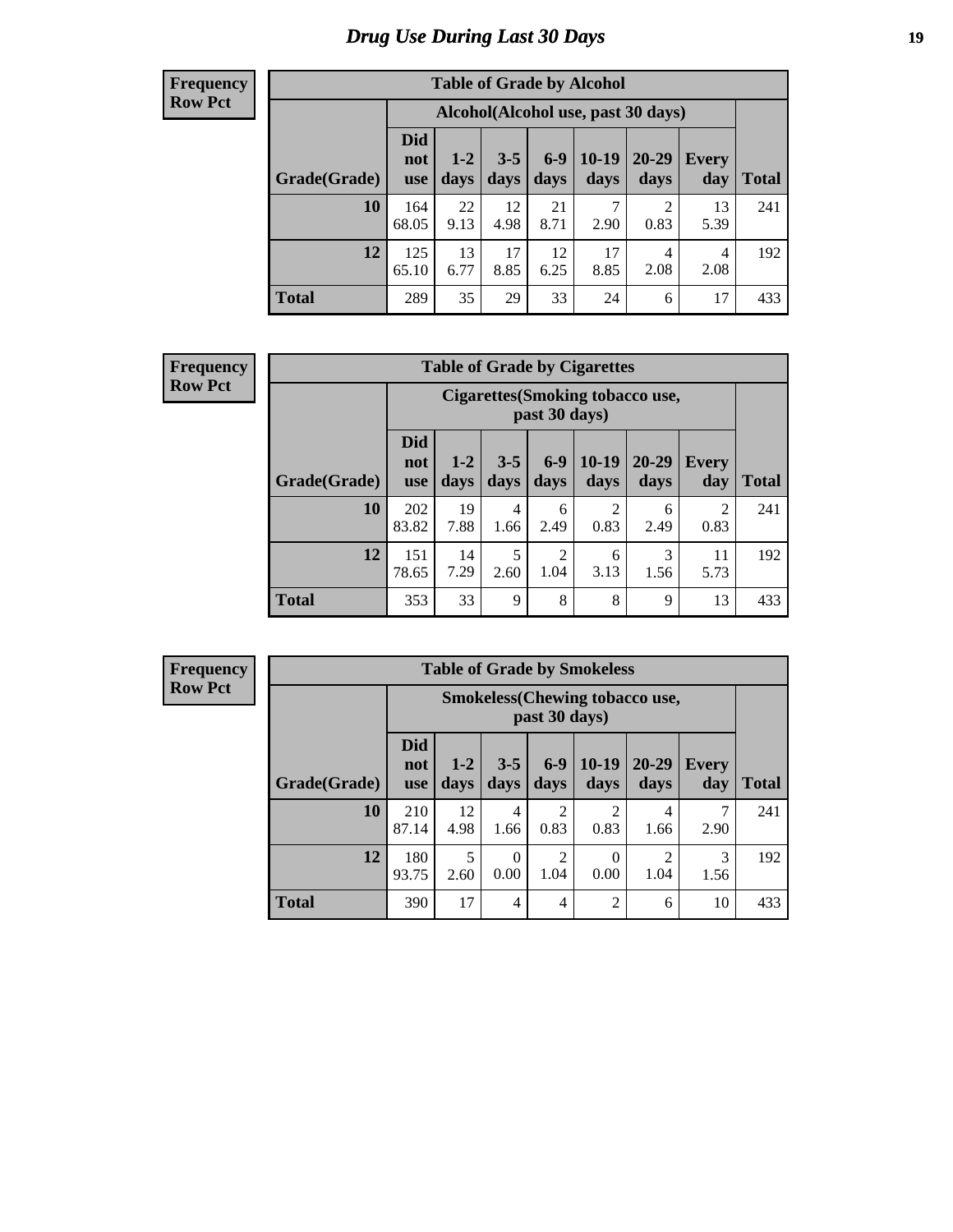#### **Frequency Row Pct**

| <b>Table of Grade by Marijuana</b> |                          |                                         |                 |               |                 |               |              |       |  |  |
|------------------------------------|--------------------------|-----------------------------------------|-----------------|---------------|-----------------|---------------|--------------|-------|--|--|
|                                    |                          | Marijuana (Marijuana use, past 30 days) |                 |               |                 |               |              |       |  |  |
| Grade(Grade)                       | Did<br>not<br><b>use</b> | $1 - 2$<br>days                         | $3 - 5$<br>days | $6-9$<br>days | $10-19$<br>days | 20-29<br>days | Every<br>day | Total |  |  |
| 10                                 | 199<br>82.57             | 21<br>8.71                              | 4<br>1.66       | 3<br>1.24     | 5<br>2.07       | 6<br>2.49     | 3<br>1.24    | 241   |  |  |
| 12                                 | 157<br>81.77             | $\mathcal{I}$<br>3.65                   | 8<br>4.17       | 3<br>1.56     | 6<br>3.13       | 8<br>4.17     | 3<br>1.56    | 192   |  |  |
| <b>Total</b>                       | 356                      | 28                                      | 12              | 6             | 11              | 14            | 6            | 433   |  |  |

| <b>Frequency</b> | <b>Table of Grade by Cocaine</b> |                          |                                        |                       |                        |              |  |  |
|------------------|----------------------------------|--------------------------|----------------------------------------|-----------------------|------------------------|--------------|--|--|
| <b>Row Pct</b>   |                                  |                          | Cocaine (Cocaine use,<br>past 30 days) |                       |                        |              |  |  |
|                  | Grade(Grade)                     | Did<br>not<br><b>use</b> | days                                   | $1-2$   20-29<br>days | <b>Every</b><br>day    | <b>Total</b> |  |  |
|                  | 10                               | 238<br>98.76             | 2<br>0.83                              | 0.00                  | 0.41                   | 241          |  |  |
|                  | 12                               | 186<br>96.88             | 3<br>1.56                              | 0.52                  | $\mathfrak{D}$<br>1.04 | 192          |  |  |
|                  | <b>Total</b>                     | 424                      | 5                                      | 1                     | 3                      | 433          |  |  |

| Frequency      | <b>Table of Grade by Inhalants</b> |                                 |                                                  |                  |                   |              |              |  |
|----------------|------------------------------------|---------------------------------|--------------------------------------------------|------------------|-------------------|--------------|--------------|--|
| <b>Row Pct</b> |                                    |                                 | <b>Inhalants</b> (Inhalant use,<br>past 30 days) |                  |                   |              |              |  |
|                | Grade(Grade)                       | <b>Did</b><br>not<br><b>use</b> | $1 - 2$<br>days                                  | $3 - 5$<br>days  | $20 - 29$<br>days | Every<br>day | <b>Total</b> |  |
|                | 10                                 | 238<br>98.76                    | 3<br>1.24                                        | $\Omega$<br>0.00 | 0<br>0.00         | 0<br>0.00    | 241          |  |
|                | 12                                 | 188<br>97.92                    | 0.52                                             | 0.52             | 0.52              | 0.52         | 192          |  |
|                | <b>Total</b>                       | 426                             | 4                                                |                  |                   |              | 433          |  |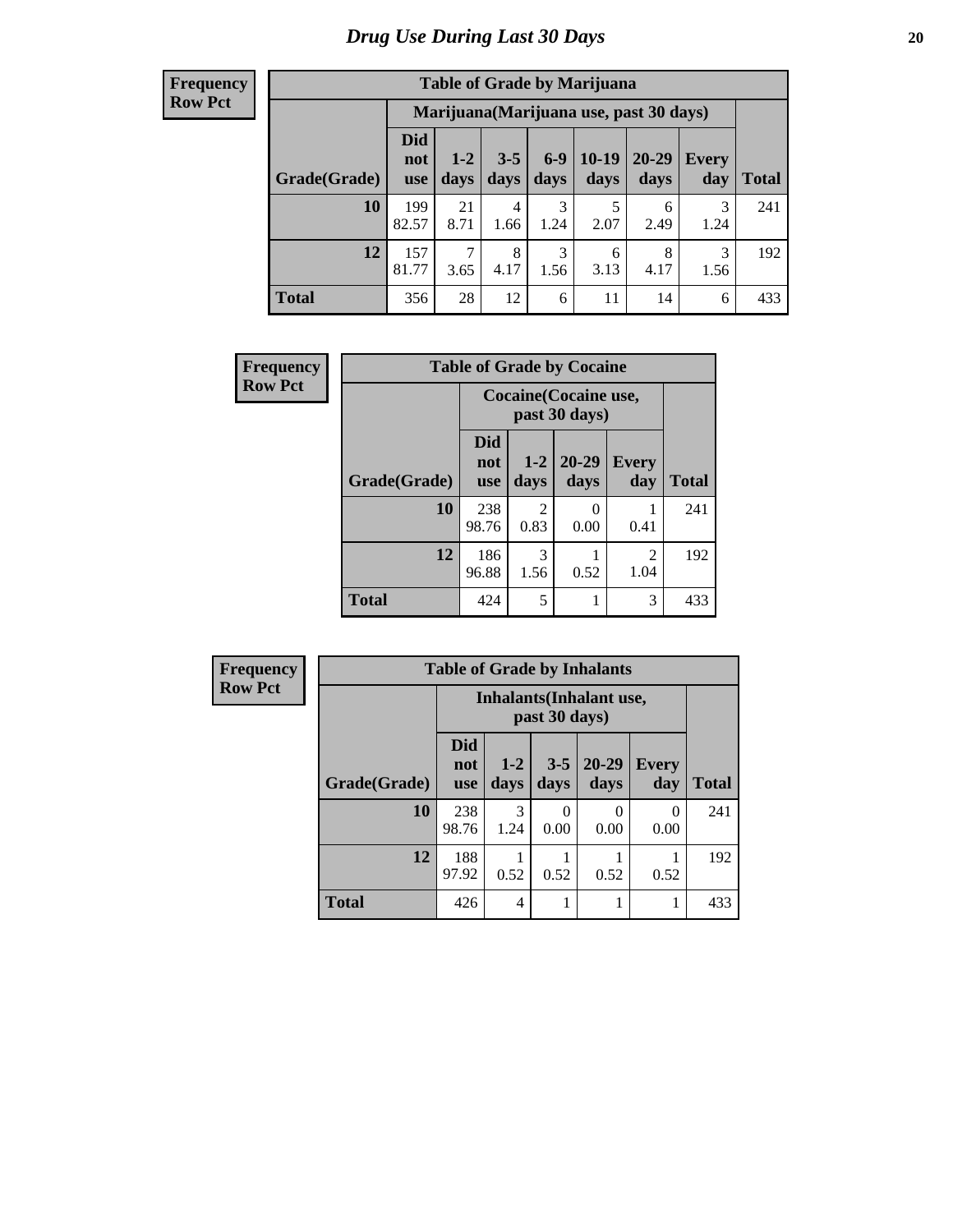| <b>Frequency</b> | <b>Table of Grade by Steroids</b> |                                         |                 |                  |                   |                     |              |  |
|------------------|-----------------------------------|-----------------------------------------|-----------------|------------------|-------------------|---------------------|--------------|--|
| <b>Row Pct</b>   |                                   | Steroids (Steroid use,<br>past 30 days) |                 |                  |                   |                     |              |  |
|                  | Grade(Grade)                      | <b>Did</b><br>not<br><b>use</b>         | $1 - 2$<br>days | $10-19$<br>days  | $20 - 29$<br>days | <b>Every</b><br>day | <b>Total</b> |  |
|                  | 10                                | 238<br>98.76                            | 3<br>1.24       | $\theta$<br>0.00 | 0<br>0.00         | 0<br>0.00           | 241          |  |
|                  | 12                                | 186<br>96.88                            | 0.52            | 0.52             | 3<br>1.56         | 0.52                | 192          |  |
|                  | <b>Total</b>                      | 424                                     | 4               | 1                | 3                 | 1                   | 433          |  |

| <b>Frequency</b> | <b>Table of Grade by Ecstasy</b> |                                 |                                        |                  |                        |              |       |  |
|------------------|----------------------------------|---------------------------------|----------------------------------------|------------------|------------------------|--------------|-------|--|
| <b>Row Pct</b>   |                                  |                                 | Ecstasy (Ecstasy use,<br>past 30 days) |                  |                        |              |       |  |
|                  | Grade(Grade)                     | <b>Did</b><br>not<br><b>use</b> | $1-2$<br>days                          | $6-9$<br>days    | $20 - 29$<br>days      | Every<br>day | Total |  |
|                  | 10                               | 236<br>97.93                    | 3<br>1.24                              | 0.41             | 0.41                   | 0<br>0.00    | 241   |  |
|                  | 12                               | 189<br>98.44                    | 0.00                                   | $\theta$<br>0.00 | $\overline{c}$<br>1.04 | 0.52         | 192   |  |
|                  | <b>Total</b>                     | 425                             | 3                                      |                  | 3                      |              | 433   |  |

| <b>Frequency</b> | <b>Table of Grade by Meth</b> |                                             |               |                  |                     |              |  |  |  |
|------------------|-------------------------------|---------------------------------------------|---------------|------------------|---------------------|--------------|--|--|--|
| <b>Row Pct</b>   |                               | Meth (Methamphetamine use,<br>past 30 days) |               |                  |                     |              |  |  |  |
|                  | Grade(Grade)                  | <b>Did</b><br>not<br><b>use</b>             | $1-2$<br>days | $10-19$<br>days  | <b>Every</b><br>day | <b>Total</b> |  |  |  |
|                  | 10                            | 240<br>99.59                                | 0.41          | $\left($<br>0.00 | 0<br>0.00           | 241          |  |  |  |
|                  | 12                            | 190<br>98.96                                | 0<br>0.00     | 0.52             | 0.52                | 192          |  |  |  |
|                  | <b>Total</b>                  | 430                                         |               |                  |                     | 433          |  |  |  |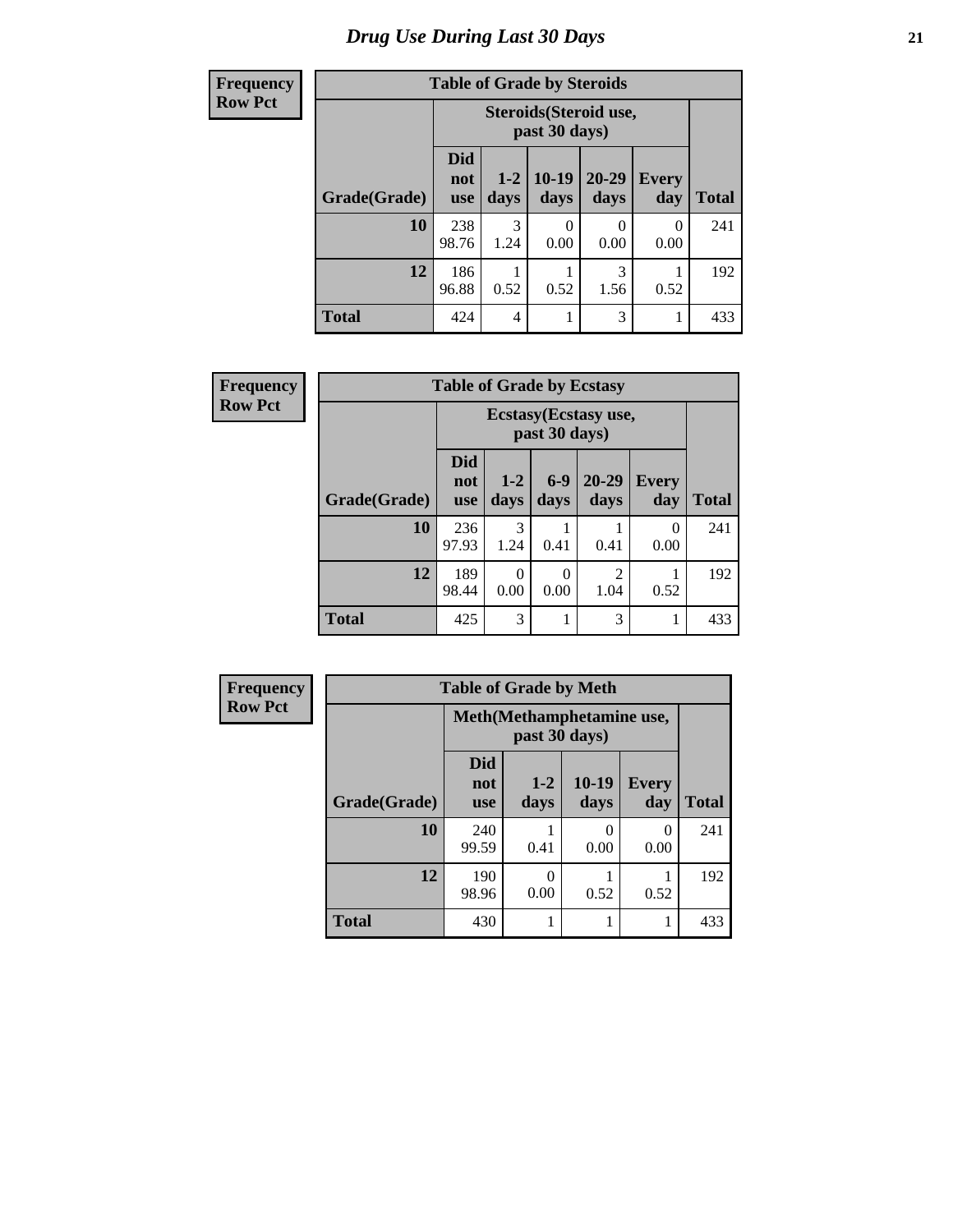# *Drug Use During Last 30 Days* **22**

| <b>Frequency</b> | <b>Table of Grade by Hallucinogens</b> |                                  |                 |                  |                        |                     |       |  |
|------------------|----------------------------------------|----------------------------------|-----------------|------------------|------------------------|---------------------|-------|--|
| <b>Row Pct</b>   |                                        | Hallucinogens (Hallucinogen use, |                 |                  |                        |                     |       |  |
|                  | Grade(Grade)                           | <b>Did</b><br>not<br><b>use</b>  | $1 - 2$<br>days | $6-9$<br>days    | $20 - 29$<br>days      | <b>Every</b><br>day | Total |  |
|                  | 10                                     | 235<br>97.51                     | 3<br>1.24       | 0.41             | $\mathfrak{D}$<br>0.83 | $\Omega$<br>0.00    | 241   |  |
|                  | 12                                     | 188<br>97.92                     | 0.52            | $\Omega$<br>0.00 | $\mathfrak{D}$<br>1.04 | 0.52                | 192   |  |
|                  | <b>Total</b>                           | 423                              | $\overline{4}$  |                  | 4                      | 1                   | 433   |  |

| <b>Frequency</b> |
|------------------|
| <b>Row Pct</b>   |

| <b>Table of Grade by Prescription</b> |                                 |                                                                                |                 |               |                 |                   |              |       |  |
|---------------------------------------|---------------------------------|--------------------------------------------------------------------------------|-----------------|---------------|-----------------|-------------------|--------------|-------|--|
|                                       |                                 | <b>Prescription</b> (Prescription drugs not<br>prescribed to me, past 30 days) |                 |               |                 |                   |              |       |  |
| Grade(Grade)                          | <b>Did</b><br>not<br><b>use</b> | $1 - 2$<br>days                                                                | $3 - 5$<br>days | $6-9$<br>days | $10-19$<br>days | $20 - 29$<br>days | Every<br>day | Total |  |
| 10                                    | 225<br>93.36                    | 8<br>3.32                                                                      | 3<br>1.24       | 4<br>1.66     | 0<br>0.00       | 0<br>0.00         | 0.41         | 241   |  |
| 12                                    | 174<br>90.63                    | 3<br>1.56                                                                      | 5<br>2.60       | 3<br>1.56     | 3<br>1.56       | 0.52              | 3<br>1.56    | 192   |  |
| <b>Total</b>                          | 399                             | 11                                                                             | 8               | 7             | 3               |                   | 4            | 433   |  |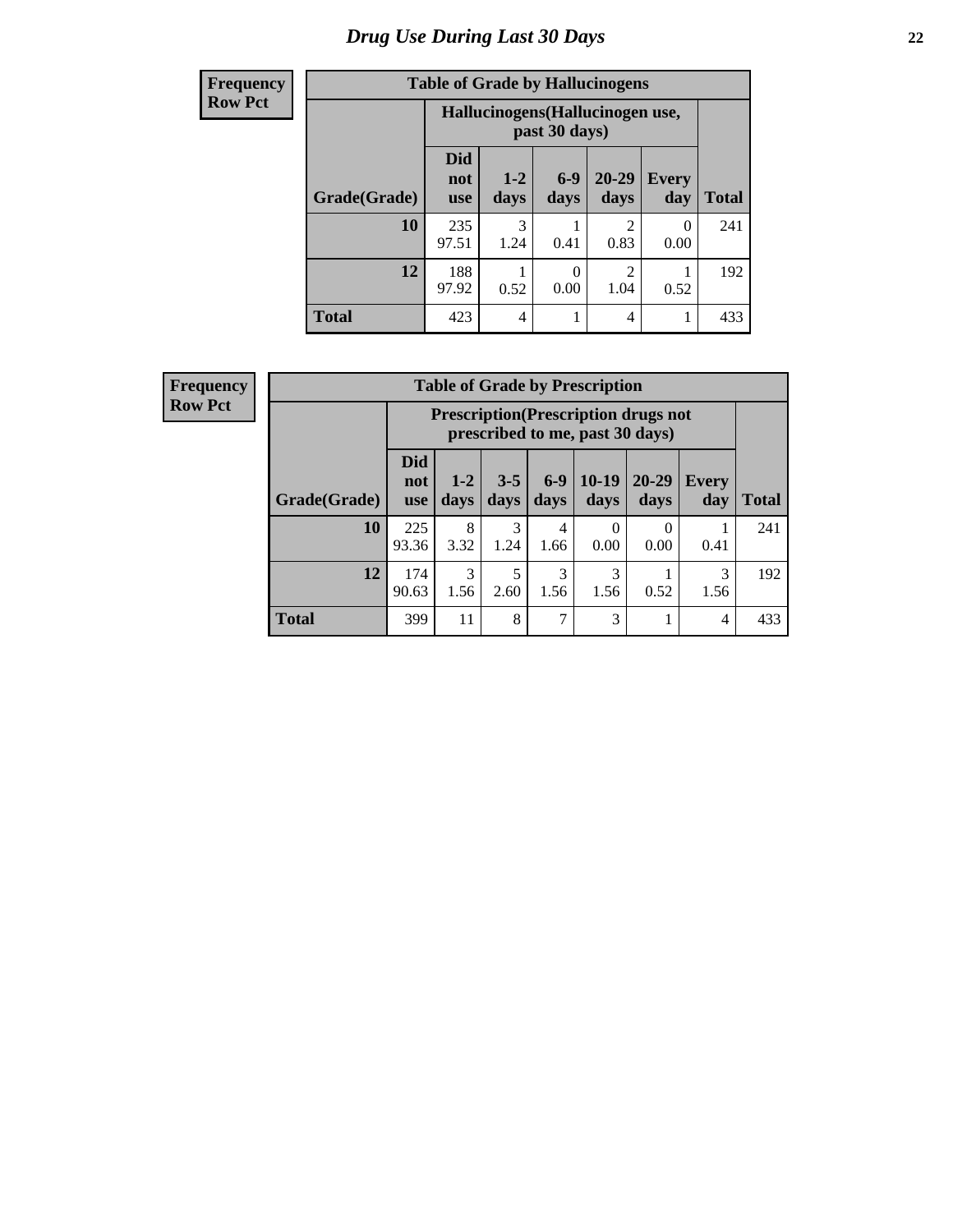| Frequency      | <b>Table of Alcoholease by Grade</b>      |                    |             |              |  |  |  |  |
|----------------|-------------------------------------------|--------------------|-------------|--------------|--|--|--|--|
| <b>Col Pct</b> | Alcoholease(It is<br>easy to get alcohol) | Grade(Grade)<br>10 | 12          | <b>Total</b> |  |  |  |  |
|                | <b>Strongly Agree</b>                     | 85<br>35.27        | 82<br>42.71 | 167          |  |  |  |  |
|                | <b>Somewhat Agree</b>                     | 78<br>32.37        | 71<br>36.98 | 149          |  |  |  |  |
|                | <b>Somewhat Disagree</b>                  | 26<br>10.79        | 16<br>8.33  | 42           |  |  |  |  |
|                | <b>Strongly Disagree</b>                  | 52<br>21.58        | 23<br>11.98 | 75           |  |  |  |  |
|                | <b>Total</b>                              | 241                | 192         | 433          |  |  |  |  |

| Frequency      | <b>Table of Cigarettesease by Grade</b>                 |                    |              |              |  |  |  |  |
|----------------|---------------------------------------------------------|--------------------|--------------|--------------|--|--|--|--|
| <b>Col Pct</b> | Cigarettesease(It is<br>easy to get smoking<br>tobacco) | Grade(Grade)<br>10 | 12           | <b>Total</b> |  |  |  |  |
|                | <b>Strongly Agree</b>                                   | 116<br>48.13       | 110<br>57.29 | 226          |  |  |  |  |
|                | <b>Somewhat Agree</b>                                   | 48<br>19.92        | 49<br>25.52  | 97           |  |  |  |  |
|                | <b>Somewhat Disagree</b>                                | 16<br>6.64         | 10<br>5.21   | 26           |  |  |  |  |
|                | <b>Strongly Disagree</b>                                | 61<br>25.31        | 23<br>11.98  | 84           |  |  |  |  |
|                | Total                                                   | 241                | 192          | 433          |  |  |  |  |

| Frequency      | <b>Table of Smokelessease by Grade</b>                         |                           |              |     |  |  |  |  |  |  |
|----------------|----------------------------------------------------------------|---------------------------|--------------|-----|--|--|--|--|--|--|
| <b>Col Pct</b> | <b>Smokelessease</b> (It is<br>easy to get chewing<br>tobacco) | Grade(Grade)<br><b>10</b> | <b>Total</b> |     |  |  |  |  |  |  |
|                | <b>Strongly Agree</b>                                          | 97<br>40.25               | 95<br>49.48  | 192 |  |  |  |  |  |  |
|                | <b>Somewhat Agree</b>                                          | 53<br>21.99               | 44<br>22.92  | 97  |  |  |  |  |  |  |
|                | <b>Somewhat Disagree</b>                                       | 28<br>11.62               | 14<br>7.29   | 42  |  |  |  |  |  |  |
|                | <b>Strongly Disagree</b>                                       | 63<br>26.14               | 39<br>20.31  | 102 |  |  |  |  |  |  |
|                | <b>Total</b>                                                   | 241                       | 192          | 433 |  |  |  |  |  |  |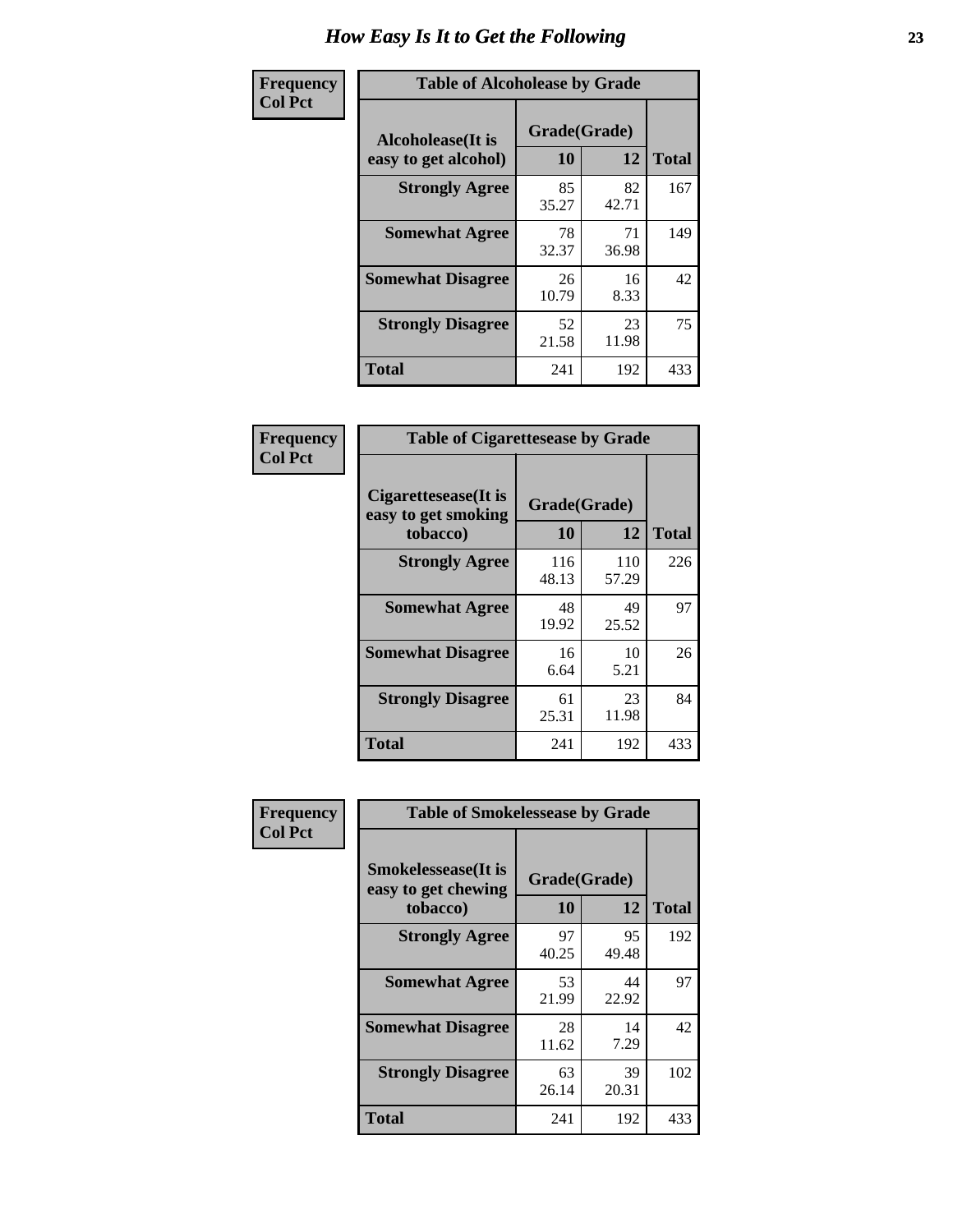| Frequency      | <b>Table of Marijuanaease by Grade</b>           |                    |             |              |  |  |  |  |
|----------------|--------------------------------------------------|--------------------|-------------|--------------|--|--|--|--|
| <b>Col Pct</b> | Marijuanaease(It is<br>easy to get<br>marijuana) | Grade(Grade)<br>10 | 12          | <b>Total</b> |  |  |  |  |
|                | <b>Strongly Agree</b>                            | 114<br>47.30       | 90<br>46.88 | 204          |  |  |  |  |
|                | <b>Somewhat Agree</b>                            | 46<br>19.09        | 52<br>27.08 | 98           |  |  |  |  |
|                | <b>Somewhat Disagree</b>                         | 16<br>6.64         | 18<br>9.38  | 34           |  |  |  |  |
|                | <b>Strongly Disagree</b>                         | 65<br>26.97        | 32<br>16.67 | 97           |  |  |  |  |
|                | <b>Total</b>                                     | 241                | 192         | 433          |  |  |  |  |

| <b>Table of Cocaineease by Grade</b>              |                    |             |              |  |  |  |  |  |  |  |
|---------------------------------------------------|--------------------|-------------|--------------|--|--|--|--|--|--|--|
| <b>Cocaineease</b> (It is<br>easy to get cocaine) | Grade(Grade)<br>10 | 12          | <b>Total</b> |  |  |  |  |  |  |  |
| <b>Strongly Agree</b>                             | 44<br>18.26        | 39<br>20.31 | 83           |  |  |  |  |  |  |  |
| <b>Somewhat Agree</b>                             | 42<br>17.43        | 48<br>25.00 | 90           |  |  |  |  |  |  |  |
| <b>Somewhat Disagree</b>                          | 45<br>18.67        | 45<br>23.44 | 90           |  |  |  |  |  |  |  |
| <b>Strongly Disagree</b>                          | 110<br>45.64       | 60<br>31.25 | 170          |  |  |  |  |  |  |  |
| <b>Total</b>                                      | 241                | 192         | 433          |  |  |  |  |  |  |  |

| Frequency      | <b>Table of Inhalantsease by Grade</b>           |                    |              |     |  |  |  |  |  |  |
|----------------|--------------------------------------------------|--------------------|--------------|-----|--|--|--|--|--|--|
| <b>Col Pct</b> | Inhalantsease(It is<br>easy to get<br>inhalants) | Grade(Grade)<br>10 | <b>Total</b> |     |  |  |  |  |  |  |
|                | <b>Strongly Agree</b>                            | 83<br>34.44        | 65<br>33.85  | 148 |  |  |  |  |  |  |
|                | <b>Somewhat Agree</b>                            | 46<br>19.09        | 47<br>24.48  | 93  |  |  |  |  |  |  |
|                | <b>Somewhat Disagree</b>                         | 28<br>11.62        | 30<br>15.63  | 58  |  |  |  |  |  |  |
|                | <b>Strongly Disagree</b>                         | 84<br>34.85        | 50<br>26.04  | 134 |  |  |  |  |  |  |
|                | <b>Total</b>                                     | 241                | 192          | 433 |  |  |  |  |  |  |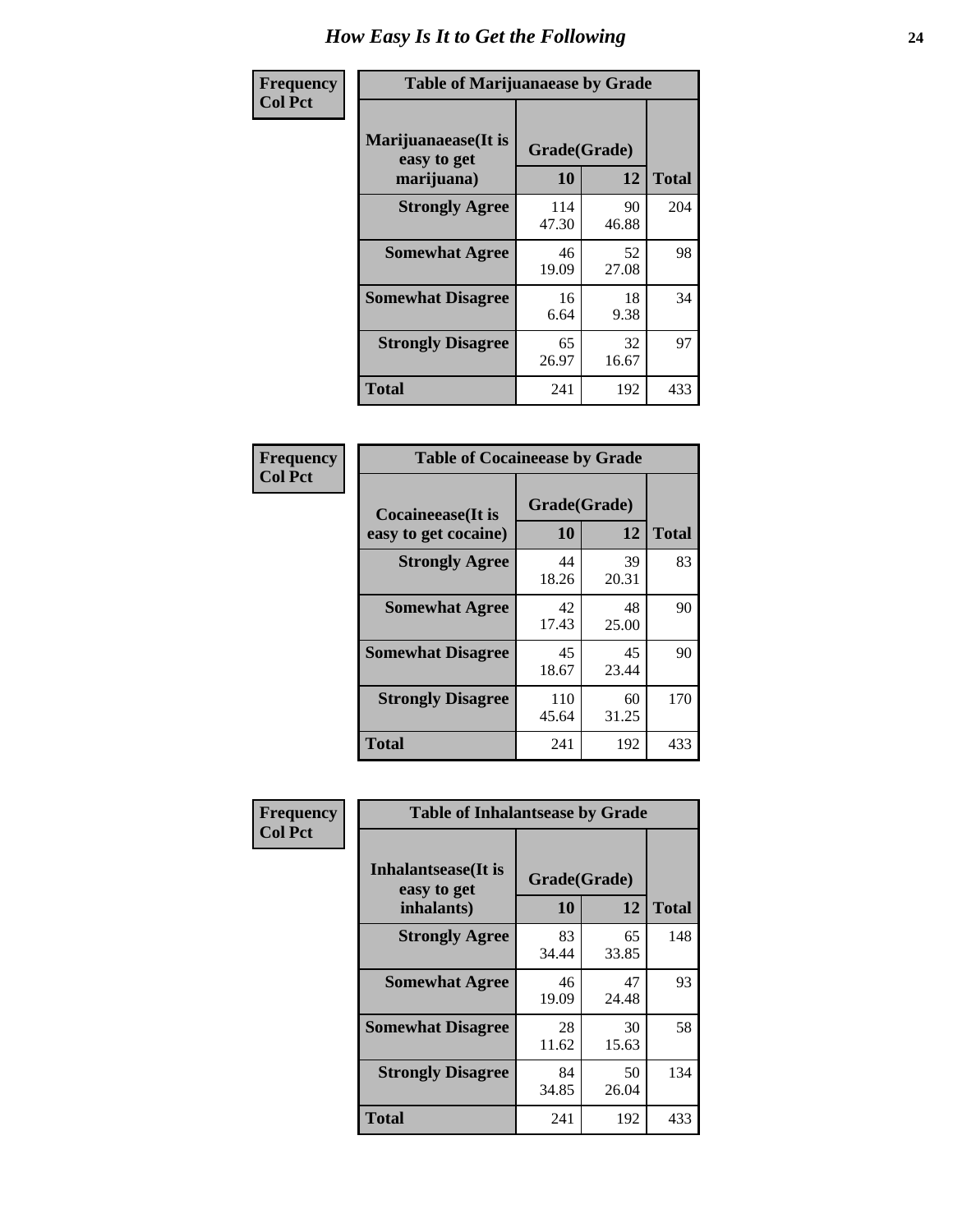| Frequency      | <b>Table of Steroidsease by Grade</b>               |                    |              |     |  |  |  |  |  |
|----------------|-----------------------------------------------------|--------------------|--------------|-----|--|--|--|--|--|
| <b>Col Pct</b> | <b>Steroidsease</b> (It is<br>easy to get steroids) | Grade(Grade)<br>10 | <b>Total</b> |     |  |  |  |  |  |
|                | <b>Strongly Agree</b>                               | 32<br>13.28        | 29<br>15.10  | 61  |  |  |  |  |  |
|                | <b>Somewhat Agree</b>                               | 46<br>19.09        | 52<br>27.08  | 98  |  |  |  |  |  |
|                | <b>Somewhat Disagree</b>                            | 57<br>23.65        | 47<br>24.48  | 104 |  |  |  |  |  |
|                | <b>Strongly Disagree</b>                            | 106<br>43.98       | 64<br>33.33  | 170 |  |  |  |  |  |
|                | <b>Total</b>                                        | 241                | 192          | 433 |  |  |  |  |  |

| Frequency      | <b>Table of Ecstasyease by Grade</b>              |                    |              |     |  |  |  |  |  |  |  |
|----------------|---------------------------------------------------|--------------------|--------------|-----|--|--|--|--|--|--|--|
| <b>Col Pct</b> | <b>Ecstasyease</b> (It is<br>easy to get ecstasy) | Grade(Grade)<br>10 | <b>Total</b> |     |  |  |  |  |  |  |  |
|                | <b>Strongly Agree</b>                             | 48<br>19.92        | 38<br>19.79  | 86  |  |  |  |  |  |  |  |
|                | <b>Somewhat Agree</b>                             | 35<br>14.52        | 45<br>23.44  | 80  |  |  |  |  |  |  |  |
|                | <b>Somewhat Disagree</b>                          | 43<br>17.84        | 48<br>25.00  | 91  |  |  |  |  |  |  |  |
|                | <b>Strongly Disagree</b>                          | 115<br>47.72       | 61<br>31.77  | 176 |  |  |  |  |  |  |  |
| <b>Total</b>   |                                                   | 241                | 192          | 433 |  |  |  |  |  |  |  |

| Frequency      | <b>Table of Methease by Grade</b>                          |                    |              |     |  |  |  |  |  |  |
|----------------|------------------------------------------------------------|--------------------|--------------|-----|--|--|--|--|--|--|
| <b>Col Pct</b> | <b>Methease</b> (It is easy<br>to get<br>methamphetamines) | Grade(Grade)<br>10 | <b>Total</b> |     |  |  |  |  |  |  |
|                | <b>Strongly Agree</b>                                      | 42<br>17.43        | 26<br>13.54  | 68  |  |  |  |  |  |  |
|                | <b>Somewhat Agree</b>                                      | 41<br>17.01        | 37<br>19.27  | 78  |  |  |  |  |  |  |
|                | <b>Somewhat Disagree</b>                                   | 37<br>15.35        | 49<br>25.52  | 86  |  |  |  |  |  |  |
|                | <b>Strongly Disagree</b>                                   | 121<br>50.21       | 80<br>41.67  | 201 |  |  |  |  |  |  |
|                | <b>Total</b>                                               | 241                | 192          | 433 |  |  |  |  |  |  |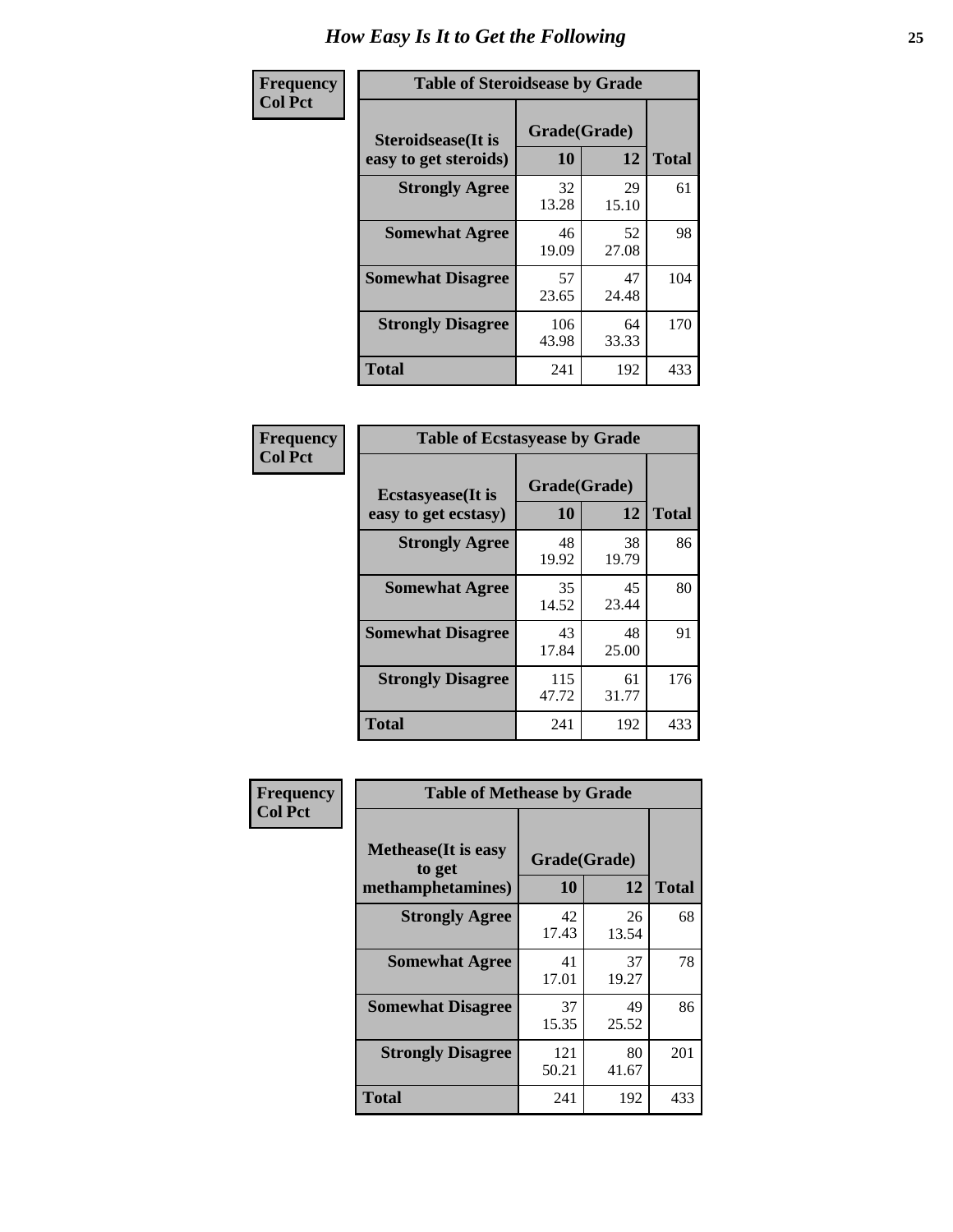| <b>Frequency</b> | <b>Table of Hallucinogensease by Grade</b>               |                    |              |     |  |  |  |  |  |
|------------------|----------------------------------------------------------|--------------------|--------------|-----|--|--|--|--|--|
| <b>Col Pct</b>   | Hallucinogensease(It<br>is easy to get<br>hallucinogens) | Grade(Grade)<br>10 | <b>Total</b> |     |  |  |  |  |  |
|                  | <b>Strongly Agree</b>                                    | 49<br>20.33        | 27<br>14.06  | 76  |  |  |  |  |  |
|                  | <b>Somewhat Agree</b>                                    | 34<br>14.11        | 45<br>23.44  | 79  |  |  |  |  |  |
|                  | <b>Somewhat Disagree</b>                                 | 35<br>14.52        | 41<br>21.35  | 76  |  |  |  |  |  |
|                  | <b>Strongly Disagree</b>                                 | 123<br>51.04       | 79<br>41.15  | 202 |  |  |  |  |  |
|                  | <b>Total</b>                                             | 241                | 192          | 433 |  |  |  |  |  |

| Frequency<br>  Col Pct |
|------------------------|
|                        |

| <b>Table of Prescriptionease by Grade</b>                                                      |              |                    |              |  |  |  |  |  |  |  |
|------------------------------------------------------------------------------------------------|--------------|--------------------|--------------|--|--|--|--|--|--|--|
| <b>Prescriptionease(It</b><br>is easy to get<br>prescription drugs<br>not prescribed to<br>me) | 10           | Grade(Grade)<br>12 | <b>Total</b> |  |  |  |  |  |  |  |
| <b>Strongly Agree</b>                                                                          | 106<br>43.98 | 80<br>41.67        | 186          |  |  |  |  |  |  |  |
| <b>Somewhat Agree</b>                                                                          | 44<br>18.26  | 52<br>27.08        | 96           |  |  |  |  |  |  |  |
| <b>Somewhat Disagree</b>                                                                       | 17<br>7.05   | 17<br>8.85         | 34           |  |  |  |  |  |  |  |
| <b>Strongly Disagree</b>                                                                       | 74<br>30.71  | 43<br>22.40        | 117          |  |  |  |  |  |  |  |
| <b>Total</b>                                                                                   | 241          | 192                | 433          |  |  |  |  |  |  |  |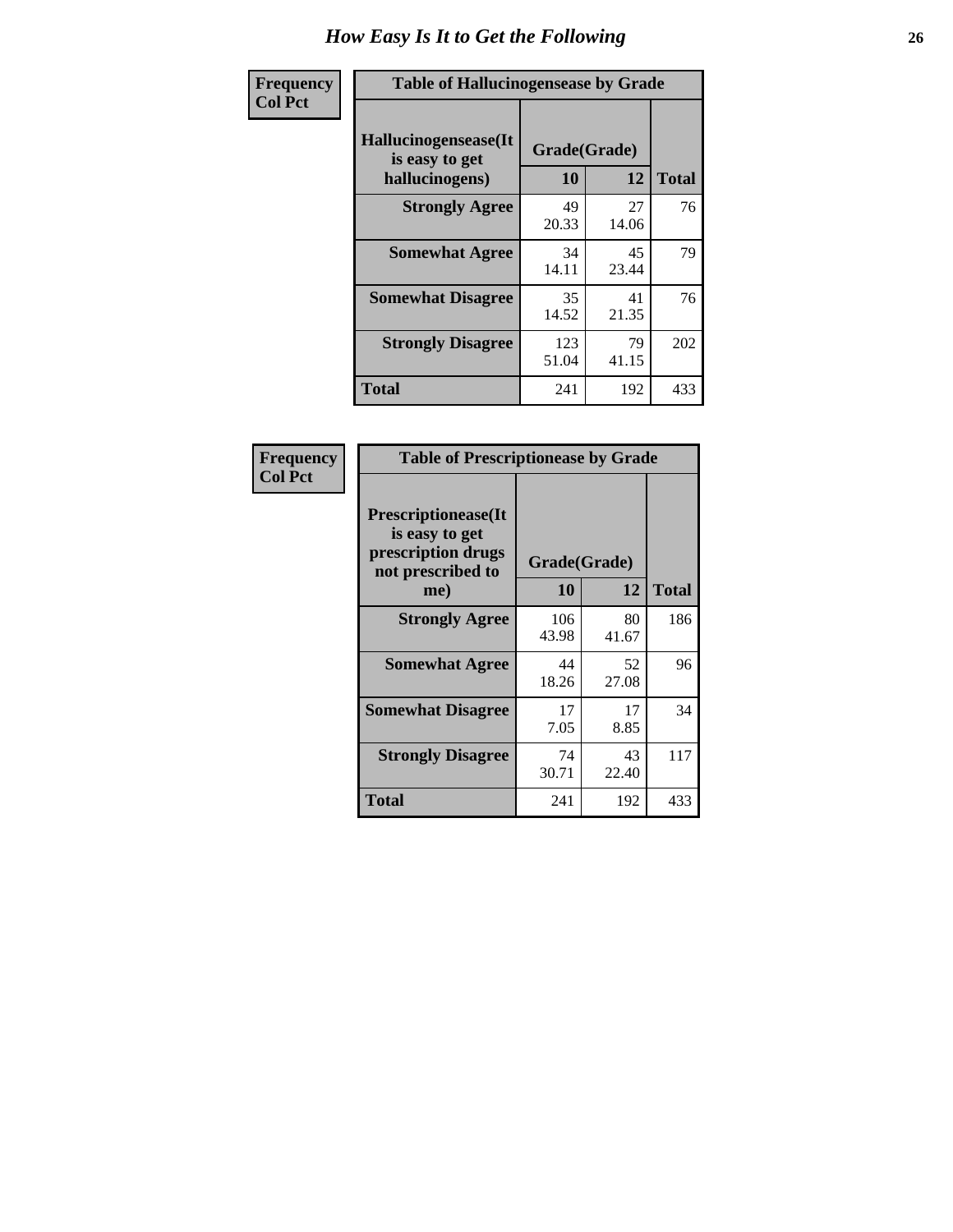*Age at Onset of Use* **27** *Results for "Age at Onset of Use" questions exclude students who said they did not use that substance*

| <b>Frequency</b> | <b>Table of Grade by Alcoholinit</b> |                        |                                                  |                      |           |            |                           |             |             |             |                      |                       |              |
|------------------|--------------------------------------|------------------------|--------------------------------------------------|----------------------|-----------|------------|---------------------------|-------------|-------------|-------------|----------------------|-----------------------|--------------|
| <b>Row Pct</b>   |                                      |                        | Alcoholinit (I started using alcohol when I was) |                      |           |            |                           |             |             |             |                      |                       |              |
|                  | Grade(Grade)                         | <b>8</b> or<br>younger | 9                                                | 10                   | 11        | 12         | 13                        | 14          | 15          | 16          | 17                   | <b>18 or</b><br>older | <b>Total</b> |
|                  | 10                                   | $\mathcal{L}$<br>5.79  | 2<br>.65                                         | 4<br>3.31            | 3<br>2.48 | 11<br>9.09 | 22<br>18.18               | 38<br>31.40 | 31<br>25.62 | 2.48        | $\mathbf{0}$<br>0.00 | $\theta$<br>0.00      | 121          |
|                  | 12                                   | $\overline{4}$<br>4.35 | $\Omega$<br>0.00                                 | $\Omega$<br>$0.00\,$ | 2<br>2.17 | 5<br>5.43  | 6<br>6.52                 | 13<br>14.13 | 27<br>29.35 | 20<br>21.74 | 12<br>13.04          | 3.26                  | 92           |
|                  | <b>Total</b>                         | 11                     | $\overline{c}$                                   | 4                    | 5         | 16         | 28                        | 51          | 58          | 23          | 12                   | 3                     | 213          |
|                  |                                      |                        |                                                  |                      |           |            | Frequency Missing $= 220$ |             |             |             |                      |                       |              |

#### **Frequency Row Pct**

| <b>Table of Grade by Cigarettesinit</b> |                        |                                                      |      |                  |                           |             |             |             |             |            |                       |              |
|-----------------------------------------|------------------------|------------------------------------------------------|------|------------------|---------------------------|-------------|-------------|-------------|-------------|------------|-----------------------|--------------|
|                                         |                        | Cigarettesinit(I started smoking tobacco when I was) |      |                  |                           |             |             |             |             |            |                       |              |
| Grade(Grade)                            | <b>8</b> or<br>younger | 9                                                    | 10   | 11               | 12                        | 13          | 14          | 15          | 16          | 17         | <b>18 or</b><br>older | <b>Total</b> |
| 10                                      | 7.58                   | 3<br>4.55                                            | 3.03 | 2<br>3.03        | 9<br>13.64                | 14<br>21.21 | 20<br>30.30 | 9<br>13.64  | 3.03        | 0<br>0.00  | $\theta$<br>0.00      | 66           |
| 12                                      | $\Omega$<br>0.00       | 1.89                                                 | 3.77 | $\theta$<br>0.00 | 3<br>5.66                 | 9.43        | 3<br>5.66   | 14<br>26.42 | 16<br>30.19 | 8<br>15.09 | 1.89                  | 53           |
| <b>Total</b>                            | 5                      | 4                                                    | 4    | $\overline{2}$   | 12                        | 19          | 23          | 23          | 18          | 8          |                       | 119          |
|                                         |                        |                                                      |      |                  | Frequency Missing $= 314$ |             |             |             |             |            |                       |              |

**Frequency Row Pct**

|                                                                                | <b>Table of Grade by Smokelessinit</b>                                                                                                   |                                                     |      |            |      |            |      |            |            |       |    |
|--------------------------------------------------------------------------------|------------------------------------------------------------------------------------------------------------------------------------------|-----------------------------------------------------|------|------------|------|------------|------|------------|------------|-------|----|
|                                                                                |                                                                                                                                          | Smokelessinit(I started chewing tobacco when I was) |      |            |      |            |      |            |            |       |    |
| Grade(Grade)   younger                                                         | 8 or<br>10<br><b>12</b><br><b>14</b><br>15<br>9<br><b>13</b><br><b>16</b><br><b>Total</b><br>11<br>17                                    |                                                     |      |            |      |            |      |            |            |       |    |
| 10                                                                             | 3<br>3<br>42<br>3<br>20<br>10<br>$\Omega$<br>$\theta$<br>0.00<br>2.38<br>2.38<br>7.14<br> 7.14<br>2.38<br>7.14<br>23.81<br>0.00<br>47.62 |                                                     |      |            |      |            |      |            |            |       |    |
| 12                                                                             | $\Omega$<br>0.00                                                                                                                         | $\Omega$<br>0.00                                    | 5.56 | 2<br>11.11 | 5.56 | 2<br>11.11 | 5.56 | 4<br>22.22 | 4<br>22.22 | 16.67 | 18 |
| <b>Total</b><br>3<br>3<br>21<br>5<br>$\overline{2}$<br>3<br>4<br>14<br>60<br>4 |                                                                                                                                          |                                                     |      |            |      |            |      |            |            |       |    |
| Frequency Missing $= 373$                                                      |                                                                                                                                          |                                                     |      |            |      |            |      |            |            |       |    |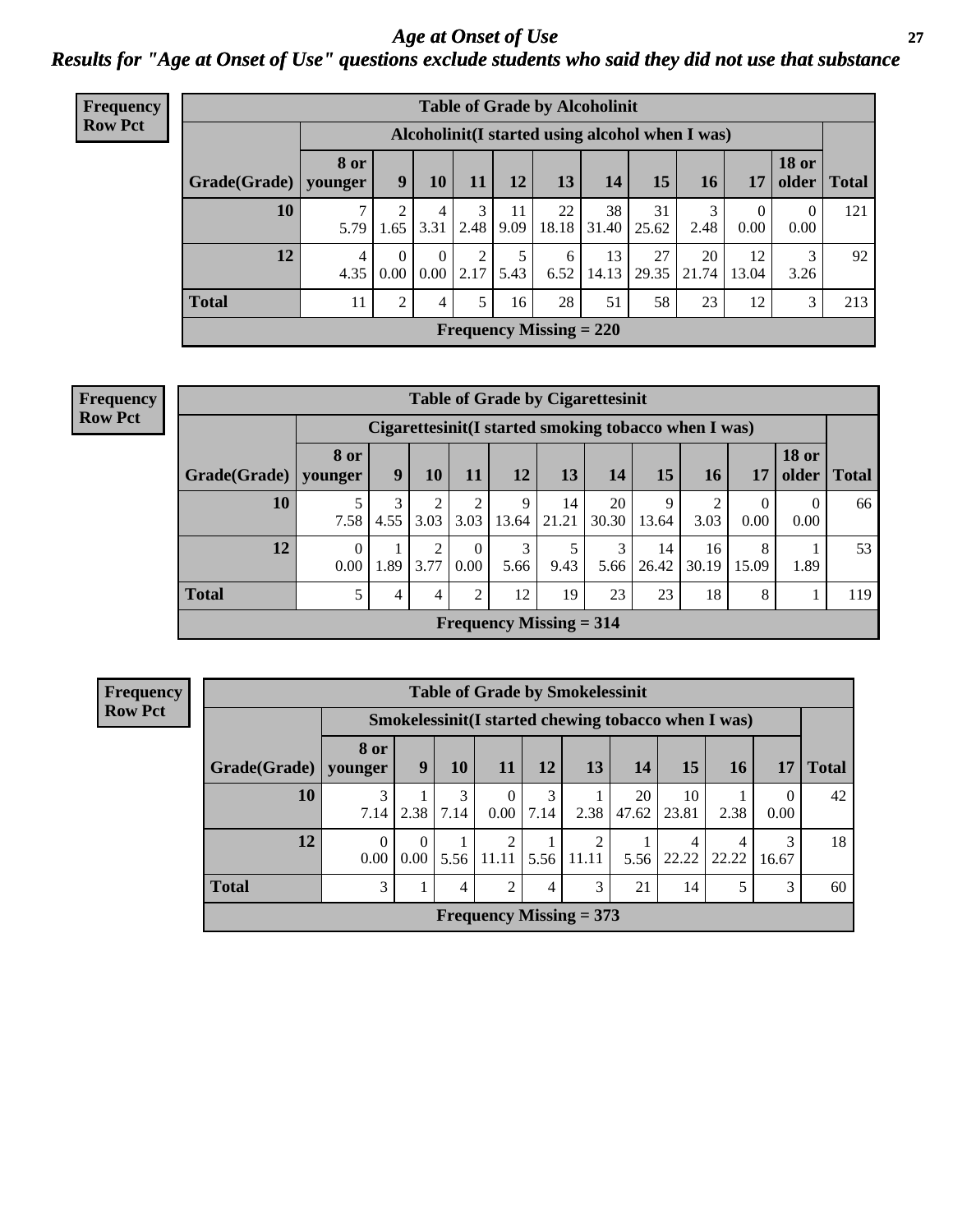### *Age at Onset of Use* **28**

*Results for "Age at Onset of Use" questions exclude students who said they did not use that substance*

| Frequency      | <b>Table of Grade by Marijuanainit</b>              |                        |                  |                  |           |            |                                |             |             |             |                  |                       |              |
|----------------|-----------------------------------------------------|------------------------|------------------|------------------|-----------|------------|--------------------------------|-------------|-------------|-------------|------------------|-----------------------|--------------|
| <b>Row Pct</b> | Marijuanainit(I started using marijuana when I was) |                        |                  |                  |           |            |                                |             |             |             |                  |                       |              |
|                | Grade(Grade)                                        | <b>8 or</b><br>younger | 9                | 10               | 11        | 12         | 13                             | 14          | 15          | 16          | 17               | <b>18 or</b><br>older | <b>Total</b> |
|                | 10                                                  | 6<br>7.79              | $\theta$<br>0.00 | 2.60             | 2<br>2.60 | 9<br>11.69 | 10<br>12.99                    | 27<br>35.06 | 17<br>22.08 | 2.60        | $\theta$<br>0.00 | 2.60                  | 77           |
|                | 12                                                  | 3.85                   | 1.92             | $\Omega$<br>0.00 | 1.92      | 5.77       | 3<br>5.77                      | 1.92        | 22<br>42.31 | 13<br>25.00 | 6<br>11.54       | $\Omega$<br>0.00      | 52           |
|                | <b>Total</b>                                        | 8                      |                  | $\overline{2}$   | 3         | 12         | 13                             | 28          | 39          | 15          | 6                | $\overline{2}$        | 129          |
|                |                                                     |                        |                  |                  |           |            | <b>Frequency Missing = 304</b> |             |             |             |                  |                       |              |

| Frequency      |                        | <b>Table of Grade by Cocaineinit</b>      |                  |                           |            |                         |                  |              |  |  |
|----------------|------------------------|-------------------------------------------|------------------|---------------------------|------------|-------------------------|------------------|--------------|--|--|
| <b>Row Pct</b> |                        | Cocaineinit (I started using cocaine when |                  | I was)                    |            |                         |                  |              |  |  |
|                | Grade(Grade)   younger | 8 or                                      | 12               | 14                        | 15         | <b>16</b>               | <b>17</b>        | <b>Total</b> |  |  |
|                | 10                     | 14.29                                     | $\Omega$<br>0.00 | 14.29                     | 3<br>42.86 | $\overline{c}$<br>28.57 | $\theta$<br>0.00 |              |  |  |
|                | 12                     | 14.29                                     | 14.29            | $\Omega$<br>0.00          | 14.29      | 3<br>42.86              | 14.29            | 7            |  |  |
|                | <b>Total</b>           | $\overline{2}$                            | 5<br>1<br>4      |                           |            |                         |                  |              |  |  |
|                |                        |                                           |                  | Frequency Missing $= 419$ |            |                         |                  |              |  |  |

| <b>Frequency</b> |              | <b>Table of Grade by Inhalantsinit</b> |                  |                                                         |       |       |              |
|------------------|--------------|----------------------------------------|------------------|---------------------------------------------------------|-------|-------|--------------|
| <b>Row Pct</b>   |              |                                        |                  | Inhalantsinit (I started using<br>inhalants when I was) |       |       |              |
|                  | Grade(Grade) | 8 or<br>younger                        | 12               | 13                                                      | 14    | 15    | <b>Total</b> |
|                  | 10           | 33.33                                  | $\Omega$<br>0.00 | $\overline{c}$<br>66.67                                 | 0.00  | 0.00  | 3            |
|                  | 12           | 0<br>0.00                              | 20.00            | $\overline{2}$<br>40.00                                 | 20.00 | 20.00 | 5            |
|                  | <b>Total</b> |                                        | 8                |                                                         |       |       |              |
|                  |              | Frequency Missing $= 425$              |                  |                                                         |       |       |              |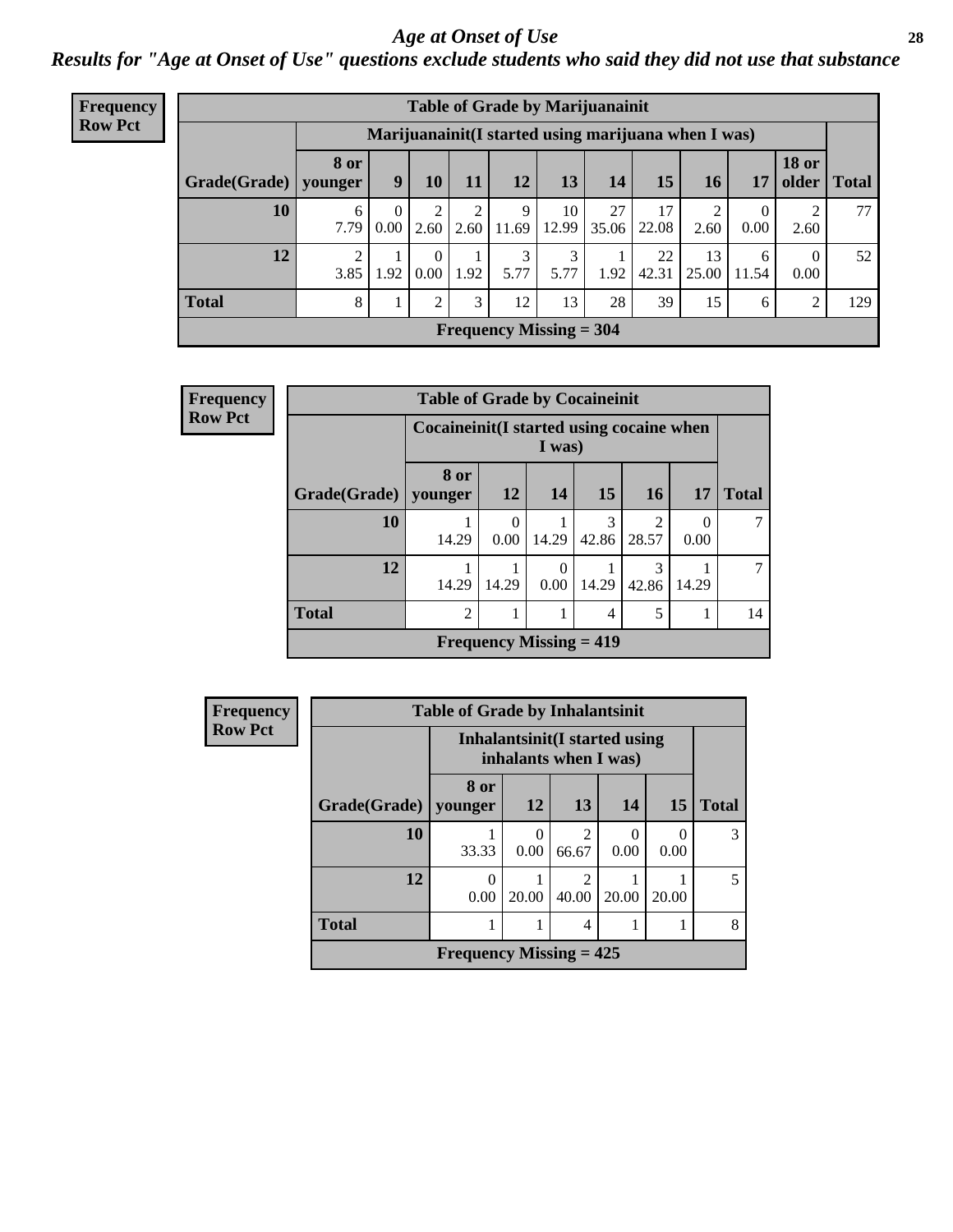### *Age at Onset of Use* **29**

### *Results for "Age at Onset of Use" questions exclude students who said they did not use that substance*

| <b>Frequency</b> | <b>Table of Grade by Steroidsinit</b> |                           |                                                              |       |                  |                  |                             |  |  |  |
|------------------|---------------------------------------|---------------------------|--------------------------------------------------------------|-------|------------------|------------------|-----------------------------|--|--|--|
| <b>Row Pct</b>   |                                       |                           | <b>Steroidsinit (I started using</b><br>steroids when I was) |       |                  |                  |                             |  |  |  |
|                  | Grade(Grade)                          | 8 or<br>younger           | 12                                                           | 14    | 15               | <b>16</b>        | <b>Total</b>                |  |  |  |
|                  | 10                                    | 50.00                     | 0<br>0.00                                                    | 50.00 | $\Omega$<br>0.00 | $\Omega$<br>0.00 | $\mathcal{D}_{\mathcal{L}}$ |  |  |  |
|                  | 12                                    | 0<br>0.00                 | 25.00                                                        | 25.00 | 25.00            | 25.00            | 4                           |  |  |  |
|                  | <b>Total</b>                          |                           | $\overline{2}$<br>1                                          |       |                  |                  |                             |  |  |  |
|                  |                                       | Frequency Missing $= 427$ |                                                              |       |                  |                  |                             |  |  |  |

| Frequency      |              | <b>Table of Grade by Ecstasyinit</b>       |                  |             |                   |                         |              |  |  |
|----------------|--------------|--------------------------------------------|------------------|-------------|-------------------|-------------------------|--------------|--|--|
| <b>Row Pct</b> |              | <b>Ecstasyinit(I started using ecstasy</b> |                  | when I was) |                   |                         |              |  |  |
|                | Grade(Grade) | 8 or<br>younger                            | 14               | 15          | 16                | 17                      | <b>Total</b> |  |  |
|                | 10           | 14.29                                      | $\Omega$<br>0.00 | 5<br>71.43  | 14.29             | $\Omega$<br>0.00        |              |  |  |
|                | 12           | 0<br>0.00                                  | 4<br>66.67       | 0<br>0.00   | $\bigcap$<br>0.00 | $\mathfrak{D}$<br>33.33 | 6            |  |  |
|                | <b>Total</b> | 5<br>$\overline{c}$<br>4                   |                  |             |                   |                         |              |  |  |
|                |              | Frequency Missing $= 420$                  |                  |             |                   |                         |              |  |  |

| <b>Frequency</b> |              | <b>Table of Grade by Methinit</b>                                     |        |              |
|------------------|--------------|-----------------------------------------------------------------------|--------|--------------|
| <b>Row Pct</b>   |              | <b>Methinit(I started</b><br>using<br>methamphetamines<br>when I was) |        |              |
|                  | Grade(Grade) | 8 or<br>younger                                                       | 14     | <b>Total</b> |
|                  | 10           | 100.00                                                                | 0.00   |              |
|                  | 12           | 0.00                                                                  | 100.00 |              |
|                  | <b>Total</b> |                                                                       |        | 2            |
|                  |              | Frequency Missing $= 431$                                             |        |              |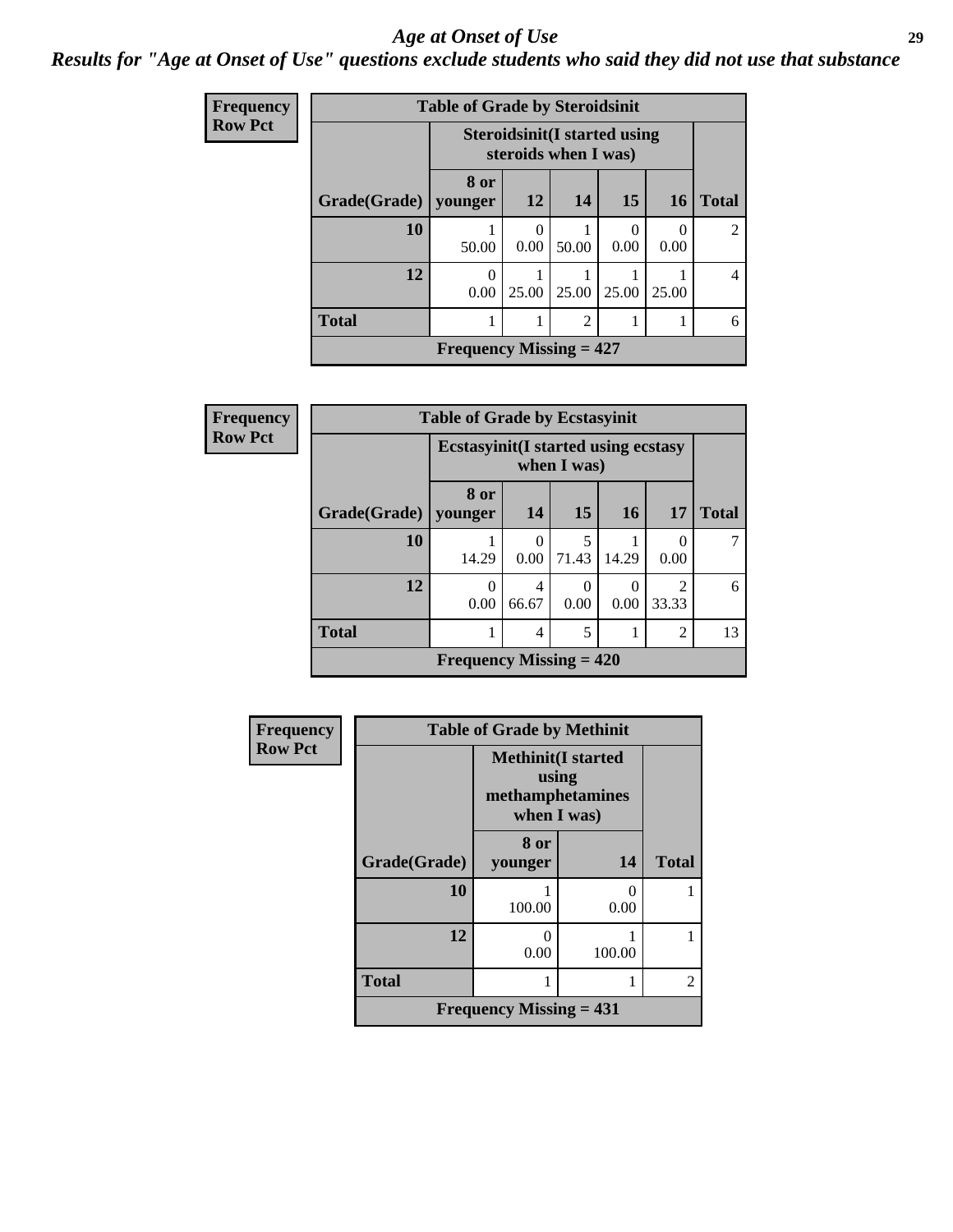### Age at Onset of Use **30**

### *Results for "Age at Onset of Use" questions exclude students who said they did not use that substance*

| Frequency      |              | <b>Table of Grade by Hallucinogensinit</b>      |                                                                |                  |             |                  |            |                          |    |  |  |
|----------------|--------------|-------------------------------------------------|----------------------------------------------------------------|------------------|-------------|------------------|------------|--------------------------|----|--|--|
| <b>Row Pct</b> |              | Hallucinogensinit(I started using hallucinogens |                                                                |                  | when I was) |                  |            |                          |    |  |  |
|                | Grade(Grade) | 8 or<br>younger                                 | <b>10</b><br>11<br>12<br>15<br>17<br><b>16</b><br><b>Total</b> |                  |             |                  |            |                          |    |  |  |
|                | 10           | 25.00                                           | $\Omega$<br>0.00                                               | $\Omega$<br>0.00 | 0<br>0.00   | $\Omega$<br>0.00 | 3<br>75.00 | $\left( \right)$<br>0.00 | 4  |  |  |
|                | 12           | $\Omega$<br>0.00                                | 14.29                                                          | 14.29            | 14.29       | 14.29            | 0.00       | $\mathcal{R}$<br>42.86   | ℸ  |  |  |
|                | <b>Total</b> |                                                 |                                                                |                  |             |                  | 3          | 3                        | 11 |  |  |
|                |              |                                                 | Frequency Missing $= 422$                                      |                  |             |                  |            |                          |    |  |  |

| <b>Frequency</b> |              |                        |                                                                                         |                        |            |                           | <b>Table of Grade by Prescriptioninit</b> |             |       |                  |              |
|------------------|--------------|------------------------|-----------------------------------------------------------------------------------------|------------------------|------------|---------------------------|-------------------------------------------|-------------|-------|------------------|--------------|
| <b>Row Pct</b>   |              |                        | Prescriptioninit(I started using prescription drugs not<br>prescribed to me when I was) |                        |            |                           |                                           |             |       |                  |              |
|                  | Grade(Grade) | <b>8 or</b><br>vounger | 9                                                                                       | 10                     | 12         | 13                        | 14                                        | 15          | 16    | 17               | <b>Total</b> |
|                  | 10           | 4.55                   | 0.00                                                                                    | $\mathfrak{D}$<br>9.09 | 3<br>13.64 | 3<br>13.64                | <b>Q</b><br>40.91                         | 4<br>18.18  | 0.00  | $\Omega$<br>0.00 | 22           |
|                  | 12           | 0<br>0.00              | 3.45                                                                                    | 0<br>0.00              | 0<br>0.00  | $\theta$<br>0.00          | 17.24                                     | 10<br>34.48 | 24.14 | 6<br>20.69       | 29           |
|                  | <b>Total</b> |                        |                                                                                         | $\overline{2}$         | 3          | 3                         | 14                                        | 14          | 7     | 6                | 51           |
|                  |              |                        |                                                                                         |                        |            | Frequency Missing $=$ 382 |                                           |             |       |                  |              |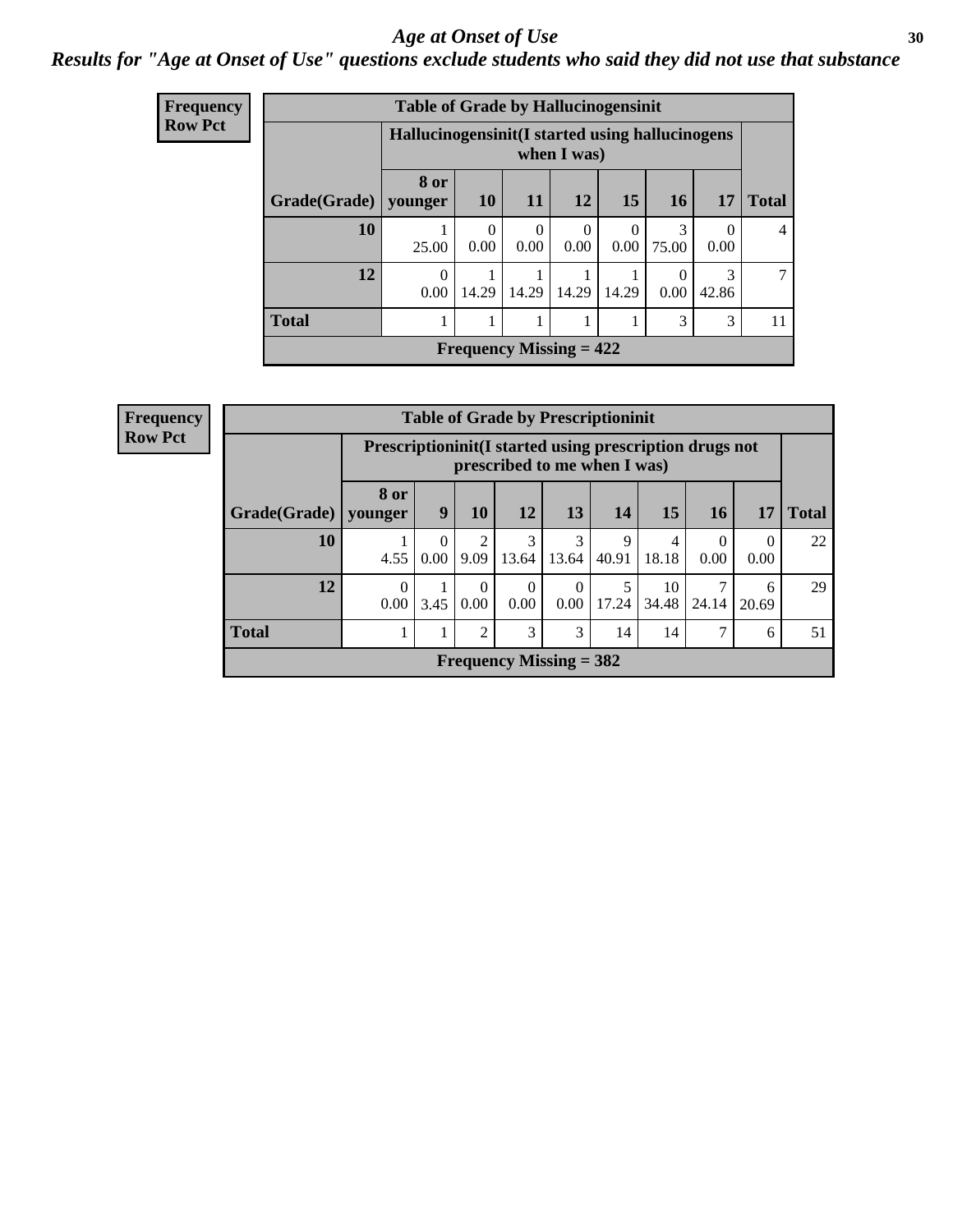| Frequency      | <b>Table of Alcoholharm by Grade</b>          |                    |             |              |
|----------------|-----------------------------------------------|--------------------|-------------|--------------|
| <b>Col Pct</b> | Alcoholharm(I<br>think alcohol is<br>harmful) | Grade(Grade)<br>10 | 12          | <b>Total</b> |
|                | <b>Strongly Agree</b>                         | 121<br>50.21       | 86<br>44.79 | 207          |
|                | <b>Somewhat Agree</b>                         | 72<br>29.88        | 57<br>29.69 | 129          |
|                | <b>Somewhat Disagree</b>                      | 30<br>12.45        | 32<br>16.67 | 62           |
|                | <b>Strongly Disagree</b>                      | 18<br>7.47         | 17<br>8.85  | 35           |
|                | <b>Total</b>                                  | 241                | 192         | 433          |

| <b>Table of Cigarettesharm by Grade</b>                  |                    |              |              |  |  |  |  |  |  |
|----------------------------------------------------------|--------------------|--------------|--------------|--|--|--|--|--|--|
| Cigarettesharm(I<br>think smoking<br>tobacco is harmful) | Grade(Grade)<br>10 | 12           | <b>Total</b> |  |  |  |  |  |  |
| <b>Strongly Agree</b>                                    | 178<br>73.86       | 142<br>73.96 | 320          |  |  |  |  |  |  |
| <b>Somewhat Agree</b>                                    | 45<br>18.67        | 37<br>19.27  | 82           |  |  |  |  |  |  |
| <b>Somewhat Disagree</b>                                 | 8<br>3.32          | 7<br>3.65    | 15           |  |  |  |  |  |  |
| <b>Strongly Disagree</b>                                 | 10<br>4.15         | 6<br>3.13    | 16           |  |  |  |  |  |  |
| <b>Total</b>                                             | 241                | 192          | 433          |  |  |  |  |  |  |

| Frequency      | <b>Table of Smokelessharm by Grade</b>                  |                           |              |              |
|----------------|---------------------------------------------------------|---------------------------|--------------|--------------|
| <b>Col Pct</b> | Smokelessharm(I<br>think chewing<br>tobacco is harmful) | Grade(Grade)<br><b>10</b> | 12           | <b>Total</b> |
|                | <b>Strongly Agree</b>                                   | 186<br>77.18              | 145<br>75.52 | 331          |
|                | <b>Somewhat Agree</b>                                   | 34<br>14.11               | 31<br>16.15  | 65           |
|                | <b>Somewhat Disagree</b>                                | 6<br>2.49                 | 9<br>4.69    | 15           |
|                | <b>Strongly Disagree</b>                                | 15<br>6.22                | 3.65         | 22           |
|                | <b>Total</b>                                            | 241                       | 192          | 433          |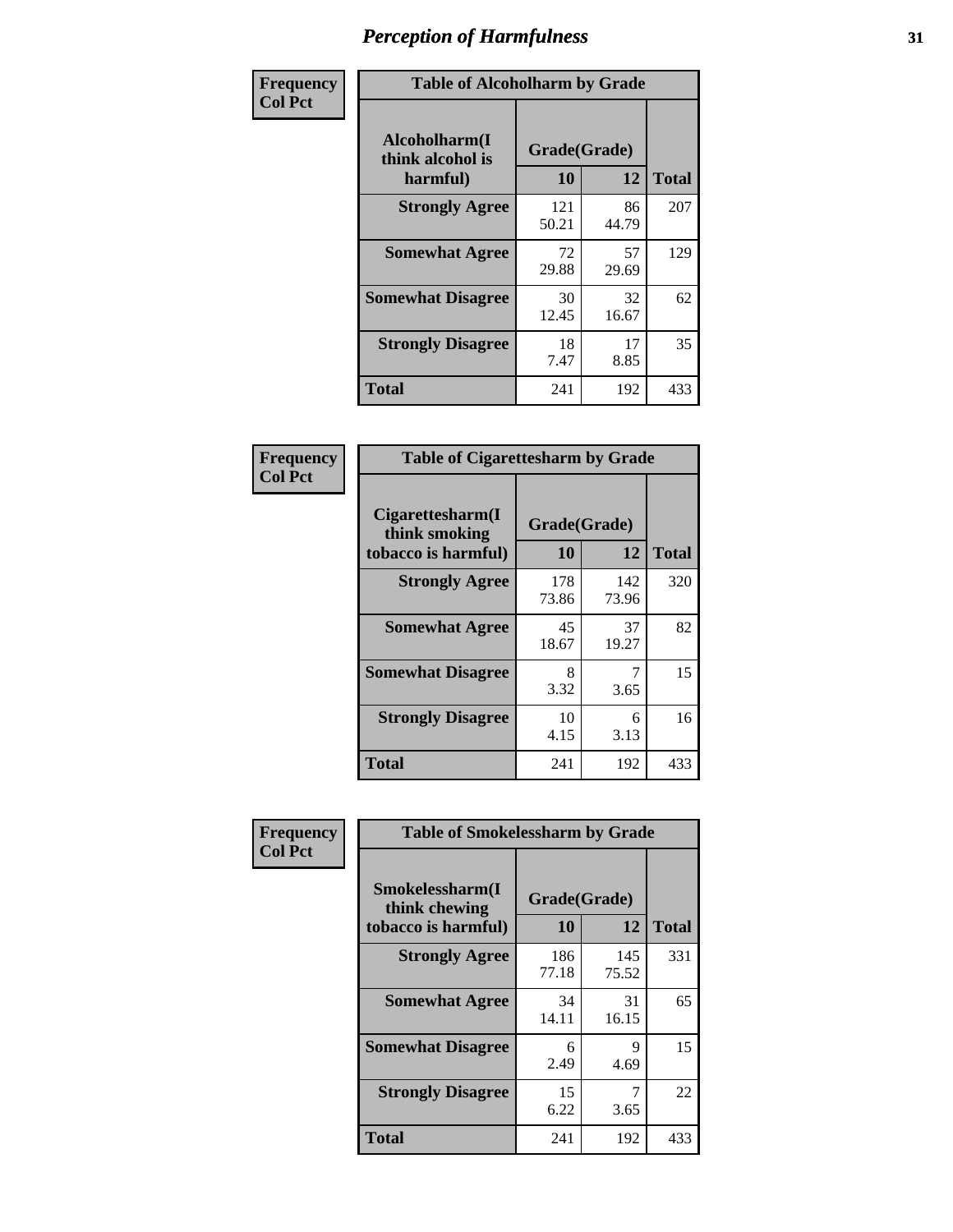| Frequency      |                                                   | <b>Table of Marijuanaharm by Grade</b> |              |              |  |
|----------------|---------------------------------------------------|----------------------------------------|--------------|--------------|--|
| <b>Col Pct</b> | Marijuanaharm(I<br>think marijuana is<br>harmful) | Grade(Grade)<br>10                     | 12           | <b>Total</b> |  |
|                | <b>Strongly Agree</b>                             | 156<br>64.73                           | 120<br>62.50 | 276          |  |
|                | <b>Somewhat Agree</b>                             | 36<br>14.94                            | 26<br>13.54  | 62           |  |
|                | <b>Somewhat Disagree</b>                          | 23<br>9.54                             | 17<br>8.85   | 40           |  |
|                | <b>Strongly Disagree</b>                          | 26<br>10.79                            | 29<br>15.10  | 55           |  |
|                | <b>Total</b>                                      | 241                                    | 192          | 433          |  |

| <b>Table of Cocaineharm by Grade</b>          |                    |              |              |  |  |
|-----------------------------------------------|--------------------|--------------|--------------|--|--|
| Cocaineharm(I<br>think cocaine is<br>harmful) | Grade(Grade)<br>10 | 12           | <b>Total</b> |  |  |
| <b>Strongly Agree</b>                         | 218<br>90.46       | 175<br>91.15 | 393          |  |  |
| <b>Somewhat Agree</b>                         | 5<br>2.07          | 3.65         | 12           |  |  |
| <b>Somewhat Disagree</b>                      | 1<br>0.41          | 4<br>2.08    | 5            |  |  |
| <b>Strongly Disagree</b>                      | 17<br>7.05         | 6<br>3.13    | 23           |  |  |
| <b>Total</b>                                  | 241                | 192          | 433          |  |  |

| Frequency      | <b>Table of Inhalantsharm by Grade</b>             |                    |              |              |
|----------------|----------------------------------------------------|--------------------|--------------|--------------|
| <b>Col Pct</b> | Inhalantsharm(I<br>think inhalants are<br>harmful) | Grade(Grade)<br>10 | 12           | <b>Total</b> |
|                | <b>Strongly Agree</b>                              | 214<br>88.80       | 177<br>92.19 | 391          |
|                | <b>Somewhat Agree</b>                              | 9<br>3.73          | 8<br>4.17    | 17           |
|                | <b>Somewhat Disagree</b>                           | 2<br>0.83          | 2<br>1.04    | 4            |
|                | <b>Strongly Disagree</b>                           | 16<br>6.64         | 5<br>2.60    | 21           |
|                | <b>Total</b>                                       | 241                | 192          | 433          |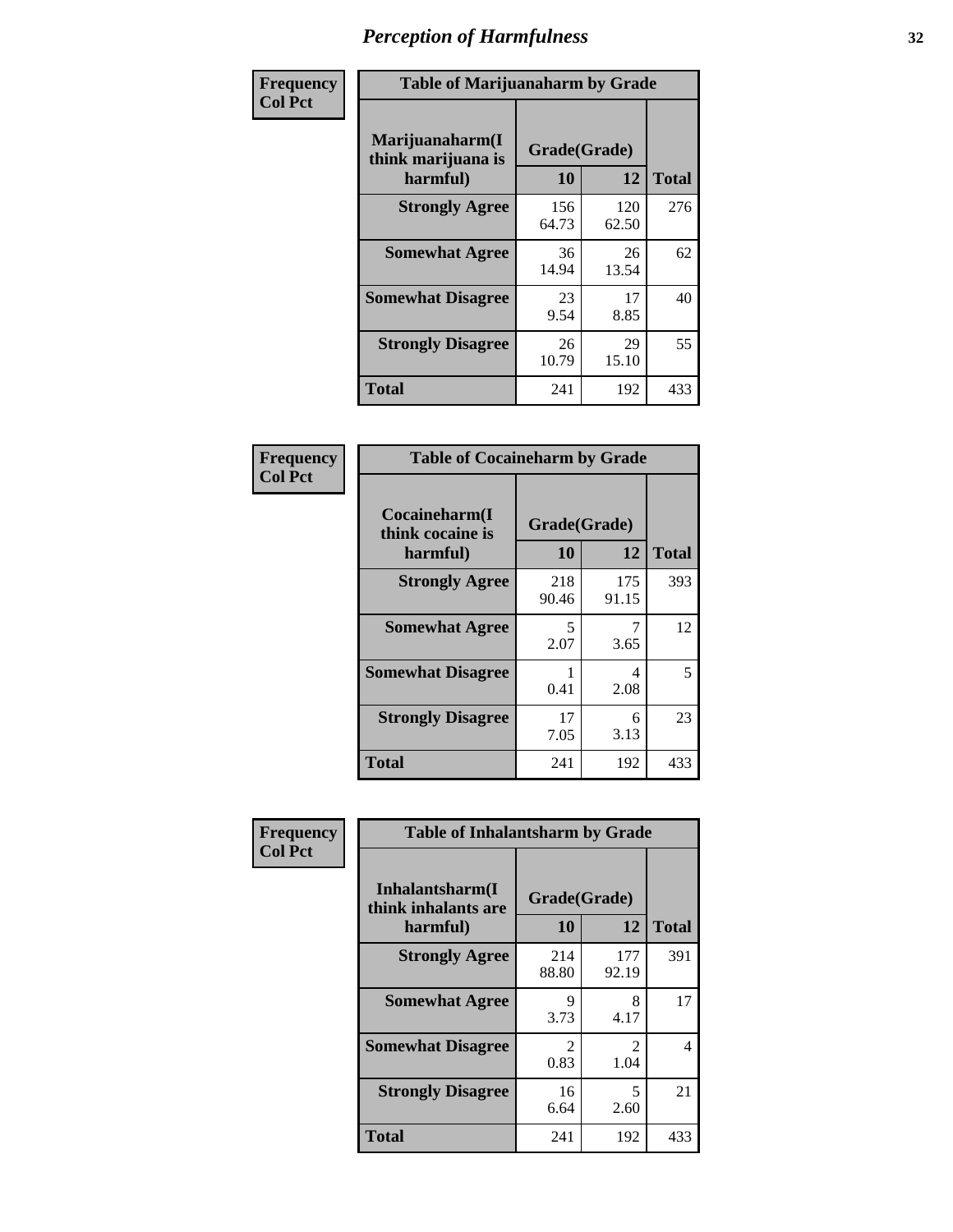| Frequency      | <b>Table of Steroidsharm by Grade</b>            |                                     |              |              |
|----------------|--------------------------------------------------|-------------------------------------|--------------|--------------|
| <b>Col Pct</b> | Steroidsharm(I<br>think steroids are<br>harmful) | Grade(Grade)<br>10                  | 12           | <b>Total</b> |
|                | <b>Strongly Agree</b>                            | 201<br>83.40                        | 159<br>82.81 | 360          |
|                | <b>Somewhat Agree</b>                            | 21<br>8.71                          | 15<br>7.81   | 36           |
|                | <b>Somewhat Disagree</b>                         | $\mathcal{D}_{\mathcal{L}}$<br>0.83 | 11<br>5.73   | 13           |
|                | <b>Strongly Disagree</b>                         | 17<br>7.05                          | 3.65         | 24           |
|                | <b>Total</b>                                     | 241                                 | 192          | 433          |

| <b>Table of Ecstasyharm by Grade</b>                |                          |              |     |  |  |
|-----------------------------------------------------|--------------------------|--------------|-----|--|--|
| $E$ cstasyharm $(I$<br>think ecstasy is<br>harmful) | Grade(Grade)<br>10<br>12 |              |     |  |  |
| <b>Strongly Agree</b>                               | 204<br>84.65             | 168<br>87.50 | 372 |  |  |
| <b>Somewhat Agree</b>                               | 17<br>7.05               | 11<br>5.73   | 28  |  |  |
| <b>Somewhat Disagree</b>                            | 4<br>1.66                | 6<br>3.13    | 10  |  |  |
| <b>Strongly Disagree</b>                            | 16<br>6.64               | 7<br>3.65    | 23  |  |  |
| <b>Total</b>                                        | 241                      | 192          | 433 |  |  |

| Frequency      | <b>Table of Methharm by Grade</b>                            |                    |              |              |
|----------------|--------------------------------------------------------------|--------------------|--------------|--------------|
| <b>Col Pct</b> | <b>Methharm</b> (I think<br>methamphetamines<br>are harmful) | Grade(Grade)<br>10 | 12           | <b>Total</b> |
|                | <b>Strongly Agree</b>                                        | 219<br>90.87       | 178<br>92.71 | 397          |
|                | <b>Somewhat Agree</b>                                        | 7<br>2.90          | 5<br>2.60    | 12           |
|                | <b>Somewhat Disagree</b>                                     | 0<br>0.00          | 0.52         |              |
|                | <b>Strongly Disagree</b>                                     | 15<br>6.22         | 8<br>4.17    | 23           |
|                | <b>Total</b>                                                 | 241                | 192          | 433          |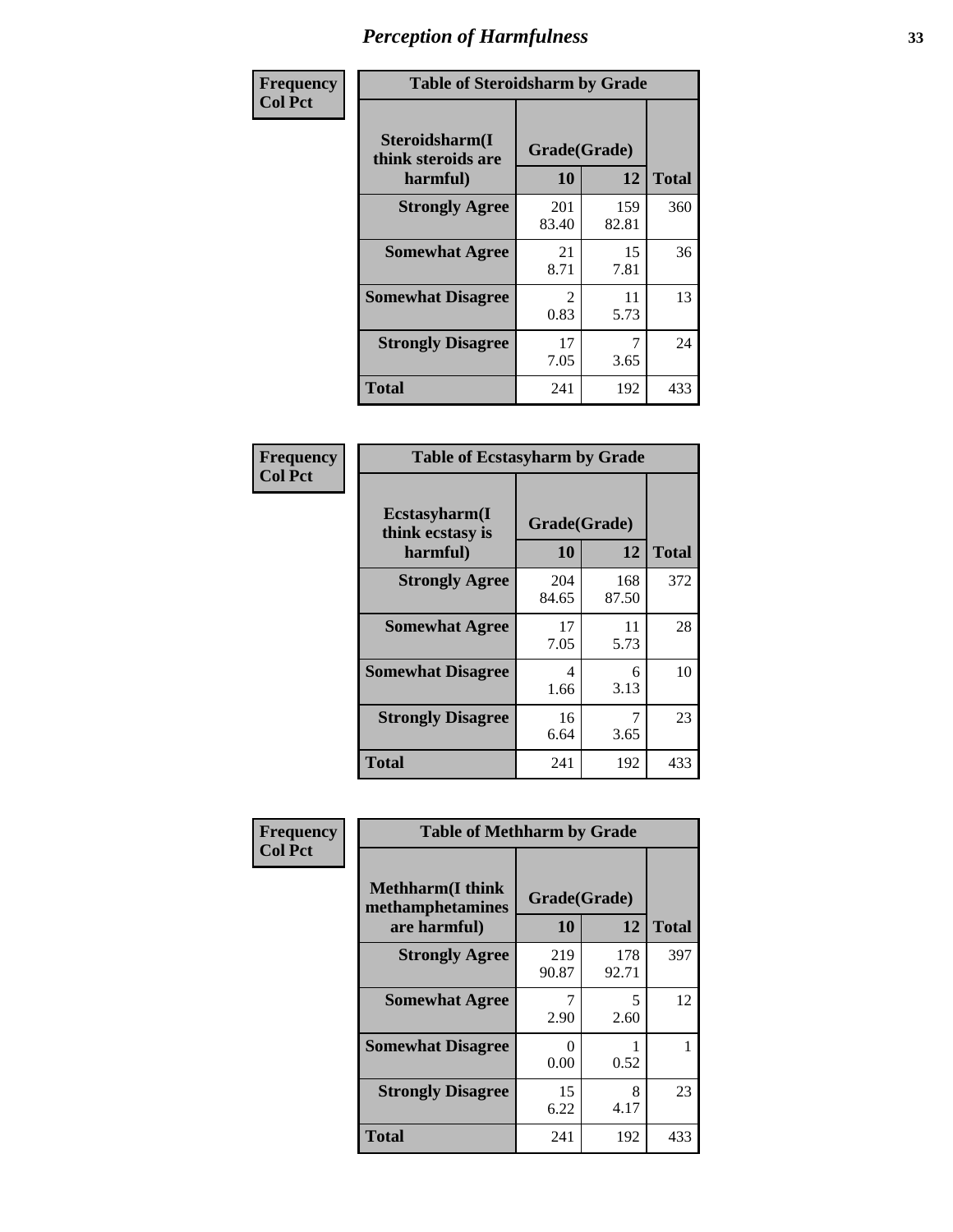| Frequency      | <b>Table of Hallucinogensharm by Grade</b>                 |                    |                                  |              |
|----------------|------------------------------------------------------------|--------------------|----------------------------------|--------------|
| <b>Col Pct</b> | Hallucinogensharm(I<br>think hallucinogens<br>are harmful) | Grade(Grade)<br>10 | 12                               | <b>Total</b> |
|                | <b>Strongly Agree</b>                                      | 214<br>88.80       | 170<br>88.54                     | 384          |
|                | <b>Somewhat Agree</b>                                      | 10<br>4.15         | 8<br>4.17                        | 18           |
|                | <b>Somewhat Disagree</b>                                   | $\Omega$<br>0.00   | $\overline{\phantom{0}}$<br>2.60 | 5            |
|                | <b>Strongly Disagree</b>                                   | 17<br>7.05         | 9<br>4.69                        | 26           |
|                | <b>Total</b>                                               | 241                | 192                              | 433          |

| <b>Table of Prescriptionharm by Grade</b>                                         |              |              |              |  |
|-----------------------------------------------------------------------------------|--------------|--------------|--------------|--|
| <b>Prescriptionharm(I)</b><br>think prescription<br>drugs not<br>prescribed to me | Grade(Grade) |              |              |  |
| are harmful)                                                                      | 10           | 12           | <b>Total</b> |  |
| <b>Strongly Agree</b>                                                             | 181<br>75.10 | 141<br>73.44 | 322          |  |
| <b>Somewhat Agree</b>                                                             | 29<br>12.03  | 26<br>13.54  | 55           |  |
| <b>Somewhat Disagree</b>                                                          | 15<br>6.22   | 15<br>7.81   | 30           |  |
| <b>Strongly Disagree</b>                                                          | 16<br>6.64   | 10<br>5.21   | 26           |  |
| Total                                                                             | 241          | 192          | 433          |  |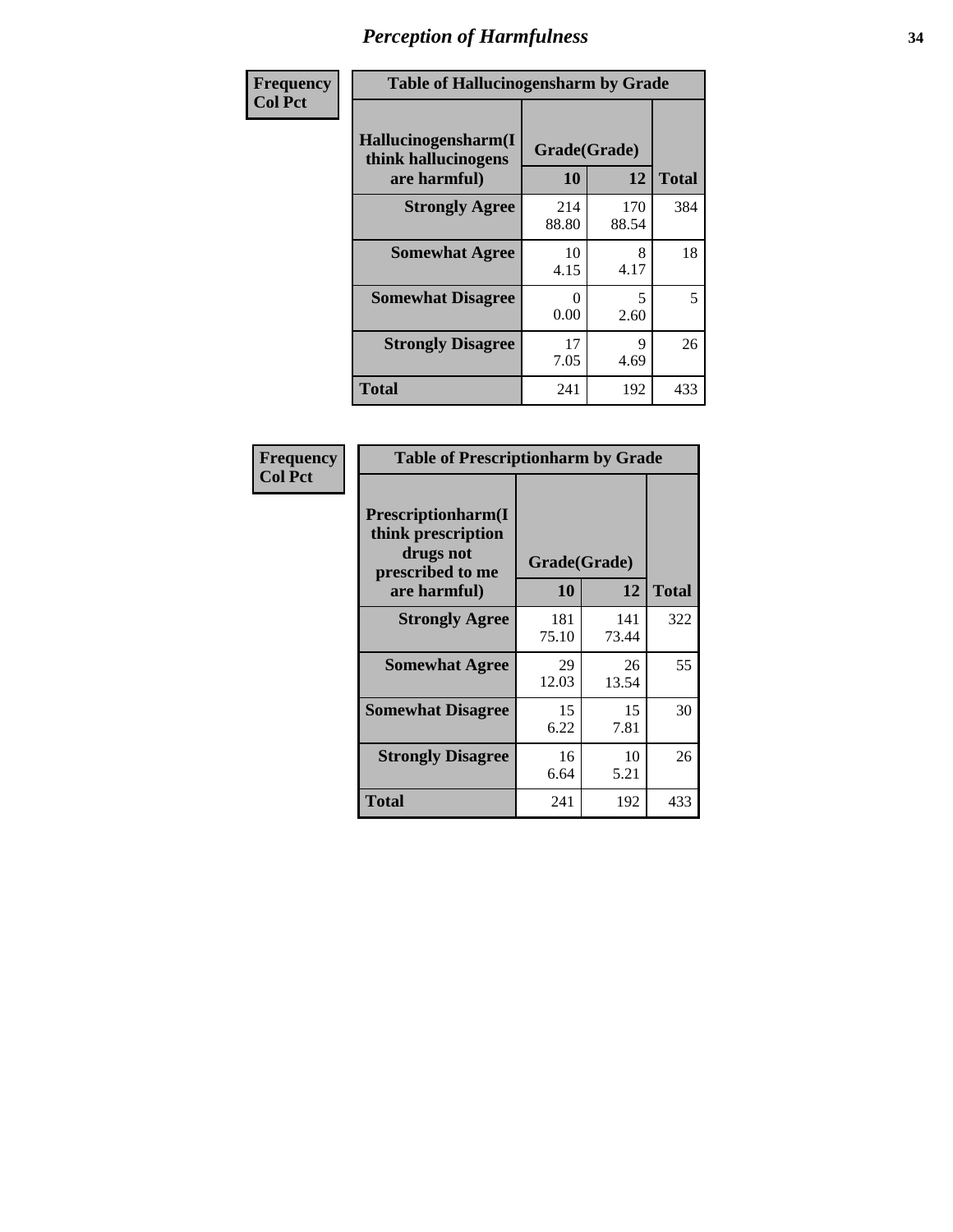# *Disapproval by Adults* **35**

| Frequency      | <b>Table of Alcoholadult by Grade</b>                         |                    |              |              |
|----------------|---------------------------------------------------------------|--------------------|--------------|--------------|
| <b>Col Pct</b> | Alcoholadult(Adults<br>would disapprove if<br>I used alcohol) | Grade(Grade)<br>10 | 12           | <b>Total</b> |
|                | <b>Strongly Agree</b>                                         | 131<br>54.36       | 111<br>57.81 | 242          |
|                | <b>Somewhat Agree</b>                                         | 62<br>25.73        | 41<br>21.35  | 103          |
|                | <b>Somewhat Disagree</b>                                      | 30<br>12.45        | 23<br>11.98  | 53           |
|                | <b>Strongly Disagree</b>                                      | 18<br>7.47         | 17<br>8.85   | 35           |
|                | <b>Total</b>                                                  | 241                | 192          | 433          |

| <b>Table of Tobaccoadult by Grade</b>                                 |              |                    |              |  |
|-----------------------------------------------------------------------|--------------|--------------------|--------------|--|
| <b>Tobaccoadult</b> (Adults<br>would disapprove if<br>I used tobacco) | 10           | Grade(Grade)<br>12 | <b>Total</b> |  |
| <b>Strongly Agree</b>                                                 | 168<br>69.71 | 132<br>68.75       | 300          |  |
| <b>Somewhat Agree</b>                                                 | 34<br>14.11  | 31<br>16.15        | 65           |  |
| <b>Somewhat Disagree</b>                                              | 21<br>8.71   | 15<br>7.81         | 36           |  |
| <b>Strongly Disagree</b>                                              | 18<br>7.47   | 14<br>7.29         | 32           |  |
| <b>Total</b>                                                          | 241          | 192                | 433          |  |

| Frequency      | <b>Table of Marijuanaadult by Grade</b>                           |                    |                     |              |
|----------------|-------------------------------------------------------------------|--------------------|---------------------|--------------|
| <b>Col Pct</b> | Marijuanaadult(Adults<br>would disapprove if I<br>used marijuana) | Grade(Grade)<br>10 | 12                  | <b>Total</b> |
|                | <b>Strongly Agree</b>                                             | 183<br>75.93       | 159<br>82.81        | 342          |
|                | <b>Somewhat Agree</b>                                             | 28<br>11.62        | 18<br>9.38          | 46           |
|                | <b>Somewhat Disagree</b>                                          | 13<br>5.39         | 6<br>3.13           | 19           |
|                | <b>Strongly Disagree</b>                                          | 17<br>7.05         | $\mathbf Q$<br>4.69 | 26           |
|                | <b>Total</b>                                                      | 241                | 192                 | 433          |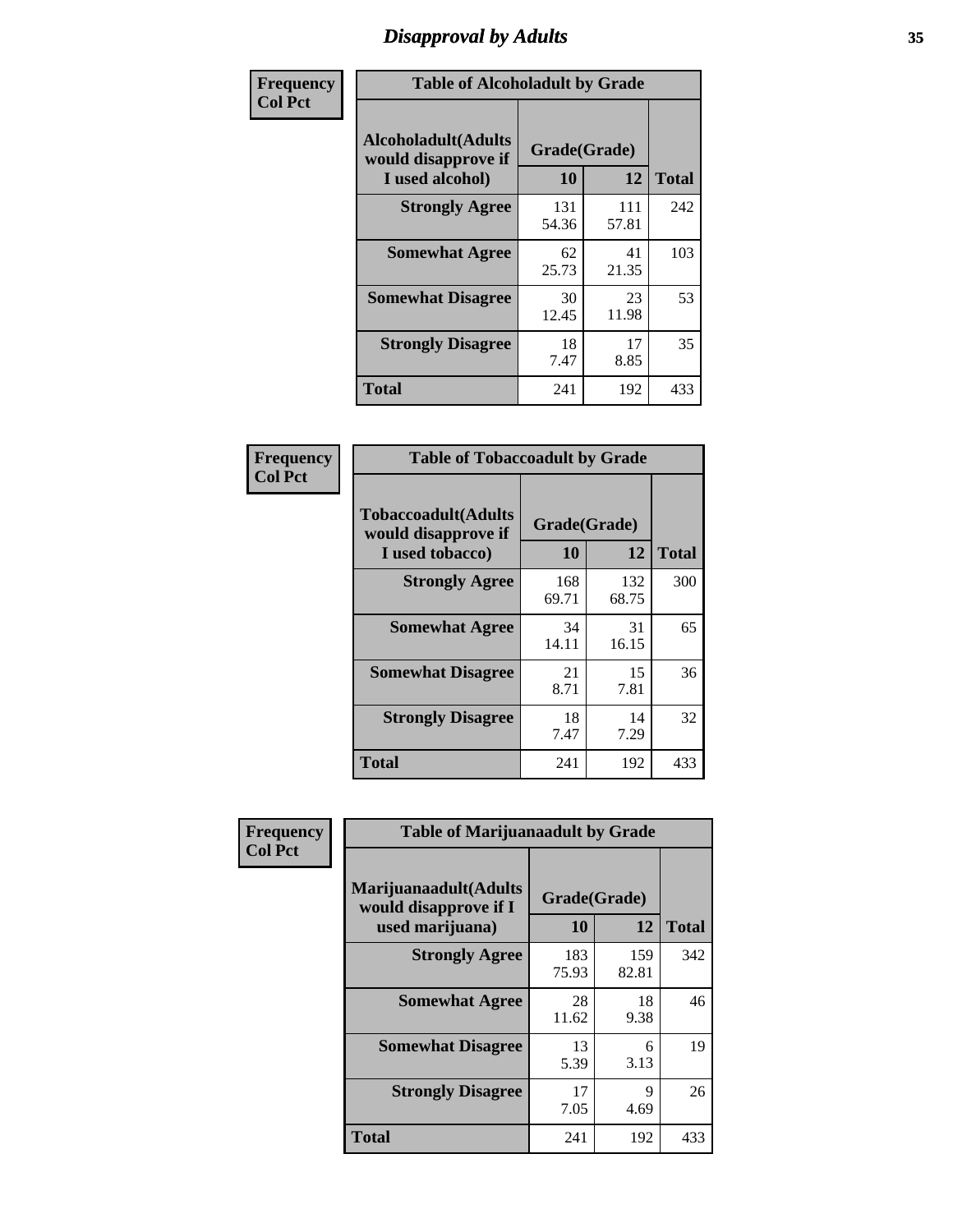# *Disapproval by Adults* **36**

| <b>Frequency</b> | <b>Table of Otherdrugadult by Grade</b>                |              |              |              |
|------------------|--------------------------------------------------------|--------------|--------------|--------------|
| <b>Col Pct</b>   | <b>Otherdrugadult</b> (Adults<br>would disapprove if I | Grade(Grade) |              |              |
|                  | used other drugs)                                      | 10           | 12           | <b>Total</b> |
|                  | <b>Strongly Agree</b>                                  | 204<br>84.65 | 171<br>89.06 | 375          |
|                  | <b>Somewhat Agree</b>                                  | 17<br>7.05   | 13<br>6.77   | 30           |
|                  | <b>Somewhat Disagree</b>                               | 4<br>1.66    | 0.52         | 5            |
|                  | <b>Strongly Disagree</b>                               | 16<br>6.64   | 3.65         | 23           |
|                  | <b>Total</b>                                           | 241          | 192          | 433          |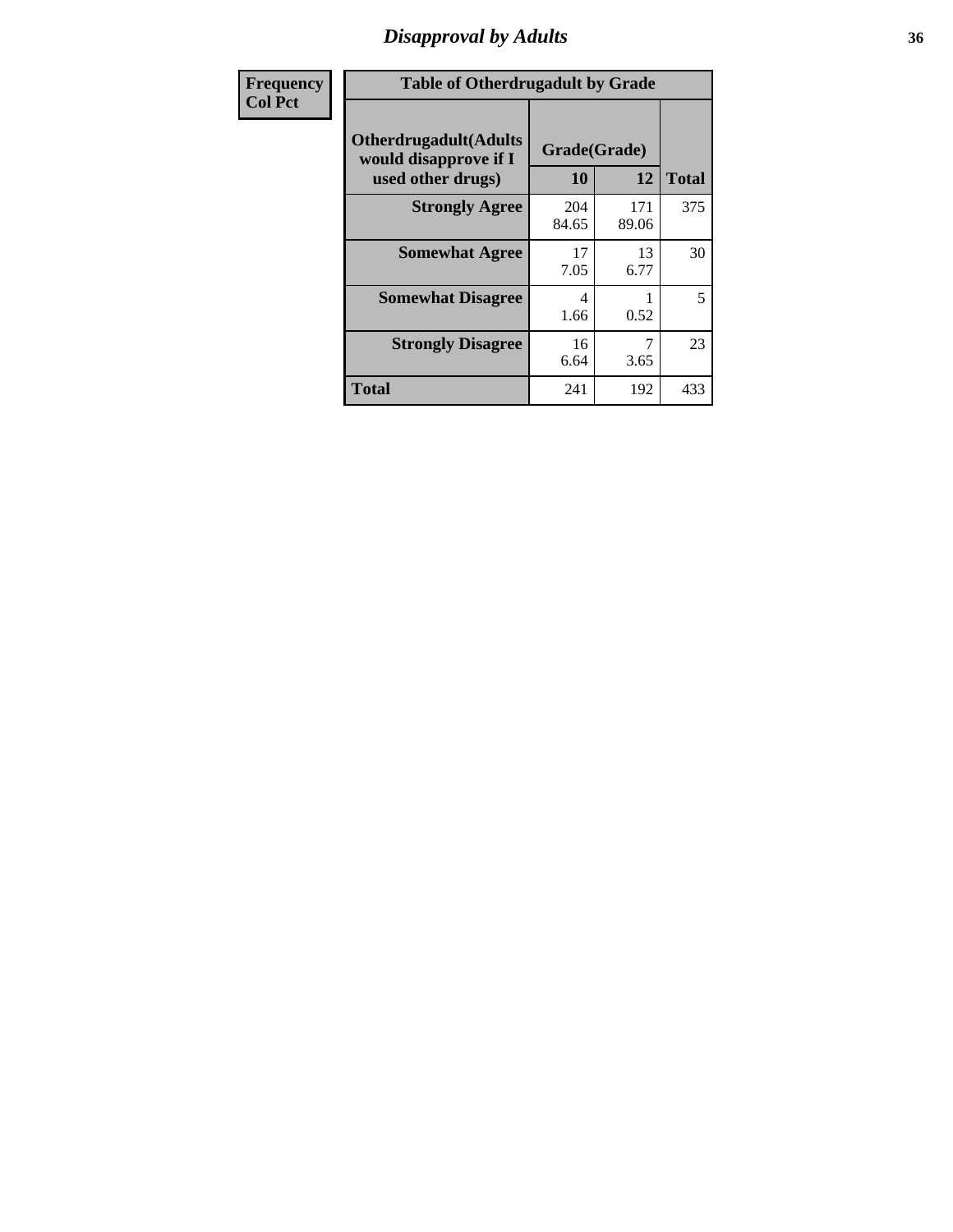# *Disapproval by Peers* **37**

| Frequency      | <b>Table of Alcoholpeer by Grade</b>                    |              |             |              |  |
|----------------|---------------------------------------------------------|--------------|-------------|--------------|--|
| <b>Col Pct</b> | Alcoholpeer(My<br>friends would<br>disapprove if I used | Grade(Grade) |             |              |  |
|                | alcohol)                                                | 10           | 12          | <b>Total</b> |  |
|                | <b>Strongly Agree</b>                                   | 55<br>22.82  | 37<br>19.27 | 92           |  |
|                | <b>Somewhat Agree</b>                                   | 48<br>19.92  | 29<br>15.10 | 77           |  |
|                | <b>Somewhat Disagree</b>                                | 65<br>26.97  | 63<br>32.81 | 128          |  |
|                | <b>Strongly Disagree</b>                                | 73<br>30.29  | 63<br>32.81 | 136          |  |
|                | Total                                                   | 241          | 192         | 433          |  |

| Frequency      | <b>Table of Tobaccopeer by Grade</b>                    |              |             |              |
|----------------|---------------------------------------------------------|--------------|-------------|--------------|
| <b>Col Pct</b> | Tobaccopeer(My<br>friends would<br>disapprove if I used | Grade(Grade) |             |              |
|                | tobacco)                                                | 10           | 12          | <b>Total</b> |
|                | <b>Strongly Agree</b>                                   | 85<br>35.27  | 67<br>34.90 | 152          |
|                | <b>Somewhat Agree</b>                                   | 40<br>16.60  | 33<br>17.19 | 73           |
|                | <b>Somewhat Disagree</b>                                | 51<br>21.16  | 47<br>24.48 | 98           |
|                | <b>Strongly Disagree</b>                                | 65<br>26.97  | 45<br>23.44 | 110          |
|                | Total                                                   | 241          | 192         | 433          |

| Frequency<br><b>Col Pct</b> | <b>Table of Marijuanapeer by Grade</b>                    |              |             |              |
|-----------------------------|-----------------------------------------------------------|--------------|-------------|--------------|
|                             | Marijuanapeer(My<br>friends would<br>disapprove if I used | Grade(Grade) |             |              |
|                             | marijuana)                                                | 10           | 12          | <b>Total</b> |
|                             | <b>Strongly Agree</b>                                     | 101<br>41.91 | 77<br>40.10 | 178          |
|                             | <b>Somewhat Agree</b>                                     | 53<br>21.99  | 39<br>20.31 | 92           |
|                             | <b>Somewhat Disagree</b>                                  | 38<br>15.77  | 35<br>18.23 | 73           |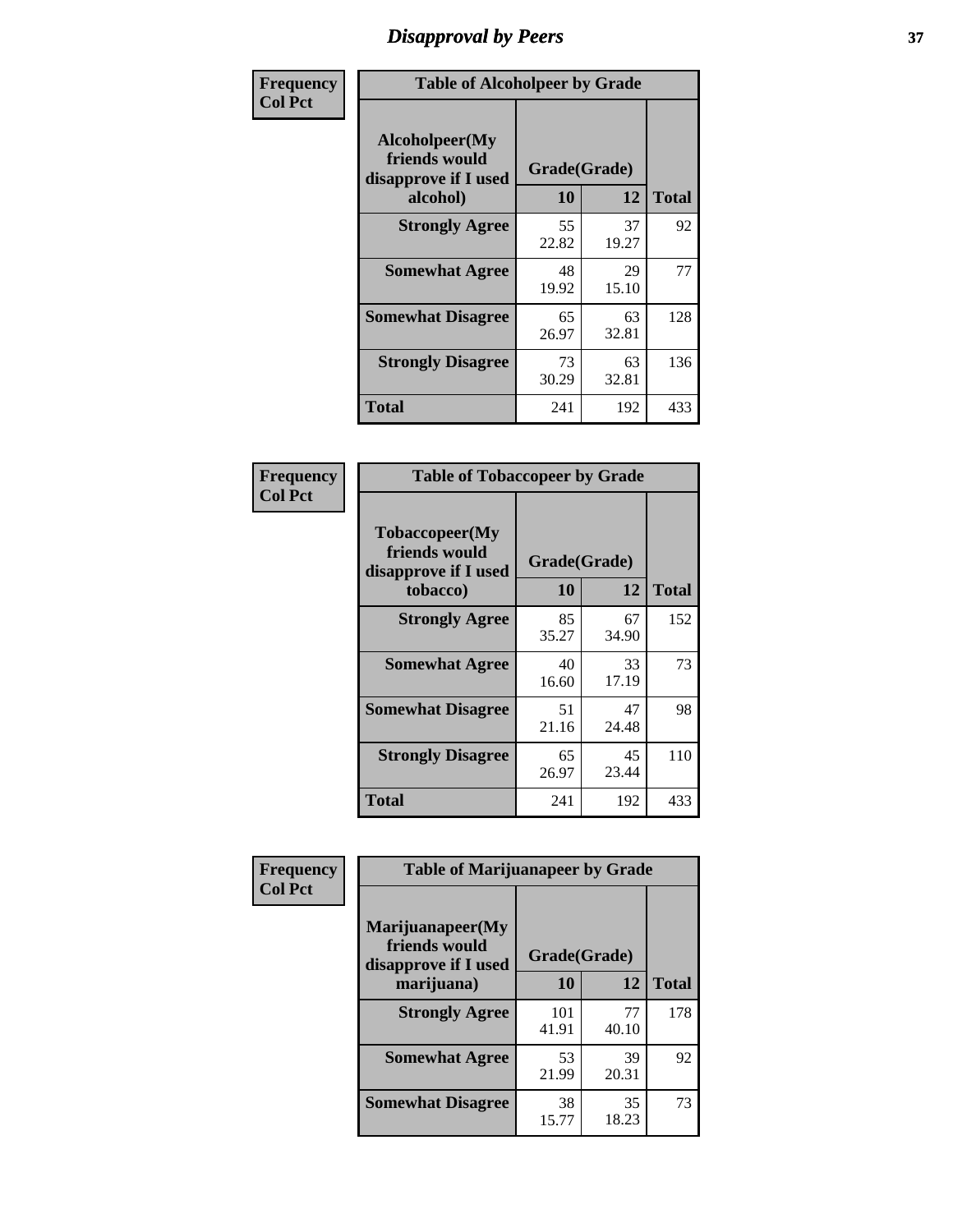# *Disapproval by Peers* **38**

| <b>Frequency</b> | <b>Table of Marijuanapeer by Grade</b>                                  |                           |             |              |  |
|------------------|-------------------------------------------------------------------------|---------------------------|-------------|--------------|--|
| <b>Col Pct</b>   | Marijuanapeer(My<br>friends would<br>disapprove if I used<br>marijuana) | Grade(Grade)<br><b>10</b> | 12          | <b>Total</b> |  |
|                  | <b>Strongly Disagree</b>                                                | 49<br>20.33               | 41<br>21.35 | 90           |  |
|                  | <b>Total</b>                                                            | 241                       | 192         | 433          |  |

| Frequency      | <b>Table of Otherdrugpeer by Grade</b>                                    |                    |              |              |
|----------------|---------------------------------------------------------------------------|--------------------|--------------|--------------|
| <b>Col Pct</b> | Otherdrugpeer(My<br>friends would<br>disapprove if I used<br>other drugs) | Grade(Grade)<br>10 | 12           | <b>Total</b> |
|                | <b>Strongly Agree</b>                                                     | 126<br>52.28       | 119<br>61.98 | 245          |
|                | <b>Somewhat Agree</b>                                                     | 47<br>19.50        | 26<br>13.54  | 73           |
|                | <b>Somewhat Disagree</b>                                                  | 28<br>11.62        | 22<br>11.46  | 50           |
|                | <b>Strongly Disagree</b>                                                  | 40<br>16.60        | 25<br>13.02  | 65           |
|                | <b>Total</b>                                                              | 241                | 192          | 433          |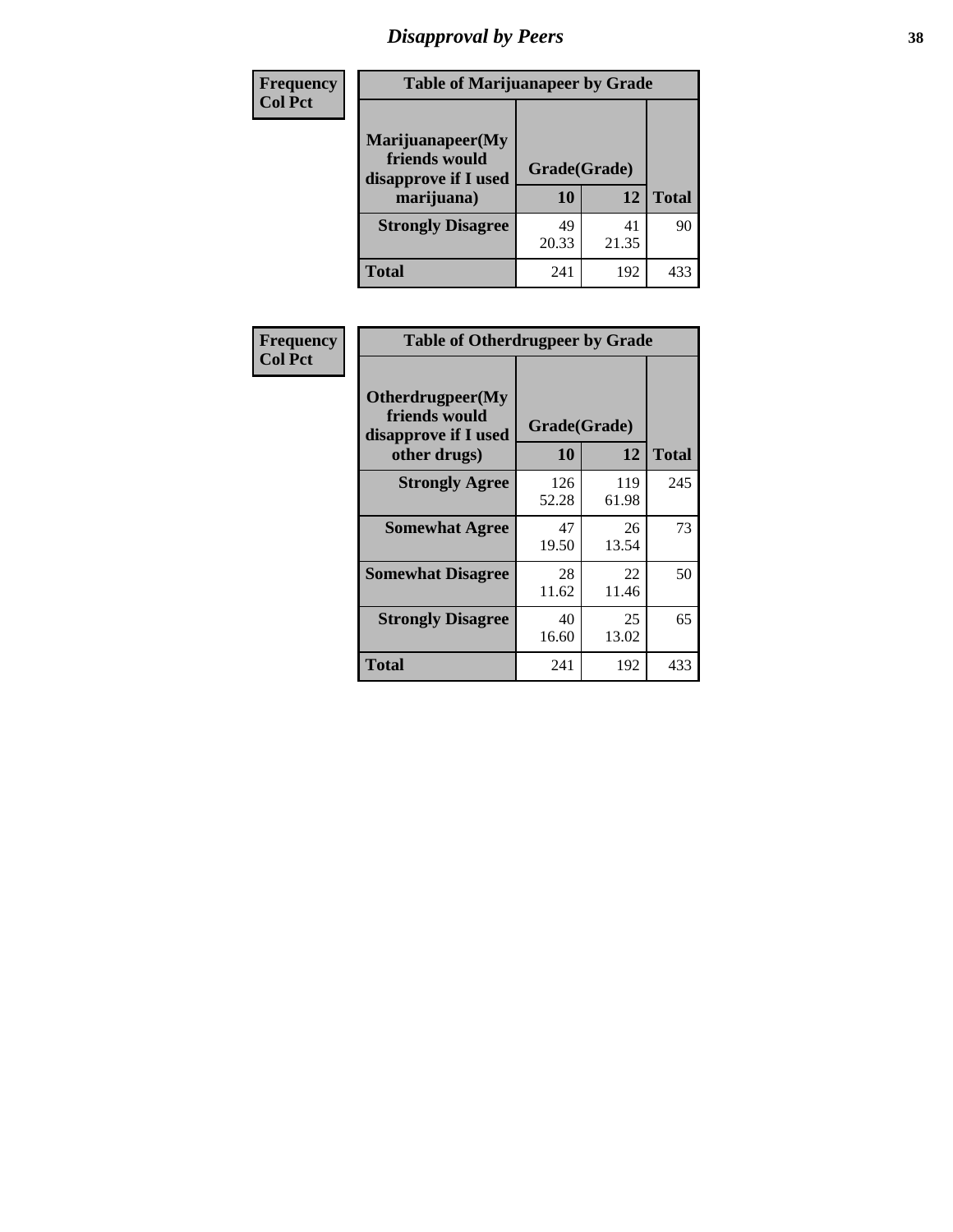| Frequency<br><b>Col Pct</b> | <b>Table of Alcohollocation1 by Grade</b> |              |              |              |
|-----------------------------|-------------------------------------------|--------------|--------------|--------------|
|                             | <b>Alcohollocation1(Places</b>            | Grade(Grade) |              |              |
|                             | <b>Friends Use Alcohol)</b>               | 10           | 12           | <b>Total</b> |
|                             |                                           | 162<br>67.22 | 141<br>73.44 | 303          |
|                             | Do Not Use                                | 79<br>32.78  | 51<br>26.56  | 130          |
|                             | <b>Total</b>                              | 241          | 192          | 433          |

| Frequency      | <b>Table of Alcohollocation2 by Grade</b>                     |                    |              |              |
|----------------|---------------------------------------------------------------|--------------------|--------------|--------------|
| <b>Col Pct</b> | <b>Alcohollocation2(Places</b><br><b>Friends Use Alcohol)</b> | Grade(Grade)<br>10 | 12           | <b>Total</b> |
|                |                                                               | 141<br>58.51       | 112<br>58.33 | 253          |
|                | Home                                                          | 100<br>41.49       | 80<br>41.67  | 180          |
|                | Total                                                         | 241                | 192          | 433          |

| Frequency<br><b>Col Pct</b> | <b>Table of Alcohollocation 3 by Grade</b>                    |                    |              |              |
|-----------------------------|---------------------------------------------------------------|--------------------|--------------|--------------|
|                             | <b>Alcohollocation3(Places</b><br><b>Friends Use Alcohol)</b> | Grade(Grade)<br>10 | 12           | <b>Total</b> |
|                             |                                                               | 225<br>93.36       | 181<br>94.27 | 406          |
|                             | <b>School</b>                                                 | 16<br>6.64         | 11<br>5.73   | 27           |
|                             | <b>Total</b>                                                  | 241                | 192          | 433          |

| <b>Frequency</b> | <b>Table of Alcohollocation4 by Grade</b> |              |              |              |
|------------------|-------------------------------------------|--------------|--------------|--------------|
| <b>Col Pct</b>   | <b>Alcohollocation4(Places</b>            | Grade(Grade) |              |              |
|                  | <b>Friends Use Alcohol)</b>               | 10           | 12           | <b>Total</b> |
|                  |                                           | 208<br>86.31 | 149<br>77.60 | 357          |
|                  | Car                                       | 33<br>13.69  | 43<br>22.40  | 76           |
|                  | Total                                     | 241          | 192          | 433          |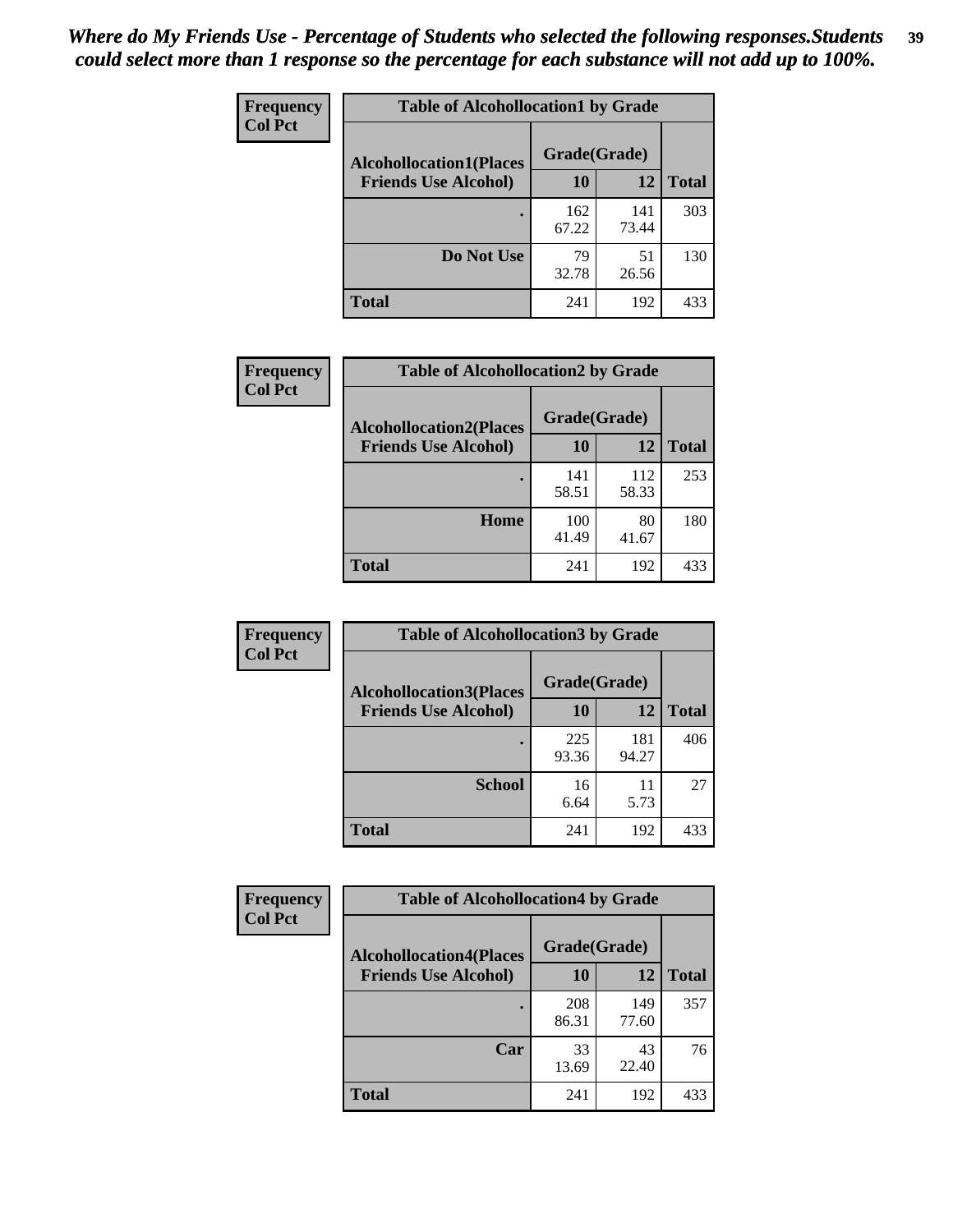| Frequency<br><b>Col Pct</b> | <b>Table of Alcohollocation5 by Grade</b> |              |              |              |
|-----------------------------|-------------------------------------------|--------------|--------------|--------------|
|                             | <b>Alcohollocation5(Places</b>            | Grade(Grade) |              |              |
|                             | <b>Friends Use Alcohol)</b>               | 10           | 12           | <b>Total</b> |
|                             |                                           | 114<br>47.30 | 81<br>42.19  | 195          |
|                             | <b>Friend's House</b>                     | 127<br>52.70 | 111<br>57.81 | 238          |
|                             | <b>Total</b>                              | 241          | 192          | 433          |

| <b>Frequency</b> | <b>Table of Alcohollocation6 by Grade</b> |              |              |              |
|------------------|-------------------------------------------|--------------|--------------|--------------|
| <b>Col Pct</b>   | <b>Alcohollocation6(Places</b>            | Grade(Grade) |              |              |
|                  | <b>Friends Use Alcohol)</b>               | <b>10</b>    | 12           | <b>Total</b> |
|                  |                                           | 157<br>65.15 | 108<br>56.25 | 265          |
|                  | <b>Other</b>                              | 84<br>34.85  | 84<br>43.75  | 168          |
|                  | <b>Total</b>                              | 241          | 192          | 433          |

| Frequency      | <b>Table of Tobaccolocation1 by Grade</b> |              |              |              |
|----------------|-------------------------------------------|--------------|--------------|--------------|
| <b>Col Pct</b> | <b>Tobaccolocation1(Places</b>            | Grade(Grade) |              |              |
|                | <b>Friends Use Tobacco)</b>               | 10           | <b>12</b>    | <b>Total</b> |
|                |                                           | 132<br>54.77 | 113<br>58.85 | 245          |
|                | Do Not Use                                | 109<br>45.23 | 79<br>41.15  | 188          |
|                | <b>Total</b>                              | 241          | 192          | 433          |

| <b>Frequency</b> | <b>Table of Tobaccolocation2 by Grade</b> |              |              |              |  |
|------------------|-------------------------------------------|--------------|--------------|--------------|--|
| <b>Col Pct</b>   | <b>Tobaccolocation2(Places</b>            | Grade(Grade) |              |              |  |
|                  | <b>Friends Use Tobacco)</b>               | 10           | 12           | <b>Total</b> |  |
|                  |                                           | 146<br>60.58 | 114<br>59.38 | 260          |  |
|                  | Home                                      | 95<br>39.42  | 78<br>40.63  | 173          |  |
|                  | <b>Total</b>                              | 241          | 192          | 433          |  |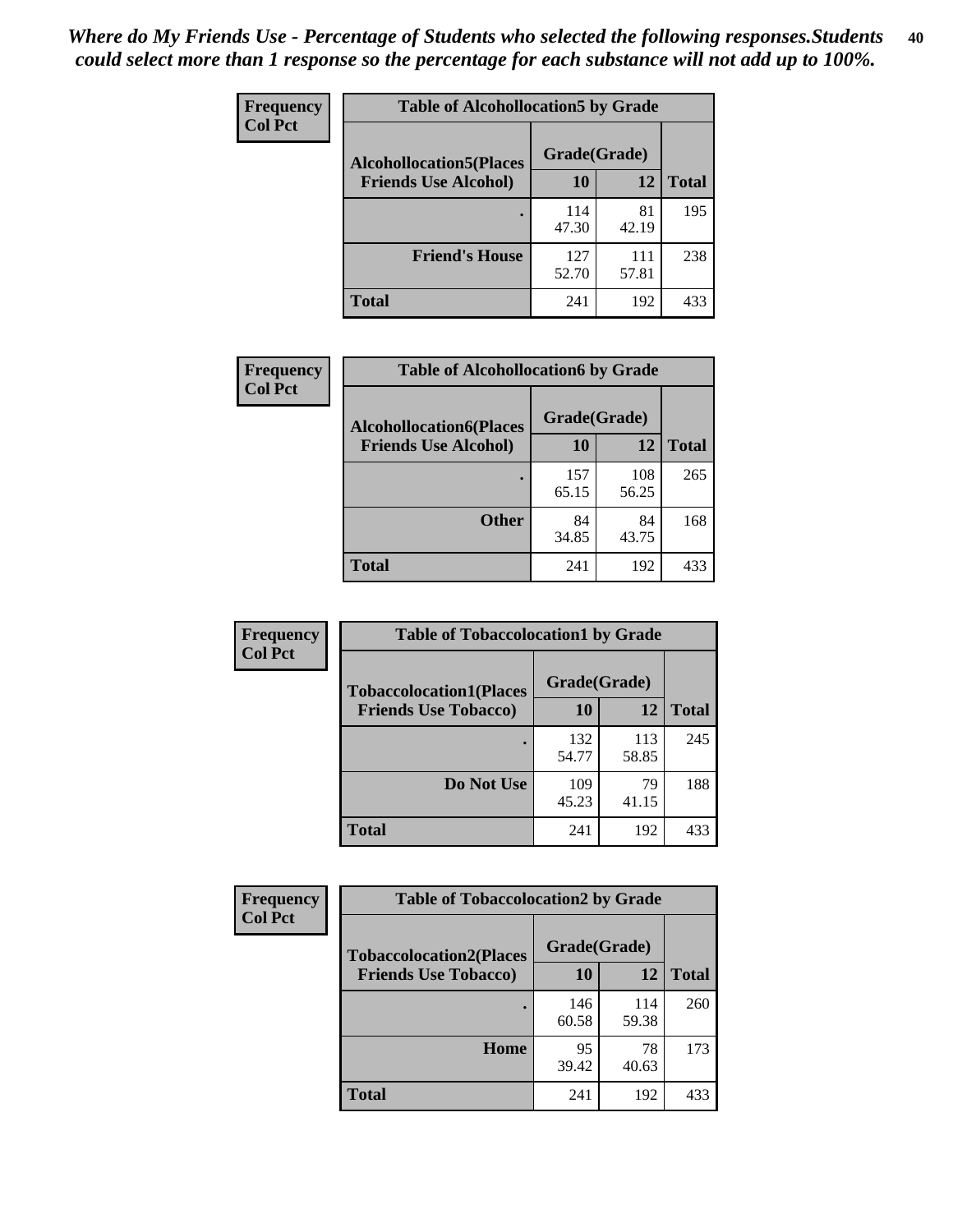| Frequency      | <b>Table of Tobaccolocation 3 by Grade</b> |              |              |              |  |
|----------------|--------------------------------------------|--------------|--------------|--------------|--|
| <b>Col Pct</b> | <b>Tobaccolocation3(Places</b>             | Grade(Grade) |              |              |  |
|                | <b>Friends Use Tobacco)</b>                | 10           | 12           | <b>Total</b> |  |
|                |                                            | 196<br>81.33 | 155<br>80.73 | 351          |  |
|                | <b>School</b>                              | 45<br>18.67  | 37<br>19.27  | 82           |  |
|                | <b>Total</b>                               | 241          | 192          | 433          |  |

| Frequency      | <b>Table of Tobaccolocation4 by Grade</b> |              |              |              |
|----------------|-------------------------------------------|--------------|--------------|--------------|
| <b>Col Pct</b> | <b>Tobaccolocation4(Places</b>            | Grade(Grade) |              |              |
|                | <b>Friends Use Tobacco)</b>               | 10           | 12           | <b>Total</b> |
|                |                                           | 160<br>66.39 | 111<br>57.81 | 271          |
|                | Car                                       | 81<br>33.61  | 81<br>42.19  | 162          |
|                | <b>Total</b>                              | 241          | 192          | 433          |

| Frequency<br><b>Col Pct</b> | <b>Table of Tobaccolocation5 by Grade</b> |              |              |              |
|-----------------------------|-------------------------------------------|--------------|--------------|--------------|
|                             | <b>Tobaccolocation5(Places</b>            | Grade(Grade) |              |              |
|                             | <b>Friends Use Tobacco)</b>               | 10           | 12           | <b>Total</b> |
|                             |                                           | 140<br>58.09 | 112<br>58.33 | 252          |
|                             | <b>Friend's House</b>                     | 101<br>41.91 | 80<br>41.67  | 181          |
|                             | <b>Total</b>                              | 241          | 192          | 433          |

| <b>Frequency</b> | <b>Table of Tobaccolocation6 by Grade</b> |              |              |              |  |
|------------------|-------------------------------------------|--------------|--------------|--------------|--|
| <b>Col Pct</b>   | <b>Tobaccolocation6(Places</b>            | Grade(Grade) |              |              |  |
|                  | <b>Friends Use Tobacco)</b>               | 10           | 12           | <b>Total</b> |  |
|                  |                                           | 161<br>66.80 | 125<br>65.10 | 286          |  |
|                  | <b>Other</b>                              | 80<br>33.20  | 67<br>34.90  | 147          |  |
|                  | <b>Total</b>                              | 241          | 192          | 433          |  |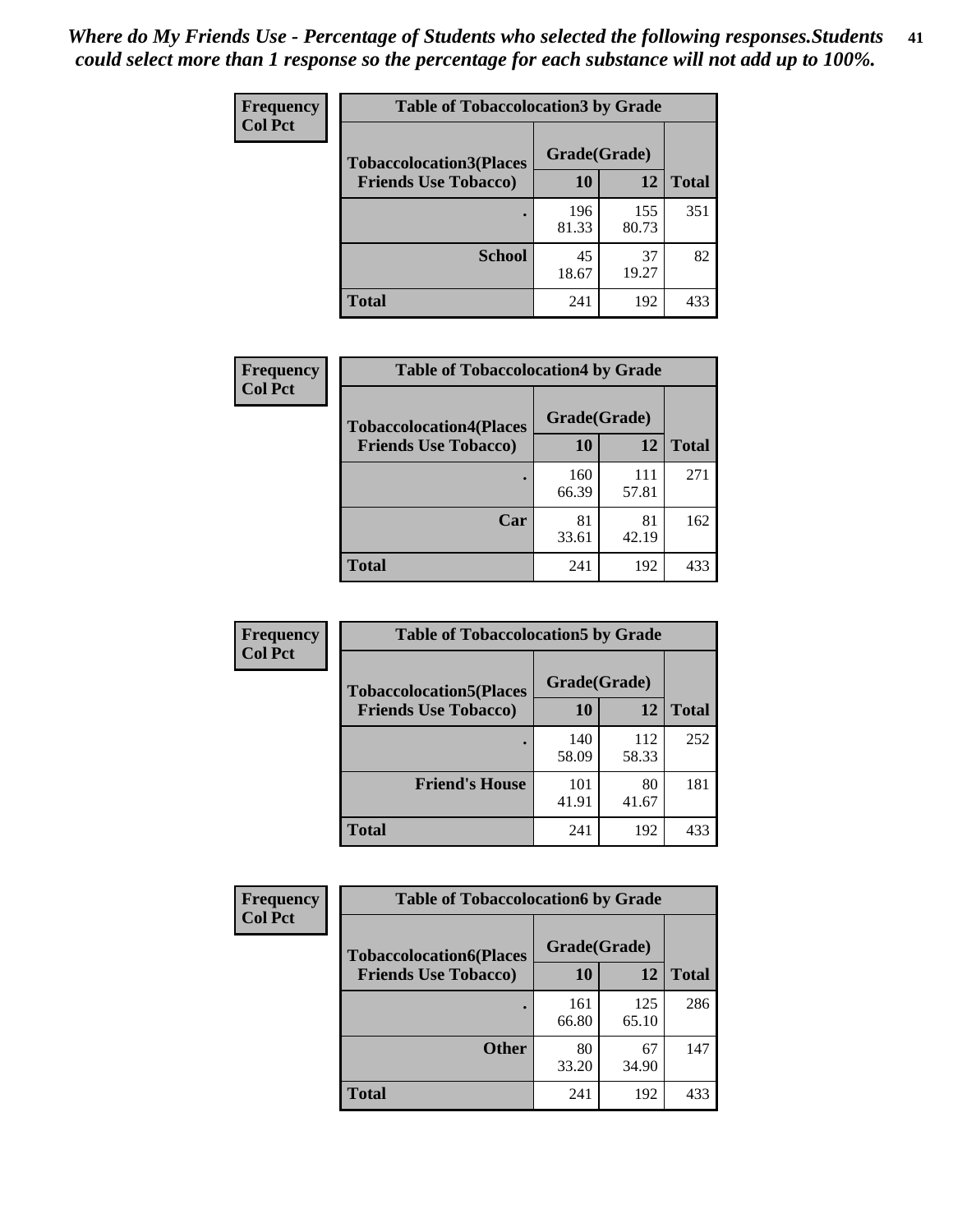| <b>Frequency</b> | <b>Table of Marijuanalocation1 by Grade</b> |              |              |              |
|------------------|---------------------------------------------|--------------|--------------|--------------|
| <b>Col Pct</b>   | <b>Marijuanalocation1(Places</b>            | Grade(Grade) |              |              |
|                  | <b>Friends Use Marijuana</b> )              | 10           | 12           | <b>Total</b> |
|                  |                                             | 122<br>50.62 | 106<br>55.21 | 228          |
|                  | Do Not Use                                  | 119<br>49.38 | 86<br>44.79  | 205          |
|                  | <b>Total</b>                                | 241          | 192          | 433          |

| <b>Frequency</b> | <b>Table of Marijuanalocation2 by Grade</b>                        |                    |              |              |
|------------------|--------------------------------------------------------------------|--------------------|--------------|--------------|
| <b>Col Pct</b>   | <b>Marijuanalocation2(Places</b><br><b>Friends Use Marijuana</b> ) | Grade(Grade)<br>10 | 12           | <b>Total</b> |
|                  |                                                                    |                    |              |              |
|                  |                                                                    | 156<br>64.73       | 131<br>68.23 | 287          |
|                  | Home                                                               | 85<br>35.27        | 61<br>31.77  | 146          |
|                  | <b>Total</b>                                                       | 241                | 192          | 433          |

| Frequency<br><b>Col Pct</b> | <b>Table of Marijuanalocation3 by Grade</b> |              |              |              |
|-----------------------------|---------------------------------------------|--------------|--------------|--------------|
|                             | <b>Marijuanalocation3(Places</b>            | Grade(Grade) |              |              |
|                             | <b>Friends Use Marijuana</b> )              | 10           | 12           | <b>Total</b> |
|                             |                                             | 216<br>89.63 | 170<br>88.54 | 386          |
|                             | <b>School</b>                               | 25<br>10.37  | 22<br>11.46  | 47           |
|                             | <b>Total</b>                                | 241          | 192          | 433          |

| <b>Frequency</b> | <b>Table of Marijuanalocation4 by Grade</b> |              |              |              |  |
|------------------|---------------------------------------------|--------------|--------------|--------------|--|
| <b>Col Pct</b>   | <b>Marijuanalocation4(Places</b>            | Grade(Grade) |              |              |  |
|                  | <b>Friends Use Marijuana</b> )              | <b>10</b>    | 12           | <b>Total</b> |  |
|                  |                                             | 176<br>73.03 | 120<br>62.50 | 296          |  |
|                  | Car                                         | 65<br>26.97  | 72<br>37.50  | 137          |  |
|                  | <b>Total</b>                                | 241          | 192          | 433          |  |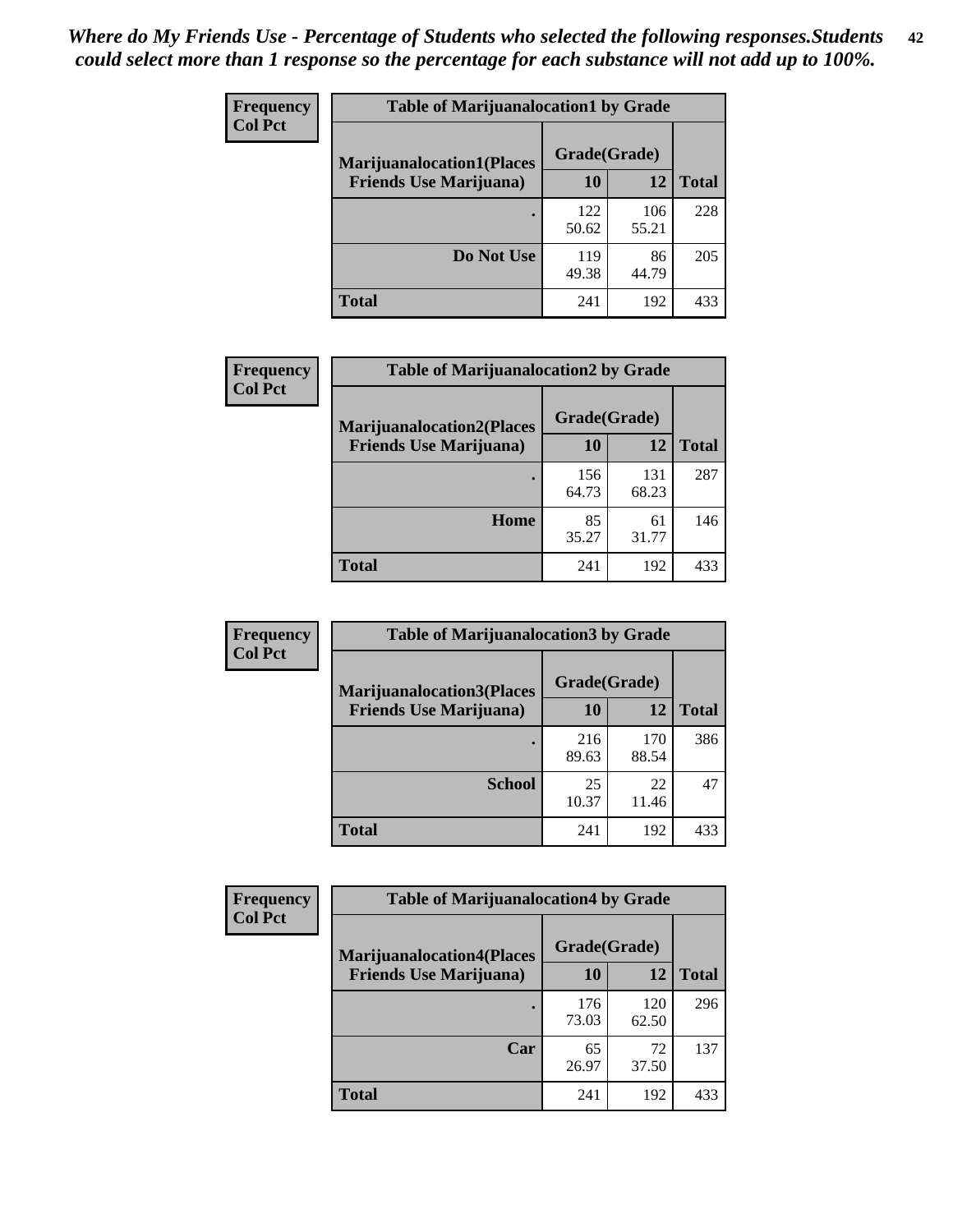| <b>Frequency</b> | <b>Table of Marijuanalocation5 by Grade</b> |              |              |              |
|------------------|---------------------------------------------|--------------|--------------|--------------|
| <b>Col Pct</b>   | <b>Marijuanalocation5</b> (Places           | Grade(Grade) |              |              |
|                  | <b>Friends Use Marijuana</b> )              | 10           | 12           | <b>Total</b> |
|                  |                                             | 141<br>58.51 | 102<br>53.13 | 243          |
|                  | <b>Friend's House</b>                       | 100<br>41.49 | 90<br>46.88  | 190          |
|                  | <b>Total</b>                                | 241          | 192          | 433          |

| <b>Frequency</b> | <b>Table of Marijuanalocation6 by Grade</b>                        |                    |              |              |
|------------------|--------------------------------------------------------------------|--------------------|--------------|--------------|
| <b>Col Pct</b>   | <b>Marijuanalocation6(Places</b><br><b>Friends Use Marijuana</b> ) | Grade(Grade)<br>10 | 12           | <b>Total</b> |
|                  |                                                                    | 164<br>68.05       | 127<br>66.15 | 291          |
|                  | <b>Other</b>                                                       | 77<br>31.95        | 65<br>33.85  | 142          |
|                  | <b>Total</b>                                                       | 241                | 192          | 433          |

| <b>Frequency</b> | <b>Table of Otherdruglocation1 by Grade</b>                          |              |              |              |
|------------------|----------------------------------------------------------------------|--------------|--------------|--------------|
| <b>Col Pct</b>   | <b>Otherdruglocation1(Places</b><br><b>Friends Use Other Illegal</b> | Grade(Grade) |              |              |
|                  | Drugs)                                                               | 10           | 12           | <b>Total</b> |
|                  |                                                                      | 57<br>23.65  | 56<br>29.17  | 113          |
|                  | Do Not Use                                                           | 184<br>76.35 | 136<br>70.83 | 320          |
|                  | <b>Total</b>                                                         | 241          | 192          | 433          |

| Frequency      | <b>Table of Otherdruglocation2 by Grade</b>                          |              |              |              |
|----------------|----------------------------------------------------------------------|--------------|--------------|--------------|
| <b>Col Pct</b> | <b>Otherdruglocation2(Places</b><br><b>Friends Use Other Illegal</b> | Grade(Grade) |              |              |
|                | Drugs)                                                               | 10           | 12           | <b>Total</b> |
|                |                                                                      | 201<br>83.40 | 158<br>82.29 | 359          |
|                | <b>Home</b>                                                          | 40<br>16.60  | 34<br>17.71  | 74           |
|                | <b>Total</b>                                                         | 241          | 192          | 433          |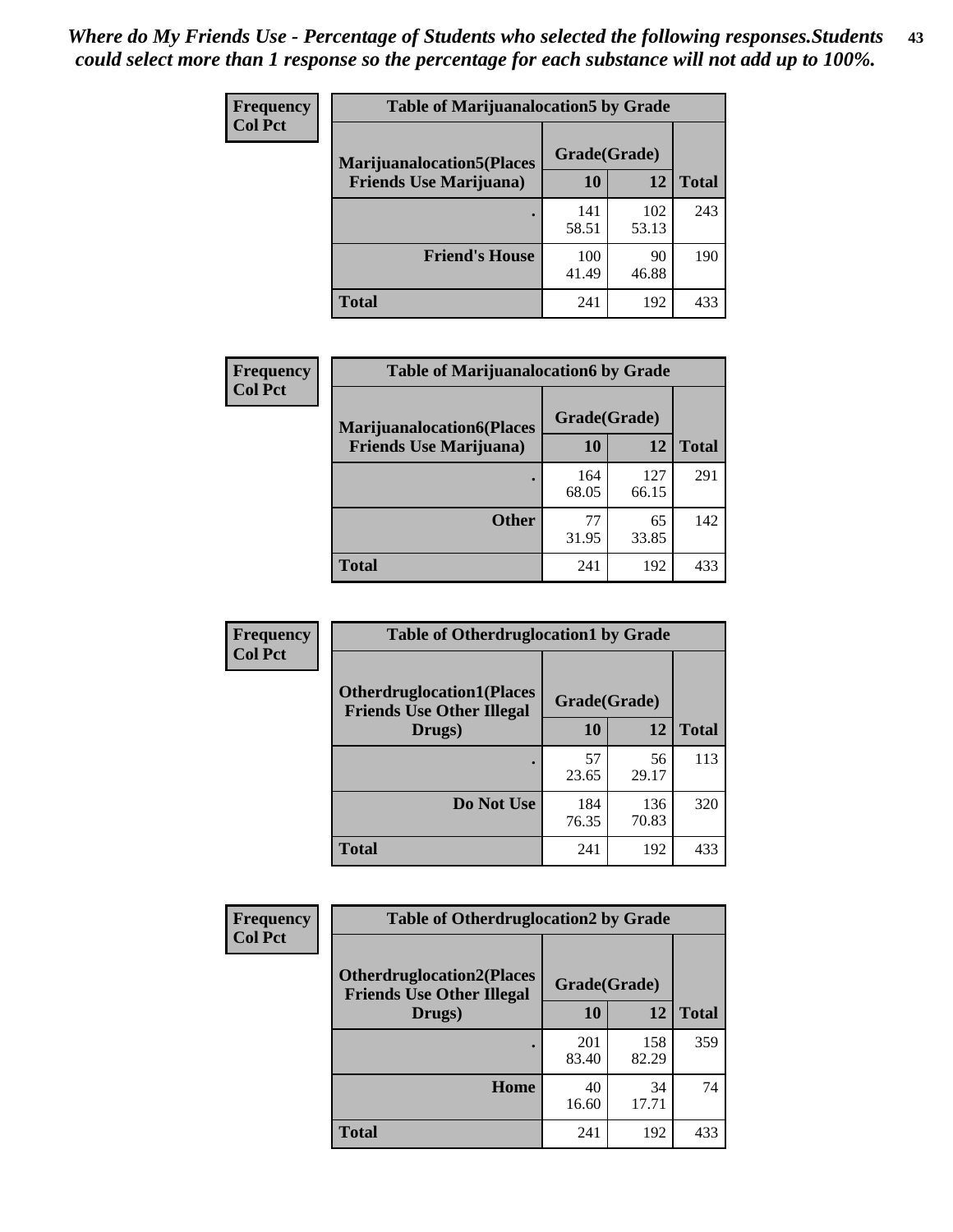| <b>Frequency</b> | <b>Table of Otherdruglocation3 by Grade</b>                           |              |              |              |
|------------------|-----------------------------------------------------------------------|--------------|--------------|--------------|
| <b>Col Pct</b>   | <b>Otherdruglocation3(Places)</b><br><b>Friends Use Other Illegal</b> | Grade(Grade) |              |              |
|                  | Drugs)                                                                | 10           | 12           | <b>Total</b> |
|                  |                                                                       | 225<br>93.36 | 175<br>91.15 | 400          |
|                  | <b>School</b>                                                         | 16<br>6.64   | 17<br>8.85   | 33           |
|                  | Total                                                                 | 241          | 192          | 433          |

| Frequency      | <b>Table of Otherdruglocation4 by Grade</b>                          |              |              |              |
|----------------|----------------------------------------------------------------------|--------------|--------------|--------------|
| <b>Col Pct</b> | <b>Otherdruglocation4(Places</b><br><b>Friends Use Other Illegal</b> | Grade(Grade) |              |              |
|                | Drugs)                                                               | 10           | 12           | <b>Total</b> |
|                |                                                                      | 216<br>89.63 | 161<br>83.85 | 377          |
|                | Car                                                                  | 25<br>10.37  | 31<br>16.15  | 56           |
|                | <b>Total</b>                                                         | 241          | 192          | 433          |

| <b>Frequency</b><br><b>Col Pct</b> | <b>Table of Otherdruglocation5 by Grade</b>                          |              |              |              |
|------------------------------------|----------------------------------------------------------------------|--------------|--------------|--------------|
|                                    | <b>Otherdruglocation5(Places</b><br><b>Friends Use Other Illegal</b> | Grade(Grade) |              |              |
|                                    | Drugs)                                                               | <b>10</b>    | 12           | <b>Total</b> |
|                                    |                                                                      | 203<br>84.23 | 150<br>78.13 | 353          |
|                                    | <b>Friend's House</b>                                                | 38<br>15.77  | 42<br>21.88  | 80           |
|                                    | <b>Total</b>                                                         | 241          | 192          | 433          |

| <b>Frequency</b> | <b>Table of Otherdruglocation6 by Grade</b>                          |              |              |              |
|------------------|----------------------------------------------------------------------|--------------|--------------|--------------|
| <b>Col Pct</b>   | <b>Otherdruglocation6(Places</b><br><b>Friends Use Other Illegal</b> | Grade(Grade) |              |              |
|                  | Drugs)                                                               | 10           | 12           | <b>Total</b> |
|                  |                                                                      | 203<br>84.23 | 156<br>81.25 | 359          |
|                  | <b>Other</b>                                                         | 38<br>15.77  | 36<br>18.75  | 74           |
|                  | <b>Total</b>                                                         | 241          | 192          | 433          |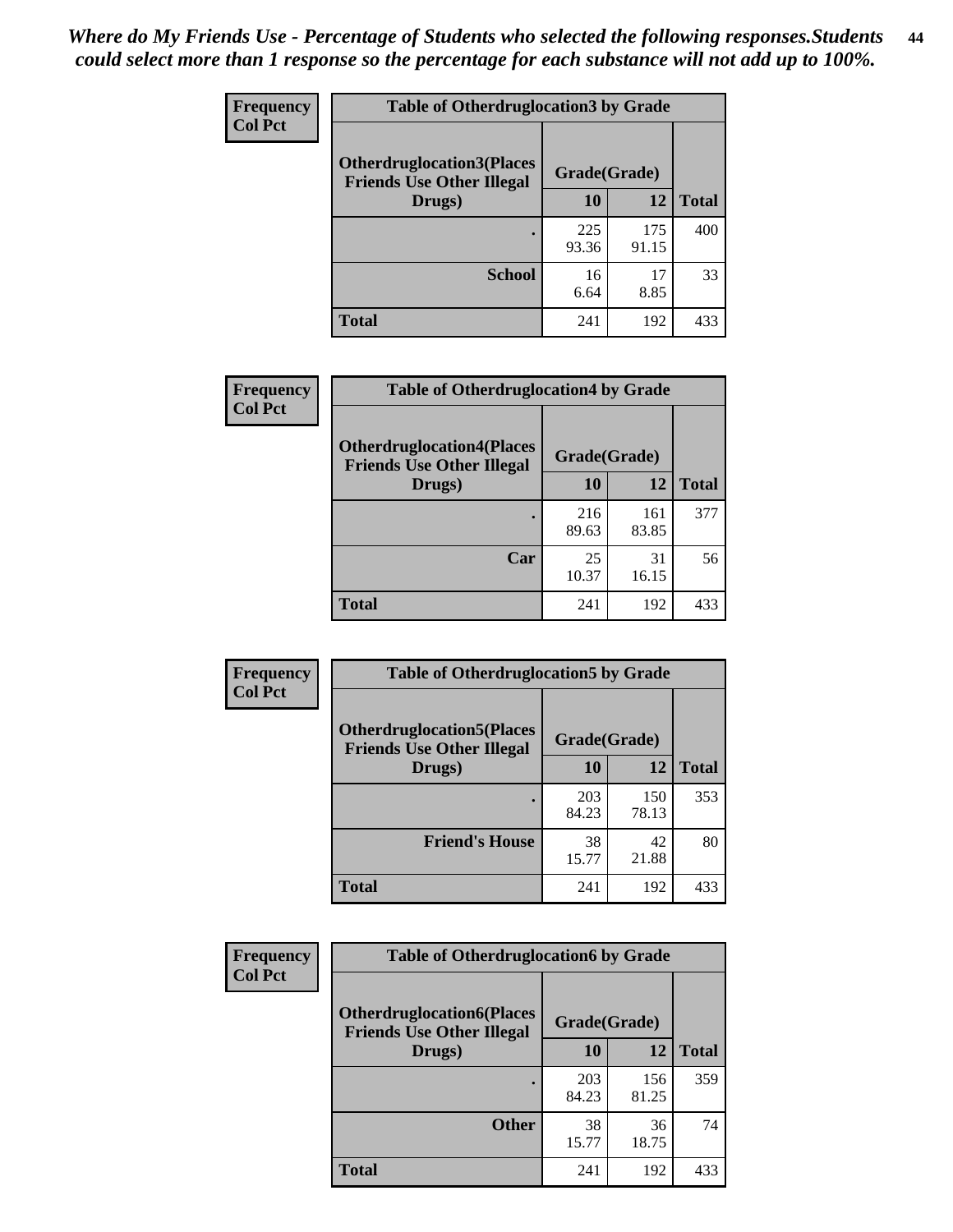| Frequency      | <b>Table of Alcoholtime1 by Grade</b>           |              |              |              |
|----------------|-------------------------------------------------|--------------|--------------|--------------|
| <b>Col Pct</b> | <b>Alcoholtime1(Times</b><br><b>Friends Use</b> | Grade(Grade) |              |              |
|                | Alcohol)                                        | 10           | 12           | <b>Total</b> |
|                |                                                 | 171<br>70.95 | 143<br>74.48 | 314          |
|                | Do Not Use                                      | 70<br>29.05  | 49<br>25.52  | 119          |
|                | <b>Total</b>                                    | 241          | 192          | 433          |

| Frequency      | <b>Table of Alcoholtime2 by Grade</b>           |              |              |              |
|----------------|-------------------------------------------------|--------------|--------------|--------------|
| <b>Col Pct</b> | <b>Alcoholtime2(Times</b><br><b>Friends Use</b> | Grade(Grade) |              |              |
|                | Alcohol)                                        | 10           | 12           | <b>Total</b> |
|                |                                                 | 229<br>95.02 | 172<br>89.58 | 401          |
|                | <b>On Way to School</b>                         | 12<br>4.98   | 20<br>10.42  | 32           |
|                | <b>Total</b>                                    | 241          | 192          | 433          |

| Frequency<br><b>Col Pct</b> | <b>Table of Alcoholtime3 by Grade</b>           |              |              |              |
|-----------------------------|-------------------------------------------------|--------------|--------------|--------------|
|                             | <b>Alcoholtime3(Times</b><br><b>Friends Use</b> | Grade(Grade) |              |              |
|                             | Alcohol)                                        | 10           | 12           | <b>Total</b> |
|                             |                                                 | 236<br>97.93 | 180<br>93.75 | 416          |
|                             | <b>During School</b>                            | 5<br>2.07    | 12<br>6.25   | 17           |
|                             | <b>Total</b>                                    | 241          | 192          | 433          |

| <b>Frequency</b><br><b>Col Pct</b> | <b>Table of Alcoholtime4 by Grade</b> |              |              |              |
|------------------------------------|---------------------------------------|--------------|--------------|--------------|
|                                    | <b>Alcoholtime4(Times</b>             | Grade(Grade) |              |              |
|                                    | <b>Friends Use Alcohol)</b>           | 10           | 12           | <b>Total</b> |
|                                    |                                       | 229<br>95.02 | 174<br>90.63 | 403          |
|                                    | <b>On Way Home From School</b>        | 12<br>4.98   | 18<br>9.38   | 30           |
|                                    | <b>Total</b>                          | 241          | 192          | 433          |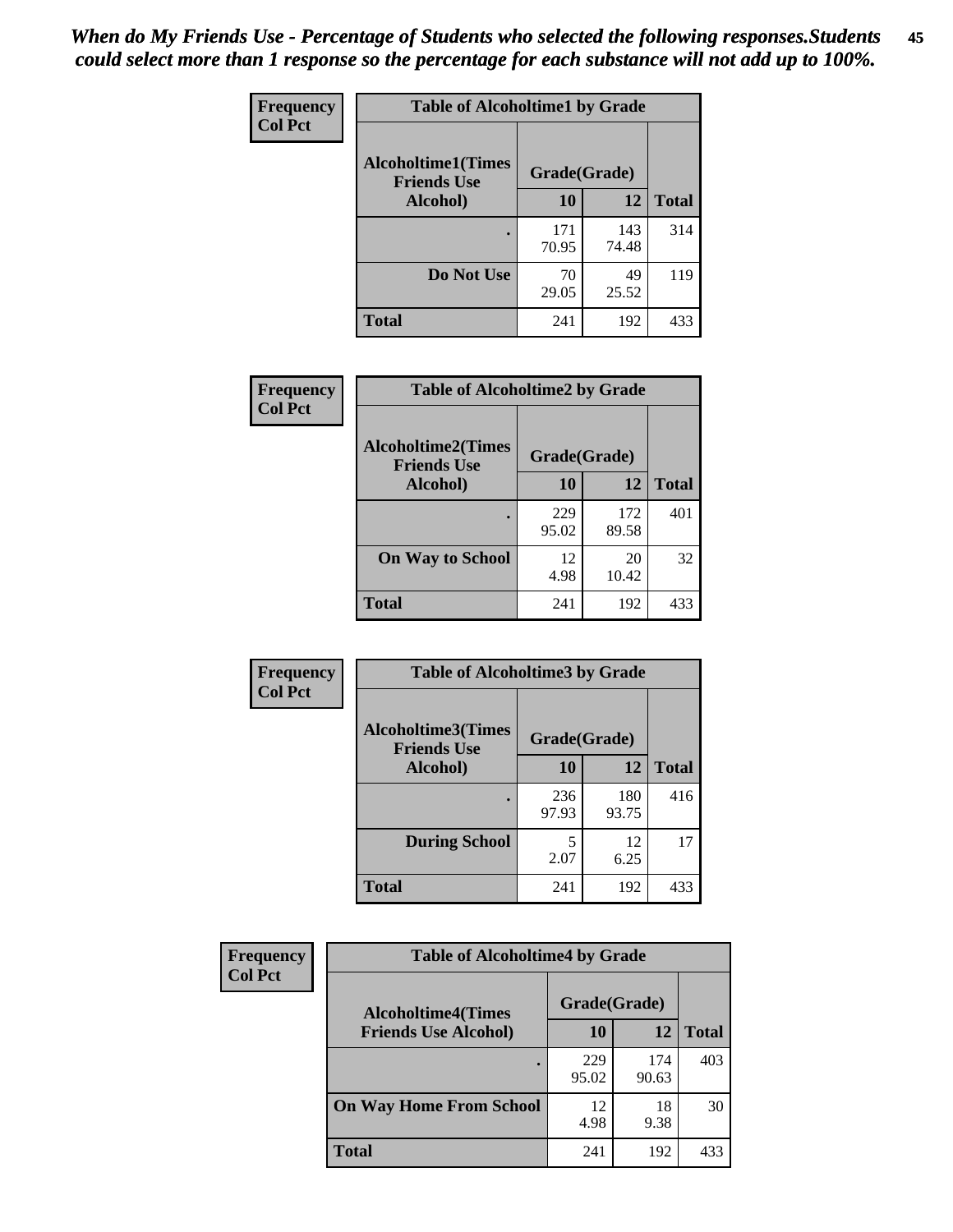*When do My Friends Use - Percentage of Students who selected the following responses.Students could select more than 1 response so the percentage for each substance will not add up to 100%.* **46**

| Frequency      | <b>Table of Alcoholtime5 by Grade</b>           |              |              |              |
|----------------|-------------------------------------------------|--------------|--------------|--------------|
| <b>Col Pct</b> | <b>Alcoholtime5(Times</b><br><b>Friends Use</b> | Grade(Grade) |              |              |
|                | Alcohol)                                        | 10           | 12           | <b>Total</b> |
|                |                                                 | 175<br>72.61 | 141<br>73.44 | 316          |
|                | Weeknights                                      | 66<br>27.39  | 51<br>26.56  | 117          |
|                | <b>Total</b>                                    | 241          | 192          | 433          |

| <b>Frequency</b> | <b>Table of Alcoholtime6 by Grade</b>           |              |              |              |
|------------------|-------------------------------------------------|--------------|--------------|--------------|
| <b>Col Pct</b>   | <b>Alcoholtime6(Times</b><br><b>Friends Use</b> | Grade(Grade) |              |              |
|                  | Alcohol)                                        | 10           | 12           | <b>Total</b> |
|                  |                                                 | 64<br>26.56  | 46<br>23.96  | 110          |
|                  | Weekends                                        | 177<br>73.44 | 146<br>76.04 | 323          |
|                  | <b>Total</b>                                    | 241          | 192          | 433          |

| Frequency      | <b>Table of Tobaccotime1 by Grade</b>           |              |              |              |
|----------------|-------------------------------------------------|--------------|--------------|--------------|
| <b>Col Pct</b> | <b>Tobaccotime1(Times</b><br><b>Friends Use</b> | Grade(Grade) |              |              |
|                | <b>Tobacco</b> )                                | 10           | 12           | <b>Total</b> |
|                | ٠                                               | 138<br>57.26 | 113<br>58.85 | 251          |
|                | Do Not Use                                      | 103<br>42.74 | 79<br>41.15  | 182          |
|                | <b>Total</b>                                    | 241          | 192          | 433          |

| <b>Frequency</b> | <b>Table of Tobaccotime2 by Grade</b>           |              |              |              |
|------------------|-------------------------------------------------|--------------|--------------|--------------|
| <b>Col Pct</b>   | <b>Tobaccotime2(Times</b><br><b>Friends Use</b> | Grade(Grade) |              |              |
|                  | <b>Tobacco</b> )                                | <b>10</b>    | 12           | <b>Total</b> |
|                  |                                                 | 175<br>72.61 | 113<br>58.85 | 288          |
|                  | <b>On Way to School</b>                         | 66<br>27.39  | 79<br>41.15  | 145          |
|                  | <b>Total</b>                                    | 241          | 192          | 433          |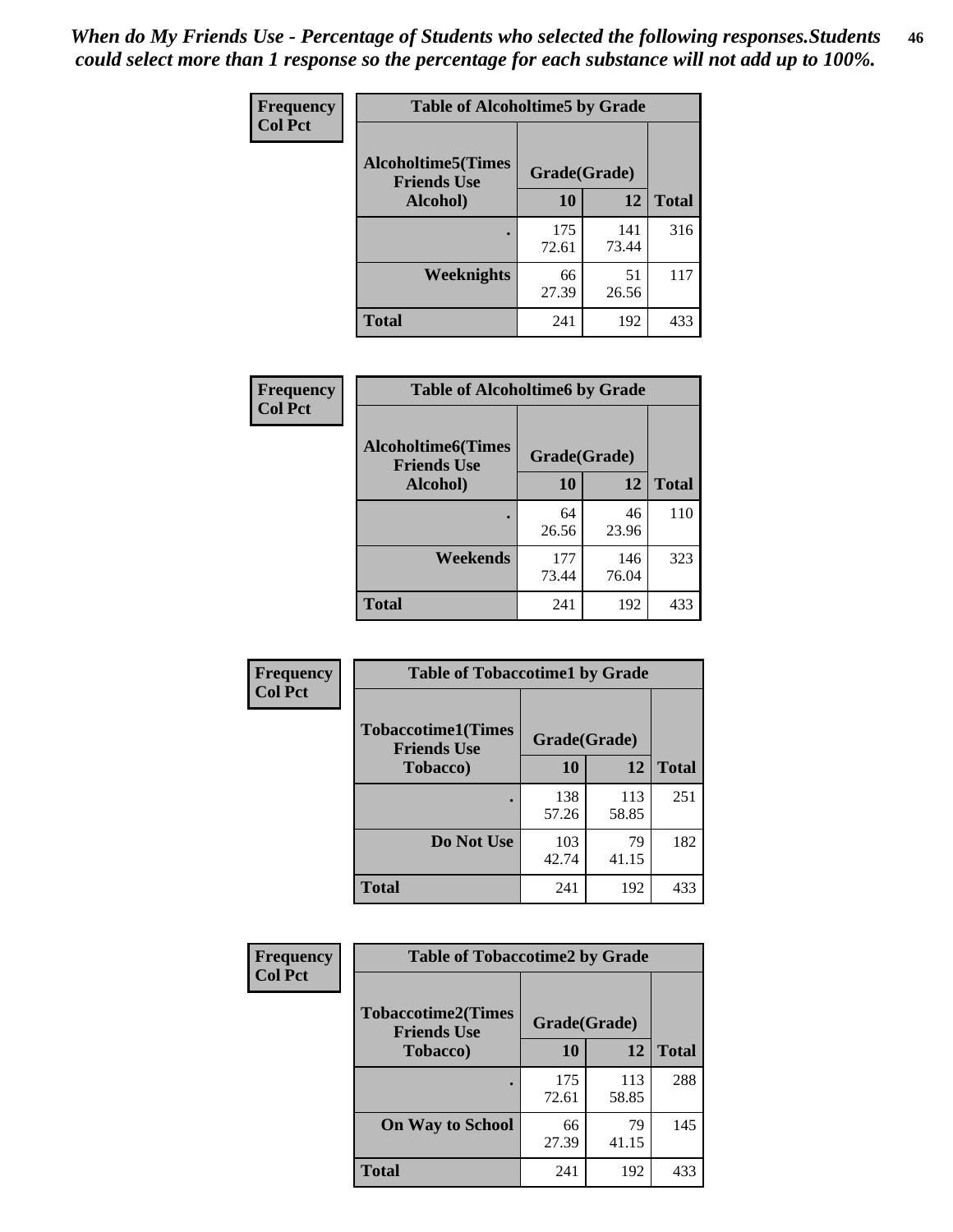*When do My Friends Use - Percentage of Students who selected the following responses.Students could select more than 1 response so the percentage for each substance will not add up to 100%.* **47**

| <b>Frequency</b> | <b>Table of Tobaccotime3 by Grade</b>           |              |              |              |  |
|------------------|-------------------------------------------------|--------------|--------------|--------------|--|
| <b>Col Pct</b>   | <b>Tobaccotime3(Times</b><br><b>Friends Use</b> | Grade(Grade) |              |              |  |
|                  | <b>Tobacco</b> )                                | 10           | 12           | <b>Total</b> |  |
|                  |                                                 | 193<br>80.08 | 159<br>82.81 | 352          |  |
|                  | <b>During School</b>                            | 48<br>19.92  | 33<br>17.19  | 81           |  |
|                  | <b>Total</b>                                    | 241          | 192          | 433          |  |

| Frequency<br><b>Col Pct</b> | <b>Table of Tobaccotime4 by Grade</b> |              |              |       |
|-----------------------------|---------------------------------------|--------------|--------------|-------|
|                             | <b>Tobaccotime4(Times</b>             | Grade(Grade) |              |       |
|                             | <b>Friends Use Tobacco)</b>           | 10           | 12           | Total |
|                             |                                       | 229<br>95.02 | 174<br>90.63 | 403   |
|                             | <b>On Way Home From School</b>        | 12<br>4.98   | 18<br>9.38   | 30    |
|                             | <b>Total</b>                          | 241          | 192          | 433   |

| Frequency      | <b>Table of Tobaccotime5 by Grade</b>                           |              |              |              |
|----------------|-----------------------------------------------------------------|--------------|--------------|--------------|
| <b>Col Pct</b> | <b>Tobaccotime5(Times</b><br>Grade(Grade)<br><b>Friends Use</b> |              |              |              |
|                | <b>Tobacco</b> )                                                | 10           | 12           | <b>Total</b> |
|                |                                                                 | 137<br>56.85 | 102<br>53.13 | 239          |
|                | Weeknights                                                      | 104<br>43.15 | 90<br>46.88  | 194          |
|                | <b>Total</b>                                                    | 241          | 192          | 433          |

| <b>Frequency</b> | <b>Table of Tobaccotime6 by Grade</b>           |              |              |              |
|------------------|-------------------------------------------------|--------------|--------------|--------------|
| <b>Col Pct</b>   | <b>Tobaccotime6(Times</b><br><b>Friends Use</b> | Grade(Grade) |              |              |
|                  | <b>Tobacco</b> )                                | 10           | 12           | <b>Total</b> |
|                  | ٠                                               | 120<br>49.79 | 86<br>44.79  | 206          |
|                  | Weekends                                        | 121<br>50.21 | 106<br>55.21 | 227          |
|                  | <b>Total</b>                                    | 241          | 192          | 433          |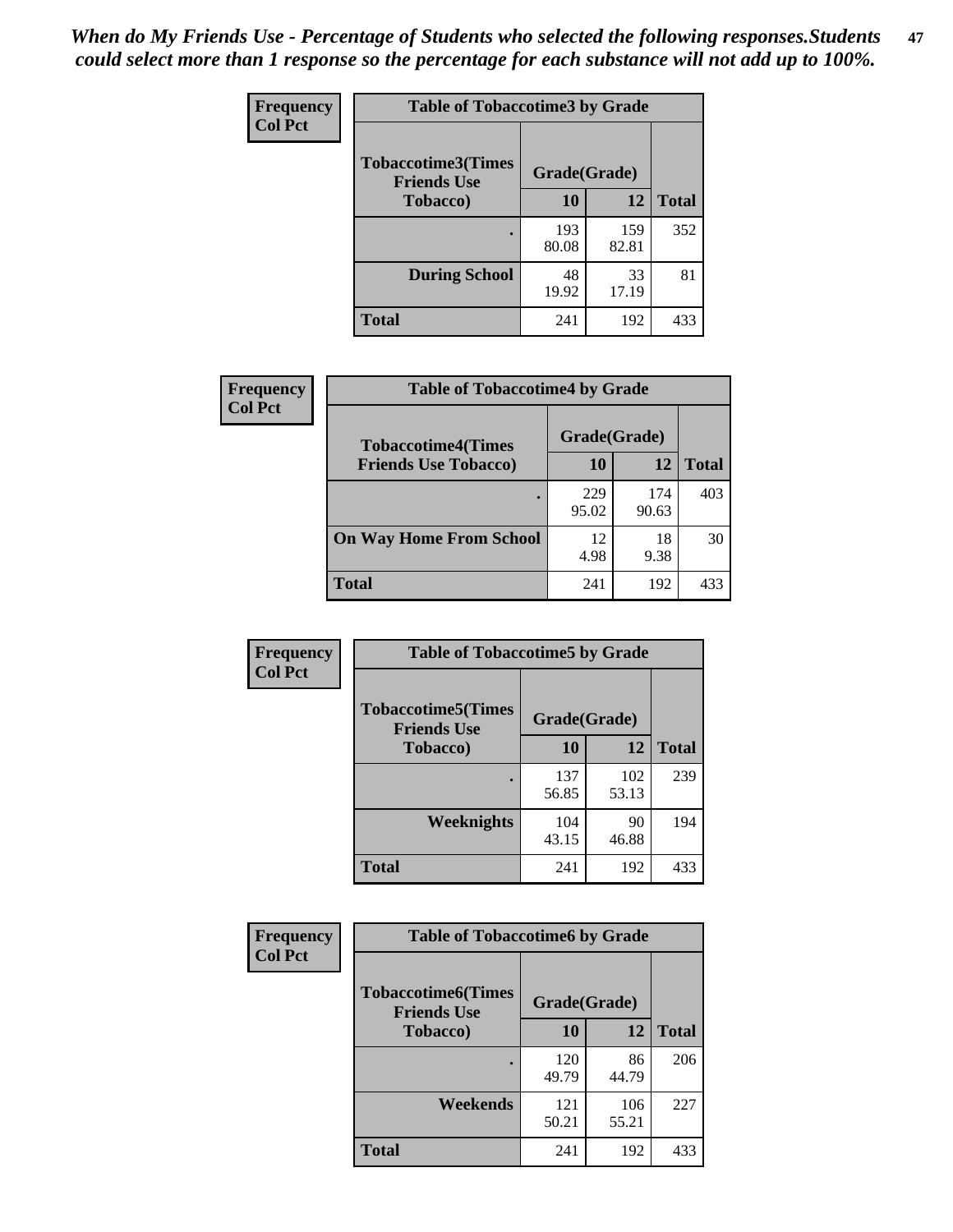| Frequency      | <b>Table of Marijuanatime1 by Grade</b>           |              |              |              |
|----------------|---------------------------------------------------|--------------|--------------|--------------|
| <b>Col Pct</b> | <b>Marijuanatime1(Times</b><br><b>Friends Use</b> | Grade(Grade) |              |              |
|                | Marijuana)                                        | 10           | 12           | <b>Total</b> |
|                |                                                   | 130<br>53.94 | 104<br>54.17 | 234          |
|                | Do Not Use                                        | 111<br>46.06 | 88<br>45.83  | 199          |
|                | <b>Total</b>                                      | 241          | 192          | 433          |

| <b>Frequency</b> | <b>Table of Marijuanatime2 by Grade</b>           |              |              |              |
|------------------|---------------------------------------------------|--------------|--------------|--------------|
| <b>Col Pct</b>   | <b>Marijuanatime2(Times</b><br><b>Friends Use</b> | Grade(Grade) |              |              |
|                  | Marijuana)                                        | 10           | 12           | <b>Total</b> |
|                  |                                                   | 191<br>79.25 | 142<br>73.96 | 333          |
|                  | <b>On Way to School</b>                           | 50<br>20.75  | 50<br>26.04  | 100          |
|                  | <b>Total</b>                                      | 241          | 192          | 433          |

| Frequency      | <b>Table of Marijuanatime3 by Grade</b>    |              |              |              |
|----------------|--------------------------------------------|--------------|--------------|--------------|
| <b>Col Pct</b> | Marijuanatime3(Times<br><b>Friends Use</b> | Grade(Grade) |              |              |
|                | Marijuana)                                 | 10           | 12           | <b>Total</b> |
|                |                                            | 222<br>92.12 | 169<br>88.02 | 391          |
|                | <b>During School</b>                       | 19<br>7.88   | 23<br>11.98  | 42           |
|                | <b>Total</b>                               | 241          | 192          | 433          |

| <b>Frequency</b> | <b>Table of Marijuanatime4 by Grade</b> |              |              |              |
|------------------|-----------------------------------------|--------------|--------------|--------------|
| <b>Col Pct</b>   | <b>Marijuanatime4</b> (Times            | Grade(Grade) |              |              |
|                  | <b>Friends Use Marijuana</b> )          | 10           | 12           | <b>Total</b> |
|                  |                                         | 193<br>80.08 | 147<br>76.56 | 340          |
|                  | <b>On Way Home From School</b>          | 48<br>19.92  | 45<br>23.44  | 93           |
|                  | <b>Total</b>                            | 241          | 192          | 433          |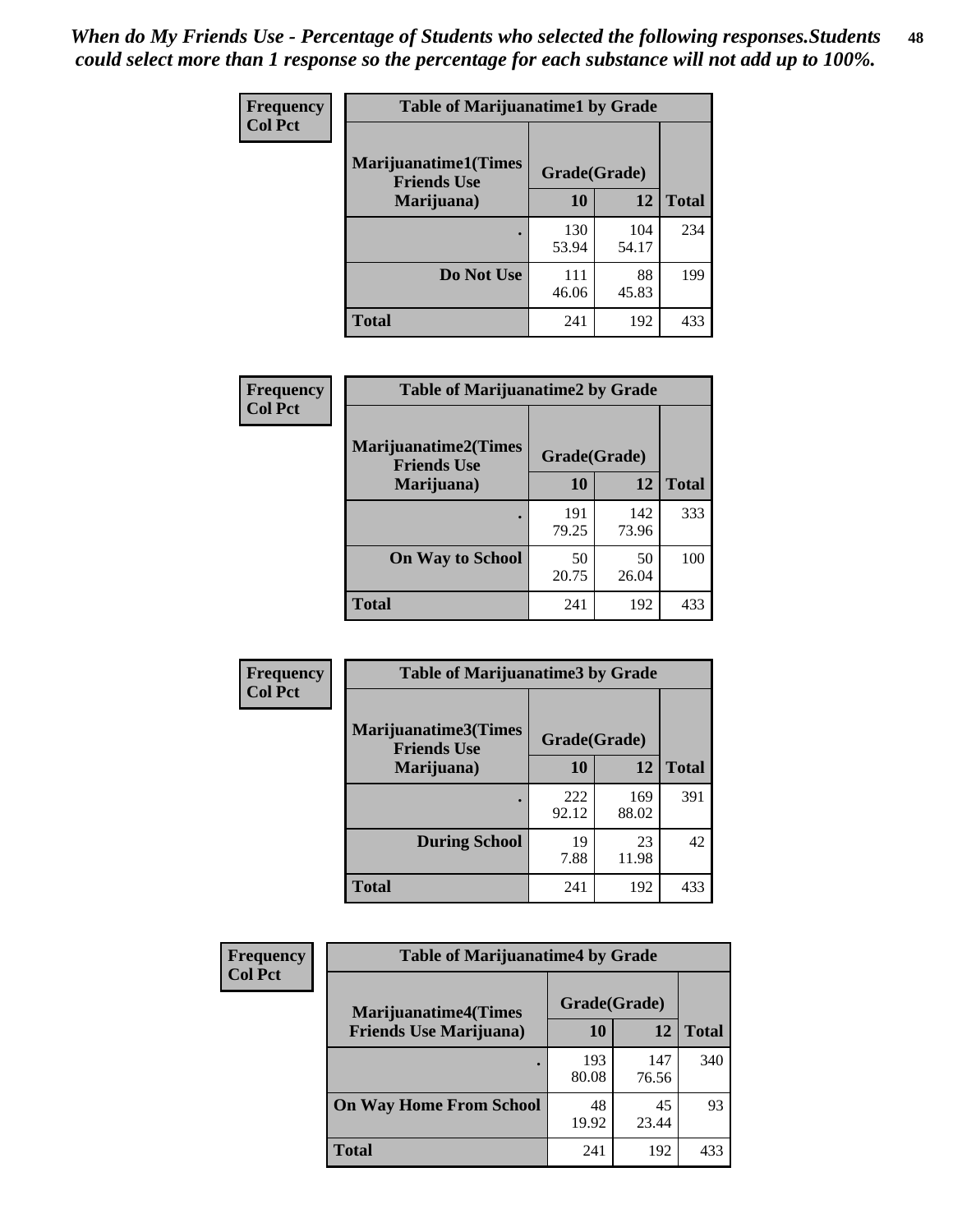| Frequency      | <b>Table of Marijuanatime5 by Grade</b>            |              |              |              |
|----------------|----------------------------------------------------|--------------|--------------|--------------|
| <b>Col Pct</b> | <b>Marijuanatime5</b> (Times<br><b>Friends Use</b> | Grade(Grade) |              |              |
|                | Marijuana)                                         | 10           | <b>12</b>    | <b>Total</b> |
|                |                                                    | 152<br>63.07 | 119<br>61.98 | 271          |
|                | Weeknights                                         | 89<br>36.93  | 73<br>38.02  | 162          |
|                | <b>Total</b>                                       | 241          | 192          | 433          |

| Frequency      | <b>Table of Marijuanatime6 by Grade</b>            |              |              |              |
|----------------|----------------------------------------------------|--------------|--------------|--------------|
| <b>Col Pct</b> | <b>Marijuanatime6</b> (Times<br><b>Friends Use</b> | Grade(Grade) |              |              |
|                | Marijuana)                                         | 10           | 12           | <b>Total</b> |
|                |                                                    | 112<br>46.47 | 92<br>47.92  | 204          |
|                | Weekends                                           | 129<br>53.53 | 100<br>52.08 | 229          |
|                | <b>Total</b>                                       | 241          | 192          | 433          |

| <b>Frequency</b> | <b>Table of Otherdrugtime1 by Grade</b>                  |              |              |              |  |
|------------------|----------------------------------------------------------|--------------|--------------|--------------|--|
| <b>Col Pct</b>   | <b>Otherdrugtime1</b> (Times<br><b>Friends Use Other</b> | Grade(Grade) |              |              |  |
|                  | <b>Illegal Drugs</b> )                                   | 10           | 12           | <b>Total</b> |  |
|                  |                                                          | 56<br>23.24  | 55<br>28.65  | 111          |  |
|                  | Do Not Use                                               | 185<br>76.76 | 137<br>71.35 | 322          |  |
|                  | <b>Total</b>                                             | 241          | 192          | 433          |  |

| <b>Frequency</b> | <b>Table of Otherdrugtime2 by Grade</b>                 |              |              |              |  |  |  |
|------------------|---------------------------------------------------------|--------------|--------------|--------------|--|--|--|
| <b>Col Pct</b>   | <b>Otherdrugtime2(Times</b><br><b>Friends Use Other</b> | Grade(Grade) |              |              |  |  |  |
|                  | <b>Illegal Drugs</b> )                                  | 10           | 12           | <b>Total</b> |  |  |  |
|                  |                                                         | 221<br>91.70 | 172<br>89.58 | 393          |  |  |  |
|                  | <b>On Way to School</b>                                 | 20<br>8.30   | 20<br>10.42  | 40           |  |  |  |
|                  | <b>Total</b>                                            | 241          | 192          | 433          |  |  |  |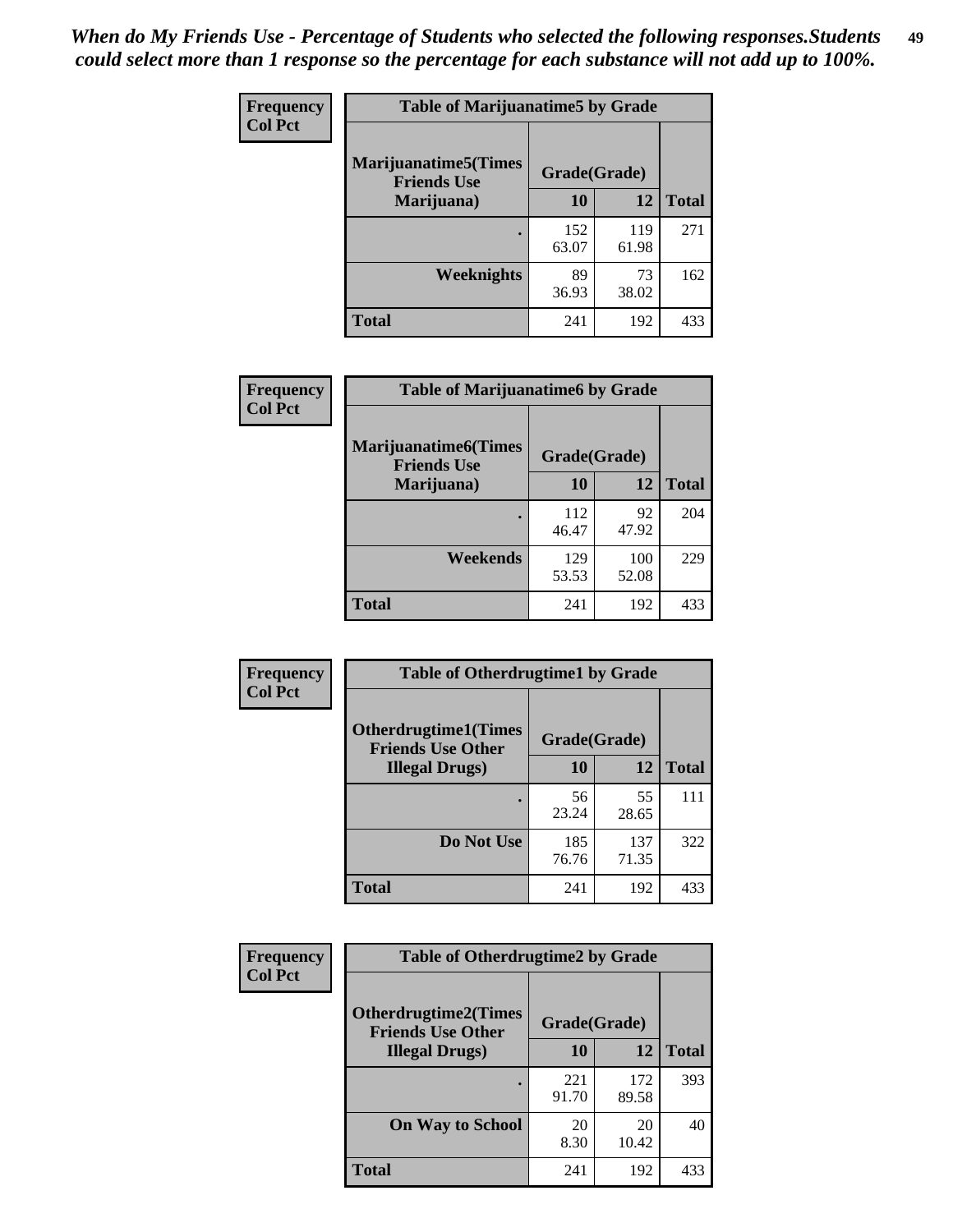| <b>Frequency</b> | <b>Table of Otherdrugtime3 by Grade</b>          |              |              |              |  |  |
|------------------|--------------------------------------------------|--------------|--------------|--------------|--|--|
| <b>Col Pct</b>   | Otherdrugtime3(Times<br><b>Friends Use Other</b> | Grade(Grade) |              |              |  |  |
|                  | <b>Illegal Drugs</b> )                           |              | 12           | <b>Total</b> |  |  |
|                  |                                                  | 227<br>94.19 | 173<br>90.10 | 400          |  |  |
|                  | <b>During School</b>                             | 14<br>5.81   | 19<br>9.90   | 33           |  |  |
|                  | Total                                            | 241          | 192          | 433          |  |  |

| <b>Frequency</b> | <b>Table of Otherdrugtime4 by Grade</b>                         |              |              |              |  |  |
|------------------|-----------------------------------------------------------------|--------------|--------------|--------------|--|--|
| <b>Col Pct</b>   | <b>Otherdrugtime4(Times</b><br><b>Friends Use Other Illegal</b> | Grade(Grade) |              |              |  |  |
|                  | Drugs)                                                          | 10           | 12           | <b>Total</b> |  |  |
|                  |                                                                 | 221<br>91.70 | 174<br>90.63 | 395          |  |  |
|                  | <b>On Way Home From School</b>                                  | 20<br>8.30   | 18<br>9.38   | 38           |  |  |
|                  | <b>Total</b>                                                    | 241          | 192          | 433          |  |  |

| <b>Frequency</b> | <b>Table of Otherdrugtime5 by Grade</b>                                  |              |              |              |  |  |
|------------------|--------------------------------------------------------------------------|--------------|--------------|--------------|--|--|
| <b>Col Pct</b>   | <b>Otherdrugtime5</b> (Times<br>Grade(Grade)<br><b>Friends Use Other</b> |              |              |              |  |  |
|                  | <b>Illegal Drugs</b> )                                                   | 10           | 12           | <b>Total</b> |  |  |
|                  |                                                                          | 213<br>88.38 | 159<br>82.81 | 372          |  |  |
|                  | Weeknights                                                               | 28<br>11.62  | 33<br>17.19  | 61           |  |  |
|                  | Total                                                                    | 241          | 192          | 433          |  |  |

| <b>Frequency</b> | <b>Table of Otherdrugtime6 by Grade</b>                                 |              |              |              |  |  |
|------------------|-------------------------------------------------------------------------|--------------|--------------|--------------|--|--|
| <b>Col Pct</b>   | <b>Otherdrugtime6(Times</b><br>Grade(Grade)<br><b>Friends Use Other</b> |              |              |              |  |  |
|                  | <b>Illegal Drugs</b> )                                                  | 10           | 12           | <b>Total</b> |  |  |
|                  |                                                                         | 188<br>78.01 | 142<br>73.96 | 330          |  |  |
|                  | Weekends                                                                | 53<br>21.99  | 50<br>26.04  | 103          |  |  |
|                  | <b>Total</b>                                                            | 241          | 192          | 433          |  |  |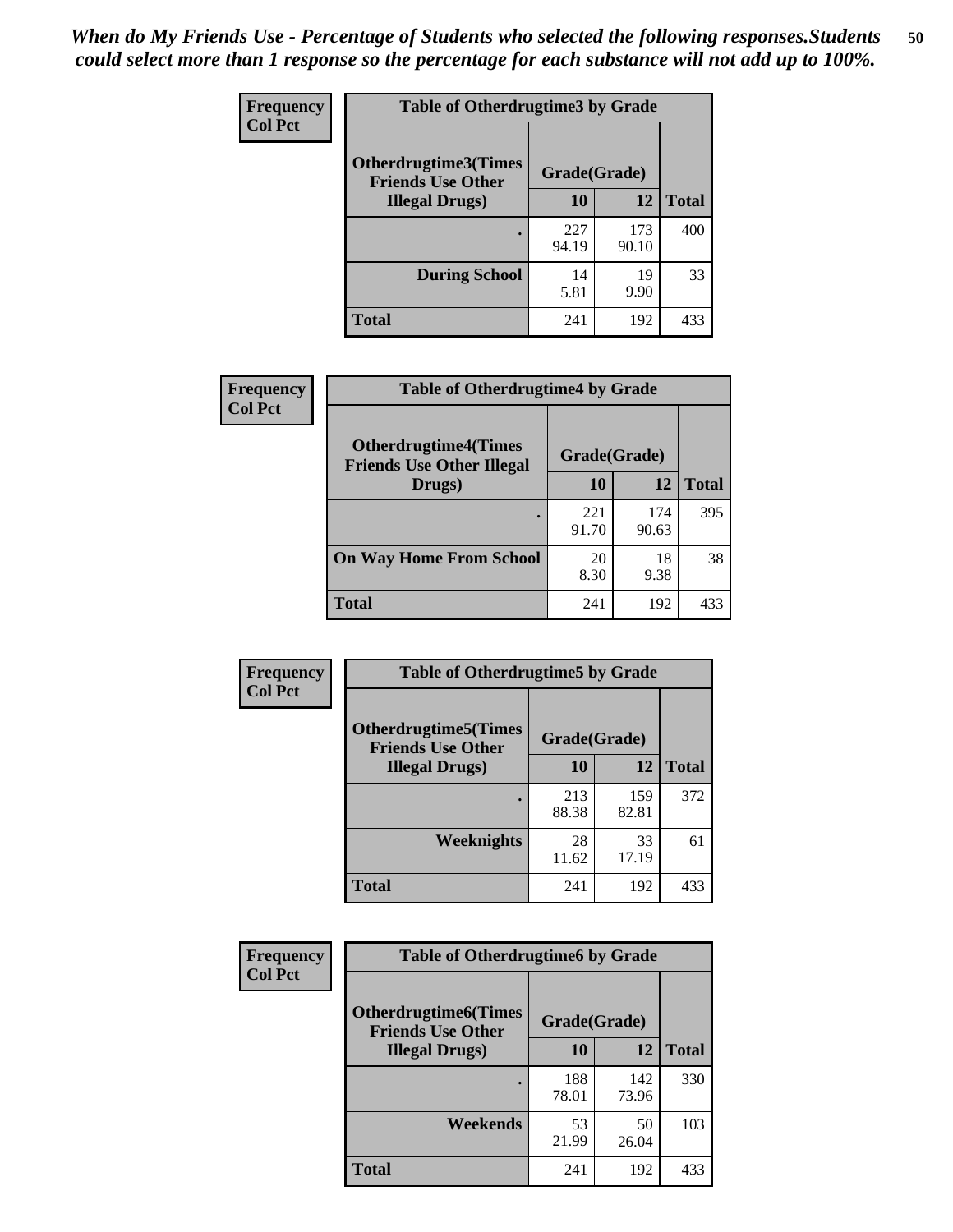| Frequency      | <b>Table of Educationalcohol by Grade</b>                                                                  |              |              |              |  |
|----------------|------------------------------------------------------------------------------------------------------------|--------------|--------------|--------------|--|
| <b>Col Pct</b> | Educationalcohol(I<br>have been taught<br>about alcohol,<br>tobacco,<br>and other drugs<br>within the last | Grade(Grade) |              |              |  |
|                | year at school)                                                                                            | 10           | 12           | <b>Total</b> |  |
|                | <b>Yes</b>                                                                                                 | 190<br>78.84 | 109<br>56.77 | 299          |  |
|                | N <sub>0</sub>                                                                                             | 51<br>21.16  | 83<br>43.23  | 134          |  |
|                | <b>Total</b>                                                                                               | 241          | 192          | 433          |  |

| Frequency      | <b>Table of Eversmoked by Grade</b> |              |              |              |  |  |  |
|----------------|-------------------------------------|--------------|--------------|--------------|--|--|--|
| <b>Col Pct</b> | Eversmoked(I<br>have smoked         | Grade(Grade) |              |              |  |  |  |
|                | a cigarette)                        | 10           | 12           | <b>Total</b> |  |  |  |
|                | Yes                                 | 113<br>46.89 | 91<br>47.40  | 204          |  |  |  |
|                | N <sub>0</sub>                      | 128<br>53.11 | 101<br>52.60 | 229          |  |  |  |
|                | <b>Total</b>                        | 241          | 192          | 433          |  |  |  |

| Frequency<br><b>Col Pct</b> | <b>Table of Drovedrinking by Grade</b>                                                         |              |              |              |  |  |
|-----------------------------|------------------------------------------------------------------------------------------------|--------------|--------------|--------------|--|--|
|                             | Drovedrinking(In<br>the past 30 days I<br>have driven a car<br>or other vehicle<br>while I was | Grade(Grade) |              |              |  |  |
|                             | drinking alcohol)                                                                              | 10           | 12           | <b>Total</b> |  |  |
|                             | <b>Yes</b>                                                                                     | 22           | 28           | 50           |  |  |
|                             |                                                                                                | 9.13         | 14.58        |              |  |  |
|                             | N <sub>0</sub>                                                                                 | 219<br>90.87 | 164<br>85.42 | 383          |  |  |
|                             | <b>Total</b>                                                                                   | 241          | 192          | 433          |  |  |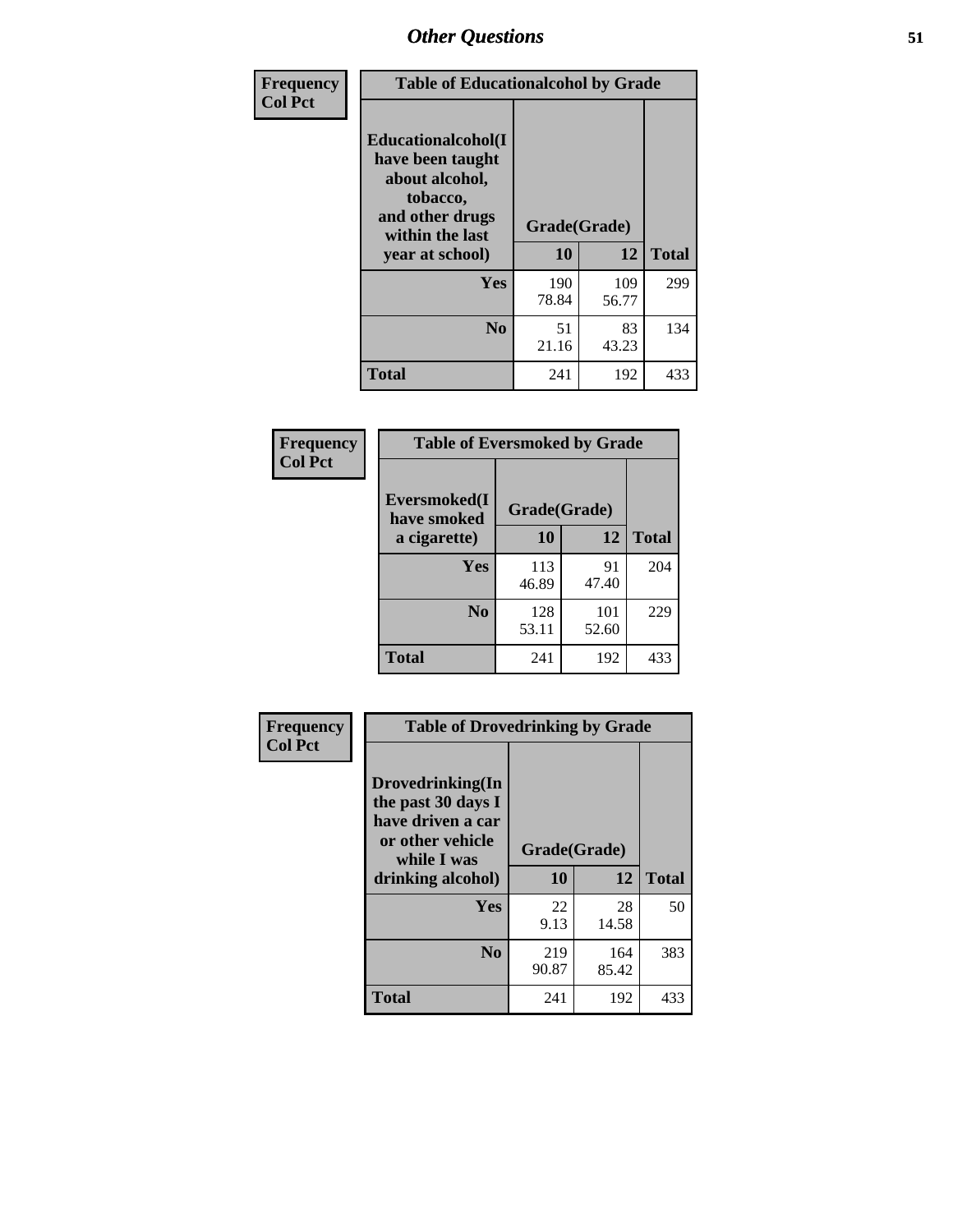| Frequency<br><b>Col Pct</b> | <b>Table of Rodedrinking by Grade</b>                                                                      |              |              |              |  |  |
|-----------------------------|------------------------------------------------------------------------------------------------------------|--------------|--------------|--------------|--|--|
|                             | Rodedrinking(In<br>the past 30 days<br>I have ridden in<br>a car with a<br>driver who had<br>been drinking | Grade(Grade) |              |              |  |  |
|                             | alcohol)                                                                                                   | 10           | 12           | <b>Total</b> |  |  |
|                             | <b>Yes</b>                                                                                                 | 61<br>25.31  | 42<br>21.88  | 103          |  |  |
|                             | N <sub>0</sub>                                                                                             | 180<br>74.69 | 150<br>78.13 | 330          |  |  |
|                             | <b>Total</b>                                                                                               | 241          | 192          | 433          |  |  |

#### **Frequency Col Pct**

| <b>Table of Drugsschool by Grade</b>                                                                                      |              |              |              |  |  |  |
|---------------------------------------------------------------------------------------------------------------------------|--------------|--------------|--------------|--|--|--|
| <b>Drugsschool</b> (During<br>the past 12 months,<br>I have been offered,<br>sold,<br>or given illegal<br>drugs on school | Grade(Grade) |              |              |  |  |  |
| property)                                                                                                                 | 10           | 12           | <b>Total</b> |  |  |  |
| Yes                                                                                                                       | 71<br>29.46  | 44<br>22.92  | 115          |  |  |  |
| N <sub>0</sub>                                                                                                            | 170<br>70.54 | 148<br>77.08 | 318          |  |  |  |
| <b>Total</b>                                                                                                              |              |              |              |  |  |  |

| Frequency      | <b>Table of Helpbullied by Grade</b>            |              |              |              |  |  |  |
|----------------|-------------------------------------------------|--------------|--------------|--------------|--|--|--|
| <b>Col Pct</b> | Helpbullied(I)<br>would help<br>someone who was | Grade(Grade) |              |              |  |  |  |
|                | being bullied)                                  | 10           | 12           | <b>Total</b> |  |  |  |
|                | <b>Strongly Agree</b>                           | 134<br>55.60 | 103<br>53.65 | 237          |  |  |  |
|                | <b>Somewhat Agree</b>                           | 86<br>35.68  | 67<br>34.90  | 153          |  |  |  |
|                | <b>Somewhat Disagree</b>                        | 6<br>2.49    | 15<br>7.81   | 21           |  |  |  |
|                | <b>Strongly Disagree</b>                        | 15<br>6.22   | 7<br>3.65    | 22           |  |  |  |
|                | <b>Total</b>                                    | 241          | 192          | 433          |  |  |  |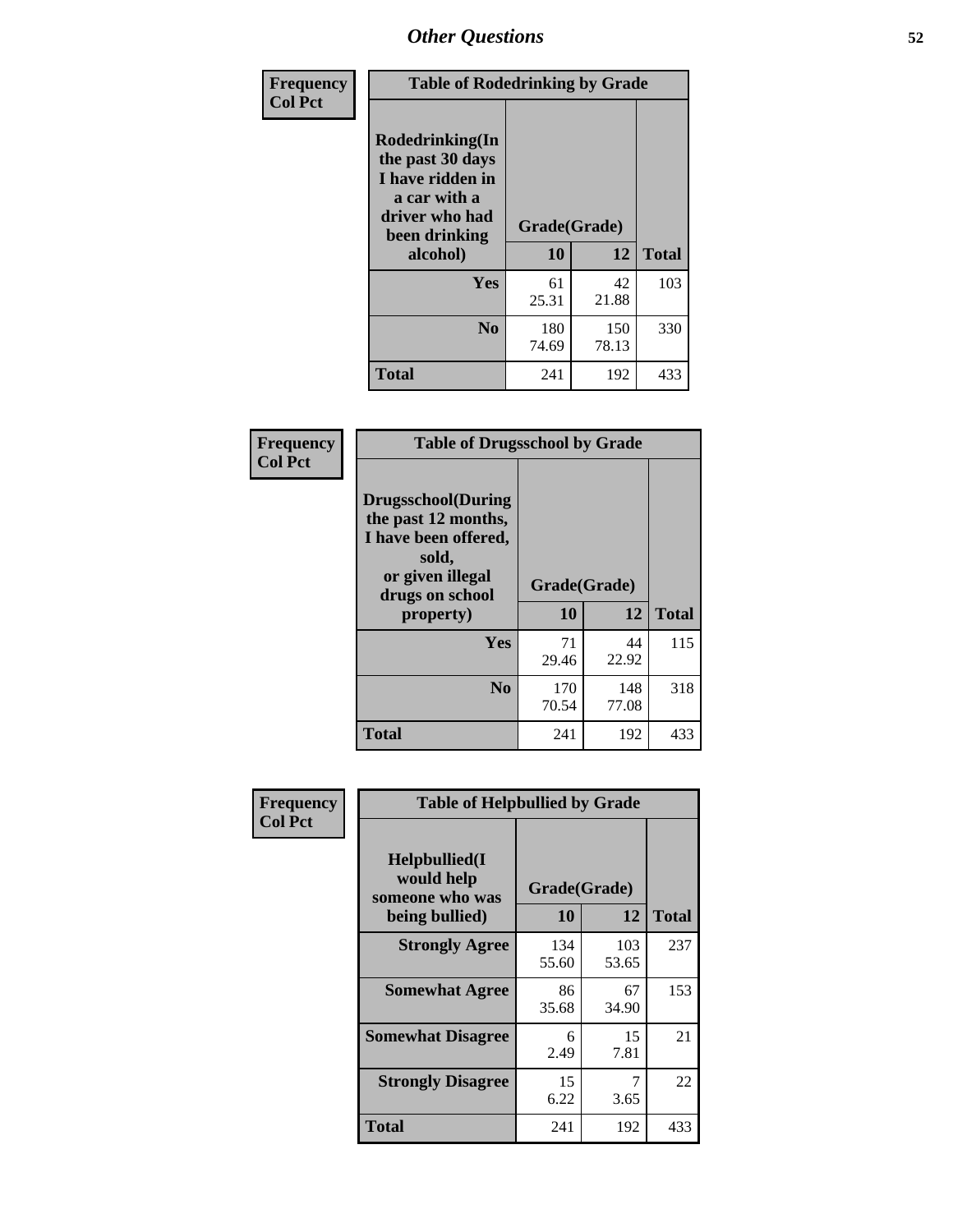| <b>Frequency</b><br><b>Row Pct</b> | <b>Table of Grade by Bingedrinking</b><br>Bingedrinking(I have drunk five or more<br>drinks of alcohol at one sitting during the<br>last 30 days) |              |                |                |                     |                                  |                        |                       |              |
|------------------------------------|---------------------------------------------------------------------------------------------------------------------------------------------------|--------------|----------------|----------------|---------------------|----------------------------------|------------------------|-----------------------|--------------|
|                                    | Grade(Grade)   Days                                                                                                                               | $\mathbf{0}$ | $1$ or<br>days | $3$ to<br>days | $6$ to<br>9<br>days | 10<br>$\mathbf{t}$<br>19<br>days | 20<br>to<br>29<br>days | All<br>30<br>days     | <b>Total</b> |
|                                    | 10                                                                                                                                                | 188<br>78.01 | 9<br>3.73      | 10<br>4.15     | 12<br>4.98          | 14<br>5.81                       | 5<br>2.07              | $\mathcal{R}$<br>1.24 | 241          |
|                                    | 12                                                                                                                                                | 144<br>75.00 | 8<br>4.17      | 13<br>6.77     | 4<br>2.08           | 16<br>8.33                       | 4<br>2.08              | 3<br>1.56             | 192          |
|                                    | <b>Total</b>                                                                                                                                      | 332          | 17             | 23             | 16                  | 30                               | 9                      | 6                     | 433          |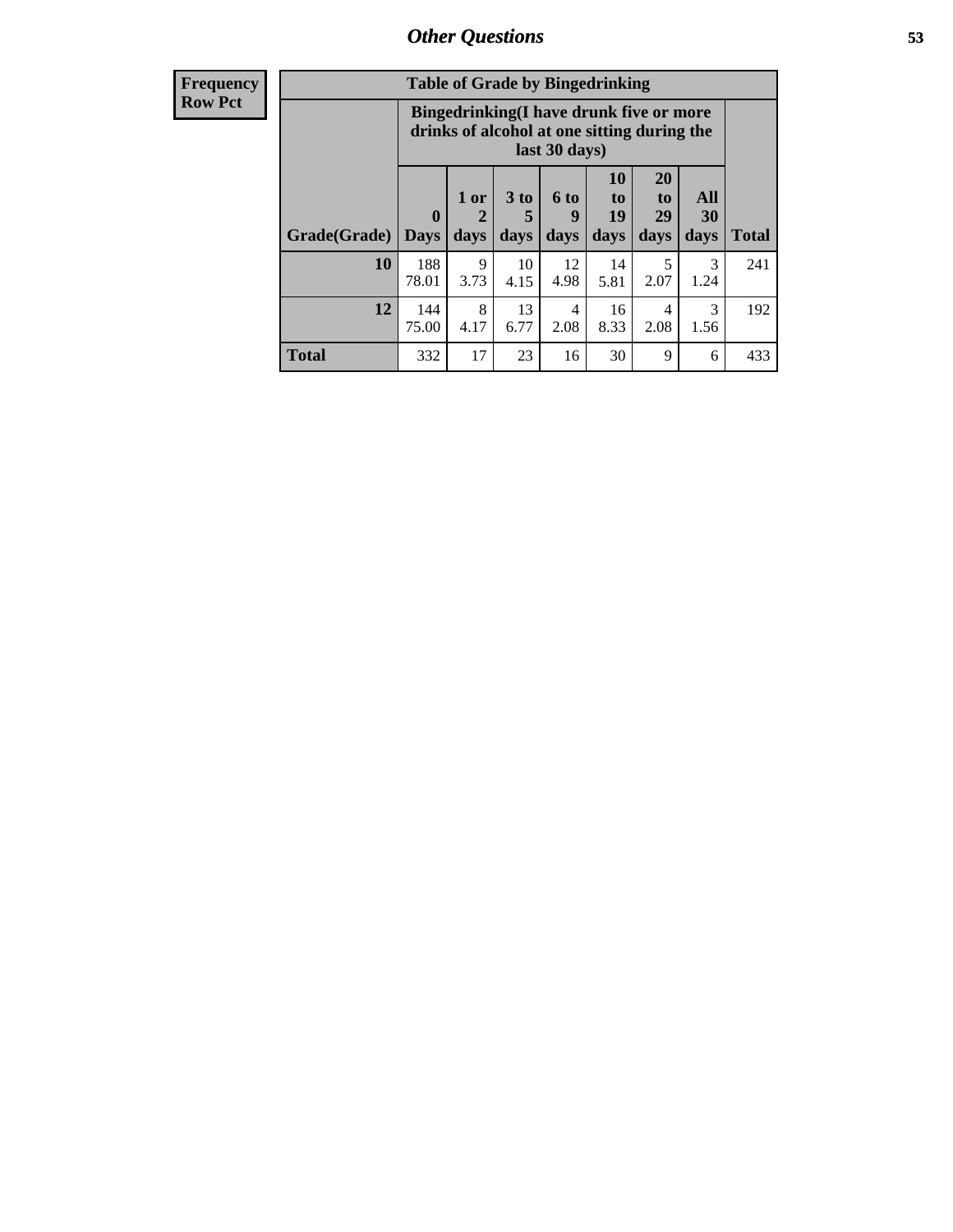### *Nutrition* **54**

| <b>Frequency</b><br>Row Pct |
|-----------------------------|
|                             |

| <b>Table of Grade by Dairy</b> |                                                                                                                                                  |                                                                 |             |             |     |  |  |  |
|--------------------------------|--------------------------------------------------------------------------------------------------------------------------------------------------|-----------------------------------------------------------------|-------------|-------------|-----|--|--|--|
|                                |                                                                                                                                                  | Dairy (I eat at least 3 servings of dairy<br>products each day) |             |             |     |  |  |  |
| Grade(Grade)                   | <b>Somewhat</b><br><b>Somewhat</b><br><b>Strongly</b><br><b>Strongly</b><br><b>Disagree</b><br><b>Disagree</b><br><b>Total</b><br>Agree<br>Agree |                                                                 |             |             |     |  |  |  |
| 10                             | 67<br>27.80                                                                                                                                      | 90<br>37.34                                                     | 53<br>21.99 | 31<br>12.86 | 241 |  |  |  |
| 12                             | 44<br>22.92                                                                                                                                      | 80<br>41.67                                                     | 39<br>20.31 | 29<br>15.10 | 192 |  |  |  |
| <b>Total</b>                   | 111                                                                                                                                              | 170                                                             | 92          | 60          | 433 |  |  |  |

| <b>Frequency</b> |  |
|------------------|--|
| <b>Row Pct</b>   |  |

| <b>Table of Grade by Fruitveg</b>                                        |                          |             |                               |                                    |              |  |  |  |
|--------------------------------------------------------------------------|--------------------------|-------------|-------------------------------|------------------------------------|--------------|--|--|--|
| Fruitveg(I eat at least 5 servings of fruits<br>and vegetables each day) |                          |             |                               |                                    |              |  |  |  |
| Grade(Grade)                                                             | <b>Strongly</b><br>Agree | Agree       | Somewhat Somewhat<br>Disagree | <b>Strongly</b><br><b>Disagree</b> | <b>Total</b> |  |  |  |
| 10                                                                       | 28<br>11.62              | 80<br>33.20 | 83<br>34.44                   | 50<br>20.75                        | 241          |  |  |  |
| 12                                                                       | 21<br>10.94              | 59<br>30.73 | 62<br>32.29                   | 50<br>26.04                        | 192          |  |  |  |
| <b>Total</b>                                                             | 49                       | 139         | 145                           | 100                                | 433          |  |  |  |

| Frequency      | <b>Table of Grade by Cafeteriahealthy</b> |                                                                       |              |                                      |                                    |              |  |  |
|----------------|-------------------------------------------|-----------------------------------------------------------------------|--------------|--------------------------------------|------------------------------------|--------------|--|--|
| <b>Row Pct</b> |                                           | Cafeteriahealthy (School meals in my<br>school cafeteria are healthy) |              |                                      |                                    |              |  |  |
|                | Grade(Grade)                              | <b>Strongly</b><br>Agree                                              | Agree        | Somewhat Somewhat<br><b>Disagree</b> | <b>Strongly</b><br><b>Disagree</b> | <b>Total</b> |  |  |
|                | 10                                        | 28<br>11.62                                                           | 106<br>43.98 | 54<br>22.41                          | 53<br>21.99                        | 241          |  |  |
|                | 12                                        | 15<br>7.81                                                            | 83<br>43.23  | 44<br>22.92                          | 50<br>26.04                        | 192          |  |  |
|                | <b>Total</b>                              | 43                                                                    | 189          | 98                                   | 103                                | 433          |  |  |

| <b>Frequency</b> |
|------------------|
| <b>Row Pct</b>   |

| <b>Table of Grade by Cafeterianutrition</b>                                               |                          |             |                                        |                                    |              |  |
|-------------------------------------------------------------------------------------------|--------------------------|-------------|----------------------------------------|------------------------------------|--------------|--|
| <b>Cafeterianutrition</b> (Facts about nutrition<br>are available in my school cafeteria) |                          |             |                                        |                                    |              |  |
| Grade(Grade)                                                                              | <b>Strongly</b><br>Agree | Agree       | Somewhat   Somewhat<br><b>Disagree</b> | <b>Strongly</b><br><b>Disagree</b> | <b>Total</b> |  |
| 10                                                                                        | 64<br>26.56              | 85<br>35.27 | 57<br>23.65                            | 35<br>14.52                        | 241          |  |
| 12                                                                                        | 38<br>19.79              | 75<br>39.06 | 42<br>21.88                            | 37<br>19.27                        | 192          |  |
| <b>Total</b>                                                                              | 102                      | 160         | 99                                     | 72                                 | 433          |  |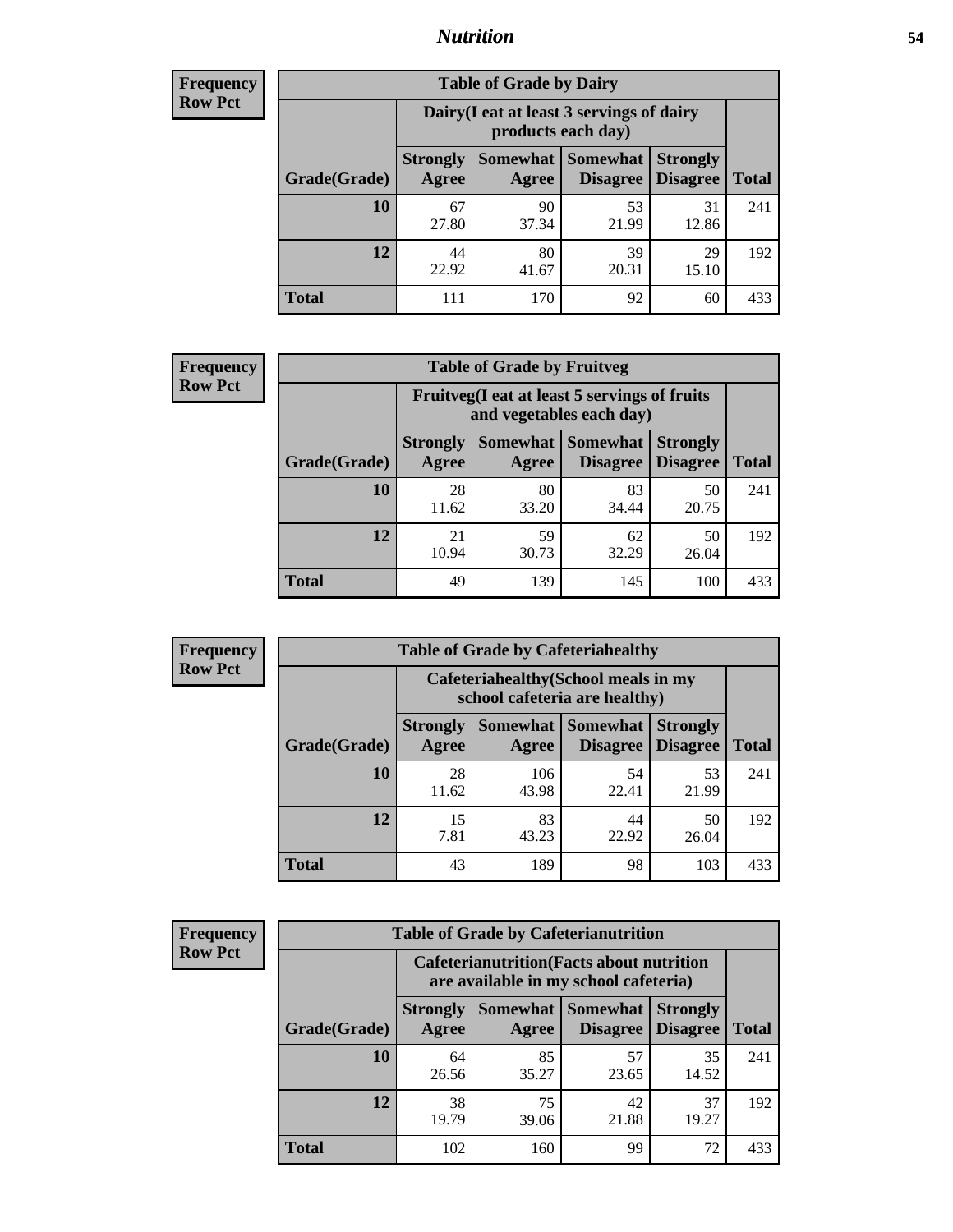### *Nutrition* **55**

| Frequency |
|-----------|
| Row Pct   |

| <b>Table of Grade by Schoollunch</b> |                                                                                                            |             |            |             |     |  |  |  |
|--------------------------------------|------------------------------------------------------------------------------------------------------------|-------------|------------|-------------|-----|--|--|--|
|                                      | Schoollunch(I eat school lunch three or<br>more times per week)                                            |             |            |             |     |  |  |  |
| Grade(Grade)                         | Somewhat   Somewhat<br><b>Strongly</b><br><b>Strongly</b><br><b>Disagree</b><br>Disagree<br>Agree<br>Agree |             |            |             |     |  |  |  |
| 10                                   | 172<br>71.37                                                                                               | 28<br>11.62 | 14<br>5.81 | 27<br>11.20 | 241 |  |  |  |
| 12                                   | 86<br>44.79                                                                                                | 47<br>24.48 | 13<br>6.77 | 46<br>23.96 | 192 |  |  |  |
| <b>Total</b>                         | 258                                                                                                        | 75          | 27         | 73          | 433 |  |  |  |

| <b>Frequency</b> |  |
|------------------|--|
| <b>Row Pct</b>   |  |

| <b>Table of Grade by Foodchoices</b>                                |                          |             |                                        |                                    |              |  |  |
|---------------------------------------------------------------------|--------------------------|-------------|----------------------------------------|------------------------------------|--------------|--|--|
| Foodchoices (I make healthy food choices in<br>my school cafeteria) |                          |             |                                        |                                    |              |  |  |
| Grade(Grade)                                                        | <b>Strongly</b><br>Agree | Agree       | <b>Somewhat   Somewhat</b><br>Disagree | <b>Strongly</b><br><b>Disagree</b> | <b>Total</b> |  |  |
| 10                                                                  | 46<br>19.09              | 94<br>39.00 | 49<br>20.33                            | 52<br>21.58                        | 241          |  |  |
| 12                                                                  | 24<br>12.50              | 85<br>44.27 | 41<br>21.35                            | 42<br>21.88                        | 192          |  |  |
| <b>Total</b>                                                        | 70                       | 179         | 90                                     | 94                                 | 433          |  |  |

| Frequency      | <b>Table of Grade by Wholewheat</b> |                                                                                                             |                              |                 |                                    |              |  |  |
|----------------|-------------------------------------|-------------------------------------------------------------------------------------------------------------|------------------------------|-----------------|------------------------------------|--------------|--|--|
| <b>Row Pct</b> |                                     | Wholewheat (There are whole wheat and<br>multigrain breads and cereals available in<br>my school cafeteria) |                              |                 |                                    |              |  |  |
|                | Grade(Grade)                        | <b>Strongly</b><br>Agree                                                                                    | Somewhat   Somewhat<br>Agree | <b>Disagree</b> | <b>Strongly</b><br><b>Disagree</b> | <b>Total</b> |  |  |
|                | 10                                  | 100<br>41.49                                                                                                | 83<br>34.44                  | 33<br>13.69     | 25<br>10.37                        | 241          |  |  |
|                | 12                                  | 61<br>31.77                                                                                                 | 78<br>40.63                  | 29<br>15.10     | 24<br>12.50                        | 192          |  |  |
|                | <b>Total</b>                        | 161                                                                                                         | 161                          | 62              | 49                                 | 433          |  |  |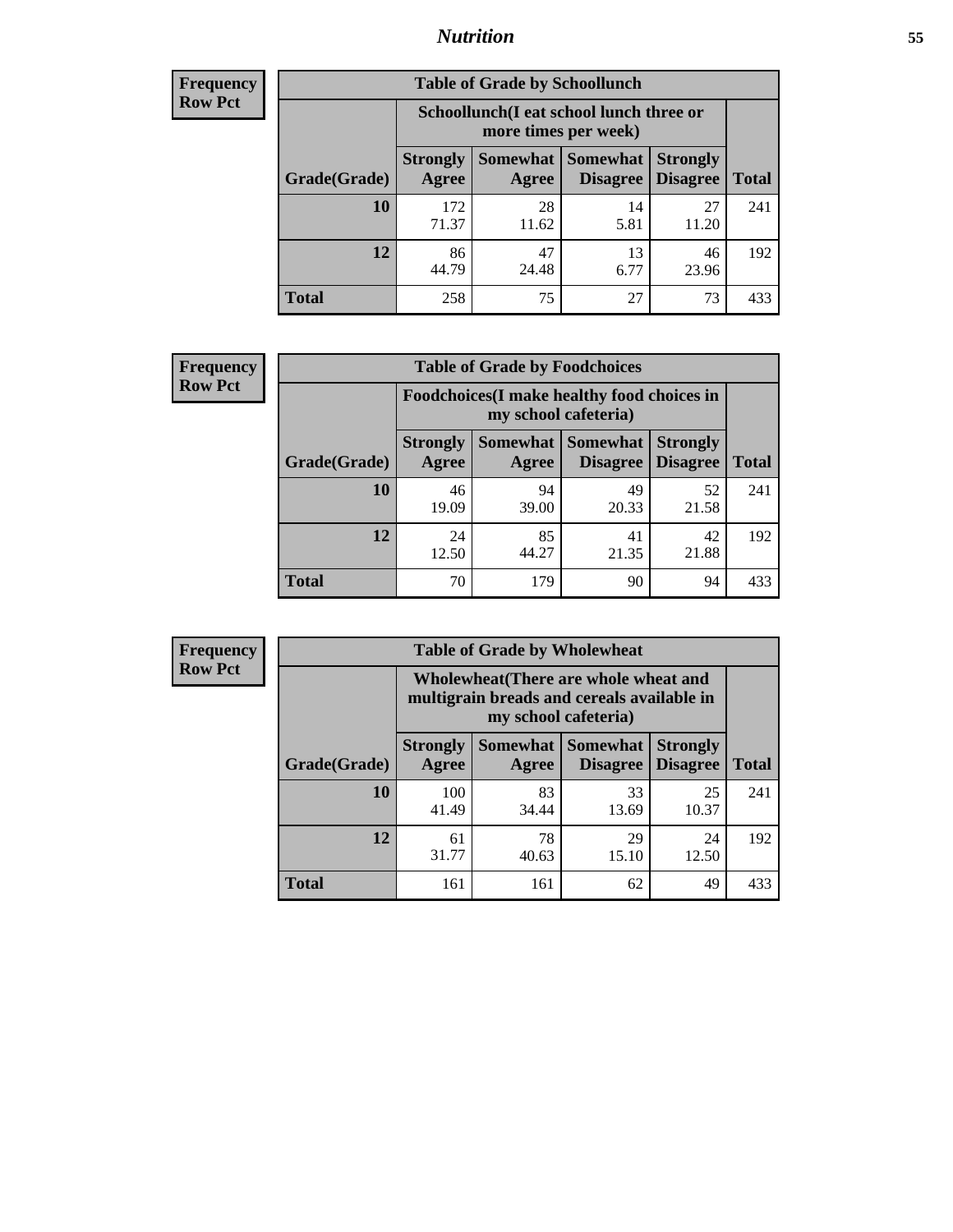### *Nutrition* **56**

**Frequency Row Pct**

| <b>Table of Grade by Healthyvending</b> |                                                                                                                                               |                          |                                    |                                    |              |  |
|-----------------------------------------|-----------------------------------------------------------------------------------------------------------------------------------------------|--------------------------|------------------------------------|------------------------------------|--------------|--|
|                                         | Healthyvending (If only healthy snacks and<br>beverages were available in the vending<br>machines during the school day,<br>I would buy them) |                          |                                    |                                    |              |  |
| Grade(Grade)                            | <b>Strongly</b><br>Agree                                                                                                                      | <b>Somewhat</b><br>Agree | <b>Somewhat</b><br><b>Disagree</b> | <b>Strongly</b><br><b>Disagree</b> | <b>Total</b> |  |
| 10                                      | 39<br>16.18                                                                                                                                   | 72<br>29.88              | 49<br>20.33                        | 81<br>33.61                        | 241          |  |
| 12                                      | 31<br>16.15                                                                                                                                   | 53<br>27.60              | 38<br>19.79                        | 70<br>36.46                        | 192          |  |
| <b>Total</b>                            | 70                                                                                                                                            | 125                      | 87                                 | 151                                | 433          |  |

**Frequency Row Pct**

| <b>Table of Grade by Schoolbreakfast</b> |                                                                                                                                        |                                           |             |             |     |  |  |
|------------------------------------------|----------------------------------------------------------------------------------------------------------------------------------------|-------------------------------------------|-------------|-------------|-----|--|--|
|                                          | Schoolbreakfast(If breakfast were<br>available at school,<br>but outside the cafeteria,<br>I would eat breakfast at school more often) |                                           |             |             |     |  |  |
| Grade(Grade)                             | Somewhat   Somewhat<br><b>Strongly</b><br><b>Strongly</b><br><b>Disagree</b><br><b>Total</b><br>Agree<br><b>Disagree</b><br>Agree      |                                           |             |             |     |  |  |
| 10                                       | 74<br>30.71                                                                                                                            | 67<br>27.80                               | 34<br>14.11 | 66<br>27.39 | 241 |  |  |
| 12                                       | 53<br>27.60                                                                                                                            | 73<br>29<br>37<br>19.27<br>38.02<br>15.10 |             |             |     |  |  |
| <b>Total</b>                             | 127                                                                                                                                    | 140                                       | 63          | 103         | 433 |  |  |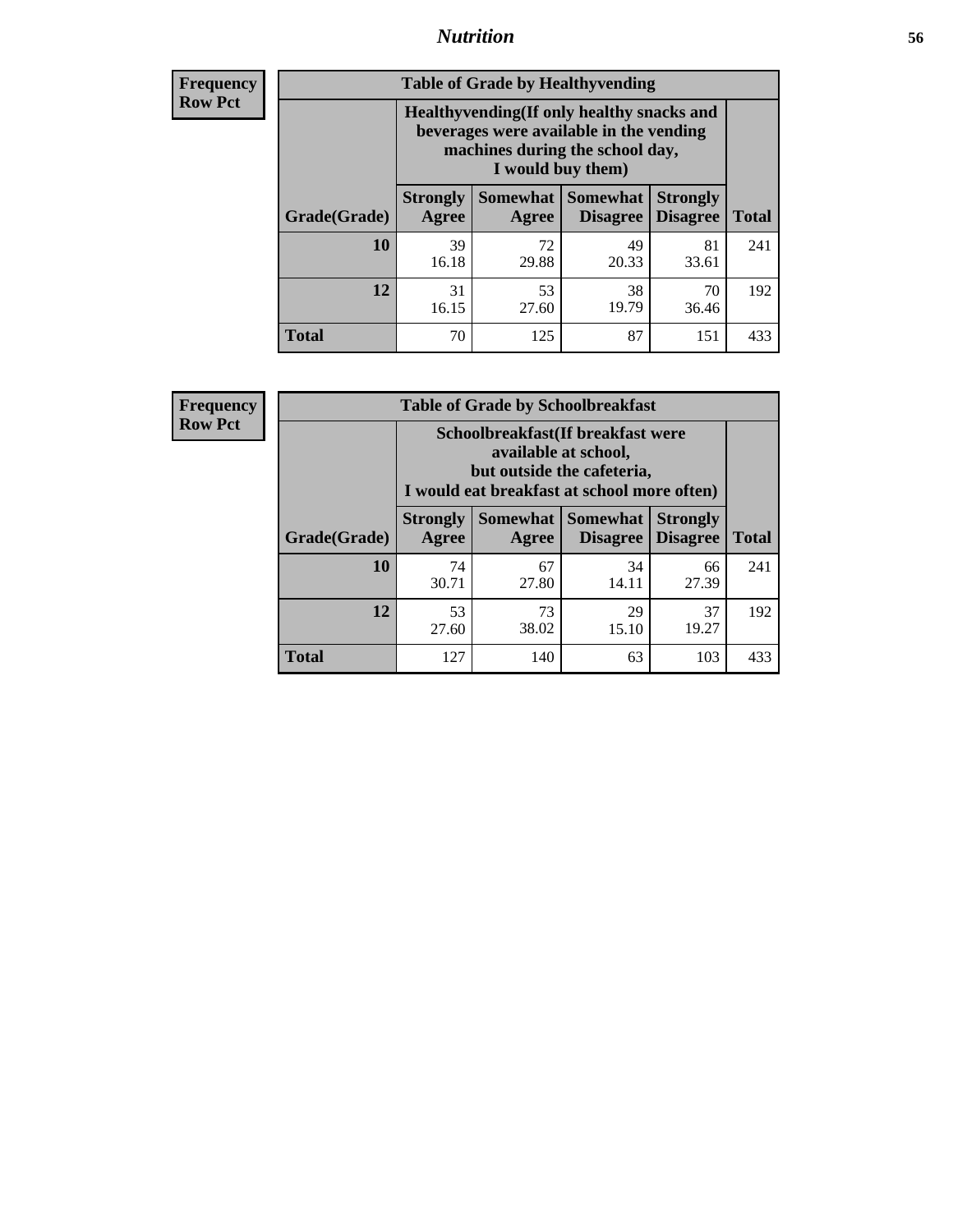| Frequency<br><b>Col Pct</b> | <b>Table of Educationaids by Grade</b>                                                                    |                    |              |              |
|-----------------------------|-----------------------------------------------------------------------------------------------------------|--------------------|--------------|--------------|
|                             | <b>Educationaids</b> (I<br>have been<br>taught about<br><b>HIV/AIDS</b> at<br>school in the<br>past year) | Grade(Grade)<br>10 | 12           | <b>Total</b> |
|                             | Yes                                                                                                       | 180<br>74.69       | 122<br>63.54 | 302          |
|                             | N <sub>0</sub>                                                                                            | 61<br>25.31        | 70<br>36.46  | 131          |
|                             | <b>Total</b>                                                                                              | 241                | 192          | 433          |

| <b>Frequency</b> | <b>Table of Educationcharacter by Grade</b>                                          |              |              |              |
|------------------|--------------------------------------------------------------------------------------|--------------|--------------|--------------|
| <b>Col Pct</b>   | Educationcharacter(I<br>have been taught<br>about character<br>education in the past | Grade(Grade) |              |              |
|                  | year at school)                                                                      | 10           | 12           | <b>Total</b> |
|                  | Yes                                                                                  | 170<br>70.54 | 117<br>60.94 | 287          |
|                  | N <sub>0</sub>                                                                       | 71<br>29.46  | 75<br>39.06  | 146          |
|                  | <b>Total</b>                                                                         | 241          | 192          | 433          |

| Frequency      | <b>Table of Gradcoach1 by Grade</b>              |              |              |              |
|----------------|--------------------------------------------------|--------------|--------------|--------------|
| <b>Col Pct</b> | Gradcoach1(I<br>know who my<br><b>Graduation</b> | Grade(Grade) |              |              |
|                | Coach is)                                        | 10           | 12           | <b>Total</b> |
|                | Yes                                              | 44<br>18.26  | 70<br>36.46  | 114          |
|                | N <sub>0</sub>                                   | 197<br>81.74 | 122<br>63.54 | 319          |
|                | <b>Total</b>                                     | 241          | 192          | 433          |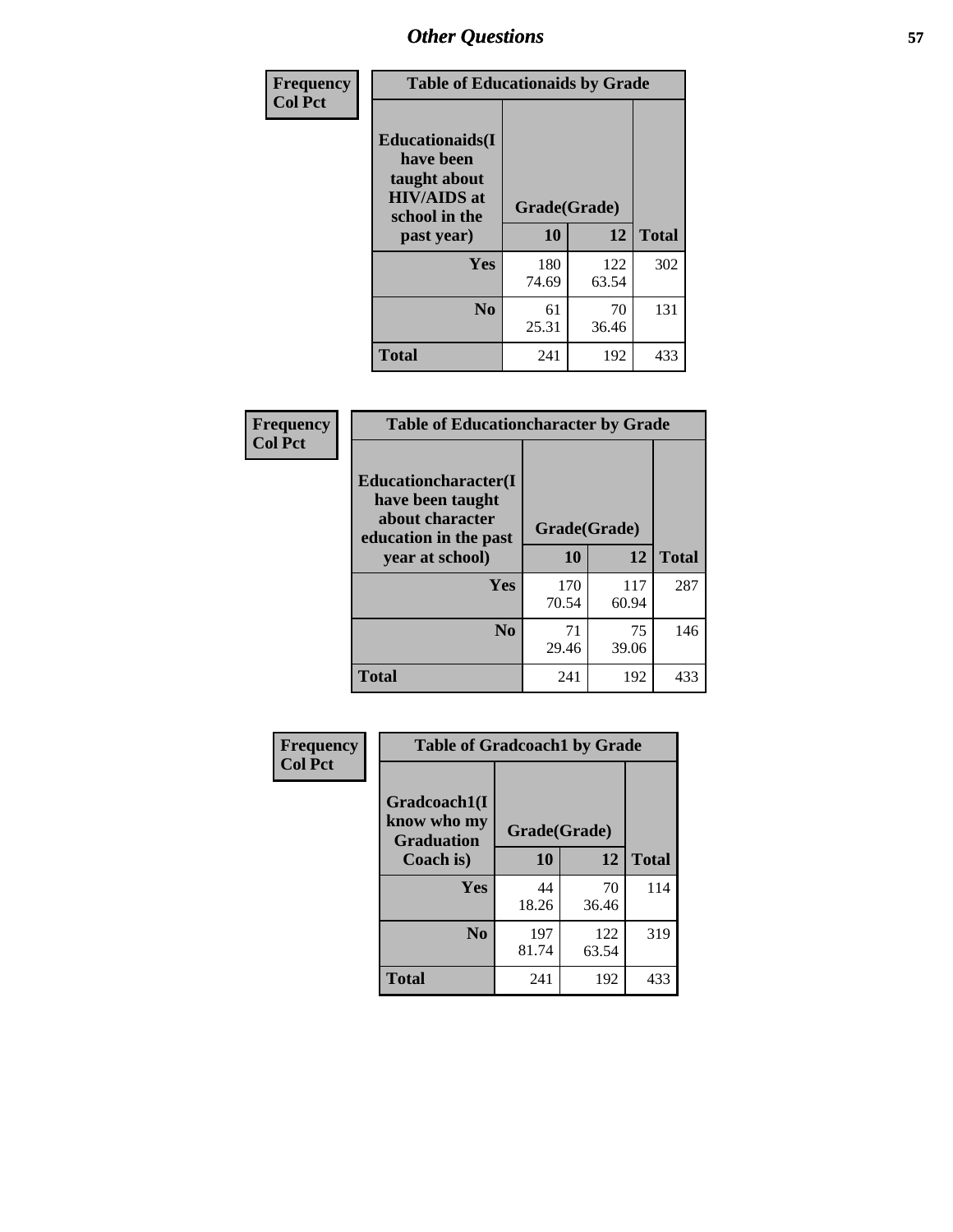| Frequency      | <b>Table of Gradcoach2 by Grade</b> |              |              |              |
|----------------|-------------------------------------|--------------|--------------|--------------|
| <b>Col Pct</b> | Gradcoach2(I<br>have                |              |              |              |
|                | contacted my<br><b>Graduation</b>   | Grade(Grade) |              |              |
|                | Coach)                              | 10           | 12           | <b>Total</b> |
|                | Yes                                 | 14<br>5.81   | 29<br>15.10  | 43           |
|                | N <sub>0</sub>                      | 227<br>94.19 | 163<br>84.90 | 390          |
|                | <b>Total</b>                        | 241          | 192          | 433          |

| <b>Frequency</b><br><b>Col Pct</b> |                                                                             | <b>Table of Gradcoach3 by Grade</b> |              |              |  |
|------------------------------------|-----------------------------------------------------------------------------|-------------------------------------|--------------|--------------|--|
|                                    | Gradcoach3(I<br>have received<br>assistance<br>from my<br><b>Graduation</b> | Grade(Grade)                        |              |              |  |
|                                    | Coach)                                                                      | 10                                  | 12           | <b>Total</b> |  |
|                                    | <b>Yes</b>                                                                  | 11<br>4.56                          | 21<br>10.94  | 32           |  |
|                                    | N <sub>0</sub>                                                              | 68<br>28.22                         | 51<br>26.56  | 119          |  |
|                                    | Don't know                                                                  | 162<br>67.22                        | 120<br>62.50 | 282          |  |
|                                    | <b>Total</b>                                                                | 241                                 | 192          | 433          |  |

| Frequency<br><b>Col Pct</b> | <b>Table of Selfharm by Grade</b>                                                                                                                                                      |                    |              |              |
|-----------------------------|----------------------------------------------------------------------------------------------------------------------------------------------------------------------------------------|--------------------|--------------|--------------|
|                             | <b>Selfharm</b> (During<br>the past 12<br>months,<br>I harmed myself<br>on purpose<br><b>Suicideconsider</b><br>During the past<br>12 months,<br>I seriously<br>considered<br>suicide) | Grade(Grade)<br>10 | 12           | <b>Total</b> |
|                             | <b>Yes</b>                                                                                                                                                                             | 34<br>14.11        | 14<br>7.29   | 48           |
|                             | N <sub>0</sub>                                                                                                                                                                         | 207<br>85.89       | 178<br>92.71 | 385          |
|                             | <b>Total</b>                                                                                                                                                                           | 241                | 192          | 433          |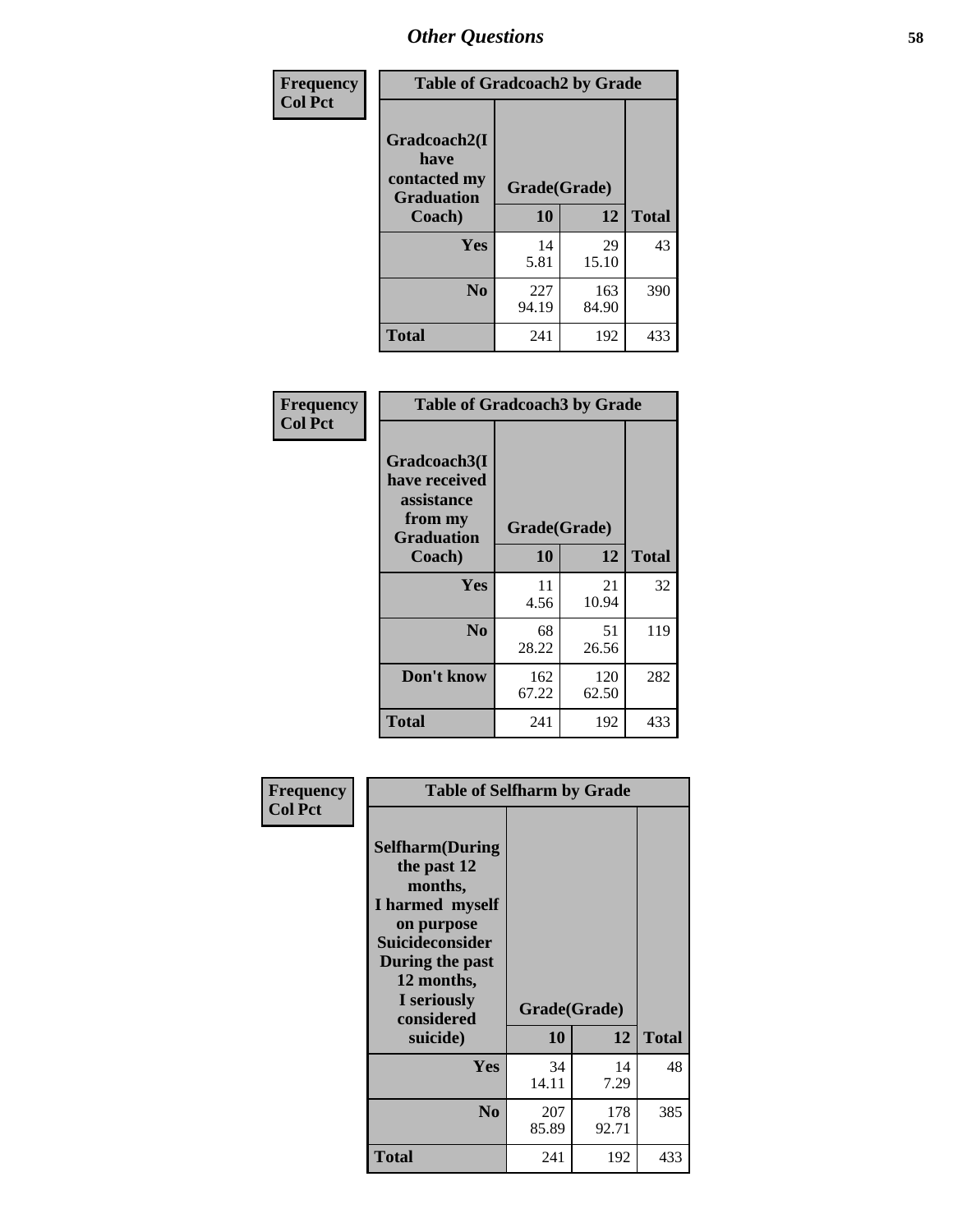| <b>Frequency</b> | <b>Table of Suicideconsider by Grade</b> |              |              |              |
|------------------|------------------------------------------|--------------|--------------|--------------|
| <b>Col Pct</b>   |                                          | Grade(Grade) |              |              |
|                  | Suicideconsider                          | <b>10</b>    | 12           | <b>Total</b> |
|                  | Yes                                      | 32<br>13.28  | 18<br>9.38   | 50           |
|                  | N <sub>0</sub>                           | 209<br>86.72 | 174<br>90.63 | 383          |
|                  | Total                                    | 241          | 192          | 433          |

| Frequency<br><b>Col Pct</b> | <b>Table of Suicideattempt by Grade</b>              |              |              |              |
|-----------------------------|------------------------------------------------------|--------------|--------------|--------------|
|                             | Suicideattempt(I<br>have attempted<br>suicide in the | Grade(Grade) |              |              |
|                             | last year)                                           | 10           | 12           | <b>Total</b> |
|                             | Yes                                                  | 20<br>8.30   | 10<br>5.21   | 30           |
|                             | $\bf No$                                             | 221<br>91.70 | 182<br>94.79 | 403          |
|                             | <b>Total</b>                                         | 241          | 192          | 433          |

| Frequency      | <b>Table of Instantmessaged by Grade</b>               |              |              |              |
|----------------|--------------------------------------------------------|--------------|--------------|--------------|
| <b>Col Pct</b> | Instantmessaged(I<br>have instant<br>messaged people I | Grade(Grade) |              |              |
|                | do not even know)                                      | 10           | 12           | <b>Total</b> |
|                | Yes                                                    | 90<br>37.34  | 65<br>33.85  | 155          |
|                | N <sub>0</sub>                                         | 151<br>62.66 | 127<br>66.15 | 278          |
|                | <b>Total</b>                                           | 241          | 192          | 433          |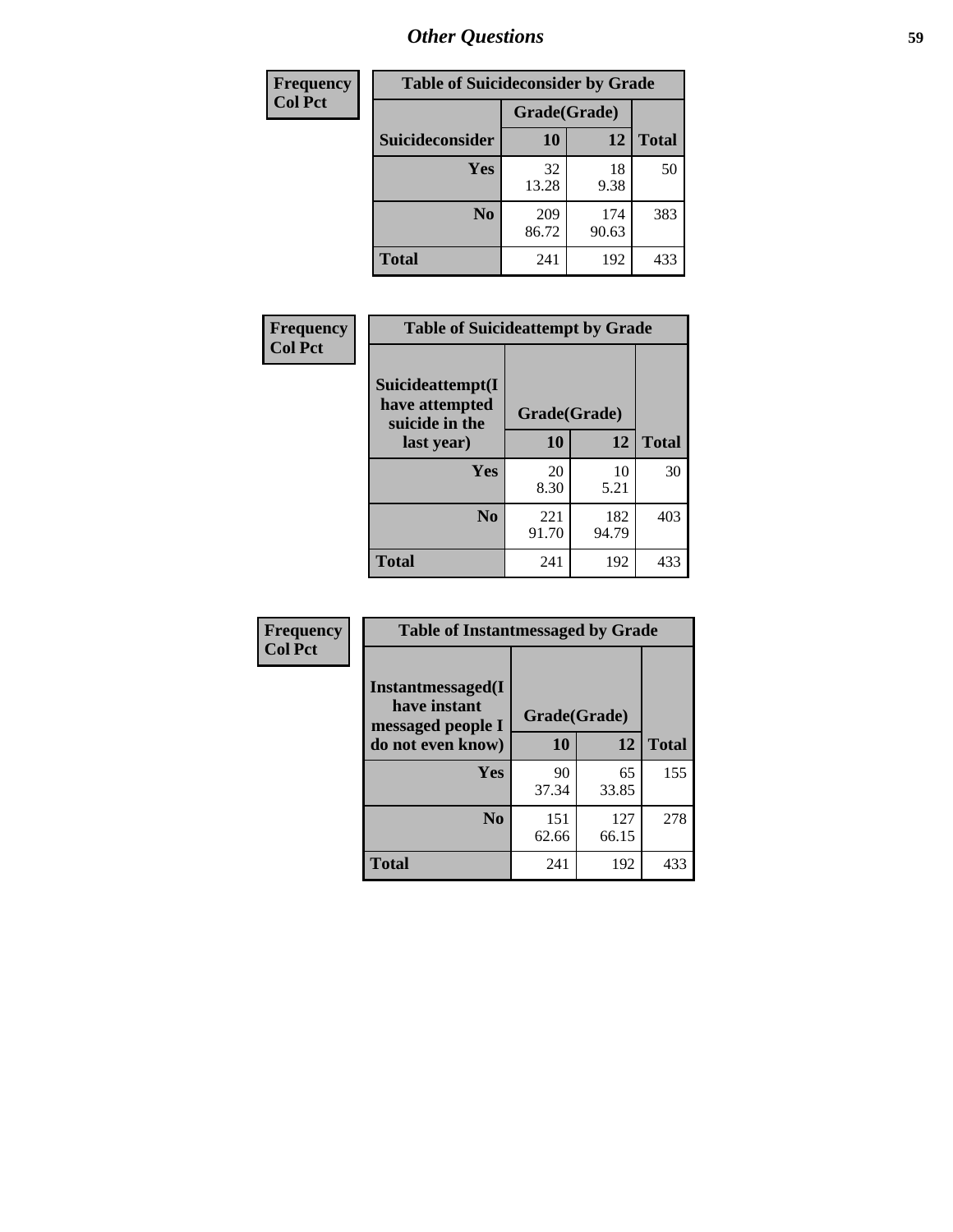| Frequency      | <b>Table of Getsalong by Grade</b>                          |              |              |              |
|----------------|-------------------------------------------------------------|--------------|--------------|--------------|
| <b>Col Pct</b> | <b>Getsalong</b> (I get<br>along with other<br>students and |              | Grade(Grade) |              |
|                | adults)                                                     | 10           | 12           | <b>Total</b> |
|                | <b>Strongly Agree</b>                                       | 126<br>52.28 | 113<br>58.85 | 239          |
|                | <b>Somewhat Agree</b>                                       | 95<br>39.42  | 73<br>38.02  | 168          |
|                | <b>Somewhat Disagree</b>                                    | 10<br>4.15   | 3<br>1.56    | 13           |
|                | <b>Strongly Disagree</b>                                    | 10<br>4.15   | 3<br>1.56    | 13           |
|                | <b>Total</b>                                                | 241          | 192          | 433          |

| Frequency<br>Col Pct |
|----------------------|
|                      |

|              | <b>Table of Safehome by Grade</b> |                    |              |     |  |  |  |  |
|--------------|-----------------------------------|--------------------|--------------|-----|--|--|--|--|
|              | Safehome(I feel<br>safe at home)  | Grade(Grade)<br>10 | <b>Total</b> |     |  |  |  |  |
|              | <b>Strongly Agree</b>             | 186<br>77.18       | 139<br>72.40 | 325 |  |  |  |  |
|              | <b>Somewhat Agree</b>             | 42<br>17.43        | 35<br>18.23  | 77  |  |  |  |  |
|              | <b>Somewhat Disagree</b>          | 2.90               | 3.65         | 14  |  |  |  |  |
|              | <b>Strongly Disagree</b>          | 6<br>2.49          | 11<br>5.73   | 17  |  |  |  |  |
| <b>Total</b> |                                   | 241                | 192          | 433 |  |  |  |  |

| Frequency      |                                                                                                   | <b>Table of Adulttalk by Grade</b> |              |              |
|----------------|---------------------------------------------------------------------------------------------------|------------------------------------|--------------|--------------|
| <b>Col Pct</b> | <b>Adulttalk(I</b><br>know an<br>adult at<br>school that<br>I can talk<br>with if I<br>need help) | Grade(Grade)<br>10                 | 12           | <b>Total</b> |
|                |                                                                                                   |                                    |              |              |
|                | <b>Yes</b>                                                                                        | 178<br>73.86                       | 152<br>79.17 | 330          |
|                | N <sub>0</sub>                                                                                    | 63<br>26.14                        | 40<br>20.83  | 103          |
|                | <b>Total</b>                                                                                      | 241                                | 192          | 433          |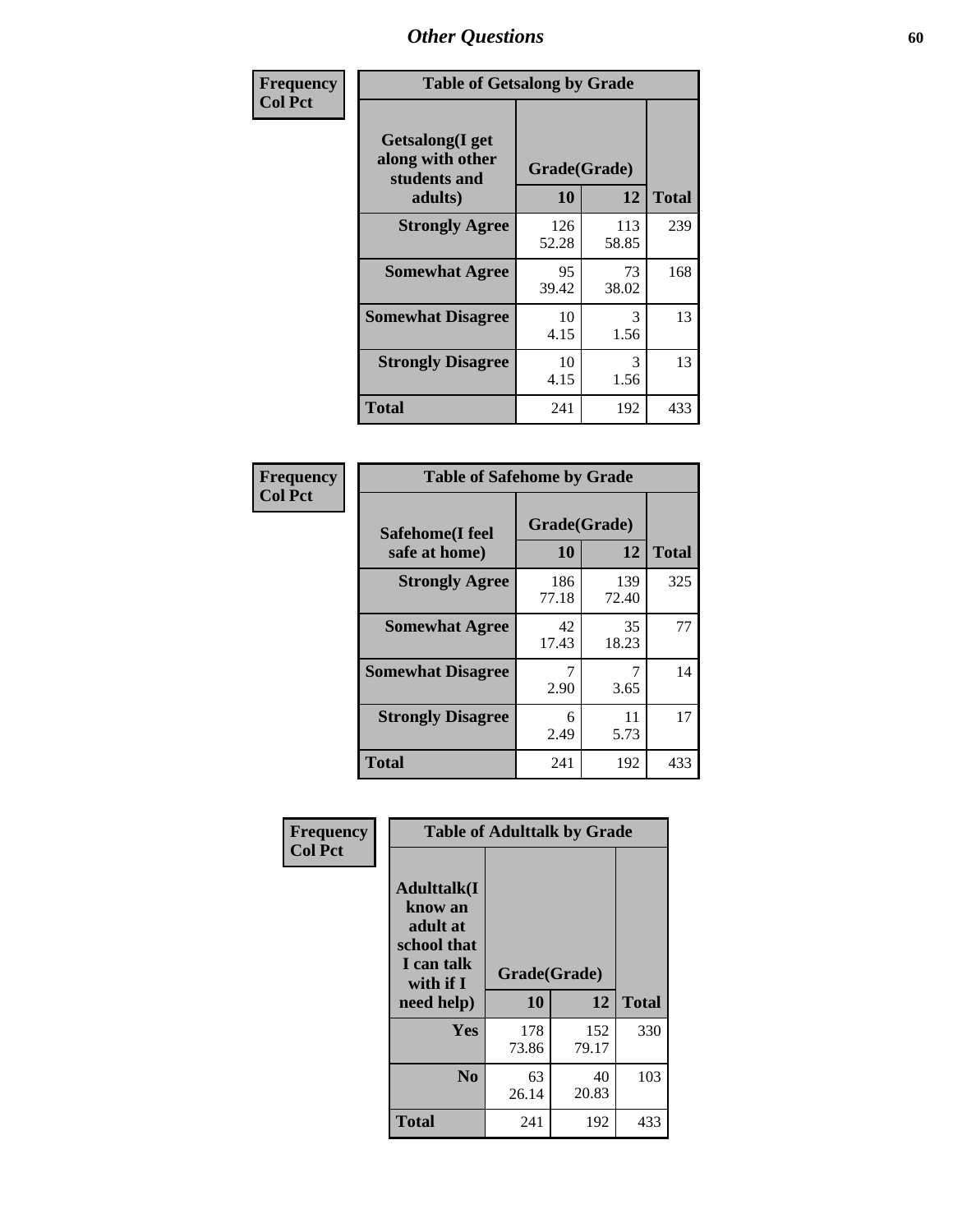**Frequency Row Pct**

| <b>Table of Grade by Tvtime</b> |             |                                                                                        |             |             |            |             |              |  |  |  |  |
|---------------------------------|-------------|----------------------------------------------------------------------------------------|-------------|-------------|------------|-------------|--------------|--|--|--|--|
|                                 |             | Tvtime(On an average school day,<br>how much unsupervised time do I spend watching TV) |             |             |            |             |              |  |  |  |  |
|                                 |             | <b>Less that</b>                                                                       |             | $2 - 3$     | $4 - 5$    | $6+$        |              |  |  |  |  |
| Grade(Grade)                    | None        | hour/day                                                                               | hour/day    | hours/day   | hours/day  | hours/day   | <b>Total</b> |  |  |  |  |
| 10                              | 34<br>14.11 | 47<br>19.50                                                                            | 36<br>14.94 | 73<br>30.29 | 23<br>9.54 | 28<br>11.62 | 241          |  |  |  |  |
| 12                              | 30<br>15.63 | 38<br>19.79                                                                            | 34<br>17.71 | 59<br>30.73 | 15<br>7.81 | 16<br>8.33  | 192          |  |  |  |  |
| <b>Total</b>                    | 64          | 85                                                                                     | 70          | 132         | 38         | 44          | 433          |  |  |  |  |

**Frequency Row Pct**

| <b>Table of Grade by Computertime</b> |             |                                                                                                   |             |                 |                 |            |                     |  |  |  |
|---------------------------------------|-------------|---------------------------------------------------------------------------------------------------|-------------|-----------------|-----------------|------------|---------------------|--|--|--|
|                                       |             | Computertime (On an average school day,<br>how much unsupervised time do I spend on the computer) |             |                 |                 |            |                     |  |  |  |
| Grade(Grade)                          | None        | <b>Less that</b><br>$2 - 3$<br>$4 - 5$<br>$6+$<br>hour/day   hour/day<br>hours/day                |             |                 |                 |            |                     |  |  |  |
| 10                                    | 46          | 55                                                                                                | 53          | hours/day<br>46 | hours/day<br>19 | 22         | <b>Total</b><br>241 |  |  |  |
|                                       | 19.09       | 22.82                                                                                             | 21.99       | 19.09           | 7.88            | 9.13       |                     |  |  |  |
| 12                                    | 32<br>16.67 | 50<br>26.04                                                                                       | 30<br>15.63 | 50<br>26.04     | 16<br>8.33      | 14<br>7.29 | 192                 |  |  |  |
| <b>Total</b>                          | 78          | 105                                                                                               | 83          | 96              | 35              | 36         | 433                 |  |  |  |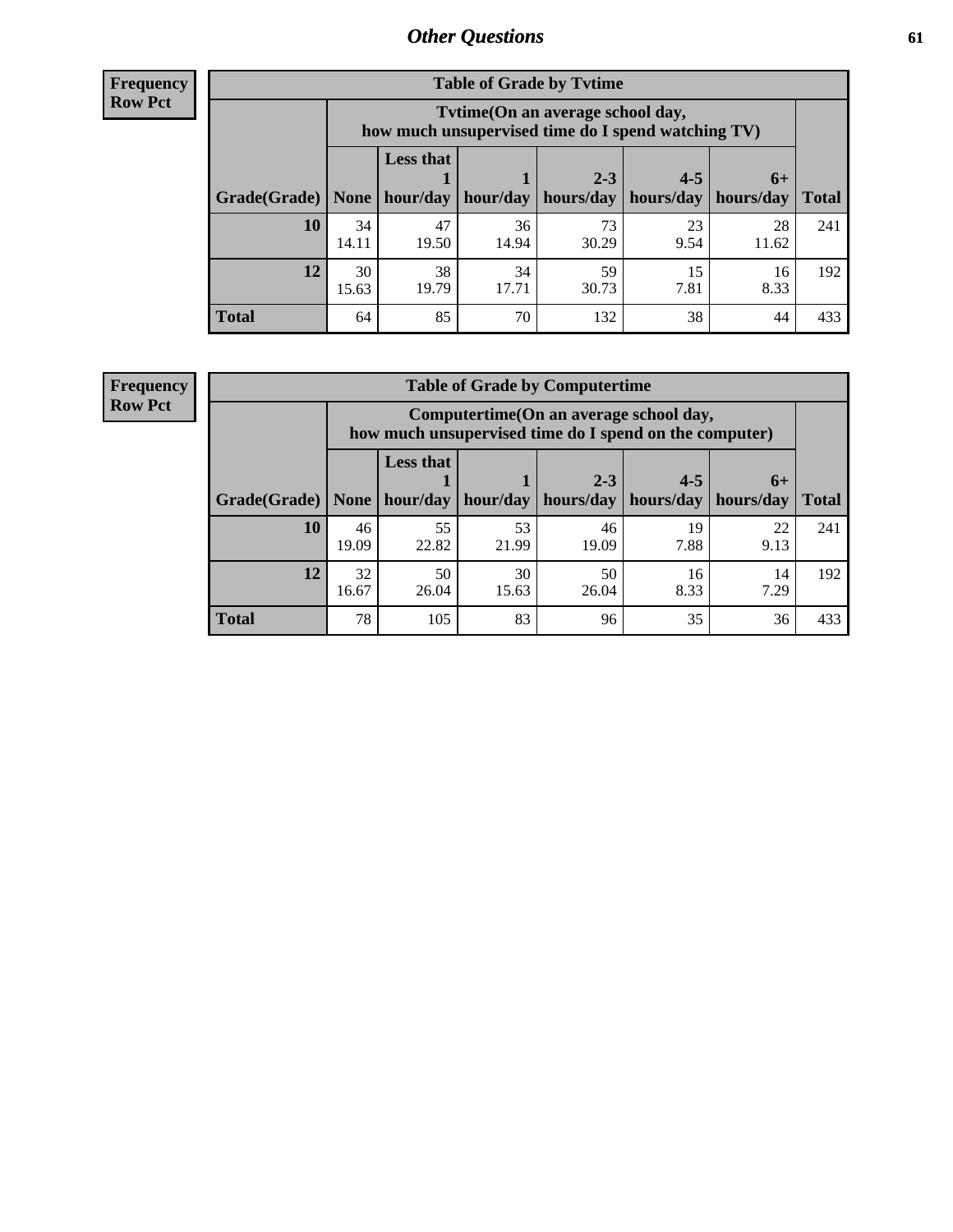#### *Questions about Driving Laws* **62** *Driving Questions were asked only of high school students.*

| <b>Frequency</b> |
|------------------|
| <b>Row Pct</b>   |

| <b>Table of Grade by License1</b> |                                     |                                                                                                                                           |                |            |                      |              |  |  |  |
|-----------------------------------|-------------------------------------|-------------------------------------------------------------------------------------------------------------------------------------------|----------------|------------|----------------------|--------------|--|--|--|
|                                   |                                     | License1(During the first 6 months of driving<br>with a provisional license,<br>the only passengers who can ride with the<br>driver are:) |                |            |                      |              |  |  |  |
| Grade(Grade)                      | <b>Parent or</b><br><b>Guardian</b> | Family<br><b>Members</b>                                                                                                                  | <b>Friends</b> | Anyone     | Don't<br><b>Know</b> | <b>Total</b> |  |  |  |
| 10                                | 68<br>28.22                         | 109<br>45.23                                                                                                                              | 7<br>2.90      | 14<br>5.81 | 43<br>17.84          | 241          |  |  |  |
| 12                                | 55<br>28.65                         | 103<br>53.65                                                                                                                              | 4<br>2.08      | 12<br>6.25 | 18<br>9.38           | 192          |  |  |  |
| <b>Total</b>                      | 123                                 | 212                                                                                                                                       | 11             | 26         | 61                   | 433          |  |  |  |

| <b>Frequency</b> | <b>Table of Grade by License2</b> |                           |                  |                  |                                                                                                          |                      |              |  |  |
|------------------|-----------------------------------|---------------------------|------------------|------------------|----------------------------------------------------------------------------------------------------------|----------------------|--------------|--|--|
| <b>Row Pct</b>   |                                   |                           |                  |                  | License2(17 yr old drivers with a<br>provisional driver's license cannot<br>drive between the hours of:) |                      |              |  |  |
|                  | Grade(Grade)                      | <b>Midnight</b><br>to 6am | 1am<br>to<br>5am | 1am<br>to<br>6am | N <sub>0</sub><br>curfew<br>for $17$<br>year<br>olds                                                     | Don't<br><b>Know</b> | <b>Total</b> |  |  |
|                  | 10                                | 115<br>47.72              | 20<br>8.30       | 26<br>10.79      | 13<br>5.39                                                                                               | 67<br>27.80          | 241          |  |  |
|                  | 12                                | 118<br>61.46              | 22<br>11.46      | 22<br>11.46      | 10<br>5.21                                                                                               | 20<br>10.42          | 192          |  |  |
|                  | <b>Total</b>                      | 233                       | 42               | 48               | 23                                                                                                       | 87                   | 433          |  |  |

| <b>Frequency</b> |              | <b>Table of Grade by License3</b><br>License3(For drivers under the age of 21,<br>what level of alcohol is considered DUI?) |             |             |            |             |               |              |
|------------------|--------------|-----------------------------------------------------------------------------------------------------------------------------|-------------|-------------|------------|-------------|---------------|--------------|
| <b>Row Pct</b>   |              |                                                                                                                             |             |             |            |             |               |              |
|                  | Grade(Grade) | Any<br><b>Amount</b>                                                                                                        | 0.02        | 0.04        | 0.06       | 0.08        | Don't<br>know | <b>Total</b> |
|                  | <b>10</b>    | 40<br>16.60                                                                                                                 | 73<br>30.29 | 31<br>12.86 | 12<br>4.98 | 29<br>12.03 | 56<br>23.24   | 241          |
|                  | 12           | 51<br>26.56                                                                                                                 | 41<br>21.35 | 20<br>10.42 | 12<br>6.25 | 15<br>7.81  | 53<br>27.60   | 192          |
|                  | <b>Total</b> | 91                                                                                                                          | 114         | 51          | 24         | 44          | 109           | 433          |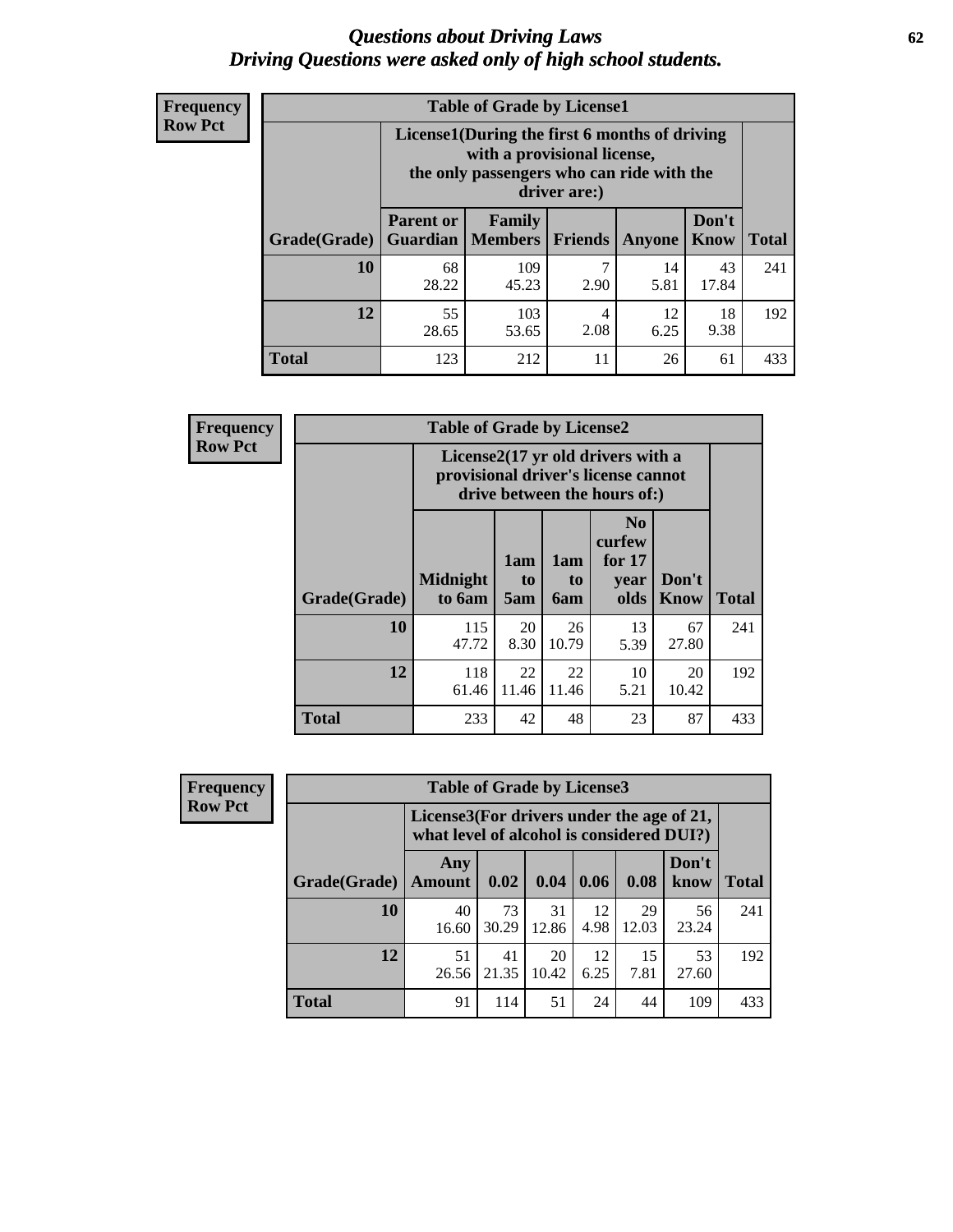#### *Questions about Driving Laws* **63** *Driving Questions were asked only of high school students.*

**Frequency Row Pct**

| <b>Table of Grade by License4</b> |              |                                                                                                                               |             |            |            |             |     |  |  |
|-----------------------------------|--------------|-------------------------------------------------------------------------------------------------------------------------------|-------------|------------|------------|-------------|-----|--|--|
|                                   |              | License4(A driver under 21 automatically<br>loses his/her license if caught exceeding the<br>posted speet limit by:)          |             |            |            |             |     |  |  |
| Grade(Grade)                      | $15+$<br>mph | Can't<br>lose<br><b>Depends</b><br>license<br>$25+$<br>$35+$<br>Don't<br>for<br>on<br>mph<br>speeding<br>know<br>mph<br>judge |             |            |            |             |     |  |  |
| 10                                | 67<br>27.80  | 40<br>16.60                                                                                                                   | 23<br>9.54  | 16<br>6.64 | 18<br>7.47 | 77<br>31.95 | 241 |  |  |
| 12                                | 40<br>20.83  | 43<br>22.40                                                                                                                   | 26<br>13.54 | 18<br>9.38 | 3<br>1.56  | 62<br>32.29 | 192 |  |  |
| <b>Total</b>                      | 107          | 83                                                                                                                            | 49          | 34         | 21         | 139         | 433 |  |  |

| Frequency      | <b>Table of Grade by License5</b> |                                                                                                                                                             |                |               |       |  |  |
|----------------|-----------------------------------|-------------------------------------------------------------------------------------------------------------------------------------------------------------|----------------|---------------|-------|--|--|
| <b>Row Pct</b> |                                   | License5(A)<br>Georgia teenager<br>with family<br>connections or a<br>good lawyer can<br>break a teen<br>driving law and<br>keep their driver's<br>license) |                |               |       |  |  |
|                | Grade(Grade)                      | <b>Yes</b>                                                                                                                                                  | N <sub>0</sub> | Don't<br>know | Total |  |  |
|                | 10                                | 43<br>17.84                                                                                                                                                 | 120<br>49.79   | 78<br>32.37   | 241   |  |  |
|                | 12                                | 63<br>32.81                                                                                                                                                 | 68<br>35.42    | 61<br>31.77   | 192   |  |  |
|                | <b>Total</b>                      | 106                                                                                                                                                         | 188            | 139           | 433   |  |  |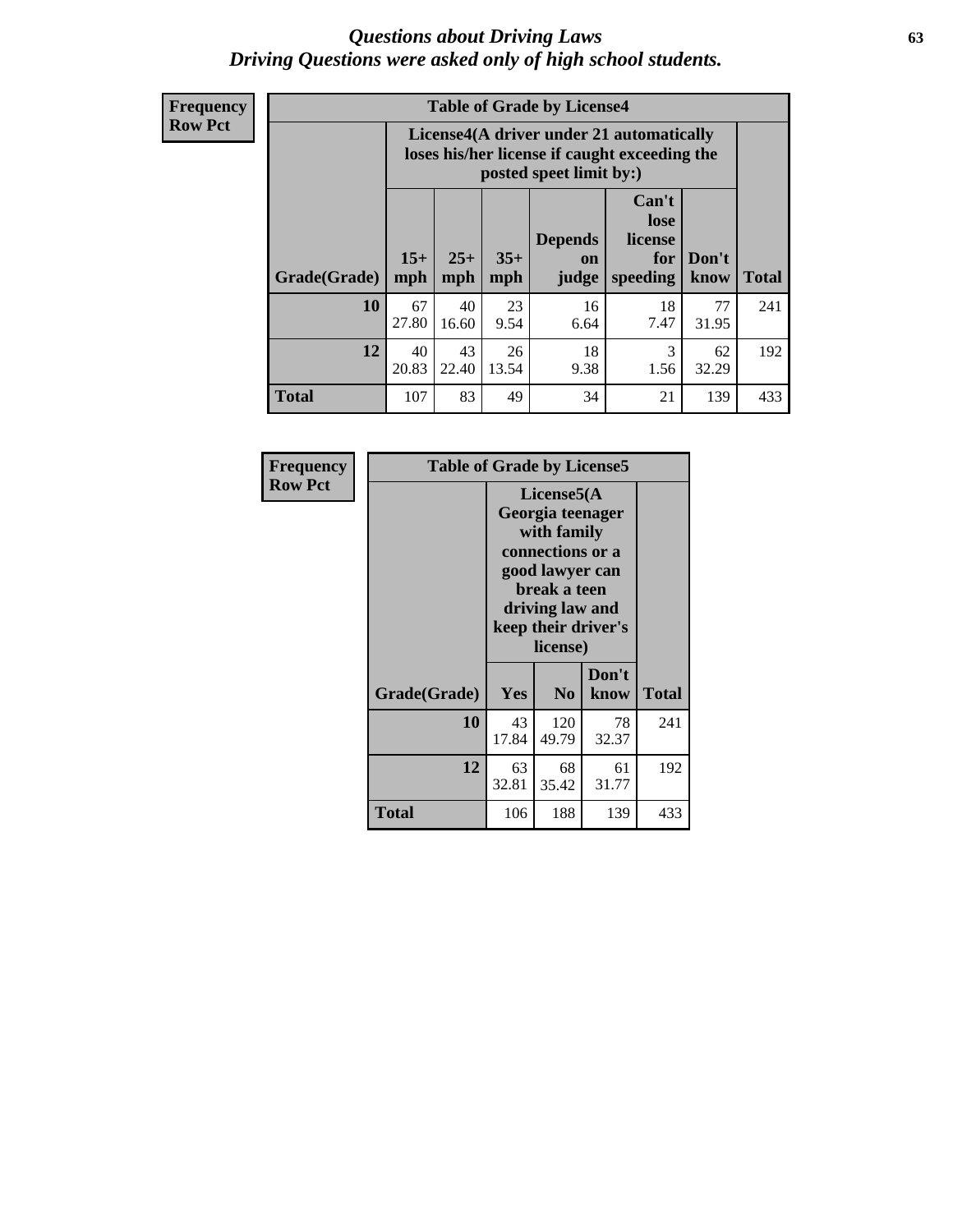#### *Questions about Driving Laws* **64** *Driving Questions were asked only of high school students.*

| <b>Frequency</b> | <b>Table of Grade by License6</b> |                                                                                                                                                 |                |               |              |  |
|------------------|-----------------------------------|-------------------------------------------------------------------------------------------------------------------------------------------------|----------------|---------------|--------------|--|
| <b>Row Pct</b>   |                                   | License <sub>6</sub> (I know a<br>friend or<br>classmate that<br>broke a teen<br>driving law,<br>but was allowed to<br>keep his/her<br>license) |                |               |              |  |
|                  | Grade(Grade)                      | Yes                                                                                                                                             | N <sub>0</sub> | Don't<br>know | <b>Total</b> |  |
|                  | 10                                | 61<br>25.31                                                                                                                                     | 113<br>46.89   | 67<br>27.80   | 241          |  |
|                  | 12                                | 69<br>35.94                                                                                                                                     | 73<br>38.02    | 50<br>26.04   | 192          |  |
|                  | <b>Total</b>                      | 130                                                                                                                                             | 186            | 117           | 433          |  |

| <b>Frequency</b> | <b>Table of Grade by License7</b> |                                                                                               |                                     |                                                   |                        |              |
|------------------|-----------------------------------|-----------------------------------------------------------------------------------------------|-------------------------------------|---------------------------------------------------|------------------------|--------------|
| <b>Row Pct</b>   |                                   | License7(A student under the age of 18 cam loser<br>his/her driving privileges if he or she:) |                                     |                                                   |                        |              |
|                  | Grade(Grade)                      | <b>Have</b><br>more than<br>10<br>unexcused<br>absences<br>per school<br>yr                   | Drop out<br>without  <br>graduating | <b>Bring</b><br>alcohol/drugs/weapon<br>to school | All of<br>the<br>above | <b>Total</b> |
|                  | 10                                | 39<br>16.18                                                                                   | 28<br>11.62                         | 13<br>5.39                                        | 161<br>66.80           | 241          |
|                  | 12                                | 45<br>23.44                                                                                   | 15<br>7.81                          | 3<br>1.56                                         | 129<br>67.19           | 192          |
|                  | <b>Total</b>                      | 84                                                                                            | 43                                  | 16                                                | 290                    | 433          |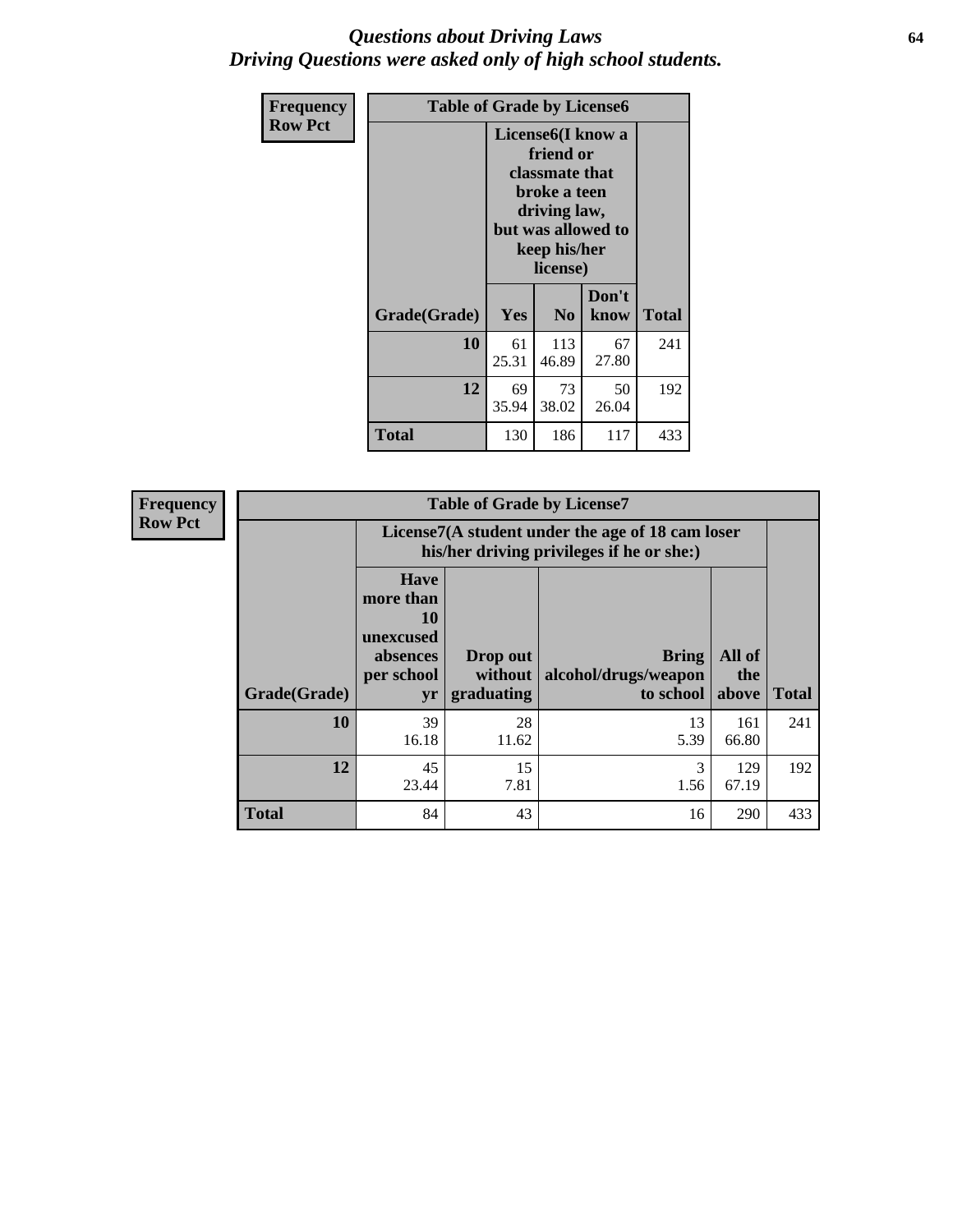# *Select Results by Gender* **65**

| Frequency      | <b>Table of SchoolClimate2 by Gender</b>          |                                 |              |              |
|----------------|---------------------------------------------------|---------------------------------|--------------|--------------|
| <b>Col Pct</b> | SchoolClimate2(I<br>feel successful at<br>school) | Gender(Gender)<br><b>Female</b> | <b>Male</b>  | <b>Total</b> |
|                | <b>Strongly Agree</b>                             | 76<br>35.02                     | 64<br>29.63  | 140          |
|                | <b>Somewhat Agree</b>                             | 120<br>55.30                    | 127<br>58.80 | 247          |
|                | <b>Somewhat Disagree</b>                          | 16<br>7.37                      | 19<br>8.80   | 35           |
|                | <b>Strongly Disagree</b>                          | 5<br>2.30                       | 6<br>2.78    | 11           |
|                | <b>Total</b>                                      | 217                             | 216          | 433          |

| Frequency      | <b>Table of SchoolClimate6 by Gender</b>                 |                                 |             |              |  |
|----------------|----------------------------------------------------------|---------------------------------|-------------|--------------|--|
| <b>Col Pct</b> | <b>SchoolClimate6(Teachers</b><br>treat me with respect) | Gender(Gender)<br><b>Female</b> | <b>Male</b> | <b>Total</b> |  |
|                | <b>Strongly Agree</b>                                    | 48<br>22.12                     | 58<br>26.85 | 106          |  |
|                | <b>Somewhat Agree</b>                                    | 103<br>47.47                    | 97<br>44.91 | 200          |  |
|                | <b>Somewhat Disagree</b>                                 | 51<br>23.50                     | 35<br>16.20 | 86           |  |
|                | <b>Strongly Disagree</b>                                 | 15<br>6.91                      | 26<br>12.04 | 41           |  |
|                | <b>Total</b>                                             | 217                             | 216         | 433          |  |

| <b>Frequency</b> | <b>Table of SchoolClimate8 by Gender</b>                                             |                                 |             |              |
|------------------|--------------------------------------------------------------------------------------|---------------------------------|-------------|--------------|
| <b>Col Pct</b>   | <b>SchoolClimate8(Students</b><br>are frequently<br>recognized for good<br>behavior) | Gender(Gender)<br><b>Female</b> | <b>Male</b> | <b>Total</b> |
|                  | <b>Strongly Agree</b>                                                                | 36                              | 36          | 72           |
|                  |                                                                                      | 16.59                           | 16.67       |              |
|                  | <b>Somewhat Agree</b>                                                                | 111<br>51.15                    | 91<br>42.13 | 202          |
|                  | <b>Somewhat Disagree</b>                                                             | 54<br>24.88                     | 44<br>20.37 | 98           |
|                  | <b>Strongly Disagree</b>                                                             | 16<br>7.37                      | 45<br>20.83 | 61           |
|                  | Total                                                                                | 217                             | 216         | 433          |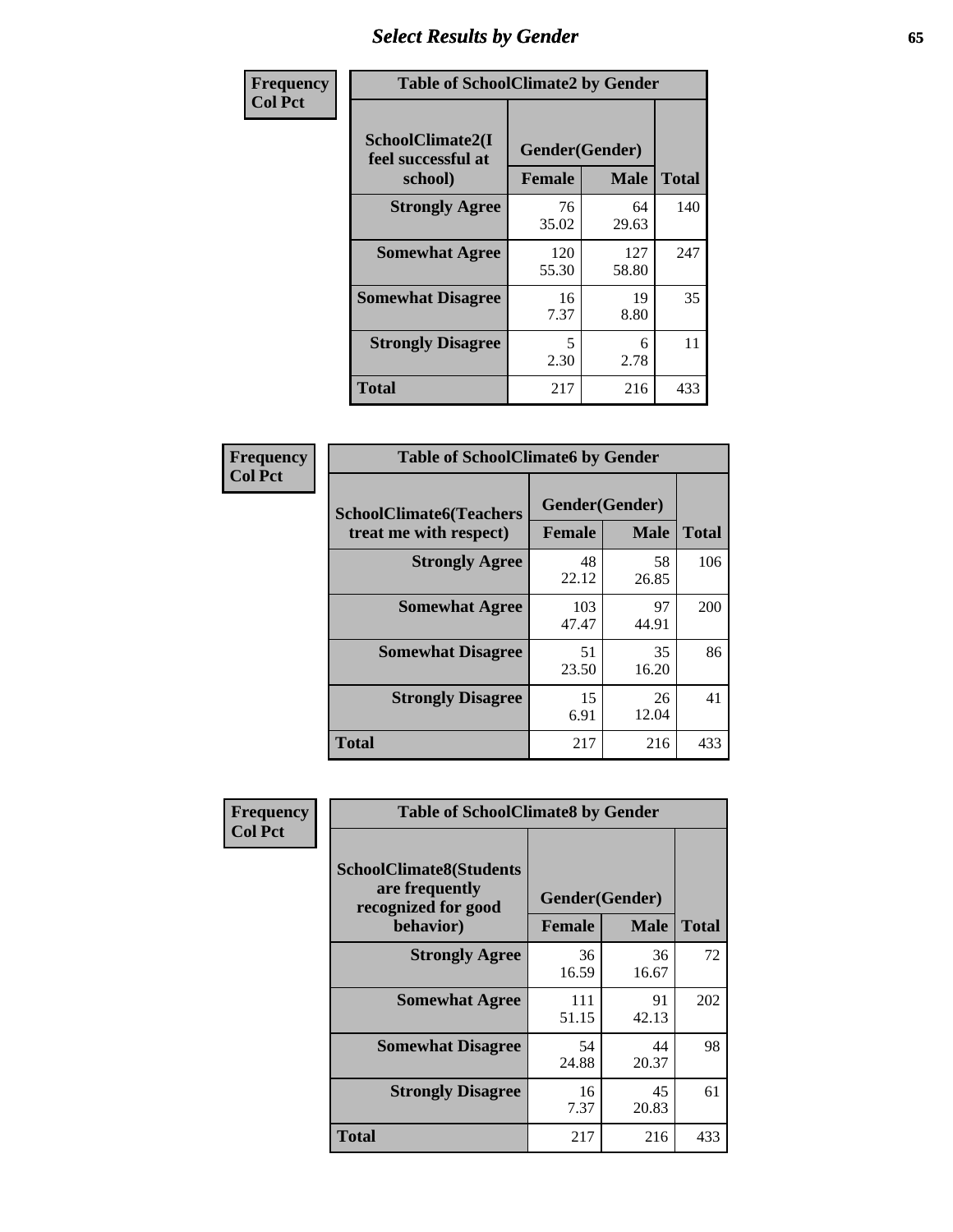# *Select Results by Gender* **66**

| Frequency      | <b>Table of Gender by Dropout</b> |                                                                        |                |              |
|----------------|-----------------------------------|------------------------------------------------------------------------|----------------|--------------|
| <b>Row Pct</b> |                                   | Dropout(I<br>have<br>thought<br>about<br>dropping<br>out of<br>school) |                |              |
|                | Gender(Gender)                    | Yes                                                                    | N <sub>0</sub> | <b>Total</b> |
|                | <b>Female</b>                     | 67<br>30.88                                                            | 150<br>69.12   | 217          |
|                | <b>Male</b>                       | 65<br>30.09                                                            | 151<br>69.91   | 216          |
|                | <b>Total</b>                      | 132                                                                    | 301            | 433          |

| <b>Frequency</b> | <b>Table of Gender by Dropoutreason</b> |                                                                     |              |                          |                                |              |              |
|------------------|-----------------------------------------|---------------------------------------------------------------------|--------------|--------------------------|--------------------------------|--------------|--------------|
| <b>Row Pct</b>   |                                         | Dropoutreason (If I dropped out the<br>reason would most likely be) |              |                          |                                |              |              |
|                  | Gender(Gender)                          | Won't<br><b>Drop</b><br>out                                         | <b>Bored</b> | Family<br><b>Reasons</b> | <b>Being</b><br><b>Bullied</b> | <b>Other</b> | <b>Total</b> |
|                  | <b>Female</b>                           | 128<br>58.99                                                        | 30<br>13.82  | 13<br>5.99               | 10<br>4.61                     | 36<br>16.59  | 217          |
|                  | <b>Male</b>                             | 117<br>54.17                                                        | 47<br>21.76  | 11<br>5.09               | 6<br>2.78                      | 35<br>16.20  | 216          |
|                  | <b>Total</b>                            | 245                                                                 | 77           | 24                       | 16                             | 71           | 433          |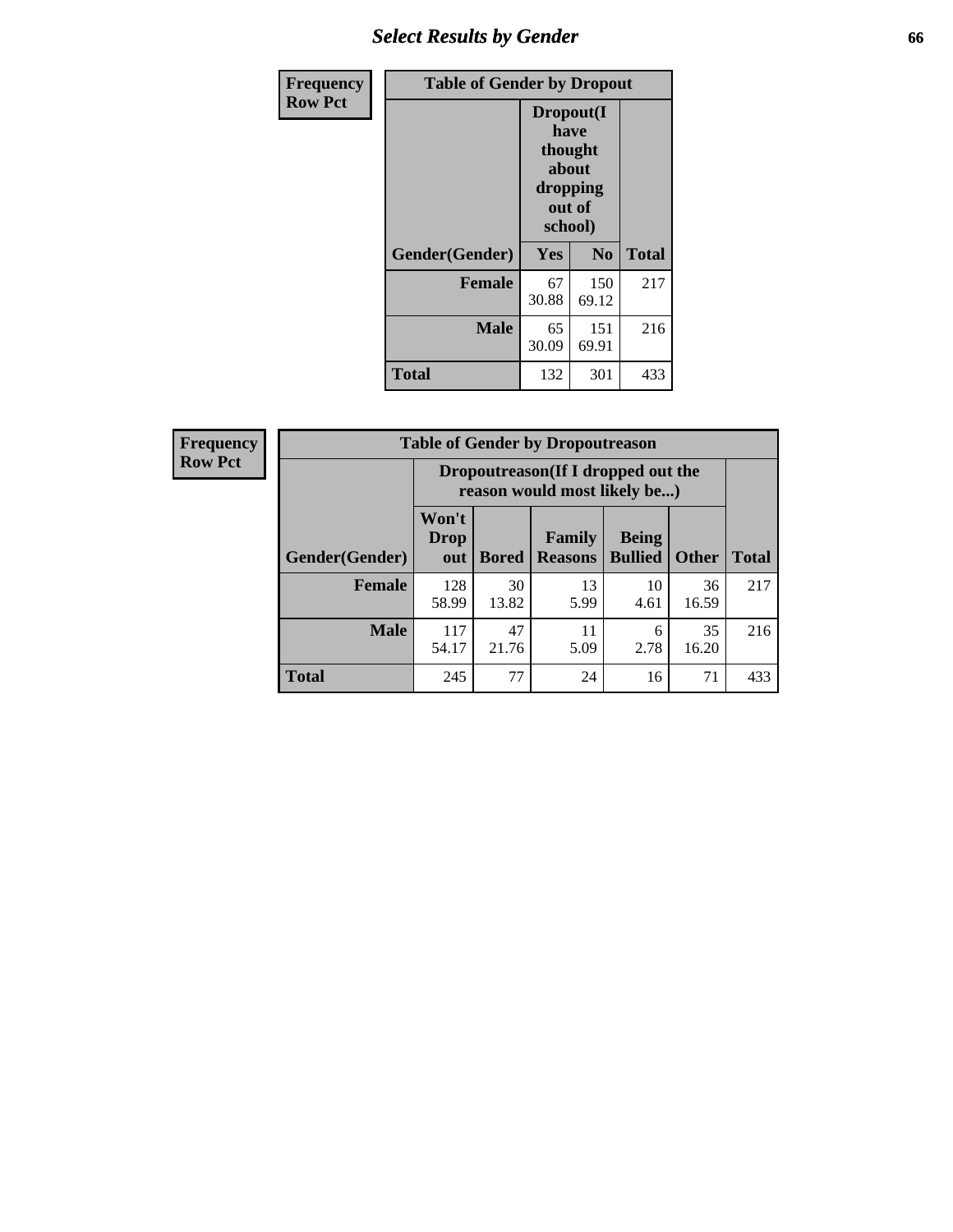*School Safety* **67**

| Frequency      | <b>Table of Gender by Bullied2</b> |                 |                |              |
|----------------|------------------------------------|-----------------|----------------|--------------|
| <b>Row Pct</b> |                                    | <b>Bullied2</b> |                |              |
|                | Gender(Gender)                     | Yes             | N <sub>0</sub> | <b>Total</b> |
|                | <b>Female</b>                      | 33<br>15.21     | 184<br>84.79   | 217          |
|                | <b>Male</b>                        | 21<br>9.72      | 195<br>90.28   | 216          |
|                | <b>Total</b>                       | 54              | 379            | 433          |

| Frequency      |                |                       | <b>Table of Gender by Bulliedothers2</b> |              |  |
|----------------|----------------|-----------------------|------------------------------------------|--------------|--|
| <b>Row Pct</b> |                | <b>Bulliedothers2</b> |                                          |              |  |
|                | Gender(Gender) | <b>Yes</b>            | N <sub>0</sub>                           | <b>Total</b> |  |
|                | <b>Female</b>  | 16<br>7.37            | 201<br>92.63                             | 217          |  |
|                | <b>Male</b>    | 21<br>9.72            | 195<br>90.28                             | 216          |  |
|                | <b>Total</b>   | 37                    | 396                                      | 433          |  |

| <b>Frequency</b> | <b>Table of Gender by Weaponschool2</b> |               |                |              |  |
|------------------|-----------------------------------------|---------------|----------------|--------------|--|
| <b>Row Pct</b>   |                                         | Weaponschool2 |                |              |  |
|                  | Gender(Gender)                          | <b>Yes</b>    | N <sub>0</sub> | <b>Total</b> |  |
|                  | <b>Female</b>                           | 5<br>2.30     | 212<br>97.70   | 217          |  |
|                  | <b>Male</b>                             | 10<br>4.63    | 206<br>95.37   | 216          |  |
|                  | <b>Total</b>                            | 15            | 418            | 433          |  |

| Frequency      | <b>Table of Gender by Absentunsafe2</b> |               |                |              |
|----------------|-----------------------------------------|---------------|----------------|--------------|
| <b>Row Pct</b> |                                         | Absentunsafe2 |                |              |
|                | Gender(Gender)                          | Yes           | N <sub>0</sub> | <b>Total</b> |
|                | <b>Female</b>                           | 26<br>11.98   | 191<br>88.02   | 217          |
|                | <b>Male</b>                             | 23<br>10.65   | 193<br>89.35   | 216          |
|                | <b>Total</b>                            | 49            | 384            | 433          |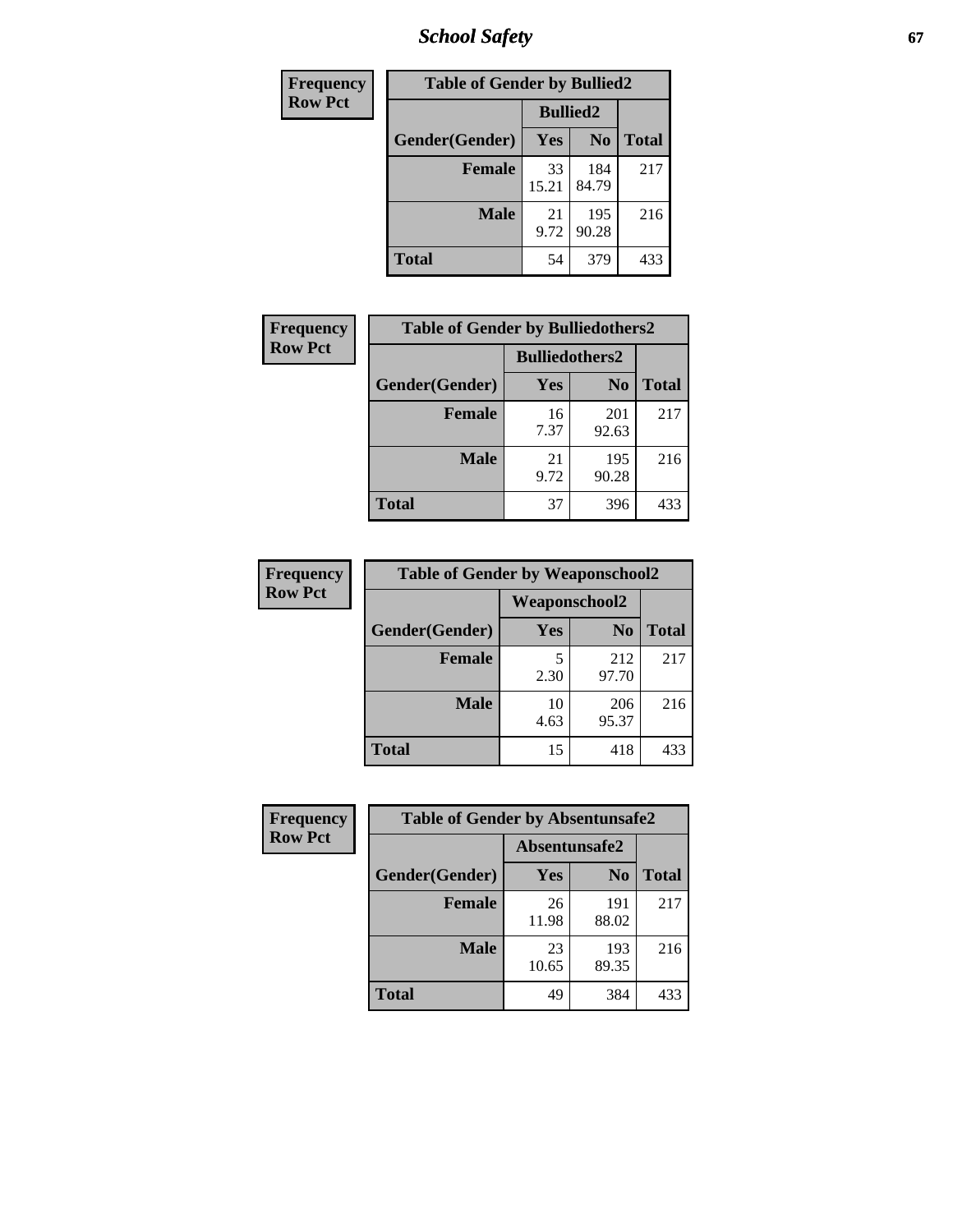*School Safety* **68**

| Frequency      | <b>Table of Gender by Gangself</b> |                                                                                                |              |              |
|----------------|------------------------------------|------------------------------------------------------------------------------------------------|--------------|--------------|
| <b>Row Pct</b> |                                    | Gangself(I<br>have<br>participated<br>in illegal gang<br>activities in<br>the past 30<br>days) |              |              |
|                | Gender(Gender)                     | Yes                                                                                            | $\bf No$     | <b>Total</b> |
|                | <b>Female</b>                      | 2<br>0.92                                                                                      | 215<br>99.08 | 217          |
|                | <b>Male</b>                        | 19<br>8.80                                                                                     | 197<br>91.20 | 216          |
|                | <b>Total</b>                       | 21                                                                                             | 412          | 433          |

| Frequency      | <b>Table of Gender by Gangpeers</b> |                                                                                                                             |                |              |
|----------------|-------------------------------------|-----------------------------------------------------------------------------------------------------------------------------|----------------|--------------|
| <b>Row Pct</b> |                                     | <b>Gangpeers</b> (I<br>have friends<br>who have<br>participated<br>in illegal gang<br>activities in<br>the past 30<br>days) |                |              |
|                | Gender(Gender)                      | <b>Yes</b>                                                                                                                  | N <sub>0</sub> | <b>Total</b> |
|                | <b>Female</b>                       | 39<br>17.97                                                                                                                 | 178<br>82.03   | 217          |
|                | <b>Male</b>                         | 51<br>23.61                                                                                                                 | 165<br>76.39   | 216          |
|                | <b>Total</b>                        | 90                                                                                                                          | 343            | 433          |

| Frequency      | <b>Table of Gender by Pickedon2</b> |             |                |              |
|----------------|-------------------------------------|-------------|----------------|--------------|
| <b>Row Pct</b> |                                     | Pickedon2   |                |              |
|                | Gender(Gender)                      | Yes         | N <sub>0</sub> | <b>Total</b> |
|                | <b>Female</b>                       | 67<br>30.88 | 150<br>69.12   | 217          |
|                | <b>Male</b>                         | 46<br>21.30 | 170<br>78.70   | 216          |
|                | <b>Total</b>                        | 113         | 320            | 433          |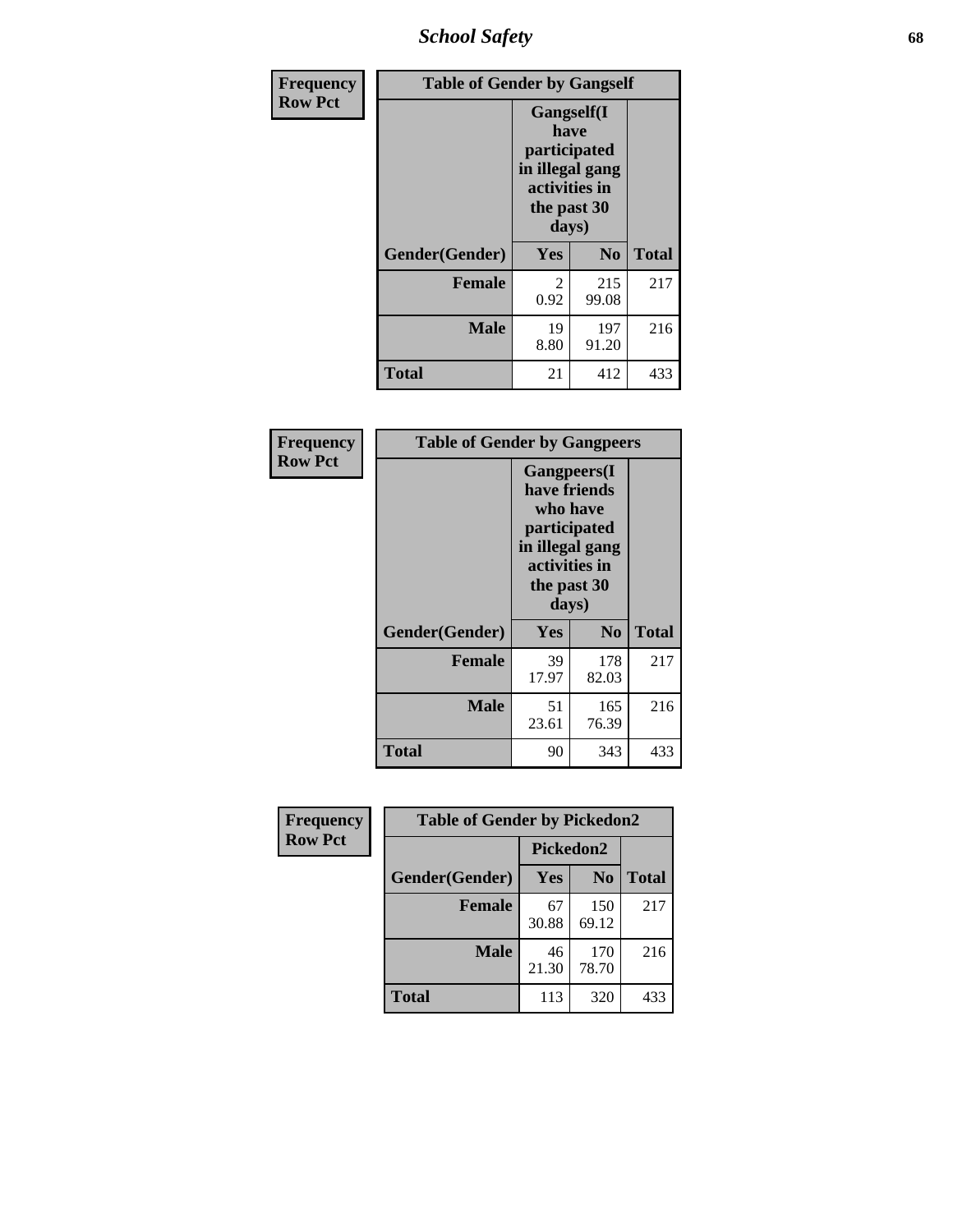*School Safety* **69**

| Frequency      | <b>Table of Gender by Safeschool2</b> |              |                |              |
|----------------|---------------------------------------|--------------|----------------|--------------|
| <b>Row Pct</b> |                                       | Safeschool2  |                |              |
|                | Gender(Gender)                        | <b>Yes</b>   | N <sub>0</sub> | <b>Total</b> |
|                | <b>Female</b>                         | 147<br>67.74 | 70<br>32.26    | 217          |
|                | <b>Male</b>                           | 135<br>62.50 | 81<br>37.50    | 216          |
|                | <b>Total</b>                          | 282          | 151            | 433          |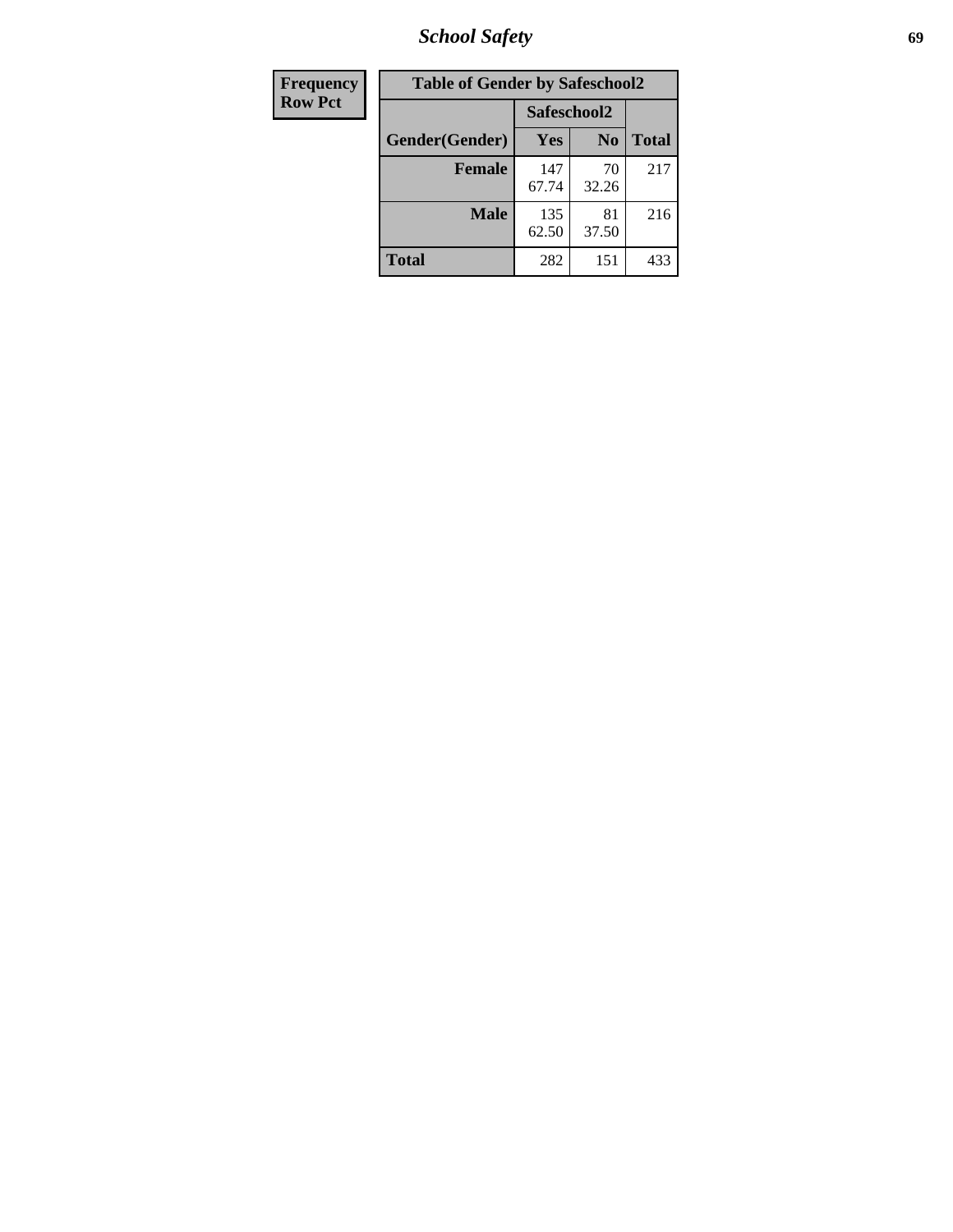# *Incidence of Drug Use* **70**

| <b>Frequency</b> | <b>Table of Gender by AlcoholAlt</b> |                                          |                |              |  |
|------------------|--------------------------------------|------------------------------------------|----------------|--------------|--|
| <b>Row Pct</b>   |                                      | AlcoholAlt(Alcohol<br>use, past 30 days) |                |              |  |
|                  | Gender(Gender)                       | <b>Yes</b>                               | N <sub>0</sub> | <b>Total</b> |  |
|                  | <b>Female</b>                        | 70<br>32.26                              | 147<br>67.74   | 217          |  |
|                  | <b>Male</b>                          | 74<br>34.26                              | 142<br>65.74   | 216          |  |
|                  | <b>Total</b>                         | 144                                      | 289            | 433          |  |

| <b>Frequency</b> | <b>Table of Gender by TobaccoAny</b> |                    |                    |              |
|------------------|--------------------------------------|--------------------|--------------------|--------------|
| <b>Row Pct</b>   |                                      | use, past 30 days) | TobaccoAny(Tobacco |              |
|                  | Gender(Gender)                       | Yes                | N <sub>0</sub>     | <b>Total</b> |
|                  | <b>Female</b>                        | 41<br>18.89        | 176<br>81.11       | 217          |
|                  | <b>Male</b>                          | 57<br>26.39        | 159<br>73.61       | 216          |
|                  | <b>Total</b>                         | 98                 | 335                | 433          |

| <b>Frequency</b> | <b>Table of Gender by MarijuanaAlt</b> |                                              |                |              |
|------------------|----------------------------------------|----------------------------------------------|----------------|--------------|
| <b>Row Pct</b>   |                                        | MarijuanaAlt(Marijuana<br>use, past 30 days) |                |              |
|                  | Gender(Gender)                         | <b>Yes</b>                                   | N <sub>0</sub> | <b>Total</b> |
|                  | <b>Female</b>                          | 29<br>13.36                                  | 188<br>86.64   | 217          |
|                  | <b>Male</b>                            | 48<br>22.22                                  | 168<br>77.78   | 216          |
|                  | <b>Total</b>                           | 77                                           | 356            | 433          |

| <b>Frequency</b> | <b>Table of Gender by OtherDrugAny</b> |                         |                           |              |
|------------------|----------------------------------------|-------------------------|---------------------------|--------------|
| <b>Row Pct</b>   |                                        | drug use, past 30 days) | <b>OtherDrugAny(Other</b> |              |
|                  | Gender(Gender)                         | <b>Yes</b>              | N <sub>0</sub>            | <b>Total</b> |
|                  | <b>Female</b>                          | 21<br>9.68              | 196<br>90.32              | 217          |
|                  | <b>Male</b>                            | 23<br>10.65             | 193<br>89.35              | 216          |
|                  | <b>Total</b>                           | 44                      | 389                       | 433          |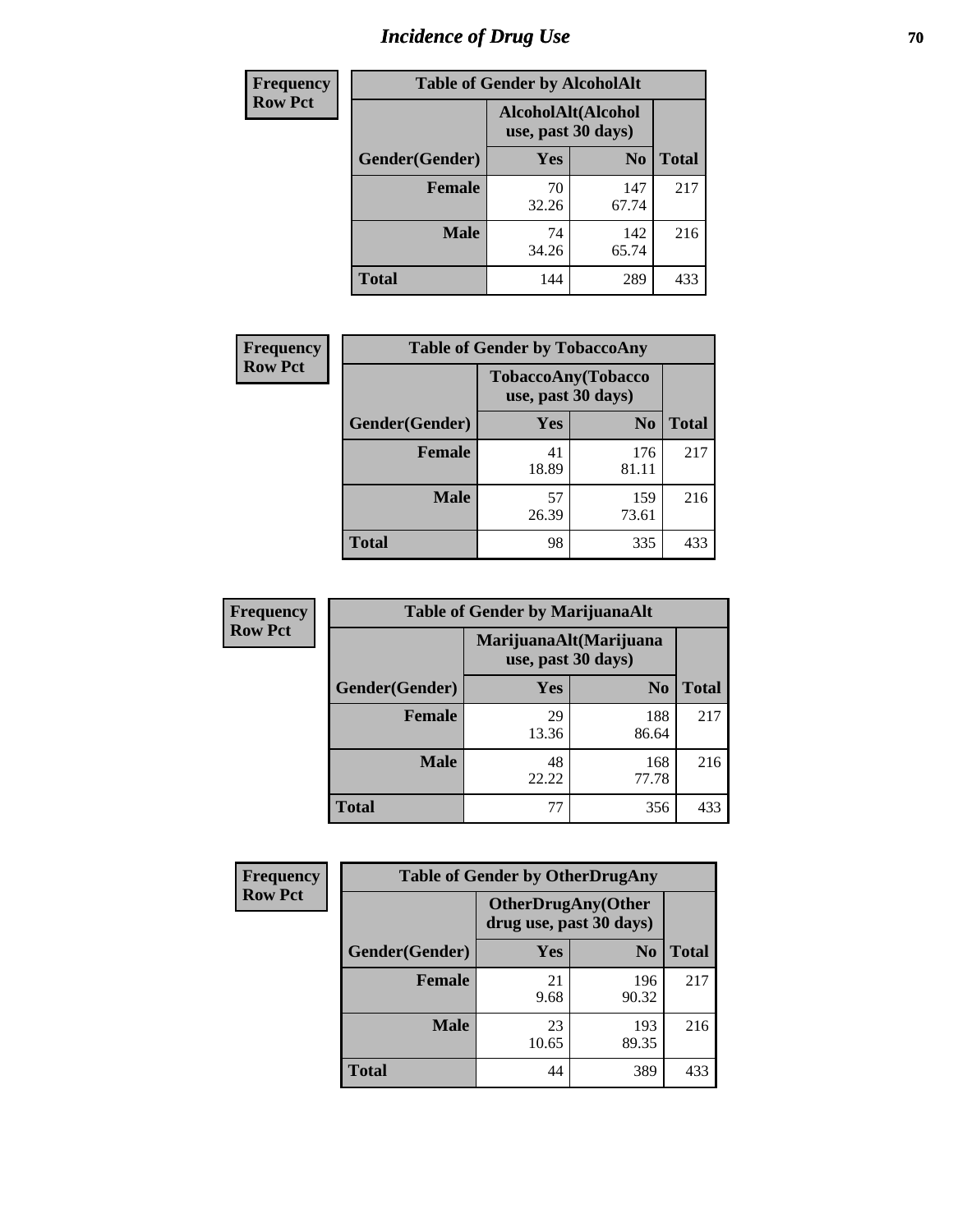#### *Average Age at Onset of Use* **71** *Results for "Average Age at Onset of Use" questions exclude students who said they did not use that substance*

#### **Gender=Female**

| <b>Variable</b>    | Label                                                              | <b>Mean</b> |
|--------------------|--------------------------------------------------------------------|-------------|
| Alcoholinit2       | I started using alcohol when I was                                 | 14.12       |
| Cigarettesinit2    | I started smoking tobacco when I was                               | 14.12       |
| Smokelessinit2     | I started chewing tobacco when I was                               | 15.50       |
| Marijuanainit2     | I started using marijuana when I was                               | 14.35       |
| Cocaineinit2       | I started using cocaine when I was                                 | 15.71       |
| Inhalantsinit2     | I started using inhalants when I was                               | 13.00       |
| Steroidsinit2      | I started using steroids when I was                                |             |
| Ecstasyinit2       | I started using ecstasy when I was                                 | 14.83       |
| Methinit2          | I started using methamphetamines when I was                        |             |
| Hallucinogensinit2 | I started using hallucinogens when I was                           | 17.00       |
| Prescription in t2 | I started using prescription drugs not prescribed to me when I was | 14.38       |

#### **Gender=Male**

| <b>Variable</b>                 | Label                                                              | <b>Mean</b> |
|---------------------------------|--------------------------------------------------------------------|-------------|
| Alcoholinit2                    | I started using alcohol when I was                                 | 13.74       |
| Cigarettesinit2                 | I started smoking tobacco when I was                               | 13.44       |
| Smokelessinit2                  | I started chewing tobacco when I was                               | 13.41       |
| Marijuanainit2                  | I started using marijuana when I was                               | 13.61       |
| Cocaineinit2                    | I started using cocaine when I was                                 | 12.71       |
| Inhalantsinit2                  | I started using inhalants when I was                               | 12.40       |
| Steroidsinit2                   | I started using steroids when I was                                | 13.17       |
| Ecstasyinit2                    | I started using ecstasy when I was                                 | 14.29       |
| Methinit2                       | I started using methamphetamines when I was                        | 11.00       |
| Hallucinogensinit2              | I started using hallucinogens when I was                           | 13.44       |
| Prescription in it <sub>2</sub> | I started using prescription drugs not prescribed to me when I was | 14.32       |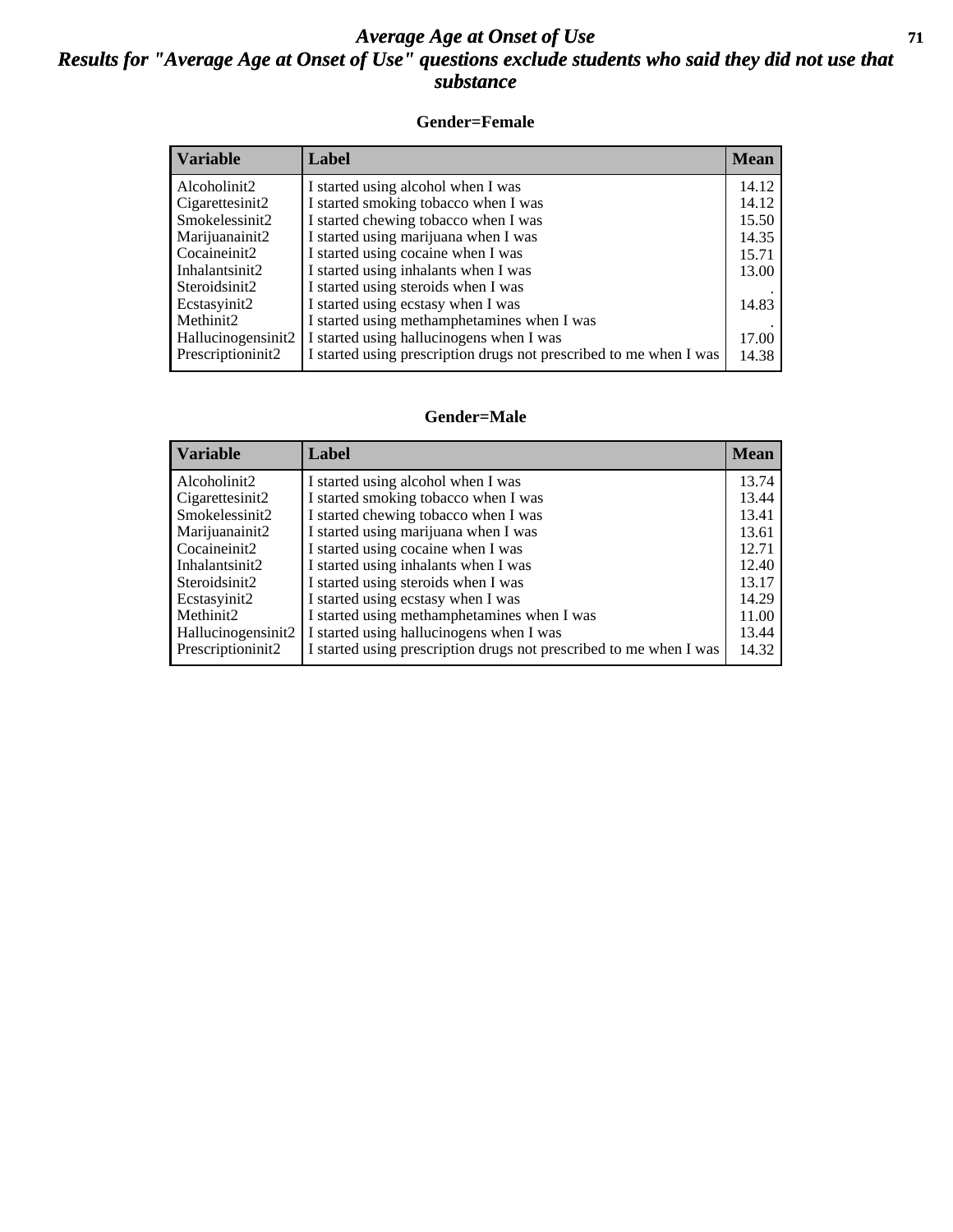# *I Think These Drugs are Harmful* **72**

| <b>Frequency</b> | <b>Table of Gender by Alcoholharmdich</b> |                                                   |                |              |
|------------------|-------------------------------------------|---------------------------------------------------|----------------|--------------|
| <b>Row Pct</b>   |                                           | Alcoholharmdich(I<br>think alcohol is<br>harmful) |                |              |
|                  | Gender(Gender)                            | Yes                                               | N <sub>0</sub> | <b>Total</b> |
|                  | <b>Female</b>                             | 170<br>78.34                                      | 47<br>21.66    | 217          |
|                  | <b>Male</b>                               | 166<br>76.85                                      | 50<br>23.15    | 216          |
|                  | <b>Total</b>                              | 336                                               | 97             | 433          |

| Frequency      | <b>Table of Gender by Tobaccoharmdich</b> |                                                   |                |              |
|----------------|-------------------------------------------|---------------------------------------------------|----------------|--------------|
| <b>Row Pct</b> |                                           | Tobaccoharmdich(I<br>think tobacco is<br>harmful) |                |              |
|                | Gender(Gender)                            | Yes                                               | N <sub>0</sub> | <b>Total</b> |
|                | <b>Female</b>                             | 210<br>96.77                                      | 7<br>3.23      | 217          |
|                | <b>Male</b>                               | 200<br>92.59                                      | 16<br>7.41     | 216          |
|                | <b>Total</b>                              | 410                                               | 23             | 433          |

| Frequency      | <b>Table of Gender by Marijuanaharmdich</b> |                                                       |                |              |  |
|----------------|---------------------------------------------|-------------------------------------------------------|----------------|--------------|--|
| <b>Row Pct</b> |                                             | Marijuanaharmdich(I<br>think marijuana is<br>harmful) |                |              |  |
|                | Gender(Gender)                              | <b>Yes</b>                                            | N <sub>0</sub> | <b>Total</b> |  |
|                | <b>Female</b>                               | 179<br>82.49                                          | 38<br>17.51    | 217          |  |
|                | <b>Male</b>                                 | 159<br>73.61                                          | 57<br>26.39    | 216          |  |
|                | <b>Total</b>                                | 338                                                   | 95             | 433          |  |

| Frequency      | <b>Table of Gender by Otherdrugharmdich</b> |                                   |                     |              |  |
|----------------|---------------------------------------------|-----------------------------------|---------------------|--------------|--|
| <b>Row Pct</b> |                                             | think other drugs are<br>harmful) | Otherdrugharmdich(I |              |  |
|                | Gender(Gender)                              | <b>Yes</b>                        | N <sub>0</sub>      | <b>Total</b> |  |
|                | <b>Female</b>                               | 208<br>95.85                      | 9<br>4.15           | 217          |  |
|                | <b>Male</b>                                 | 205<br>94.91                      | 11<br>5.09          | 216          |  |
|                | <b>Total</b>                                | 413                               | 20                  | 433          |  |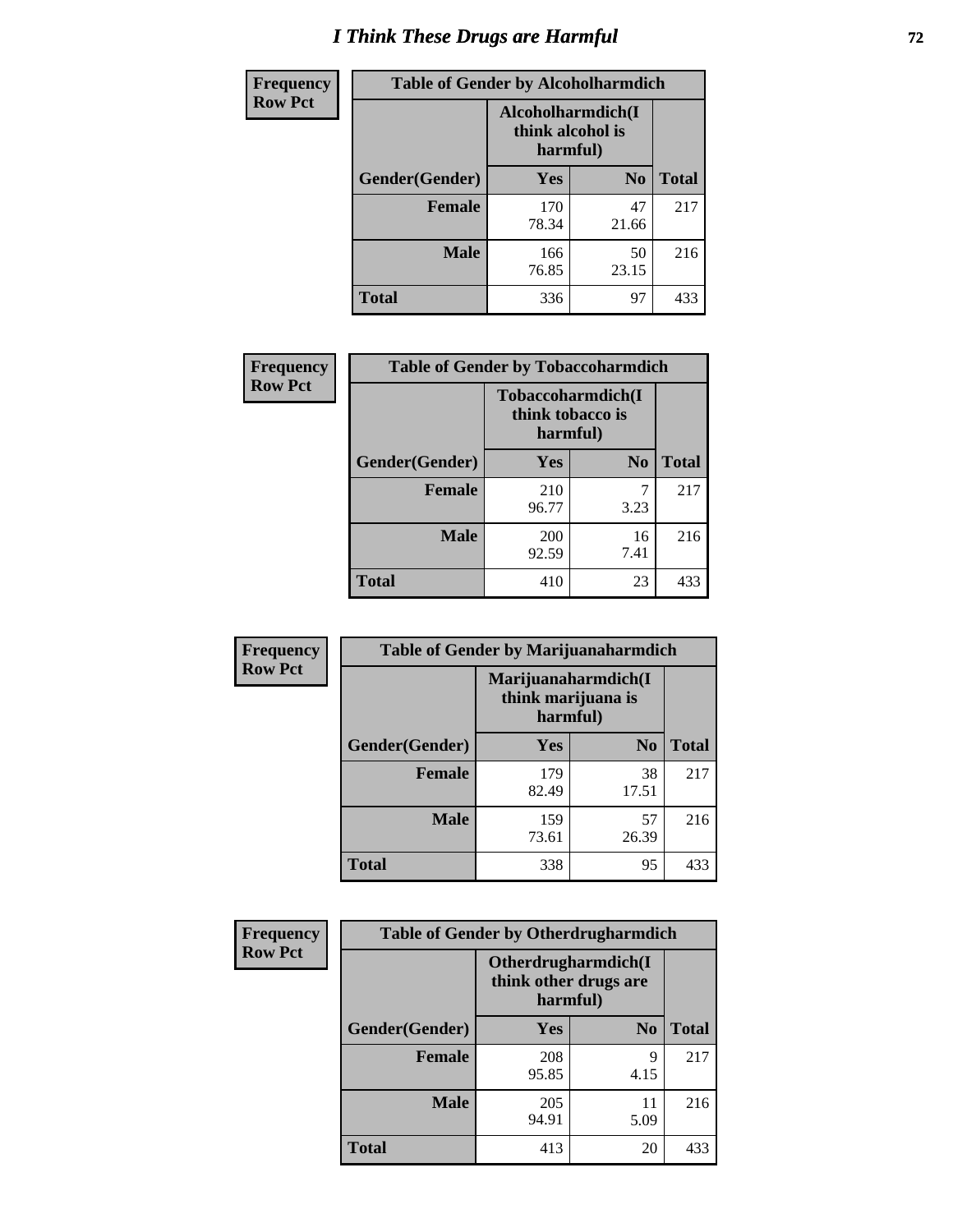| <b>Frequency</b> | <b>Table of Gender by Alcohollocation1</b> |                                                               |             |              |
|------------------|--------------------------------------------|---------------------------------------------------------------|-------------|--------------|
| <b>Row Pct</b>   |                                            | <b>Alcohollocation1(Places</b><br><b>Friends Use Alcohol)</b> |             |              |
|                  | Gender(Gender)                             |                                                               | Do Not Use  | <b>Total</b> |
|                  | <b>Female</b>                              | 151<br>69.59                                                  | 66<br>30.41 | 217          |
|                  | <b>Male</b>                                | 152<br>70.37                                                  | 64<br>29.63 | 216          |
|                  | <b>Total</b>                               | 303                                                           | 130         | 433          |

| <b>Frequency</b> | <b>Table of Gender by Alcohollocation2</b> |                                                               |              |              |
|------------------|--------------------------------------------|---------------------------------------------------------------|--------------|--------------|
| <b>Row Pct</b>   |                                            | <b>Alcohollocation2(Places</b><br><b>Friends Use Alcohol)</b> |              |              |
|                  | Gender(Gender)                             |                                                               | Home         | <b>Total</b> |
|                  | <b>Female</b>                              | 116<br>53.46                                                  | 101<br>46.54 | 217          |
|                  | <b>Male</b>                                | 137<br>63.43                                                  | 79<br>36.57  | 216          |
|                  | <b>Total</b>                               | 253                                                           | 180          | 433          |

| Frequency      | <b>Table of Gender by Alcohollocation3</b> |                                                               |               |              |
|----------------|--------------------------------------------|---------------------------------------------------------------|---------------|--------------|
| <b>Row Pct</b> |                                            | <b>Alcohollocation3(Places</b><br><b>Friends Use Alcohol)</b> |               |              |
|                | Gender(Gender)                             |                                                               | <b>School</b> | <b>Total</b> |
|                | <b>Female</b>                              | 206<br>94.93                                                  | 11<br>5.07    | 217          |
|                | <b>Male</b>                                | 200<br>92.59                                                  | 16<br>7.41    | 216          |
|                | <b>Total</b>                               | 406                                                           | 27            | 433          |

| Frequency      | <b>Table of Gender by Alcohollocation4</b> |                                                               |             |              |  |
|----------------|--------------------------------------------|---------------------------------------------------------------|-------------|--------------|--|
| <b>Row Pct</b> |                                            | <b>Alcohollocation4(Places</b><br><b>Friends Use Alcohol)</b> |             |              |  |
|                | <b>Gender</b> (Gender)                     |                                                               | Car         | <b>Total</b> |  |
|                | <b>Female</b>                              | 173<br>79.72                                                  | 44<br>20.28 | 217          |  |
|                | <b>Male</b>                                | 184<br>85.19                                                  | 32<br>14.81 | 216          |  |
|                | <b>Total</b>                               | 357                                                           | 76          | 433          |  |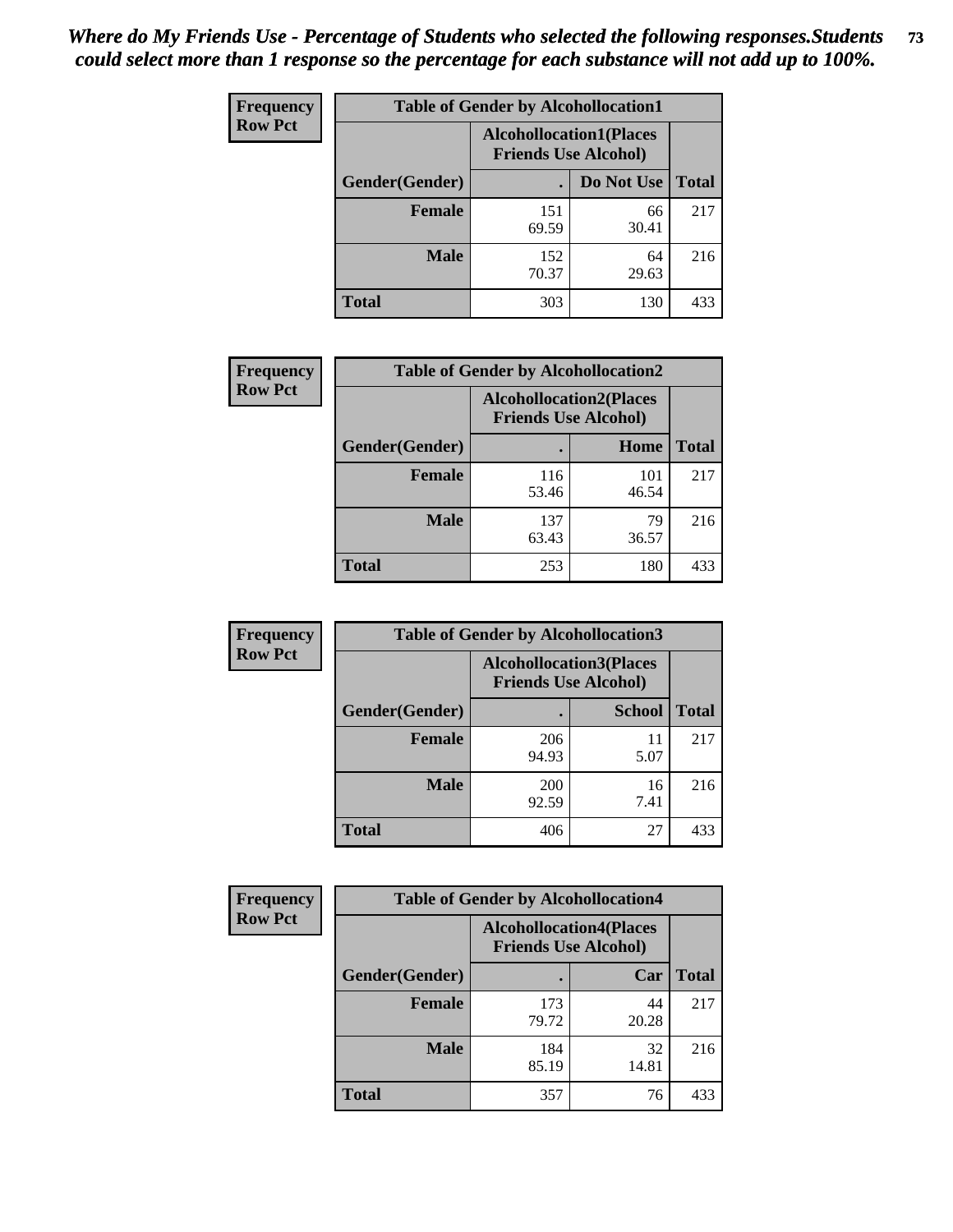| <b>Frequency</b> | <b>Table of Gender by Alcohollocation5</b> |                                                               |                                 |              |
|------------------|--------------------------------------------|---------------------------------------------------------------|---------------------------------|--------------|
| <b>Row Pct</b>   |                                            | <b>Alcohollocation5(Places</b><br><b>Friends Use Alcohol)</b> |                                 |              |
|                  | Gender(Gender)                             | ٠                                                             | <b>Friend's</b><br><b>House</b> | <b>Total</b> |
|                  | <b>Female</b>                              | 97<br>44.70                                                   | 120<br>55.30                    | 217          |
|                  | <b>Male</b>                                | 98<br>45.37                                                   | 118<br>54.63                    | 216          |
|                  | <b>Total</b>                               | 195                                                           | 238                             | 433          |

| <b>Frequency</b> | <b>Table of Gender by Alcohollocation6</b> |                                                               |              |              |
|------------------|--------------------------------------------|---------------------------------------------------------------|--------------|--------------|
| <b>Row Pct</b>   |                                            | <b>Alcohollocation6(Places</b><br><b>Friends Use Alcohol)</b> |              |              |
|                  | <b>Gender</b> (Gender)                     |                                                               | <b>Other</b> | <b>Total</b> |
|                  | <b>Female</b>                              | 133<br>61.29                                                  | 84<br>38.71  | 217          |
|                  | <b>Male</b>                                | 132<br>61.11                                                  | 84<br>38.89  | 216          |
|                  | <b>Total</b>                               | 265                                                           | 168          | 433          |

| Frequency      | <b>Table of Gender by Tobaccolocation1</b> |                                                               |              |              |  |
|----------------|--------------------------------------------|---------------------------------------------------------------|--------------|--------------|--|
| <b>Row Pct</b> |                                            | <b>Tobaccolocation1(Places</b><br><b>Friends Use Tobacco)</b> |              |              |  |
|                | Gender(Gender)                             |                                                               | Do Not Use   | <b>Total</b> |  |
|                | Female                                     | 107<br>49.31                                                  | 110<br>50.69 | 217          |  |
|                | <b>Male</b>                                | 138<br>63.89                                                  | 78<br>36.11  | 216          |  |
|                | <b>Total</b>                               | 245                                                           | 188          | 433          |  |

| <b>Frequency</b> | <b>Table of Gender by Tobaccolocation2</b> |                                                               |             |              |  |
|------------------|--------------------------------------------|---------------------------------------------------------------|-------------|--------------|--|
| <b>Row Pct</b>   |                                            | <b>Tobaccolocation2(Places</b><br><b>Friends Use Tobacco)</b> |             |              |  |
|                  | Gender(Gender)                             |                                                               | Home        | <b>Total</b> |  |
|                  | <b>Female</b>                              | 142<br>65.44                                                  | 75<br>34.56 | 217          |  |
|                  | <b>Male</b>                                | 118<br>54.63                                                  | 98<br>45.37 | 216          |  |
|                  | <b>Total</b>                               | 260                                                           | 173         | 433          |  |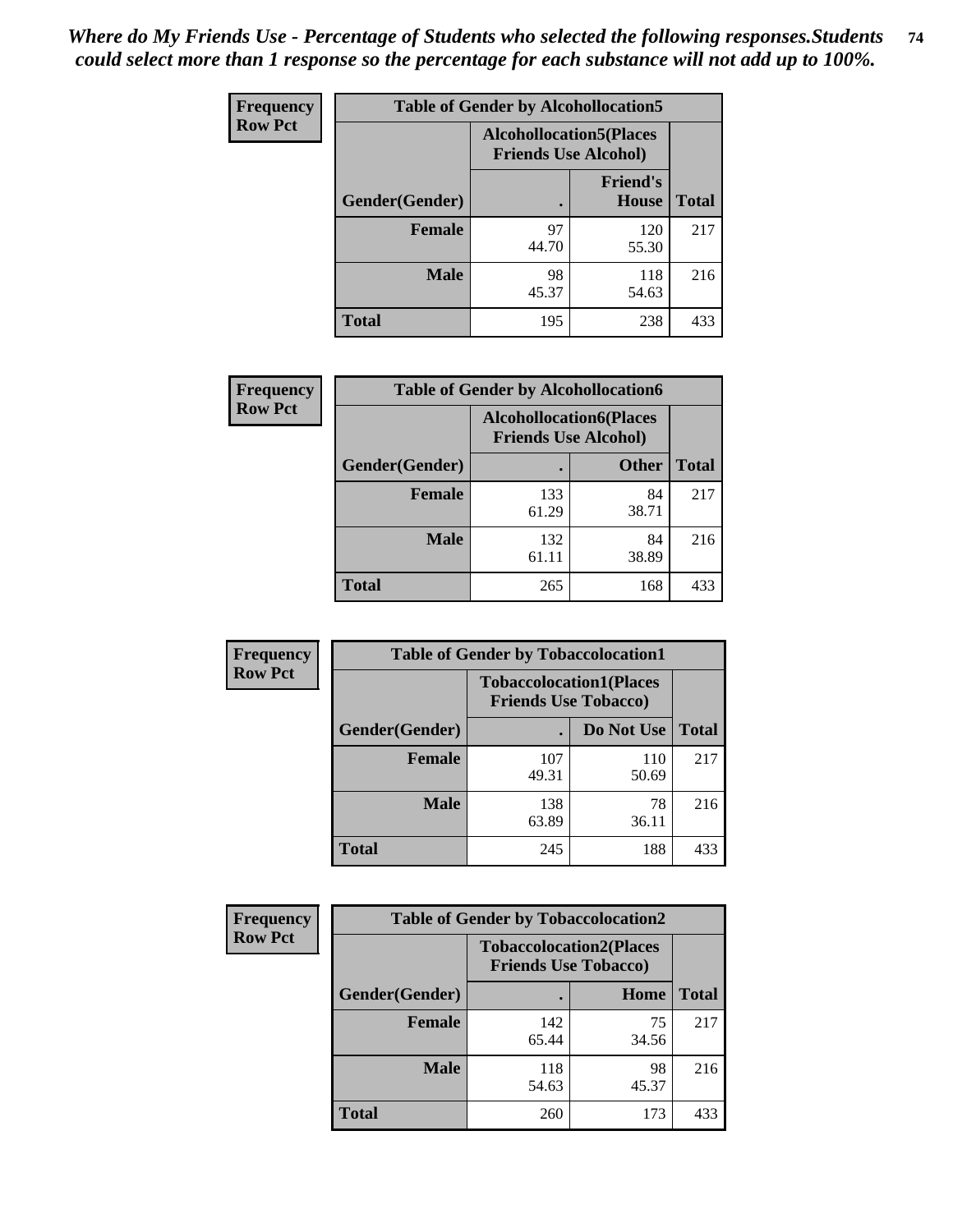| <b>Frequency</b> | <b>Table of Gender by Tobaccolocation3</b> |                                                               |               |              |
|------------------|--------------------------------------------|---------------------------------------------------------------|---------------|--------------|
| <b>Row Pct</b>   |                                            | <b>Tobaccolocation3(Places</b><br><b>Friends Use Tobacco)</b> |               |              |
|                  | Gender(Gender)                             |                                                               | <b>School</b> | <b>Total</b> |
|                  | <b>Female</b>                              | 184<br>84.79                                                  | 33<br>15.21   | 217          |
|                  | <b>Male</b>                                | 167<br>77.31                                                  | 49<br>22.69   | 216          |
|                  | Total                                      | 351                                                           | 82            | 433          |

| <b>Frequency</b> | <b>Table of Gender by Tobaccolocation4</b> |                                                               |             |              |
|------------------|--------------------------------------------|---------------------------------------------------------------|-------------|--------------|
| <b>Row Pct</b>   |                                            | <b>Tobaccolocation4(Places</b><br><b>Friends Use Tobacco)</b> |             |              |
|                  | Gender(Gender)                             |                                                               | Car         | <b>Total</b> |
|                  | <b>Female</b>                              | 141<br>64.98                                                  | 76<br>35.02 | 217          |
|                  | <b>Male</b>                                | 130<br>60.19                                                  | 86<br>39.81 | 216          |
|                  | <b>Total</b>                               | 271                                                           | 162         | 433          |

| <b>Frequency</b> | <b>Table of Gender by Tobaccolocation5</b> |                                                               |                                 |              |
|------------------|--------------------------------------------|---------------------------------------------------------------|---------------------------------|--------------|
| <b>Row Pct</b>   |                                            | <b>Tobaccolocation5(Places</b><br><b>Friends Use Tobacco)</b> |                                 |              |
|                  | Gender(Gender)                             |                                                               | <b>Friend's</b><br><b>House</b> | <b>Total</b> |
|                  | <b>Female</b>                              | 140<br>64.52                                                  | 77<br>35.48                     | 217          |
|                  | <b>Male</b>                                | 112<br>51.85                                                  | 104<br>48.15                    | 216          |
|                  | <b>Total</b>                               | 252                                                           | 181                             | 433          |

| <b>Frequency</b> | <b>Table of Gender by Tobaccolocation6</b> |                             |                                |              |
|------------------|--------------------------------------------|-----------------------------|--------------------------------|--------------|
| <b>Row Pct</b>   |                                            | <b>Friends Use Tobacco)</b> | <b>Tobaccolocation6(Places</b> |              |
|                  | Gender(Gender)                             |                             | <b>Other</b>                   | <b>Total</b> |
|                  | Female                                     | 156<br>71.89                | 61<br>28.11                    | 217          |
|                  | <b>Male</b>                                | 130<br>60.19                | 86<br>39.81                    | 216          |
|                  | <b>Total</b>                               | 286                         | 147                            | 433          |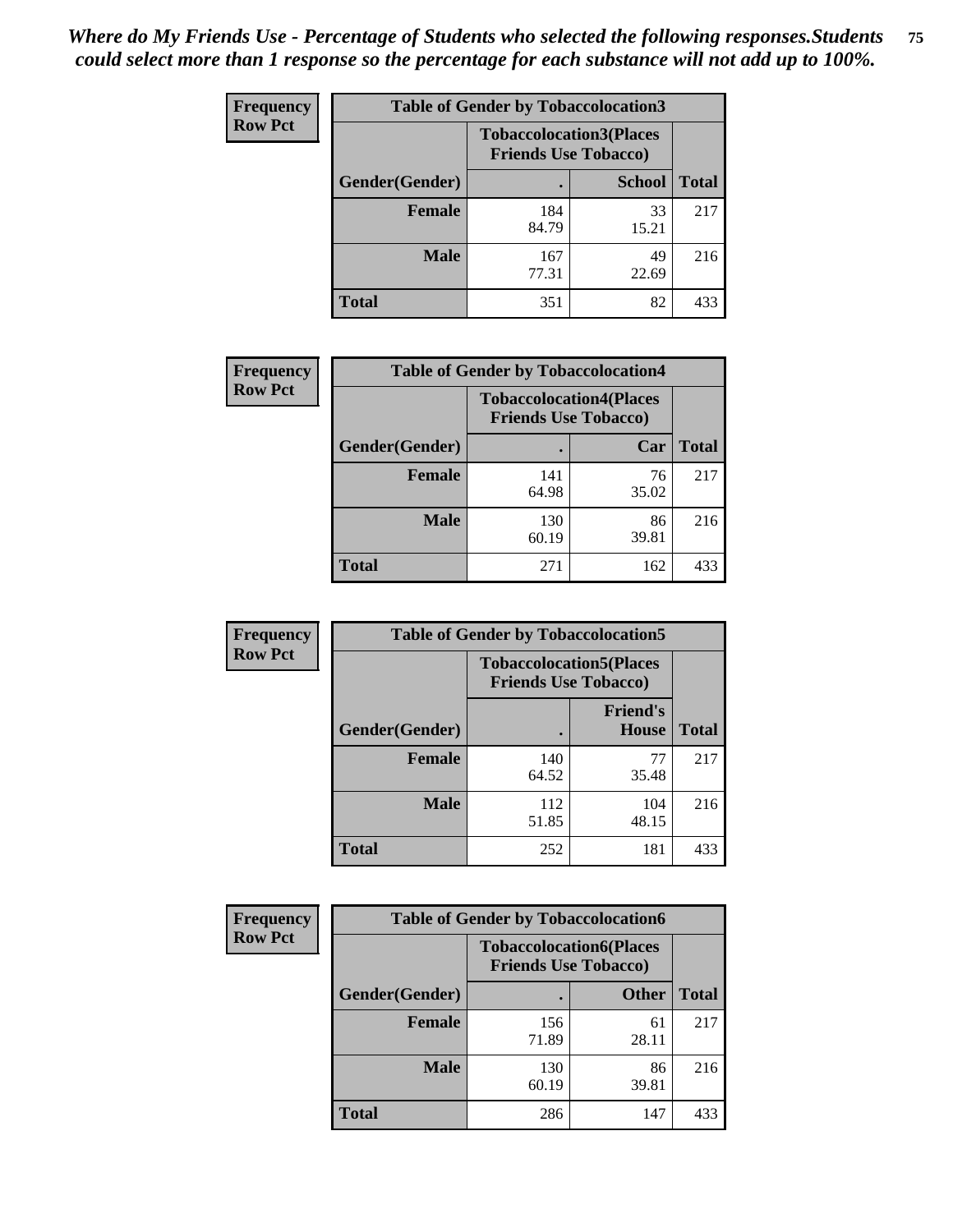| <b>Frequency</b> | <b>Table of Gender by Marijuanalocation1</b> |                                                                    |              |              |  |
|------------------|----------------------------------------------|--------------------------------------------------------------------|--------------|--------------|--|
| <b>Row Pct</b>   |                                              | <b>Marijuanalocation1(Places</b><br><b>Friends Use Marijuana</b> ) |              |              |  |
|                  | Gender(Gender)                               |                                                                    | Do Not Use   | <b>Total</b> |  |
|                  | <b>Female</b>                                | 108<br>49.77                                                       | 109<br>50.23 | 217          |  |
|                  | <b>Male</b>                                  | 120<br>55.56                                                       | 96<br>44.44  | 216          |  |
|                  | <b>Total</b>                                 | 228                                                                | 205          | 433          |  |

| <b>Frequency</b> | <b>Table of Gender by Marijuanalocation2</b> |                                                                    |             |              |
|------------------|----------------------------------------------|--------------------------------------------------------------------|-------------|--------------|
| <b>Row Pct</b>   |                                              | <b>Marijuanalocation2(Places</b><br><b>Friends Use Marijuana</b> ) |             |              |
|                  | <b>Gender</b> (Gender)                       |                                                                    | Home        | <b>Total</b> |
|                  | <b>Female</b>                                | 159<br>73.27                                                       | 58<br>26.73 | 217          |
|                  | <b>Male</b>                                  | 128<br>59.26                                                       | 88<br>40.74 | 216          |
|                  | <b>Total</b>                                 | 287                                                                | 146         | 433          |

| Frequency      | <b>Table of Gender by Marijuanalocation3</b> |              |                                                                     |              |
|----------------|----------------------------------------------|--------------|---------------------------------------------------------------------|--------------|
| <b>Row Pct</b> |                                              |              | <b>Marijuanalocation3(Places)</b><br><b>Friends Use Marijuana</b> ) |              |
|                | Gender(Gender)                               |              | <b>School</b>                                                       | <b>Total</b> |
|                | Female                                       | 202<br>93.09 | 15<br>6.91                                                          | 217          |
|                | <b>Male</b>                                  | 184<br>85.19 | 32<br>14.81                                                         | 216          |
|                | <b>Total</b>                                 | 386          | 47                                                                  | 433          |

| <b>Frequency</b> | <b>Table of Gender by Marijuanalocation4</b> |                                                                    |             |              |  |
|------------------|----------------------------------------------|--------------------------------------------------------------------|-------------|--------------|--|
| <b>Row Pct</b>   |                                              | <b>Marijuanalocation4(Places</b><br><b>Friends Use Marijuana</b> ) |             |              |  |
|                  | Gender(Gender)                               |                                                                    | Car         | <b>Total</b> |  |
|                  | <b>Female</b>                                | 150<br>69.12                                                       | 67<br>30.88 | 217          |  |
|                  | <b>Male</b>                                  | 146<br>67.59                                                       | 70<br>32.41 | 216          |  |
|                  | <b>Total</b>                                 | 296                                                                | 137         | 433          |  |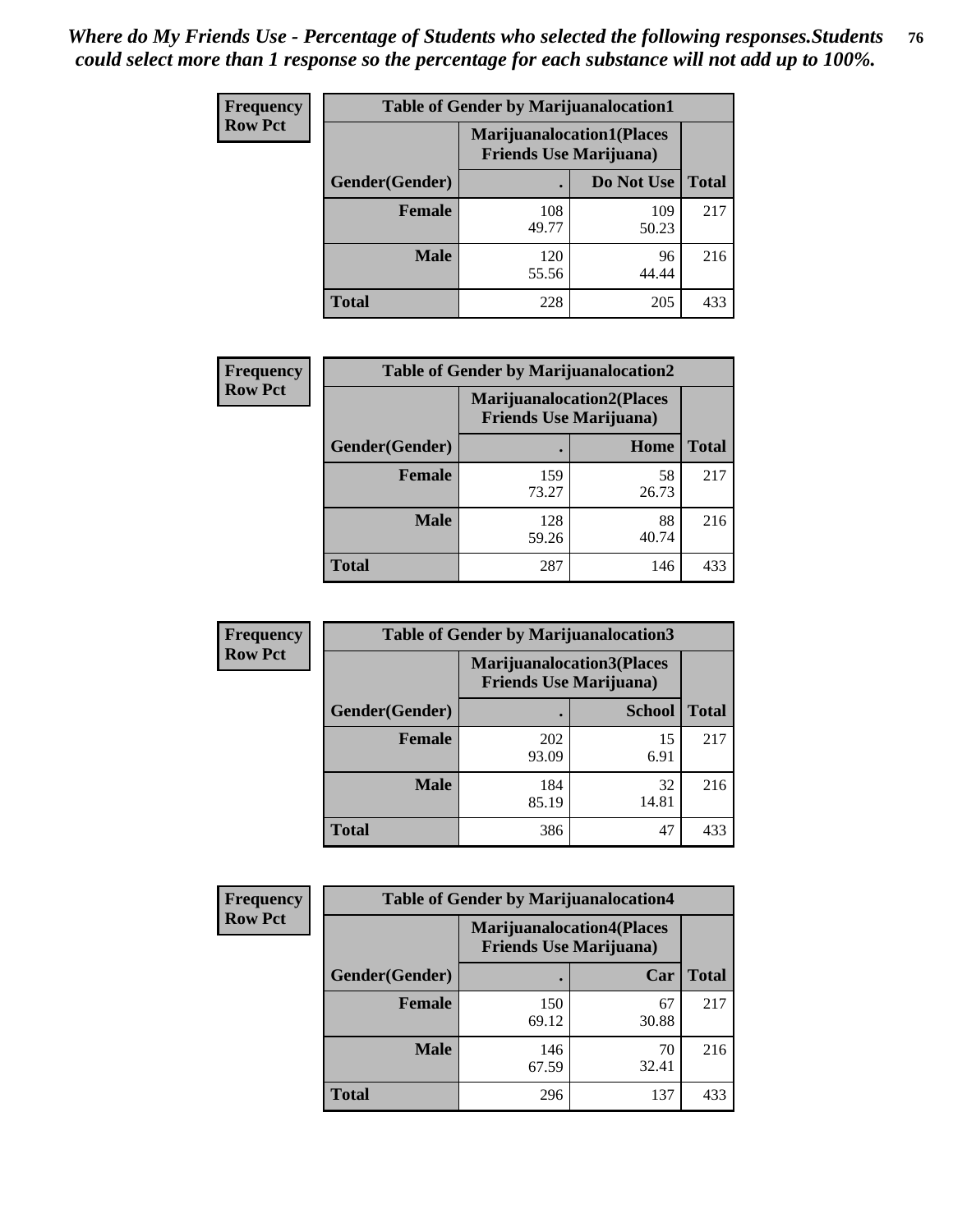| <b>Frequency</b> | <b>Table of Gender by Marijuanalocation5</b> |                                                                     |                                 |              |
|------------------|----------------------------------------------|---------------------------------------------------------------------|---------------------------------|--------------|
| <b>Row Pct</b>   |                                              | <b>Marijuanalocation5</b> (Places<br><b>Friends Use Marijuana</b> ) |                                 |              |
|                  | Gender(Gender)                               |                                                                     | <b>Friend's</b><br><b>House</b> | <b>Total</b> |
|                  | <b>Female</b>                                | 125<br>57.60                                                        | 92<br>42.40                     | 217          |
|                  | <b>Male</b>                                  | 118<br>54.63                                                        | 98<br>45.37                     | 216          |
|                  | <b>Total</b>                                 | 243                                                                 | 190                             | 433          |

| <b>Frequency</b> | <b>Table of Gender by Marijuanalocation6</b> |                                |                                  |              |
|------------------|----------------------------------------------|--------------------------------|----------------------------------|--------------|
| <b>Row Pct</b>   |                                              | <b>Friends Use Marijuana</b> ) | <b>Marijuanalocation6(Places</b> |              |
|                  | Gender(Gender)                               |                                | <b>Other</b>                     | <b>Total</b> |
|                  | <b>Female</b>                                | 154<br>70.97                   | 63<br>29.03                      | 217          |
|                  | <b>Male</b>                                  | 137<br>63.43                   | 79<br>36.57                      | 216          |
|                  | <b>Total</b>                                 | 291                            | 142                              | 433          |

| Frequency      | <b>Table of Gender by Otherdruglocation1</b> |                                                                                |              |              |
|----------------|----------------------------------------------|--------------------------------------------------------------------------------|--------------|--------------|
| <b>Row Pct</b> |                                              | <b>Otherdruglocation1(Places</b><br><b>Friends Use Other Illegal</b><br>Drugs) |              |              |
|                | Gender(Gender)                               |                                                                                | Do Not Use   | <b>Total</b> |
|                | <b>Female</b>                                | 60<br>27.65                                                                    | 157<br>72.35 | 217          |
|                | <b>Male</b>                                  | 53<br>24.54                                                                    | 163<br>75.46 | 216          |
|                | <b>Total</b>                                 | 113                                                                            | 320          | 433          |

| <b>Frequency</b> | <b>Table of Gender by Otherdruglocation2</b> |                                                                                |             |              |
|------------------|----------------------------------------------|--------------------------------------------------------------------------------|-------------|--------------|
| <b>Row Pct</b>   |                                              | <b>Otherdruglocation2(Places</b><br><b>Friends Use Other Illegal</b><br>Drugs) |             |              |
|                  | Gender(Gender)                               |                                                                                | Home        | <b>Total</b> |
|                  | Female                                       | 179<br>82.49                                                                   | 38<br>17.51 | 217          |
|                  | <b>Male</b>                                  | 180<br>83.33                                                                   | 36<br>16.67 | 216          |
|                  | <b>Total</b>                                 | 359                                                                            | 74          | 433          |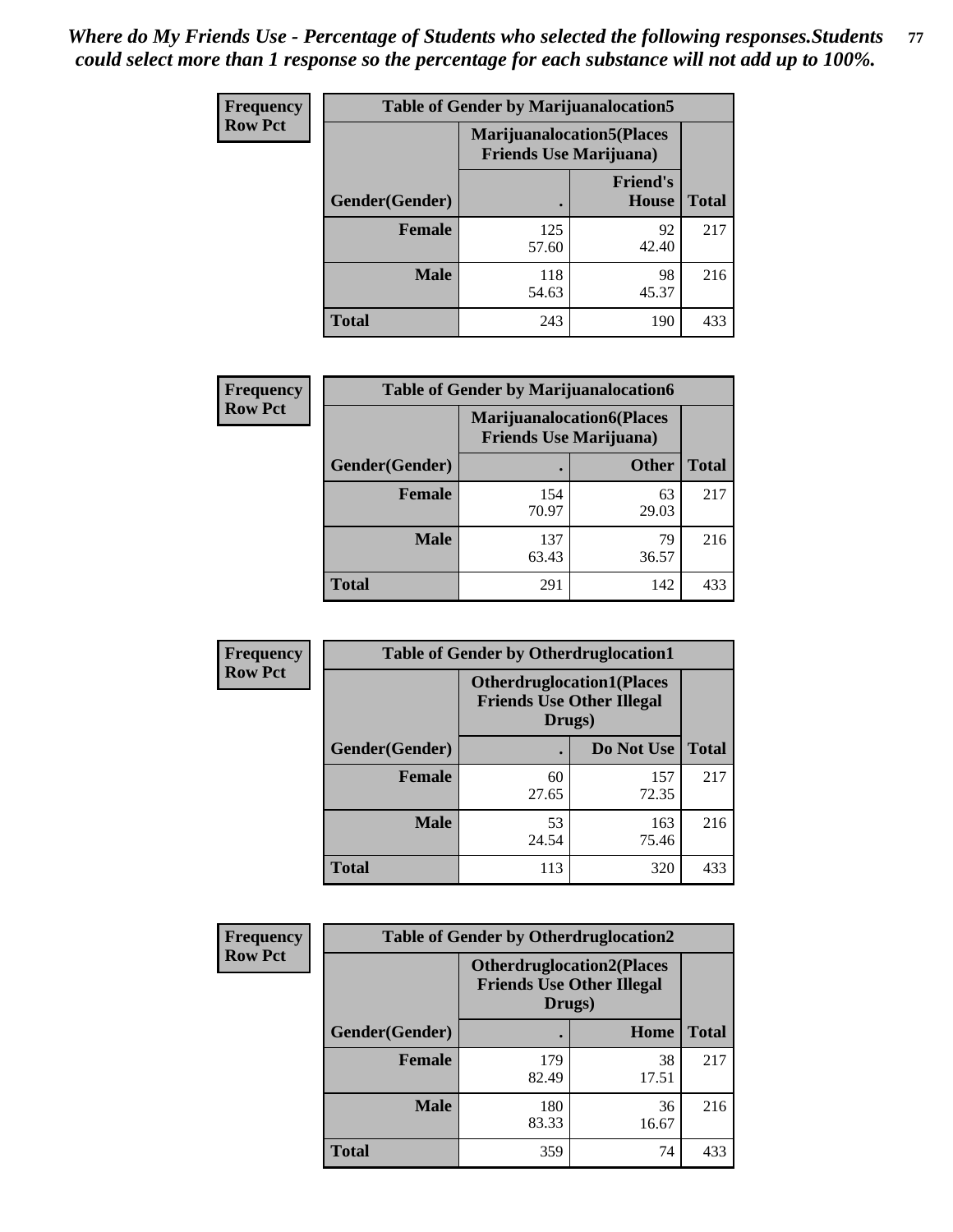| <b>Frequency</b> | <b>Table of Gender by Otherdruglocation3</b> |                                                                                |               |              |
|------------------|----------------------------------------------|--------------------------------------------------------------------------------|---------------|--------------|
| <b>Row Pct</b>   |                                              | <b>Otherdruglocation3(Places</b><br><b>Friends Use Other Illegal</b><br>Drugs) |               |              |
|                  | Gender(Gender)                               |                                                                                | <b>School</b> | <b>Total</b> |
|                  | <b>Female</b>                                | 199<br>91.71                                                                   | 18<br>8.29    | 217          |
|                  | <b>Male</b>                                  | 201<br>93.06                                                                   | 15<br>6.94    | 216          |
|                  | <b>Total</b>                                 | 400                                                                            | 33            | 433          |

| Frequency      | <b>Table of Gender by Otherdruglocation4</b> |                                            |                                  |              |
|----------------|----------------------------------------------|--------------------------------------------|----------------------------------|--------------|
| <b>Row Pct</b> |                                              | <b>Friends Use Other Illegal</b><br>Drugs) | <b>Otherdruglocation4(Places</b> |              |
|                | Gender(Gender)                               |                                            | Car                              | <b>Total</b> |
|                | <b>Female</b>                                | 189<br>87.10                               | 28<br>12.90                      | 217          |
|                | <b>Male</b>                                  | 188<br>87.04                               | 28<br>12.96                      | 216          |
|                | <b>Total</b>                                 | 377                                        | 56                               | 433          |

| Frequency      | <b>Table of Gender by Otherdruglocation5</b> |                                                                                |                                 |              |
|----------------|----------------------------------------------|--------------------------------------------------------------------------------|---------------------------------|--------------|
| <b>Row Pct</b> |                                              | <b>Otherdruglocation5(Places</b><br><b>Friends Use Other Illegal</b><br>Drugs) |                                 |              |
|                | Gender(Gender)                               |                                                                                | <b>Friend's</b><br><b>House</b> | <b>Total</b> |
|                | <b>Female</b>                                | 173<br>79.72                                                                   | 44<br>20.28                     | 217          |
|                | <b>Male</b>                                  | 180<br>83.33                                                                   | 36<br>16.67                     | 216          |
|                | <b>Total</b>                                 | 353                                                                            | 80                              | 433          |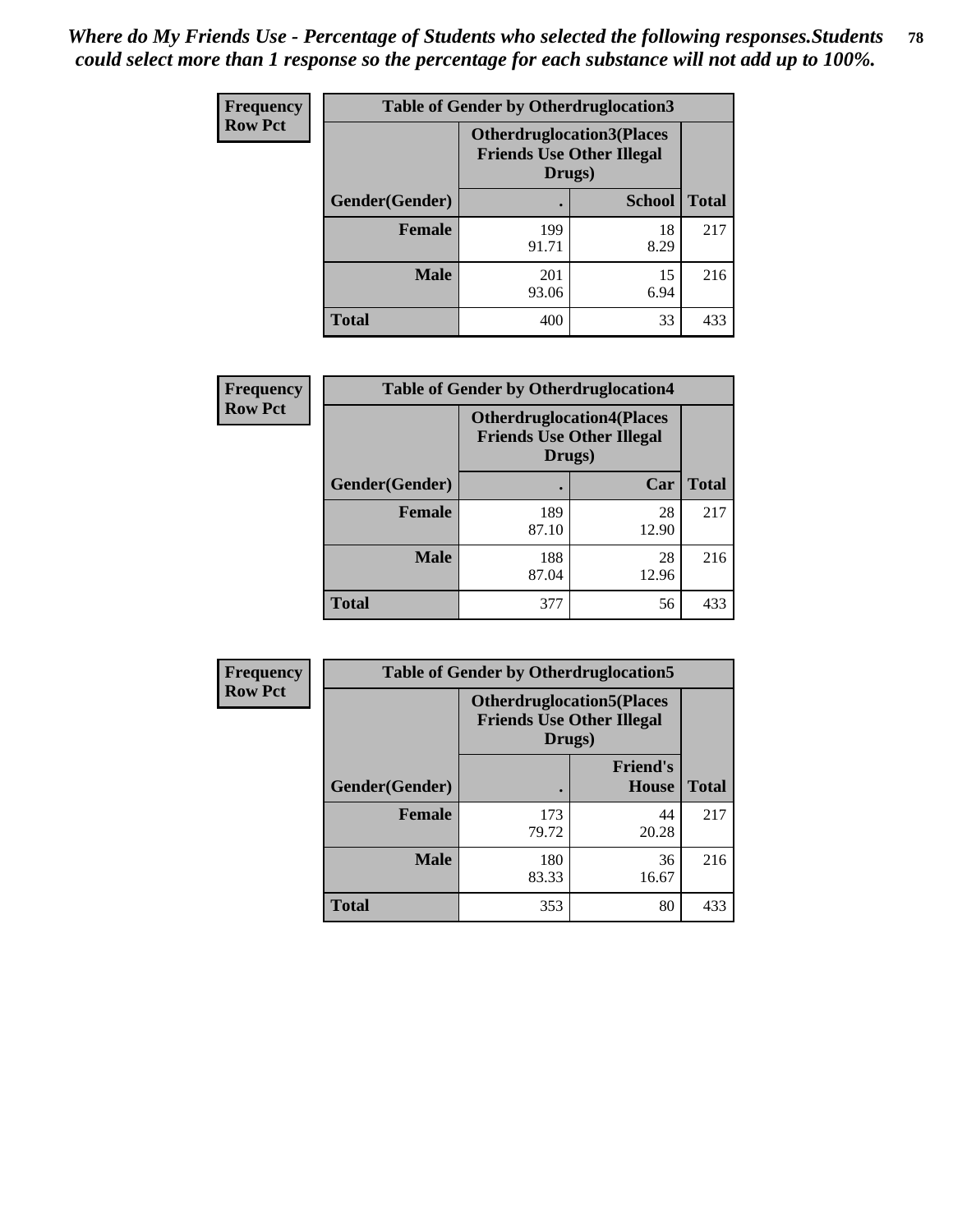| Frequency      | <b>Table of Gender by Otherdruglocation6</b> |                                                                                |              |              |
|----------------|----------------------------------------------|--------------------------------------------------------------------------------|--------------|--------------|
| <b>Row Pct</b> |                                              | <b>Otherdruglocation6(Places</b><br><b>Friends Use Other Illegal</b><br>Drugs) |              |              |
|                | Gender(Gender)                               |                                                                                | <b>Other</b> | <b>Total</b> |
|                | Female                                       | 183<br>84.33                                                                   | 34<br>15.67  | 217          |
|                | <b>Male</b>                                  | 176<br>81.48                                                                   | 40<br>18.52  | 216          |
|                | <b>Total</b>                                 | 359                                                                            | 74           | 433          |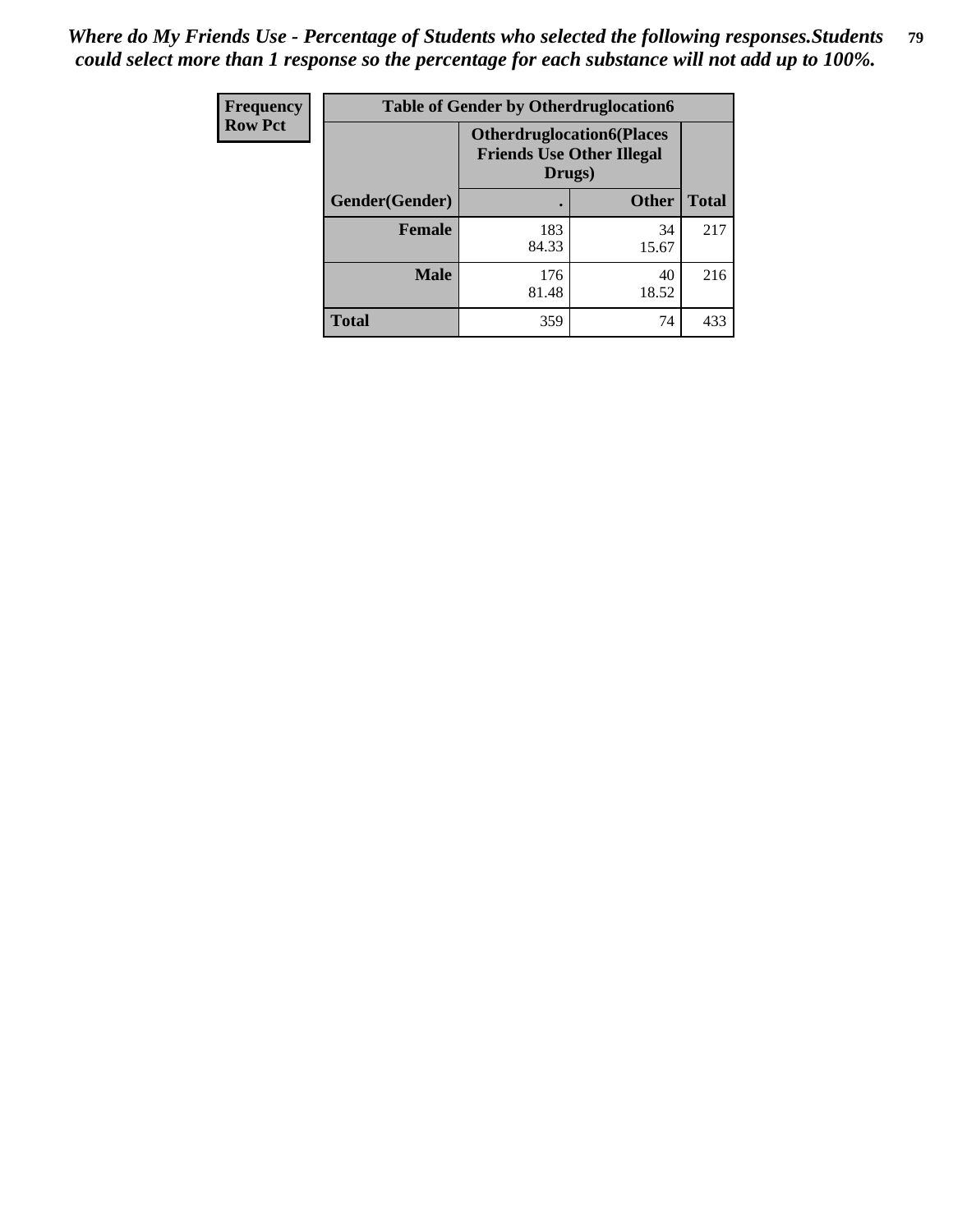| <b>Frequency</b> | <b>Table of Gender by Alcoholtime1</b> |                                                          |                      |              |
|------------------|----------------------------------------|----------------------------------------------------------|----------------------|--------------|
| <b>Row Pct</b>   |                                        | <b>Alcoholtime1(Times</b><br><b>Friends Use Alcohol)</b> |                      |              |
|                  | Gender(Gender)                         | ٠                                                        | Do Not<br><b>Use</b> | <b>Total</b> |
|                  | <b>Female</b>                          | 162<br>74.65                                             | 55<br>25.35          | 217          |
|                  | <b>Male</b>                            | 152<br>70.37                                             | 64<br>29.63          | 216          |
|                  | <b>Total</b>                           | 314                                                      | 119                  | 433          |

| Frequency      | <b>Table of Gender by Alcoholtime2</b> |                                                          |                            |              |
|----------------|----------------------------------------|----------------------------------------------------------|----------------------------|--------------|
| <b>Row Pct</b> |                                        | <b>Alcoholtime2(Times</b><br><b>Friends Use Alcohol)</b> |                            |              |
|                | Gender(Gender)                         |                                                          | <b>On Way</b><br>to School | <b>Total</b> |
|                | <b>Female</b>                          | 203<br>93.55                                             | 14<br>6.45                 | 217          |
|                | <b>Male</b>                            | 198<br>91.67                                             | 18<br>8.33                 | 216          |
|                | Total                                  | 401                                                      | 32                         | 433          |

| <b>Frequency</b> | <b>Table of Gender by Alcoholtime3</b> |                                                          |                                |              |
|------------------|----------------------------------------|----------------------------------------------------------|--------------------------------|--------------|
| <b>Row Pct</b>   |                                        | <b>Alcoholtime3(Times</b><br><b>Friends Use Alcohol)</b> |                                |              |
|                  | Gender(Gender)                         |                                                          | <b>During</b><br><b>School</b> | <b>Total</b> |
|                  | Female                                 | 209<br>96.31                                             | 8<br>3.69                      | 217          |
|                  | <b>Male</b>                            | 207<br>95.83                                             | 9<br>4.17                      | 216          |
|                  | <b>Total</b>                           | 416                                                      | 17                             | 433          |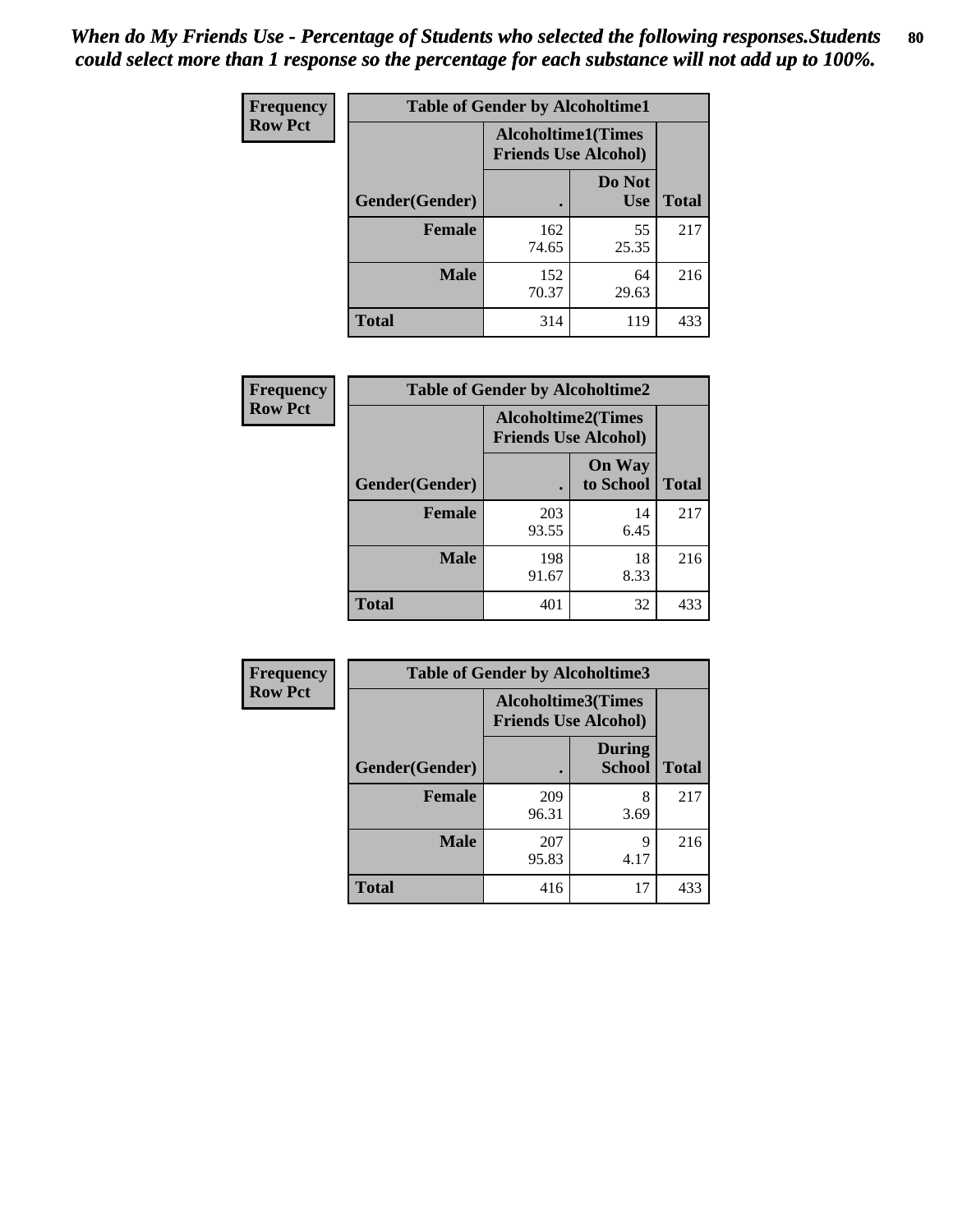*When do My Friends Use - Percentage of Students who selected the following responses.Students could select more than 1 response so the percentage for each substance will not add up to 100%.* **81**

| <b>Frequency</b> | <b>Table of Gender by Alcoholtime4</b> |                                                          |                                                |              |
|------------------|----------------------------------------|----------------------------------------------------------|------------------------------------------------|--------------|
| <b>Row Pct</b>   |                                        | <b>Alcoholtime4(Times</b><br><b>Friends Use Alcohol)</b> |                                                |              |
|                  | Gender(Gender)                         |                                                          | <b>On Way</b><br>Home<br>From<br><b>School</b> | <b>Total</b> |
|                  | <b>Female</b>                          | 204<br>94.01                                             | 13<br>5.99                                     | 217          |
|                  | <b>Male</b>                            | 199<br>92.13                                             | 17<br>7.87                                     | 216          |
|                  | <b>Total</b>                           | 403                                                      | 30                                             | 433          |

| <b>Frequency</b> | <b>Table of Gender by Alcoholtime5</b> |                                                           |             |              |
|------------------|----------------------------------------|-----------------------------------------------------------|-------------|--------------|
| <b>Row Pct</b>   |                                        | <b>Alcoholtime5</b> (Times<br><b>Friends Use Alcohol)</b> |             |              |
|                  | Gender(Gender)                         |                                                           | Weeknights  | <b>Total</b> |
|                  | <b>Female</b>                          | 163<br>75.12                                              | 54<br>24.88 | 217          |
|                  | <b>Male</b>                            | 153<br>70.83                                              | 63<br>29.17 | 216          |
|                  | <b>Total</b>                           | 316                                                       | 117         | 433          |

| <b>Frequency</b> | <b>Table of Gender by Alcoholtime6</b> |             |                                                          |              |
|------------------|----------------------------------------|-------------|----------------------------------------------------------|--------------|
| <b>Row Pct</b>   |                                        |             | <b>Alcoholtime6(Times</b><br><b>Friends Use Alcohol)</b> |              |
|                  | Gender(Gender)                         |             | Weekends                                                 | <b>Total</b> |
|                  | Female                                 | 54<br>24.88 | 163<br>75.12                                             | 217          |
|                  | <b>Male</b>                            | 56<br>25.93 | 160<br>74.07                                             | 216          |
|                  | <b>Total</b>                           | 110         | 323                                                      | 433          |

| <b>Frequency</b> | <b>Table of Gender by Tobaccotime1</b> |                                                          |                      |              |
|------------------|----------------------------------------|----------------------------------------------------------|----------------------|--------------|
| <b>Row Pct</b>   |                                        | <b>Tobaccotime1(Times</b><br><b>Friends Use Tobacco)</b> |                      |              |
|                  | Gender(Gender)                         |                                                          | Do Not<br><b>Use</b> | <b>Total</b> |
|                  | <b>Female</b>                          | 114<br>52.53                                             | 103<br>47.47         | 217          |
|                  | <b>Male</b>                            | 137<br>63.43                                             | 79<br>36.57          | 216          |
|                  | <b>Total</b>                           | 251                                                      | 182                  | 433          |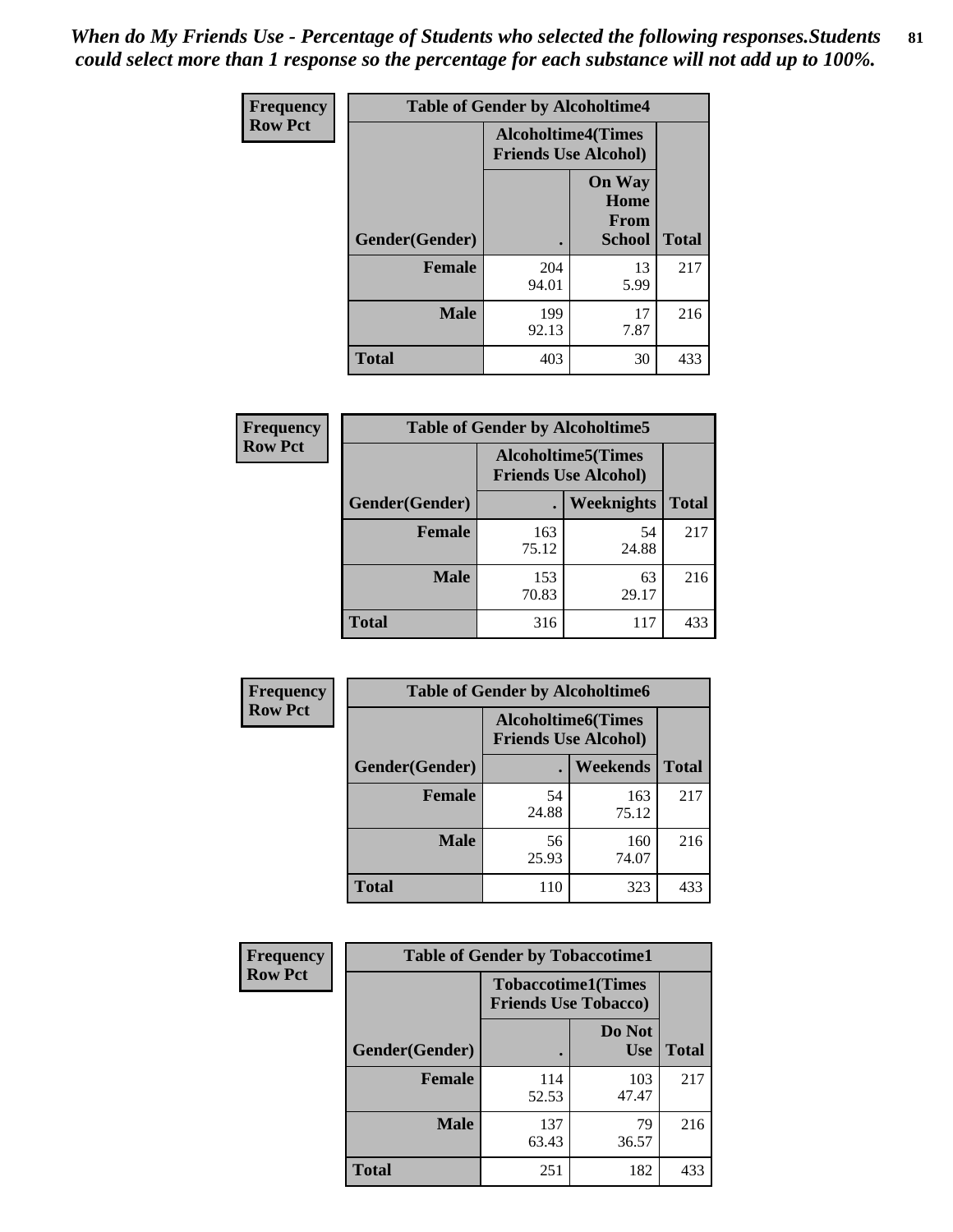*When do My Friends Use - Percentage of Students who selected the following responses.Students could select more than 1 response so the percentage for each substance will not add up to 100%.* **82**

| Frequency      | <b>Table of Gender by Tobaccotime2</b> |                                                          |                            |              |
|----------------|----------------------------------------|----------------------------------------------------------|----------------------------|--------------|
| <b>Row Pct</b> |                                        | <b>Tobaccotime2(Times</b><br><b>Friends Use Tobacco)</b> |                            |              |
|                | Gender(Gender)                         | $\bullet$                                                | <b>On Way</b><br>to School | <b>Total</b> |
|                | <b>Female</b>                          | 154<br>70.97                                             | 63<br>29.03                | 217          |
|                | <b>Male</b>                            | 134<br>62.04                                             | 82<br>37.96                | 216          |
|                | <b>Total</b>                           | 288                                                      | 145                        | 433          |

| Frequency      | <b>Table of Gender by Tobaccotime3</b> |                             |                                |              |
|----------------|----------------------------------------|-----------------------------|--------------------------------|--------------|
| <b>Row Pct</b> |                                        | <b>Friends Use Tobacco)</b> | <b>Tobaccotime3(Times</b>      |              |
|                | Gender(Gender)                         |                             | <b>During</b><br><b>School</b> | <b>Total</b> |
|                | <b>Female</b>                          | 187<br>86.18                | 30<br>13.82                    | 217          |
|                | <b>Male</b>                            | 165<br>76.39                | 51<br>23.61                    | 216          |
|                | <b>Total</b>                           | 352                         | 81                             | 433          |

| <b>Frequency</b> | <b>Table of Gender by Tobaccotime4</b> |                                                          |                                                |              |
|------------------|----------------------------------------|----------------------------------------------------------|------------------------------------------------|--------------|
| <b>Row Pct</b>   |                                        | <b>Tobaccotime4(Times</b><br><b>Friends Use Tobacco)</b> |                                                |              |
|                  | Gender(Gender)                         |                                                          | <b>On Way</b><br>Home<br>From<br><b>School</b> | <b>Total</b> |
|                  | <b>Female</b>                          | 204<br>94.01                                             | 13<br>5.99                                     | 217          |
|                  | <b>Male</b>                            | 199<br>92.13                                             | 17<br>7.87                                     | 216          |
|                  | <b>Total</b>                           | 403                                                      | 30                                             | 433          |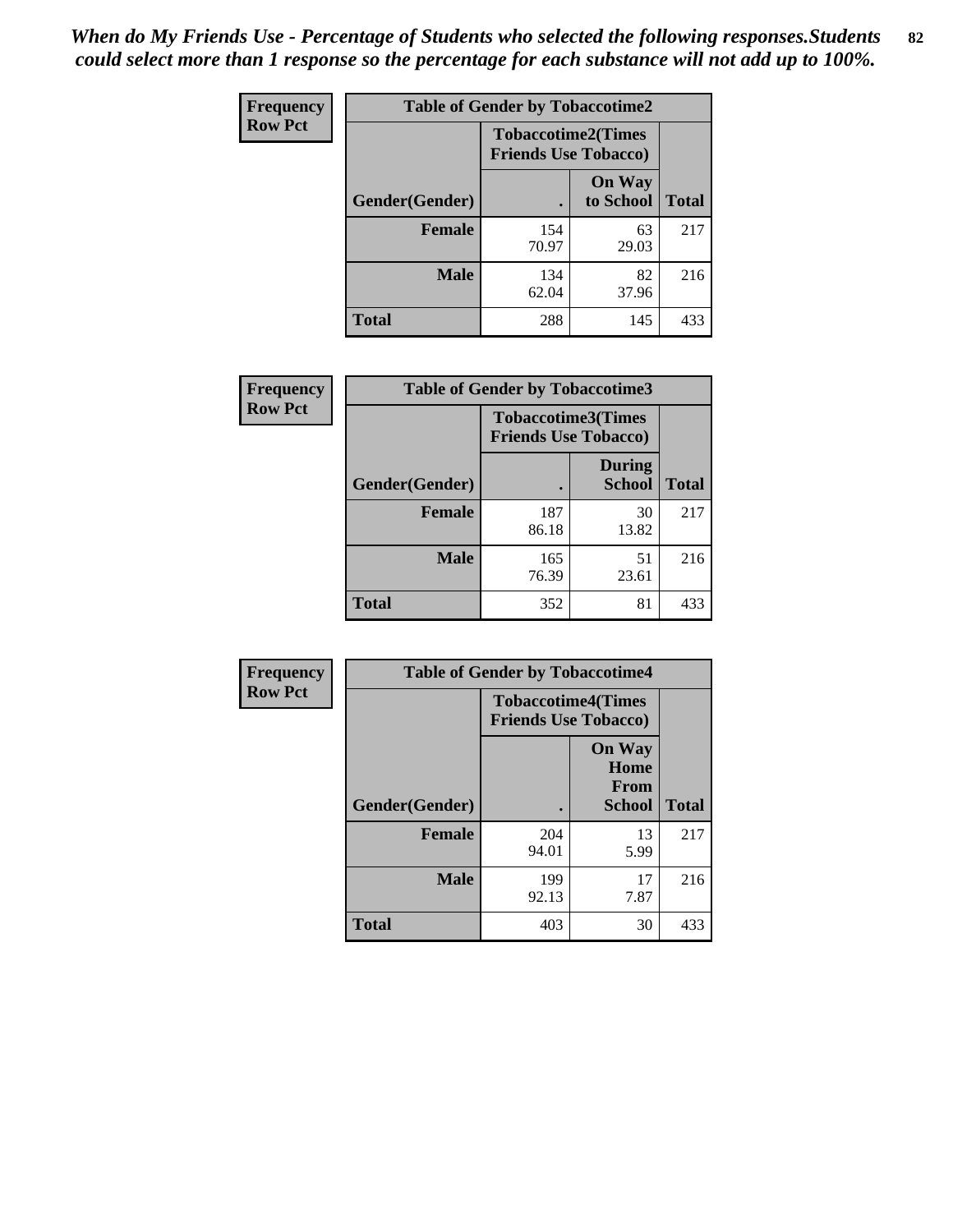| <b>Frequency</b> | <b>Table of Gender by Tobaccotime5</b> |              |                                                          |              |  |
|------------------|----------------------------------------|--------------|----------------------------------------------------------|--------------|--|
| <b>Row Pct</b>   |                                        |              | <b>Tobaccotime5(Times</b><br><b>Friends Use Tobacco)</b> |              |  |
|                  | <b>Gender</b> (Gender)                 |              | Weeknights                                               | <b>Total</b> |  |
|                  | Female                                 | 129<br>59.45 | 88<br>40.55                                              | 217          |  |
|                  | <b>Male</b>                            | 110<br>50.93 | 106<br>49.07                                             | 216          |  |
|                  | <b>Total</b>                           | 239          | 194                                                      | 433          |  |

| Frequency      | <b>Table of Gender by Tobaccotime6</b> |                                                          |              |              |
|----------------|----------------------------------------|----------------------------------------------------------|--------------|--------------|
| <b>Row Pct</b> |                                        | <b>Tobaccotime6(Times</b><br><b>Friends Use Tobacco)</b> |              |              |
|                | Gender(Gender)                         |                                                          | Weekends     | <b>Total</b> |
|                | Female                                 | 113<br>52.07                                             | 104<br>47.93 | 217          |
|                | <b>Male</b>                            | 93<br>43.06                                              | 123<br>56.94 | 216          |
|                | <b>Total</b>                           | 206                                                      | 227          | 433          |

| Frequency      | <b>Table of Gender by Marijuanatime1</b> |                                                        |              |              |
|----------------|------------------------------------------|--------------------------------------------------------|--------------|--------------|
| <b>Row Pct</b> |                                          | Marijuanatime1(Times<br><b>Friends Use Marijuana</b> ) |              |              |
|                | Gender(Gender)                           |                                                        | Do Not Use   | <b>Total</b> |
|                | <b>Female</b>                            | 115<br>53.00                                           | 102<br>47.00 | 217          |
|                | <b>Male</b>                              | 119<br>55.09                                           | 97<br>44.91  | 216          |
|                | <b>Total</b>                             | 234                                                    | 199          | 433          |

| <b>Frequency</b> | <b>Table of Gender by Marijuanatime2</b> |                                                        |                            |              |
|------------------|------------------------------------------|--------------------------------------------------------|----------------------------|--------------|
| <b>Row Pct</b>   |                                          | Marijuanatime2(Times<br><b>Friends Use Marijuana</b> ) |                            |              |
|                  | Gender(Gender)                           |                                                        | On Way to<br><b>School</b> | <b>Total</b> |
|                  | <b>Female</b>                            | 179<br>82.49                                           | 38<br>17.51                | 217          |
|                  | <b>Male</b>                              | 154<br>71.30                                           | 62<br>28.70                | 216          |
|                  | <b>Total</b>                             | 333                                                    | 100                        | 433          |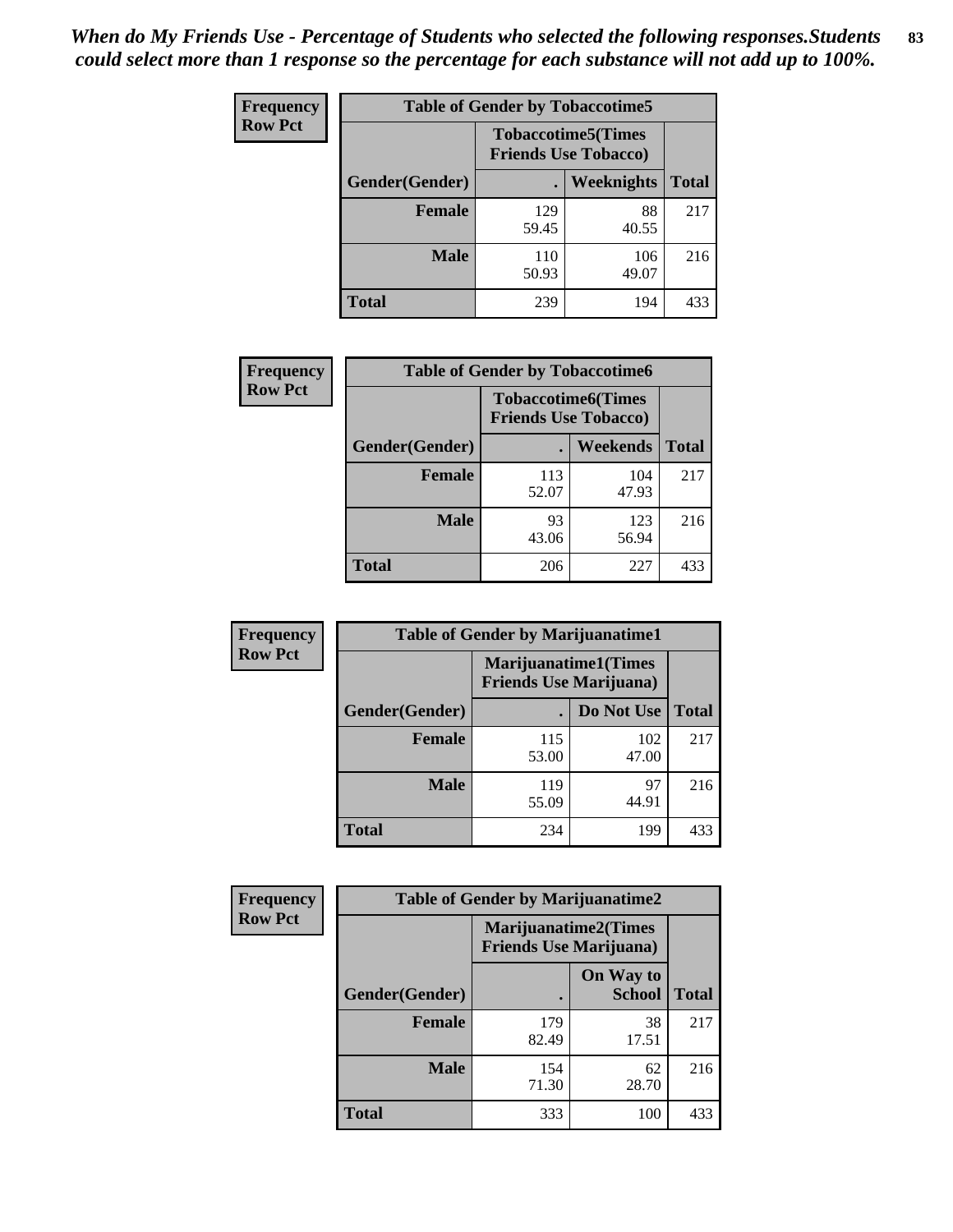| Frequency      | <b>Table of Gender by Marijuanatime3</b> |                                                        |                                |              |
|----------------|------------------------------------------|--------------------------------------------------------|--------------------------------|--------------|
| <b>Row Pct</b> |                                          | Marijuanatime3(Times<br><b>Friends Use Marijuana</b> ) |                                |              |
|                | <b>Gender</b> (Gender)                   |                                                        | <b>During</b><br><b>School</b> | <b>Total</b> |
|                | <b>Female</b>                            | 204<br>94.01                                           | 13<br>5.99                     | 217          |
|                | <b>Male</b>                              | 187<br>86.57                                           | 29<br>13.43                    | 216          |
|                | <b>Total</b>                             | 391                                                    | 42                             | 433          |

| Frequency      | <b>Table of Gender by Marijuanatime4</b> |                                |                                                       |              |
|----------------|------------------------------------------|--------------------------------|-------------------------------------------------------|--------------|
| <b>Row Pct</b> |                                          | <b>Friends Use Marijuana</b> ) | <b>Marijuanatime4</b> (Times                          |              |
|                | Gender(Gender)                           |                                | <b>On Way</b><br>Home<br><b>From</b><br><b>School</b> | <b>Total</b> |
|                | <b>Female</b>                            | 177<br>81.57                   | 40<br>18.43                                           | 217          |
|                | <b>Male</b>                              | 163<br>75.46                   | 53<br>24.54                                           | 216          |
|                | <b>Total</b>                             | 340                            | 93                                                    | 433          |

| Frequency      | <b>Table of Gender by Marijuanatime5</b> |                                                                |                   |              |  |
|----------------|------------------------------------------|----------------------------------------------------------------|-------------------|--------------|--|
| <b>Row Pct</b> |                                          | <b>Marijuanatime5</b> (Times<br><b>Friends Use Marijuana</b> ) |                   |              |  |
|                | Gender(Gender)                           |                                                                | <b>Weeknights</b> | <b>Total</b> |  |
|                | <b>Female</b>                            | 146<br>67.28                                                   | 71<br>32.72       | 217          |  |
|                | <b>Male</b>                              | 125<br>57.87                                                   | 91<br>42.13       | 216          |  |
|                | <b>Total</b>                             | 271                                                            | 162               | 433          |  |

| <b>Frequency</b> | <b>Table of Gender by Marijuanatime6</b> |                                                               |                 |              |  |
|------------------|------------------------------------------|---------------------------------------------------------------|-----------------|--------------|--|
| <b>Row Pct</b>   |                                          | <b>Marijuanatime6(Times</b><br><b>Friends Use Marijuana</b> ) |                 |              |  |
|                  | Gender(Gender)                           |                                                               | <b>Weekends</b> | <b>Total</b> |  |
|                  | <b>Female</b>                            | 108<br>49.77                                                  | 109<br>50.23    | 217          |  |
|                  | <b>Male</b>                              | 96<br>44.44                                                   | 120<br>55.56    | 216          |  |
|                  | <b>Total</b>                             | 204                                                           | 229             | 433          |  |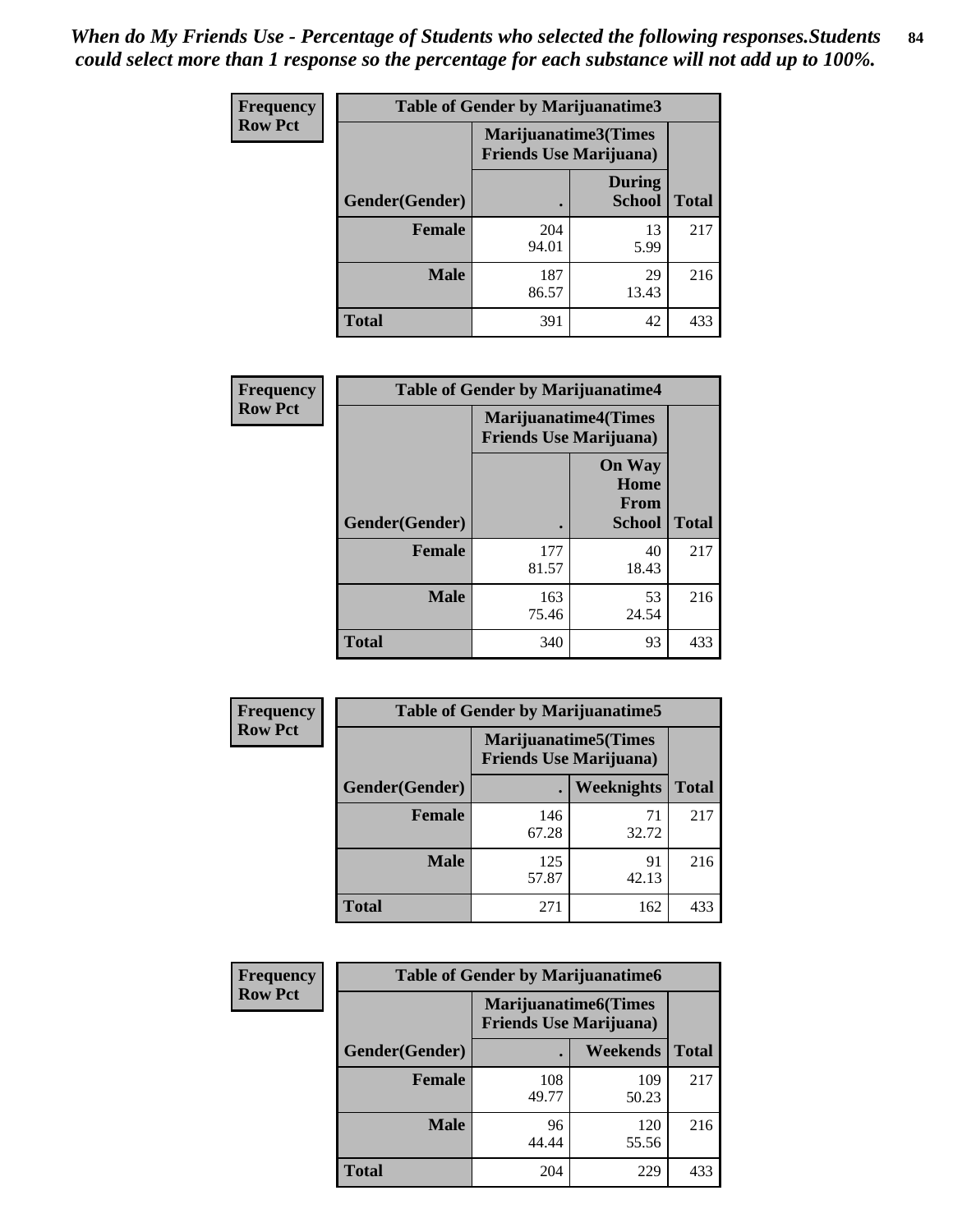*When do My Friends Use - Percentage of Students who selected the following responses.Students could select more than 1 response so the percentage for each substance will not add up to 100%.* **85**

| <b>Frequency</b> | <b>Table of Gender by Otherdrugtime1</b> |                                                                                    |              |              |
|------------------|------------------------------------------|------------------------------------------------------------------------------------|--------------|--------------|
| <b>Row Pct</b>   |                                          | <b>Otherdrugtime1</b> (Times<br><b>Friends Use Other</b><br><b>Illegal Drugs</b> ) |              |              |
|                  | Gender(Gender)                           |                                                                                    | Do Not Use   | <b>Total</b> |
|                  | <b>Female</b>                            | 58<br>26.73                                                                        | 159<br>73.27 | 217          |
|                  | <b>Male</b>                              | 53<br>24.54                                                                        | 163<br>75.46 | 216          |
|                  | <b>Total</b>                             | 111                                                                                | 322          | 433          |

| Frequency      | <b>Table of Gender by Otherdrugtime2</b> |                                                                                   |                            |              |
|----------------|------------------------------------------|-----------------------------------------------------------------------------------|----------------------------|--------------|
| <b>Row Pct</b> |                                          | <b>Otherdrugtime2(Times</b><br><b>Friends Use Other</b><br><b>Illegal Drugs</b> ) |                            |              |
|                | <b>Gender</b> (Gender)                   |                                                                                   | On Way to<br><b>School</b> | <b>Total</b> |
|                | <b>Female</b>                            | 199<br>91.71                                                                      | 18<br>8.29                 | 217          |
|                | <b>Male</b>                              | 194<br>89.81                                                                      | 22<br>10.19                | 216          |
|                | <b>Total</b>                             | 393                                                                               | 40                         | 433          |

| Frequency      | <b>Table of Gender by Otherdrugtime3</b> |                        |                                                         |              |
|----------------|------------------------------------------|------------------------|---------------------------------------------------------|--------------|
| <b>Row Pct</b> |                                          | <b>Illegal Drugs</b> ) | <b>Otherdrugtime3(Times</b><br><b>Friends Use Other</b> |              |
|                | Gender(Gender)                           |                        | <b>During</b><br><b>School</b>                          | <b>Total</b> |
|                | <b>Female</b>                            | 198<br>91.24           | 19<br>8.76                                              | 217          |
|                | <b>Male</b>                              | 202<br>93.52           | 14<br>6.48                                              | 216          |
|                | <b>Total</b>                             | 400                    | 33                                                      | 433          |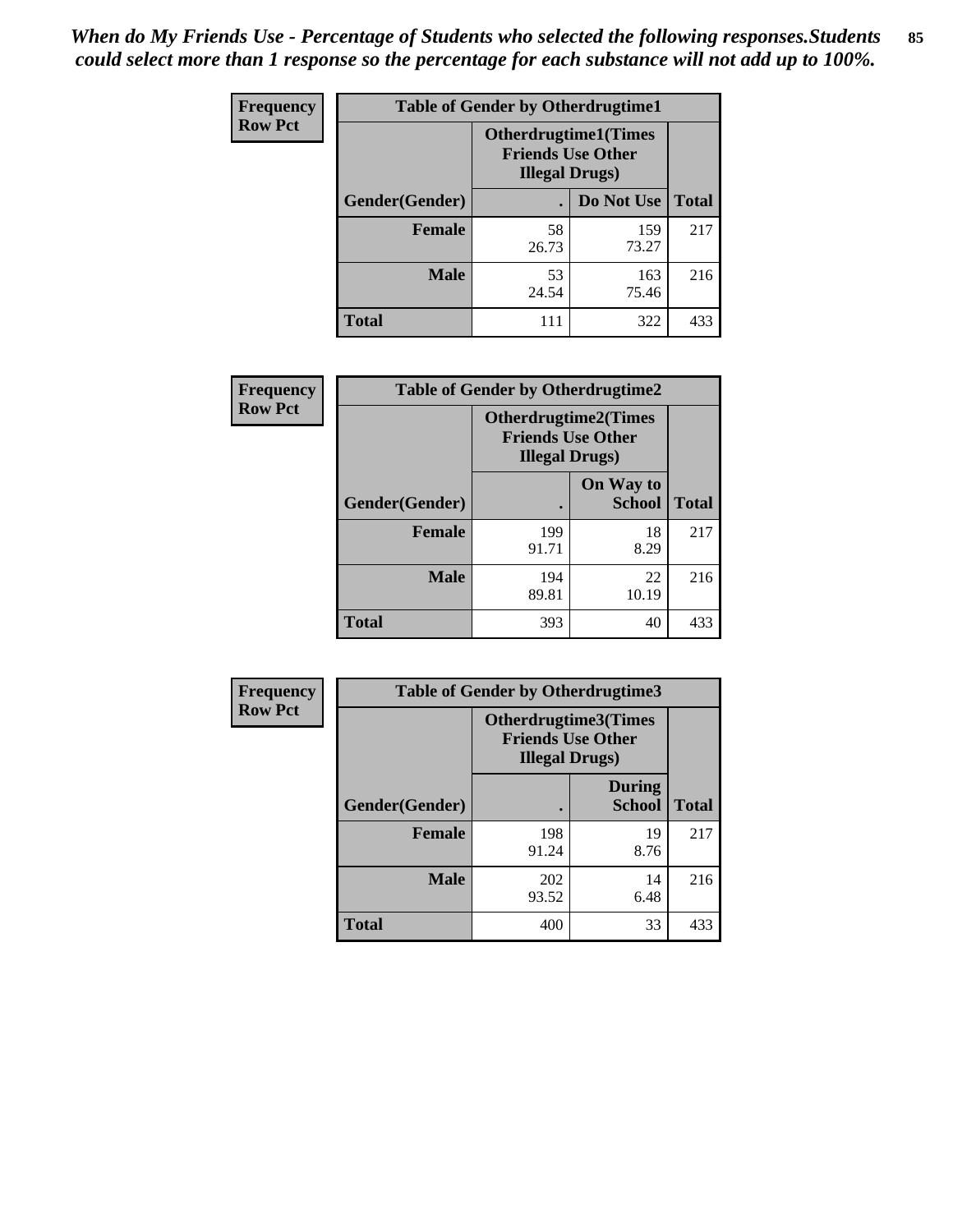*When do My Friends Use - Percentage of Students who selected the following responses.Students could select more than 1 response so the percentage for each substance will not add up to 100%.* **86**

| <b>Frequency</b> | <b>Table of Gender by Otherdrugtime4</b> |                                                    |                                                       |              |
|------------------|------------------------------------------|----------------------------------------------------|-------------------------------------------------------|--------------|
| <b>Row Pct</b>   |                                          | <b>Friends Use Other</b><br><b>Illegal Drugs</b> ) | <b>Otherdrugtime4(Times</b>                           |              |
|                  | <b>Gender</b> (Gender)                   |                                                    | <b>On Way</b><br>Home<br><b>From</b><br><b>School</b> | <b>Total</b> |
|                  | Female                                   | 199<br>91.71                                       | 18<br>8.29                                            | 217          |
|                  | <b>Male</b>                              | 196<br>90.74                                       | 20<br>9.26                                            | 216          |
|                  | Total                                    | 395                                                | 38                                                    | 433          |

| Frequency      | <b>Table of Gender by Otherdrugtime5</b> |                                                                                    |             |              |
|----------------|------------------------------------------|------------------------------------------------------------------------------------|-------------|--------------|
| <b>Row Pct</b> |                                          | <b>Otherdrugtime5</b> (Times<br><b>Friends Use Other</b><br><b>Illegal Drugs</b> ) |             |              |
|                | Gender(Gender)                           |                                                                                    | Weeknights  | <b>Total</b> |
|                | <b>Female</b>                            | 183<br>84.33                                                                       | 34<br>15.67 | 217          |
|                | <b>Male</b>                              | 189<br>87.50                                                                       | 27<br>12.50 | 216          |
|                | <b>Total</b>                             | 372                                                                                | 61          | 433          |

| <b>Frequency</b> | <b>Table of Gender by Otherdrugtime6</b> |                                                                                   |             |              |
|------------------|------------------------------------------|-----------------------------------------------------------------------------------|-------------|--------------|
| <b>Row Pct</b>   |                                          | <b>Otherdrugtime6(Times</b><br><b>Friends Use Other</b><br><b>Illegal Drugs</b> ) |             |              |
|                  | Gender(Gender)                           |                                                                                   | Weekends    | <b>Total</b> |
|                  | <b>Female</b>                            | 164<br>75.58                                                                      | 53<br>24.42 | 217          |
|                  | <b>Male</b>                              | 166<br>76.85                                                                      | 50<br>23.15 | 216          |
|                  | <b>Total</b>                             | 330                                                                               | 103         | 433          |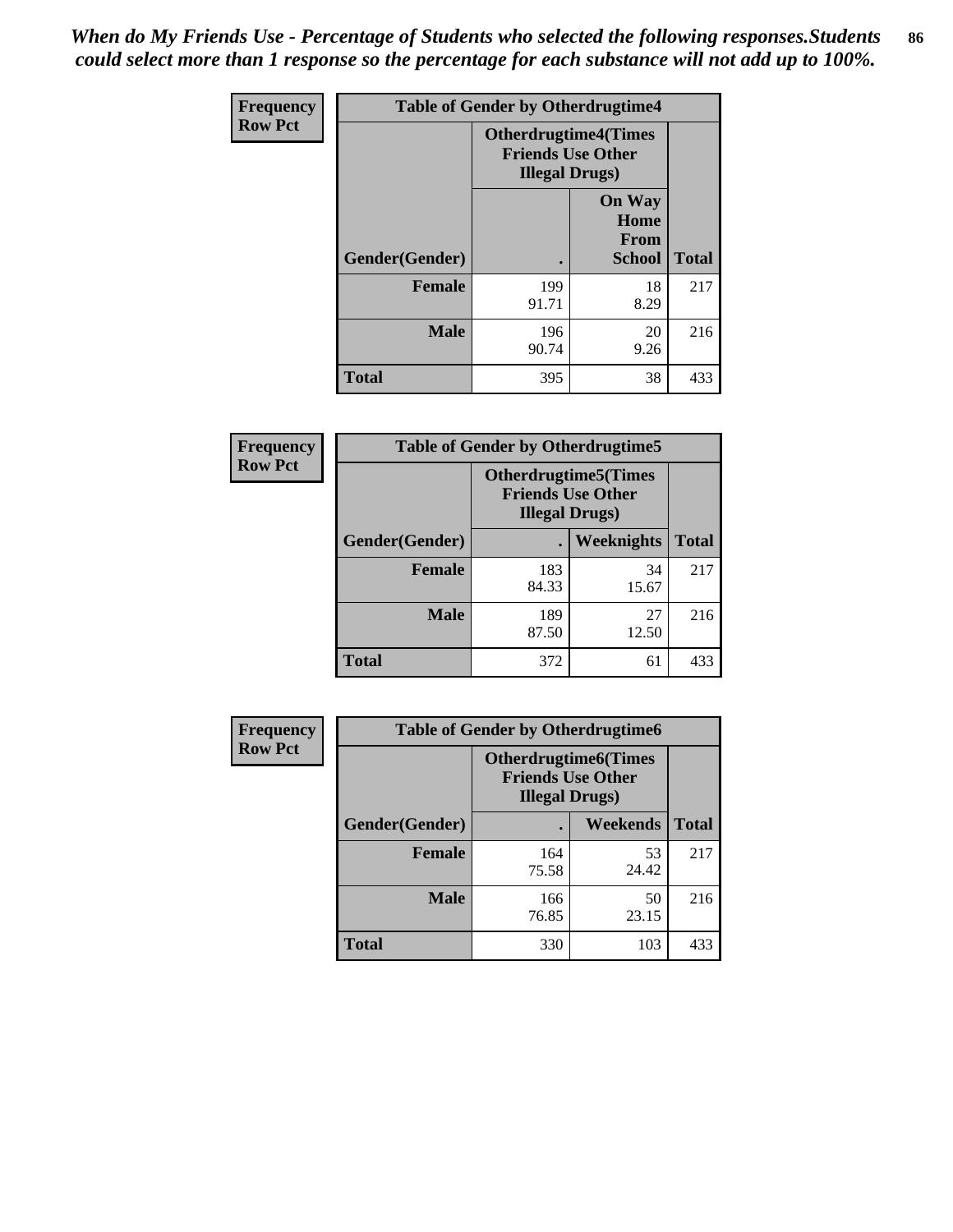# *Other Questions* **87**

| <b>Frequency</b> | <b>Table of Gender by Educationalcohol</b> |                                                                                                                                       |                |              |  |
|------------------|--------------------------------------------|---------------------------------------------------------------------------------------------------------------------------------------|----------------|--------------|--|
| <b>Row Pct</b>   |                                            | <b>Educationalcohol</b> (I<br>have been taught<br>about alcohol,<br>tobacco,<br>and other drugs<br>within the last year<br>at school) |                |              |  |
|                  | Gender(Gender)                             | <b>Yes</b>                                                                                                                            | N <sub>0</sub> | <b>Total</b> |  |
|                  | <b>Female</b>                              | 143<br>65.90                                                                                                                          | 74<br>34.10    | 217          |  |
|                  | <b>Male</b>                                | 156<br>72.22                                                                                                                          | 60<br>27.78    | 216          |  |
|                  | <b>Total</b>                               | 299                                                                                                                                   | 134            | 433          |  |

| Frequency      | <b>Table of Gender by Rodedrinking</b> |                                                                                                                     |                |              |  |
|----------------|----------------------------------------|---------------------------------------------------------------------------------------------------------------------|----------------|--------------|--|
| <b>Row Pct</b> |                                        | Rodedrinking(In<br>the past 30 days I<br>have ridden in a<br>car with a driver<br>who had been<br>drinking alcohol) |                |              |  |
|                | Gender(Gender)                         | Yes                                                                                                                 | N <sub>0</sub> | <b>Total</b> |  |
|                | <b>Female</b>                          | 51<br>23.50                                                                                                         | 166<br>76.50   | 217          |  |
|                | <b>Male</b>                            | 52<br>24.07                                                                                                         | 164<br>75.93   | 216          |  |
|                | <b>Total</b>                           | 103                                                                                                                 | 330            | 433          |  |

| Frequency      | <b>Table of Gender by Drugsschool</b> |                                                                                                                                     |                |              |  |
|----------------|---------------------------------------|-------------------------------------------------------------------------------------------------------------------------------------|----------------|--------------|--|
| <b>Row Pct</b> |                                       | <b>Drugsschool</b> (During<br>the past 12 months,<br>I have been offered,<br>sold,<br>or given illegal drugs<br>on school property) |                |              |  |
|                | Gender(Gender)                        | <b>Yes</b>                                                                                                                          | N <sub>0</sub> | <b>Total</b> |  |
|                | <b>Female</b>                         | 48<br>22.12                                                                                                                         | 169<br>77.88   | 217          |  |
|                | <b>Male</b>                           | 67<br>31.02                                                                                                                         | 149<br>68.98   | 216          |  |
|                | <b>Total</b>                          | 115                                                                                                                                 | 318            | 433          |  |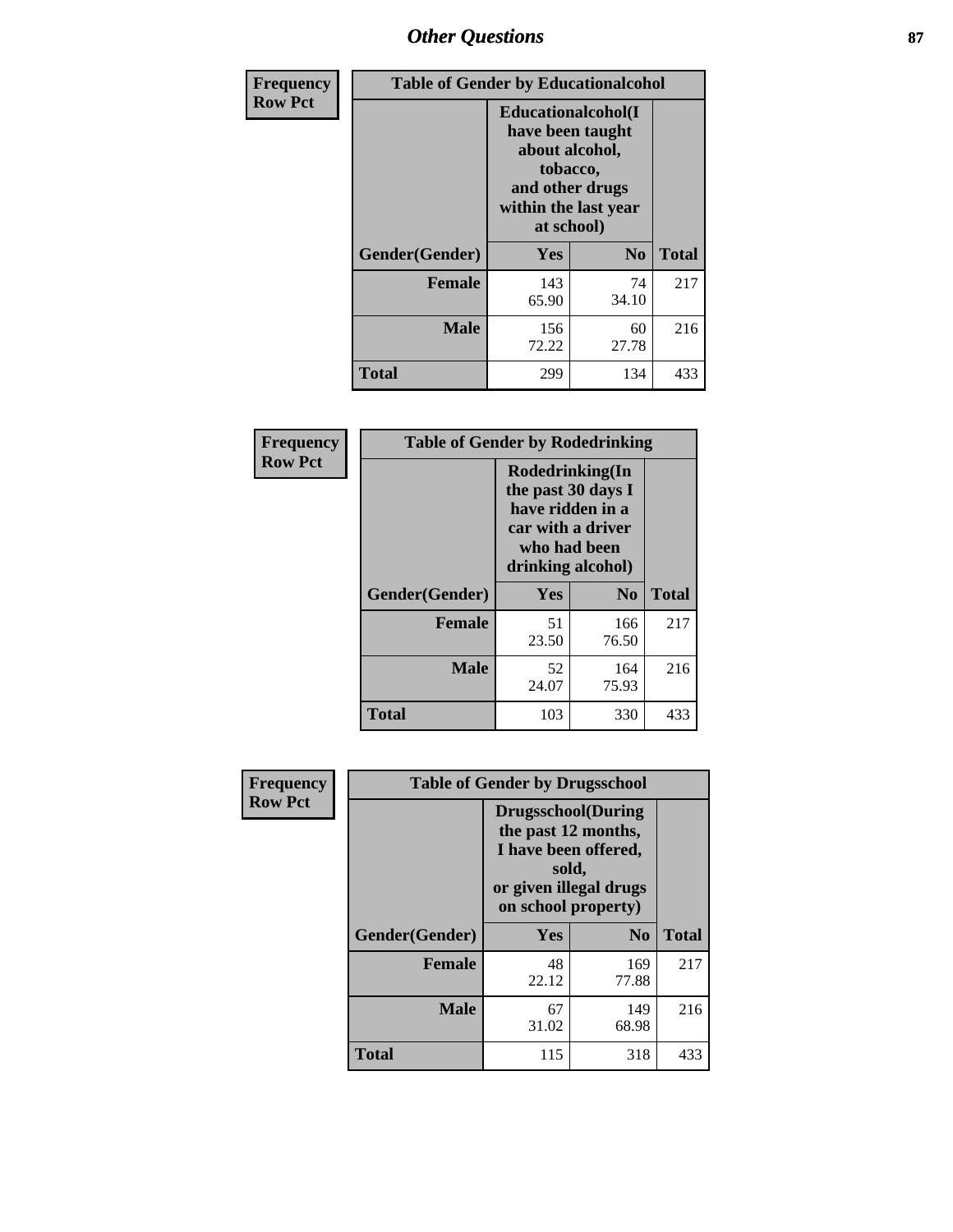# *Other Questions* **88**

**Frequency Row Pct**

| <b>Table of Gender by Bingedrinking</b> |                            |                                                                                                                |                   |                   |                        |                               |                        |              |
|-----------------------------------------|----------------------------|----------------------------------------------------------------------------------------------------------------|-------------------|-------------------|------------------------|-------------------------------|------------------------|--------------|
|                                         |                            | <b>Bingedrinking(I have drunk five or more</b><br>drinks of alcohol at one sitting during the<br>last 30 days) |                   |                   |                        |                               |                        |              |
| <b>Gender</b> (Gender)                  | $\mathbf 0$<br><b>Days</b> | 1 or<br>2<br>days                                                                                              | 3 to<br>5<br>days | 6 to<br>q<br>days | 10<br>to<br>19<br>days | <b>20</b><br>to<br>29<br>days | All<br>30<br>days      | <b>Total</b> |
| <b>Female</b>                           | 173<br>79.72               | 8<br>3.69                                                                                                      | 13<br>5.99        | 5<br>2.30         | 14<br>6.45             | 2<br>0.92                     | $\mathfrak{D}$<br>0.92 | 217          |
|                                         |                            |                                                                                                                |                   |                   |                        |                               |                        |              |
| <b>Male</b>                             | 159<br>73.61               | 9<br>4.17                                                                                                      | 10<br>4.63        | 11<br>5.09        | 16<br>7.41             | 7<br>3.24                     | 4<br>1.85              | 216          |

| Frequency      | <b>Table of Gender by Educationaids</b> |                                                                                                 |             |              |  |  |
|----------------|-----------------------------------------|-------------------------------------------------------------------------------------------------|-------------|--------------|--|--|
| <b>Row Pct</b> |                                         | <b>Educationaids</b> (I<br>have been taught<br>about HIV/AIDS<br>at school in the<br>past year) |             |              |  |  |
|                | Gender(Gender)                          | Yes                                                                                             | $\bf N_0$   | <b>Total</b> |  |  |
|                | <b>Female</b>                           | 140<br>64.52                                                                                    | 77<br>35.48 | 217          |  |  |
|                | <b>Male</b>                             | 162<br>75.00                                                                                    | 54<br>25.00 | 216          |  |  |
|                | <b>Total</b>                            | 302                                                                                             | 131         | 433          |  |  |

| <b>Frequency</b> | <b>Table of Gender by Suicideconsider</b> |                 |                |              |  |
|------------------|-------------------------------------------|-----------------|----------------|--------------|--|
| <b>Row Pct</b>   |                                           | Suicideconsider |                |              |  |
|                  | Gender(Gender)                            | Yes             | N <sub>0</sub> | <b>Total</b> |  |
|                  | <b>Female</b>                             | 30<br>13.82     | 187<br>86.18   | 217          |  |
|                  | <b>Male</b>                               | 20<br>9.26      | 196<br>90.74   | 216          |  |
|                  | Total                                     | 50              | 383            | 433          |  |